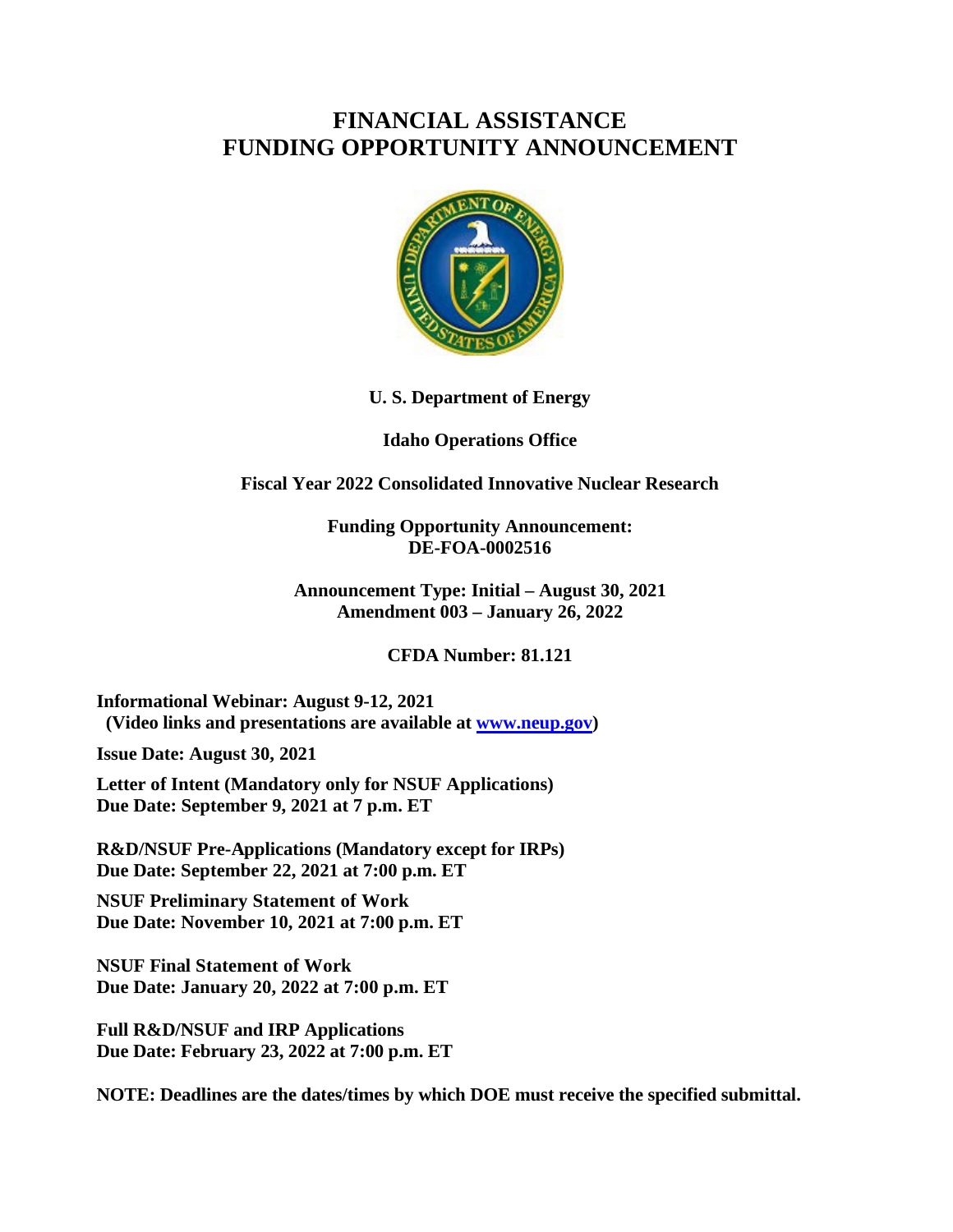**AMENDMENT 003**: This amendment removes language concerning eligibility restrictions for the Distinguished Early Career Program Funding Opportunity from Part III, Section A.5.

**AMENDMENT 002**: This amendment is an administrative amendment that updates Full R&D/NSUF and IRP Application due dates, the Checklist for Avoiding Common Errors, as well as updates technical points of contact. Updates include:

- Provides an updated due date for Full R&D/NSUF and IRP applications
- Provides updates to the Current and Pending Support and Budget Justification sections of the Checklist for Avoiding Common Errors
- Provides an update for the IRP-MS-1 technical point of contact.

**AMENDMENT 001**: This amendment is an administrative amendment that updates links and templates for applicants as well as updates listed technical points of contact. Updates include:

- Clarifies where to find information Minority Serving Institution information
- Provides an updated link to the NSUF Statement of Work template
- Updates the FC-5 and MS-NE-1 technical points of contact.
- Part III, Section A- clarifies that non-university collaborators can have no more than 20% of the overall budget in both Appendix A and C.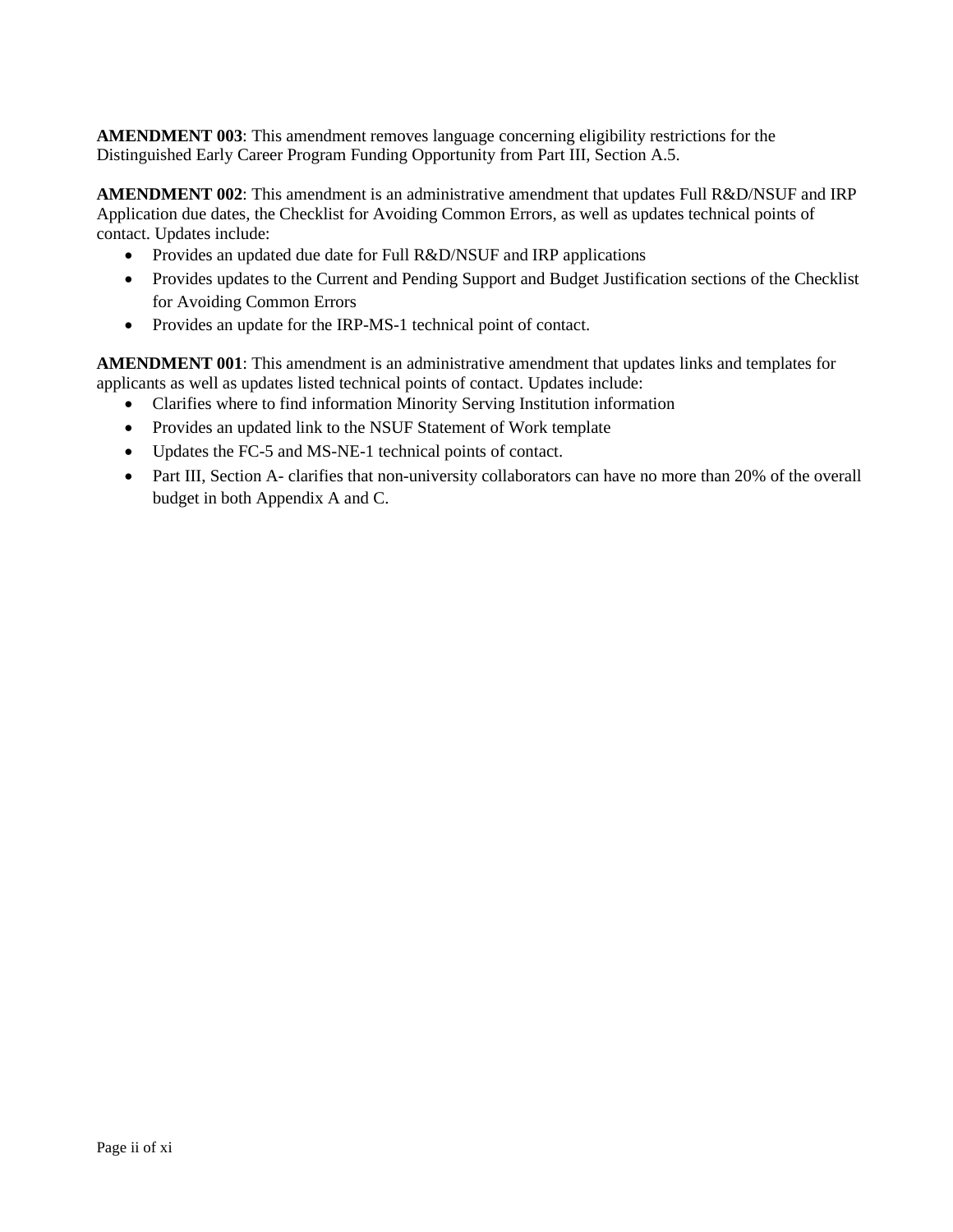#### **Registration Requirements**

There are several one-time actions applicants must complete in order to submit an application in response to this Announcement (e.g., obtain a Dun and Bradstreet Data Universal Numbering System (DUNS) number, register with the System for Award Management (SAM) and create an account on NEUP.gov. Applicants, who are not registered with SAM, should allow up to five weeks to complete this requirement. It is suggested that the process be started as soon as possible.

#### **If an applicant has not already done so, it must:**

- 1. Obtain a DUNS number. DUNS website: [http://fedgov.dnb.com/webform.](http://fedgov.dnb.com/webform)
- 2. Register with the SAM. SAM website: [https://www.sam.gov/SAM/.](https://www.sam.gov/SAM/)
- 3. Create an account on the NEUP.gov website at [www.NEUP.gov](http://www.neup.gov/) using the 'Sign In' tab in the top right hand corner. To create an account: 1) Click "Create a new account"; 2) Fill out the required information and click "Create User"; and 3) Fill out the information in the "My Information" section.

#### **Questions**

Questions regarding the content of the funding opportunity announcement (FOA) must be submitted using the contact information found in Part VII, Section B of this FOA. DOE will try to respond to a question within three (3) business days, unless a similar question and answer have already been posted on the website.

#### **Application Preparation**

Applicants must prepare the application package and application forms from the NEUP.gov website: **<https://neup.inl.gov/SitePages/Home.aspx>**

Additional instructions are provided in Section IV of this FOA.

#### **Application Submission**

Apply for this FOA at [www.NEUP.gov.](https://www.neup.gov/) Electronic applications and instructions are available at the NEUP.gov website. To access these materials: (1) go to [www.NEUP.gov;](https://www.neup.gov/) (2) select "Sign In" from the top right hand corner of the screen; (3) enter your user credentials; (4) select "Applications" from the menu; and (5) click on "Create New Application" for the type of application you are creating. Apply at [www.NEUP.gov.](https://www.neup.gov/) If you have any questions about your registration, contact the INR Integration Office at 208-526-1602 or at  $\frac{neup@inl.gov}{neun@inl.gov}$ .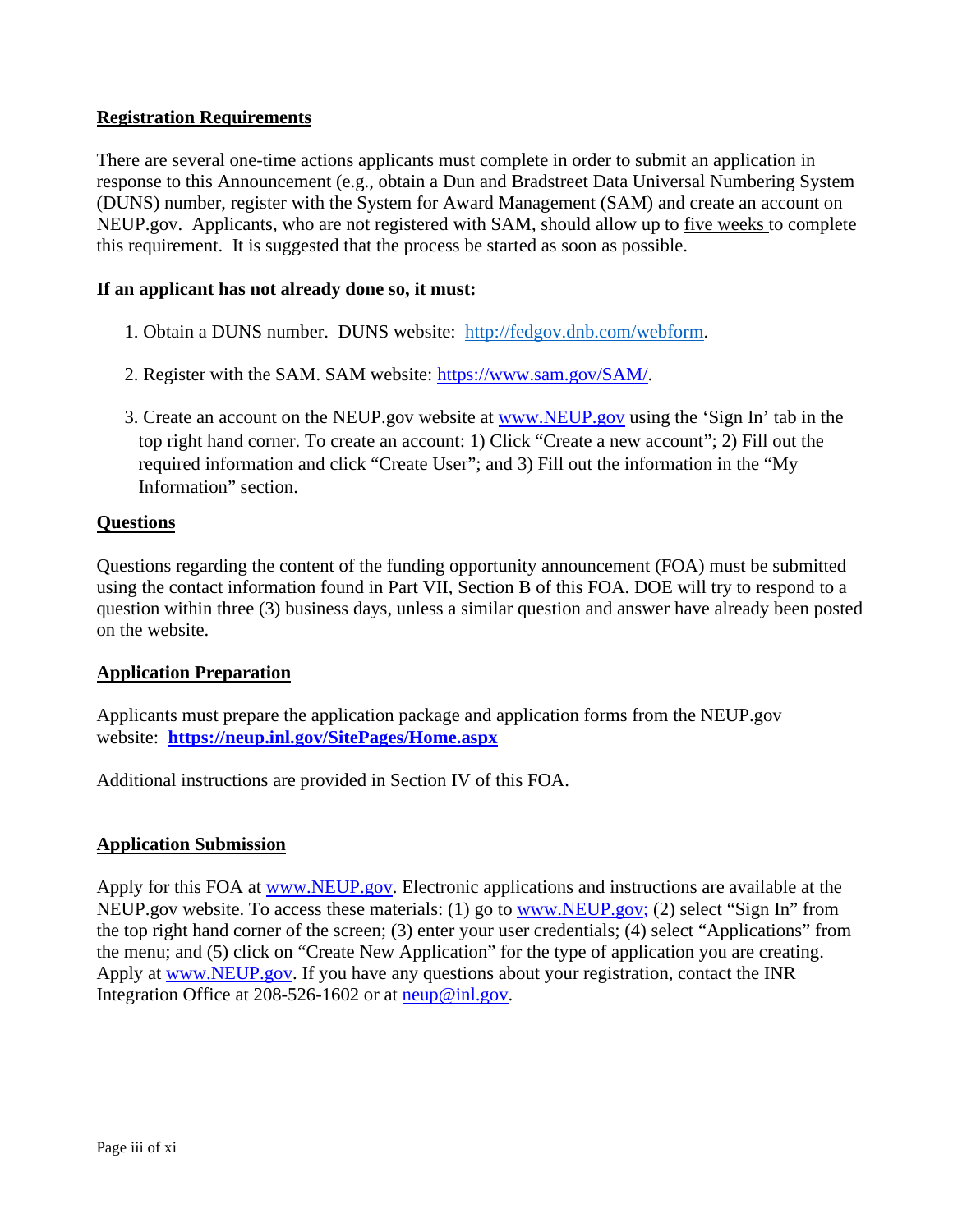| <b>Item</b>                                   | <b>Issue</b>                                                                                                                                                                                                                                                                               |
|-----------------------------------------------|--------------------------------------------------------------------------------------------------------------------------------------------------------------------------------------------------------------------------------------------------------------------------------------------|
| Page Limits                                   | Strictly followed throughout application,<br>including particular attention to:<br>- Technical Abstract<br><b>Technical Narrative</b>                                                                                                                                                      |
|                                               | $-CVs$                                                                                                                                                                                                                                                                                     |
| Protected Personally Identifiable Information | Ensure none are present in the application.                                                                                                                                                                                                                                                |
| Collaborators                                 | List all collaborators in application form. This<br>includes any individual appearing in the<br>project summary, technical narrative, benefit<br>of collaboration, coordination and management<br>plan, or budget documents.                                                               |
| Project Summary / Abstract                    | Name of applicant, Principal Investigator (PI),<br>PI's institutional affiliation(s).                                                                                                                                                                                                      |
| <b>Budget</b>                                 | - Use current negotiated indirect cost and<br>fringe benefit rates.<br>Include separate subward budgets, if<br>applicable.                                                                                                                                                                 |
| <b>Budget Justification</b>                   | - Justify all requested costs.<br>- Include separate subaward budget<br>justifications, if applicable.                                                                                                                                                                                     |
| <b>Current and Pending Support</b>            | Ensure complete listing of all federal<br>funded activities, regardless of funding<br>level.                                                                                                                                                                                               |
| <b>Certifications and Assurances</b>          | Ensure that signatures are completed for<br>both sections of the Certifications and<br>Assurances documentation.                                                                                                                                                                           |
| R&R Other Project Information                 | - If marking proprietary information,<br>clearly mark the sections where<br>proprietary information is in the<br>narrative or other documents using the<br>procedure outlined in the FOA.<br>- If marking 'yes' to international<br>collaboration, list all institutions and<br>countries. |

# **CHECKLIST FOR AVOIDING COMMON ERRORS**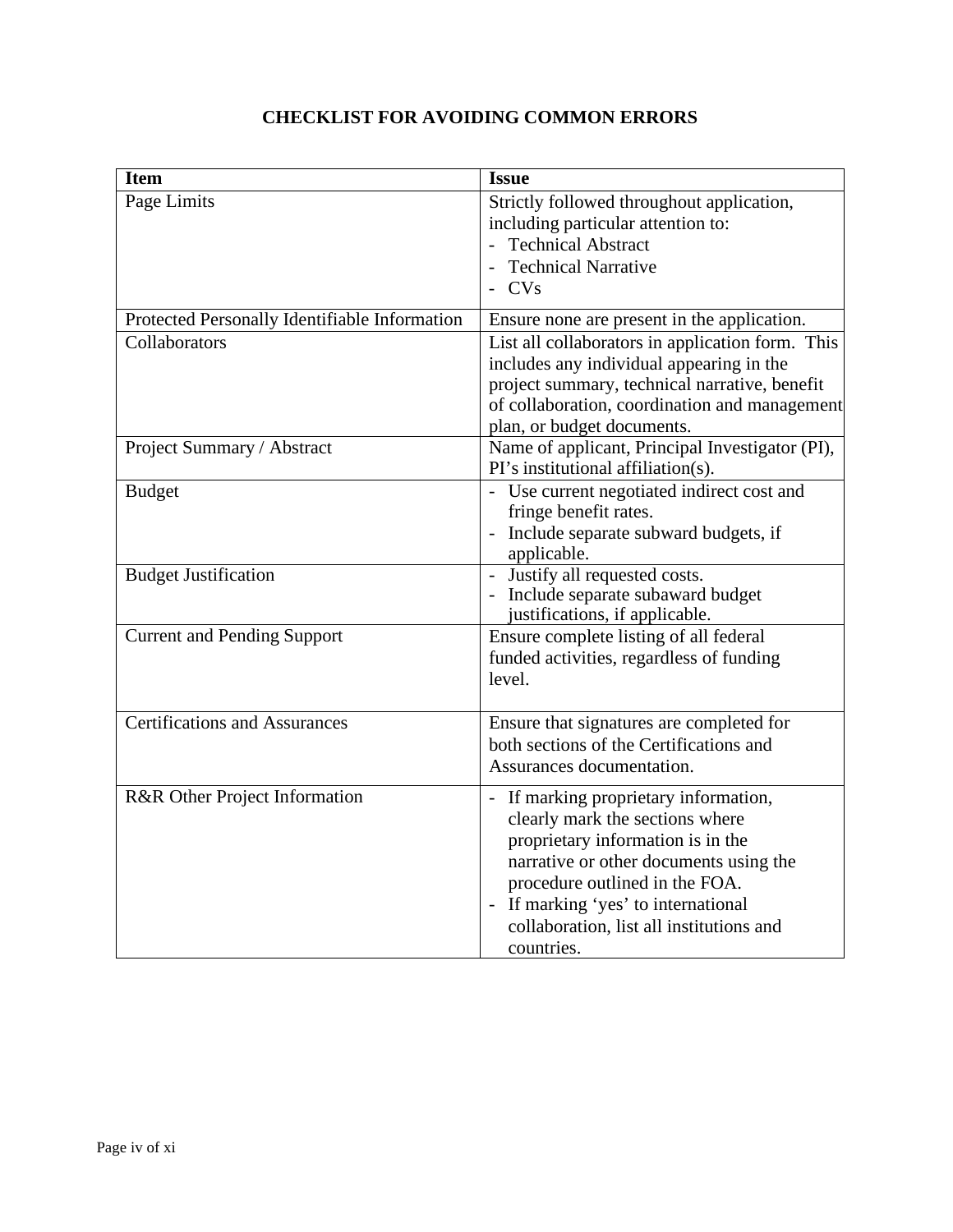# **TABLE OF CONTENTS**

| A.               |     |                                                                                       |  |
|------------------|-----|---------------------------------------------------------------------------------------|--|
|                  | A.1 |                                                                                       |  |
|                  | A.2 |                                                                                       |  |
|                  |     | A.2.1                                                                                 |  |
|                  |     | Reactor Concepts Research, Development and Demonstration (RC RD&D)<br>A.2.2           |  |
|                  |     | Nuclear Energy Advanced Modeling and Simulation (NEAMS) Program  3<br>A.2.3           |  |
|                  |     | Nuclear Energy Enabling Technologies (NEET) Crosscutting Technology<br>A.2.4          |  |
|                  |     | A.2.5                                                                                 |  |
|                  |     | A.2.6                                                                                 |  |
| <b>B.</b>        |     |                                                                                       |  |
|                  | B.1 |                                                                                       |  |
|                  |     | Note for U.S. University-led Nuclear Science User Facilities (NSUF-1)<br><b>B.1.1</b> |  |
|                  |     |                                                                                       |  |
|                  |     | <b>B.1.2</b>                                                                          |  |
|                  | B.2 | U.S. University-, National Laboratory-, or Industry-led Nuclear Science User          |  |
|                  |     |                                                                                       |  |
|                  |     | B.2.1                                                                                 |  |
|                  | B.3 |                                                                                       |  |
|                  |     |                                                                                       |  |
| A.               |     |                                                                                       |  |
| <b>B.</b>        |     |                                                                                       |  |
|                  | B.1 |                                                                                       |  |
|                  | B.2 | U.S. University-, National Laboratory-, or Industry-led Nuclear Science User          |  |
|                  |     |                                                                                       |  |
|                  | B.3 |                                                                                       |  |
| $\overline{C}$ . |     |                                                                                       |  |
|                  | C.1 |                                                                                       |  |
|                  | C.2 | U.S. University-, National Laboratory-, or Industry-led Nuclear Science User          |  |
|                  | C.3 |                                                                                       |  |
| D.               |     |                                                                                       |  |
|                  | D.1 |                                                                                       |  |
|                  | D.2 | U.S. University-, National Laboratory-, or Industry-led Nuclear Science User          |  |
|                  | D.3 |                                                                                       |  |
| Ε.               |     |                                                                                       |  |
|                  | E.1 |                                                                                       |  |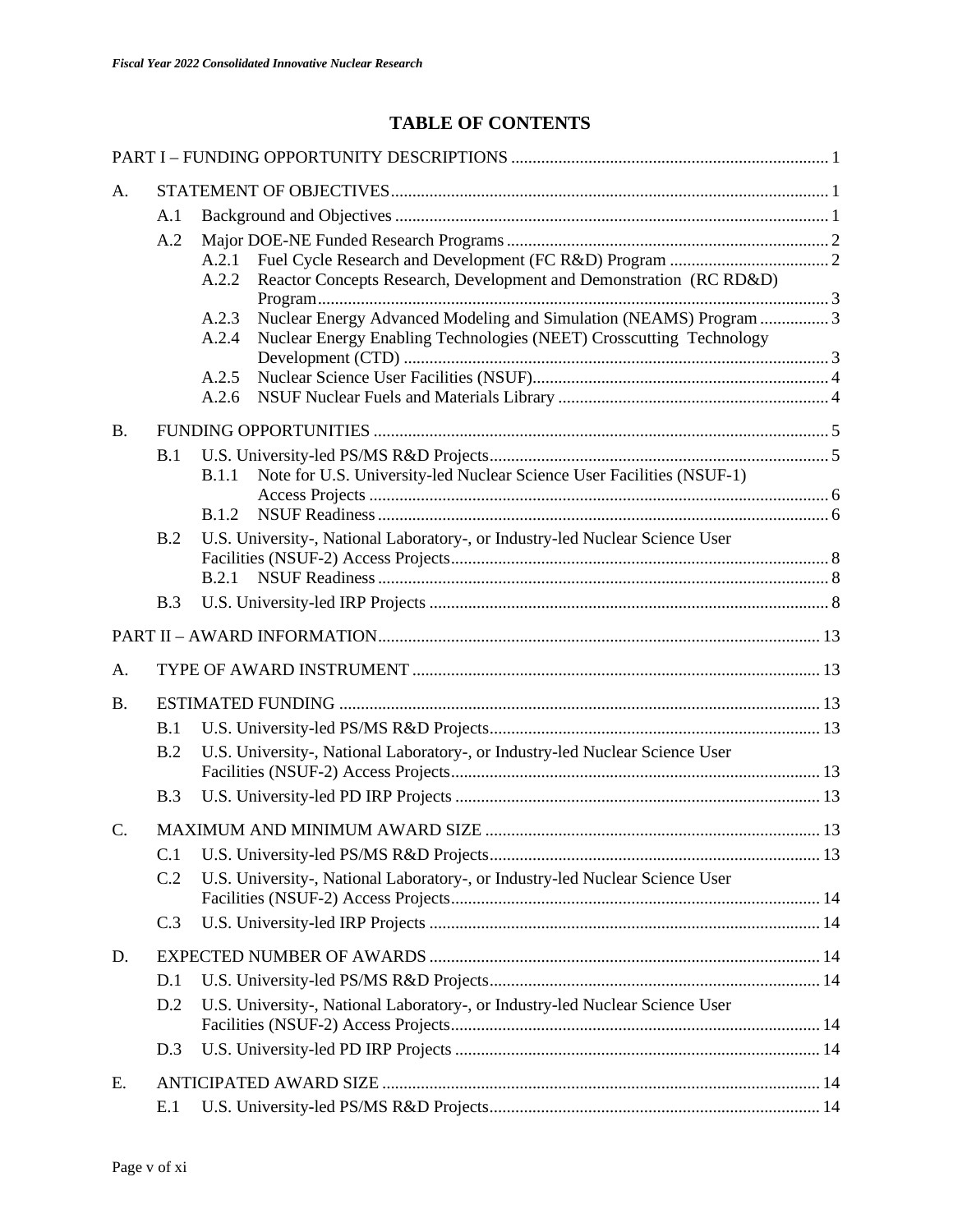|                 | E.2 | U.S. University-, National Laboratory-, or Industry-led Nuclear Science User  |  |
|-----------------|-----|-------------------------------------------------------------------------------|--|
|                 | E.3 |                                                                               |  |
| F.              |     |                                                                               |  |
| G.              |     |                                                                               |  |
|                 |     |                                                                               |  |
| A.              |     |                                                                               |  |
| <b>B.</b>       |     |                                                                               |  |
|                 |     |                                                                               |  |
| $\mathcal{C}$ . | C.1 |                                                                               |  |
|                 |     |                                                                               |  |
|                 |     |                                                                               |  |
| A.              |     |                                                                               |  |
| <b>B.</b>       |     |                                                                               |  |
| $\mathcal{C}$ . |     |                                                                               |  |
|                 |     |                                                                               |  |
|                 |     | C.1.1                                                                         |  |
|                 |     | C.1.2                                                                         |  |
|                 | C.2 |                                                                               |  |
|                 | C.3 |                                                                               |  |
|                 | C.4 |                                                                               |  |
|                 | C.5 |                                                                               |  |
| D.              |     | CONTENT AND FORM OF ALL PRE-APPLICATIONS (Mandatory except for IRPs) 25       |  |
|                 |     | D.1.1                                                                         |  |
|                 |     | D.1.2                                                                         |  |
|                 |     | D.1.3<br>D.1.4                                                                |  |
|                 |     | D.1.5                                                                         |  |
|                 |     | D.1.6                                                                         |  |
| E.              |     |                                                                               |  |
|                 | E.1 |                                                                               |  |
|                 | E.2 |                                                                               |  |
|                 | E.3 |                                                                               |  |
|                 | E.4 |                                                                               |  |
|                 | E.5 |                                                                               |  |
|                 | E.6 |                                                                               |  |
|                 | E.7 |                                                                               |  |
|                 | E.8 |                                                                               |  |
|                 | E.9 | Letters of Support (IRPs, MS-NE-1 and MS-NE-2 scopes only), if applicable  32 |  |
|                 |     |                                                                               |  |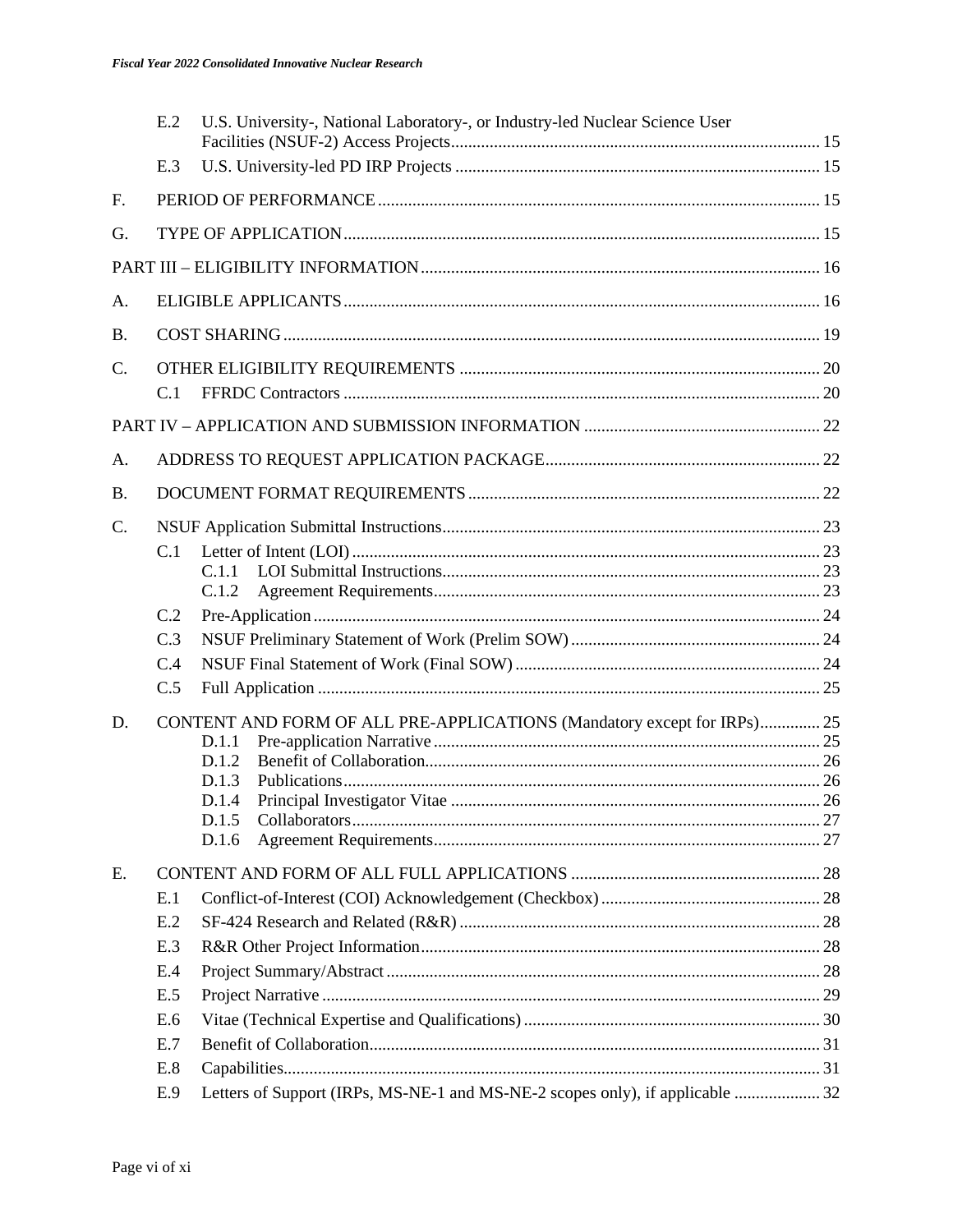|    |     | E.10.1 R&R Lead Budget Form: (TOTAL FED & NON-FED) (Required for all                |  |
|----|-----|-------------------------------------------------------------------------------------|--|
|    |     |                                                                                     |  |
|    |     | E.10.2 R&R Subaward Budget Form: (TOTAL FED & NON-FED) (Required for                |  |
|    |     | University and Industry collaborators, not required for NSUF-2                      |  |
|    |     | Budget for DOE/NNSA Federally Funded Research and Development<br>E.10.3             |  |
|    |     | Center (FFRDC) Contractor (Required for National Laboratory participants,           |  |
|    |     |                                                                                     |  |
|    |     | E.10.4 Budget Justification (Required for all university and industry participants, |  |
|    |     |                                                                                     |  |
|    |     |                                                                                     |  |
|    |     |                                                                                     |  |
|    |     | E.11.3 Letter of Authorization for DOE/NNSA FFRDCs (Required for all national       |  |
|    |     | laboratory participants listed on the application regardless of funding level       |  |
|    |     |                                                                                     |  |
|    |     |                                                                                     |  |
|    |     |                                                                                     |  |
|    |     |                                                                                     |  |
|    |     |                                                                                     |  |
|    |     |                                                                                     |  |
|    |     | E.11.9 Foreign Government Ownership Disclosure (Required for All Leads)  36         |  |
| F. |     |                                                                                     |  |
| G. |     |                                                                                     |  |
|    | G.1 |                                                                                     |  |
|    | G.2 |                                                                                     |  |
|    | G.3 |                                                                                     |  |
|    | G.4 |                                                                                     |  |
|    | G.5 |                                                                                     |  |
|    | G.6 |                                                                                     |  |
|    | G.7 | Late Submissions, Modifications, and Withdrawals of Pre-Applications,               |  |
|    |     |                                                                                     |  |
| Н. |     |                                                                                     |  |
| I. |     |                                                                                     |  |
|    | I.1 |                                                                                     |  |
|    | I.2 |                                                                                     |  |
|    |     |                                                                                     |  |
| J. |     |                                                                                     |  |
|    | J.1 |                                                                                     |  |
|    | J.2 |                                                                                     |  |
|    |     |                                                                                     |  |
| A. |     |                                                                                     |  |
|    | A.1 |                                                                                     |  |
|    |     |                                                                                     |  |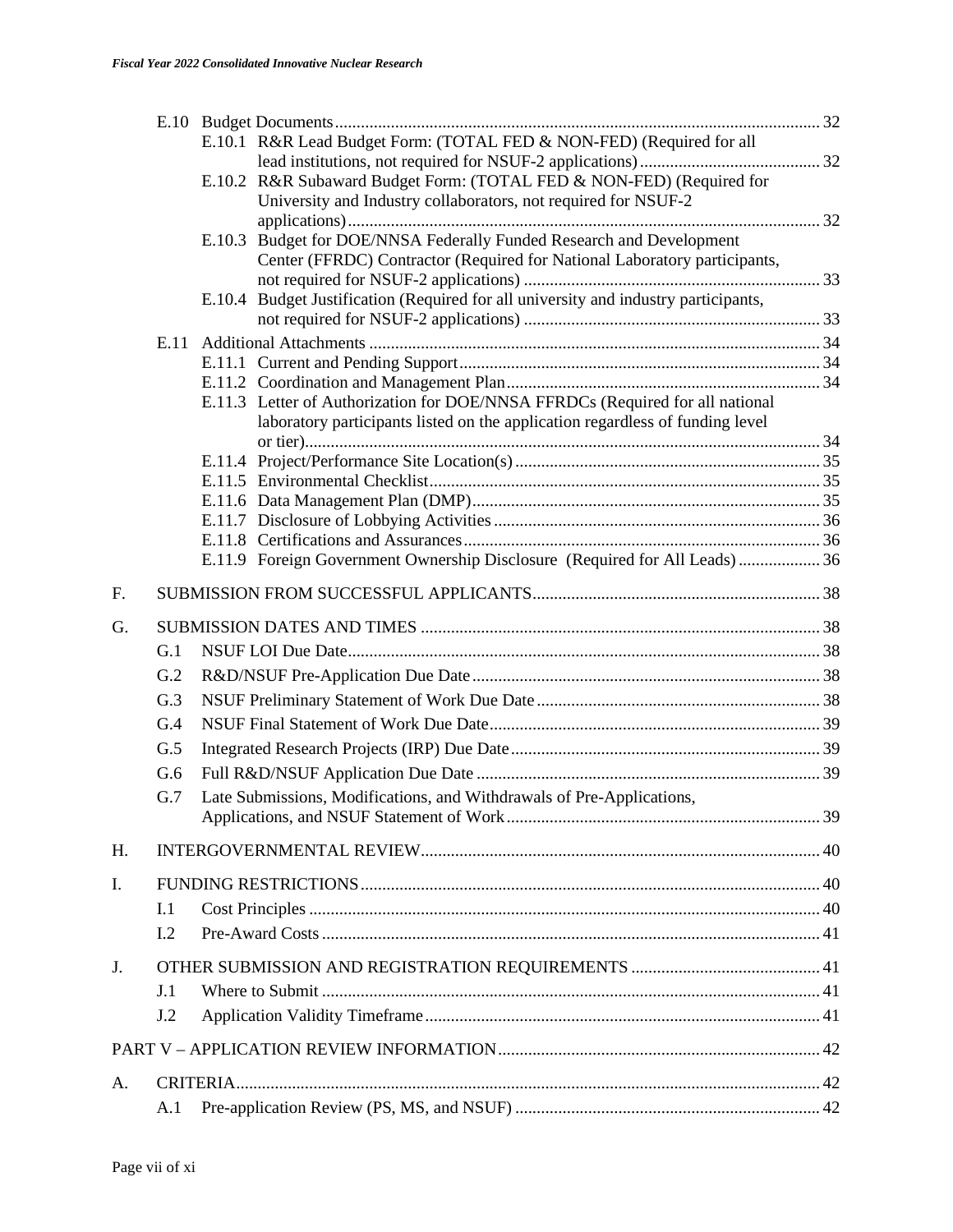|                 |            | A.1.1<br>A.1.2<br>A.1.3<br>A.1.4<br>A.1.5                                      |  |
|-----------------|------------|--------------------------------------------------------------------------------|--|
|                 | A.2        |                                                                                |  |
|                 | A.3        |                                                                                |  |
|                 | A.4        |                                                                                |  |
|                 | A.5        |                                                                                |  |
|                 |            | A.5.1<br>A.5.2                                                                 |  |
|                 | A.6        | Program Directed (PD) Integrated Research Projects (IRP) Merit Review for Full |  |
|                 |            |                                                                                |  |
|                 |            | A.6.1<br>A.6.2                                                                 |  |
|                 |            | A.6.3                                                                          |  |
|                 | A.7        |                                                                                |  |
| B.              |            |                                                                                |  |
|                 | B.1        |                                                                                |  |
|                 | B.2        |                                                                                |  |
|                 | B.3        |                                                                                |  |
|                 | B.4        |                                                                                |  |
| $\mathcal{C}$ . |            |                                                                                |  |
|                 |            |                                                                                |  |
| A.              |            |                                                                                |  |
|                 | A.1        |                                                                                |  |
|                 | A.2        |                                                                                |  |
|                 | A.3        |                                                                                |  |
| Β.              |            |                                                                                |  |
|                 | B.1        |                                                                                |  |
|                 |            | B.1.1                                                                          |  |
|                 |            | <b>B.1.2</b>                                                                   |  |
|                 | B.2        |                                                                                |  |
|                 | B.3        |                                                                                |  |
|                 | B.4        |                                                                                |  |
|                 | B.5        | Corporate Felony Conviction and Federal Tax Liability Representations 58       |  |
|                 | <b>B.6</b> |                                                                                |  |
| C.              |            |                                                                                |  |
|                 |            |                                                                                |  |
| А.              |            |                                                                                |  |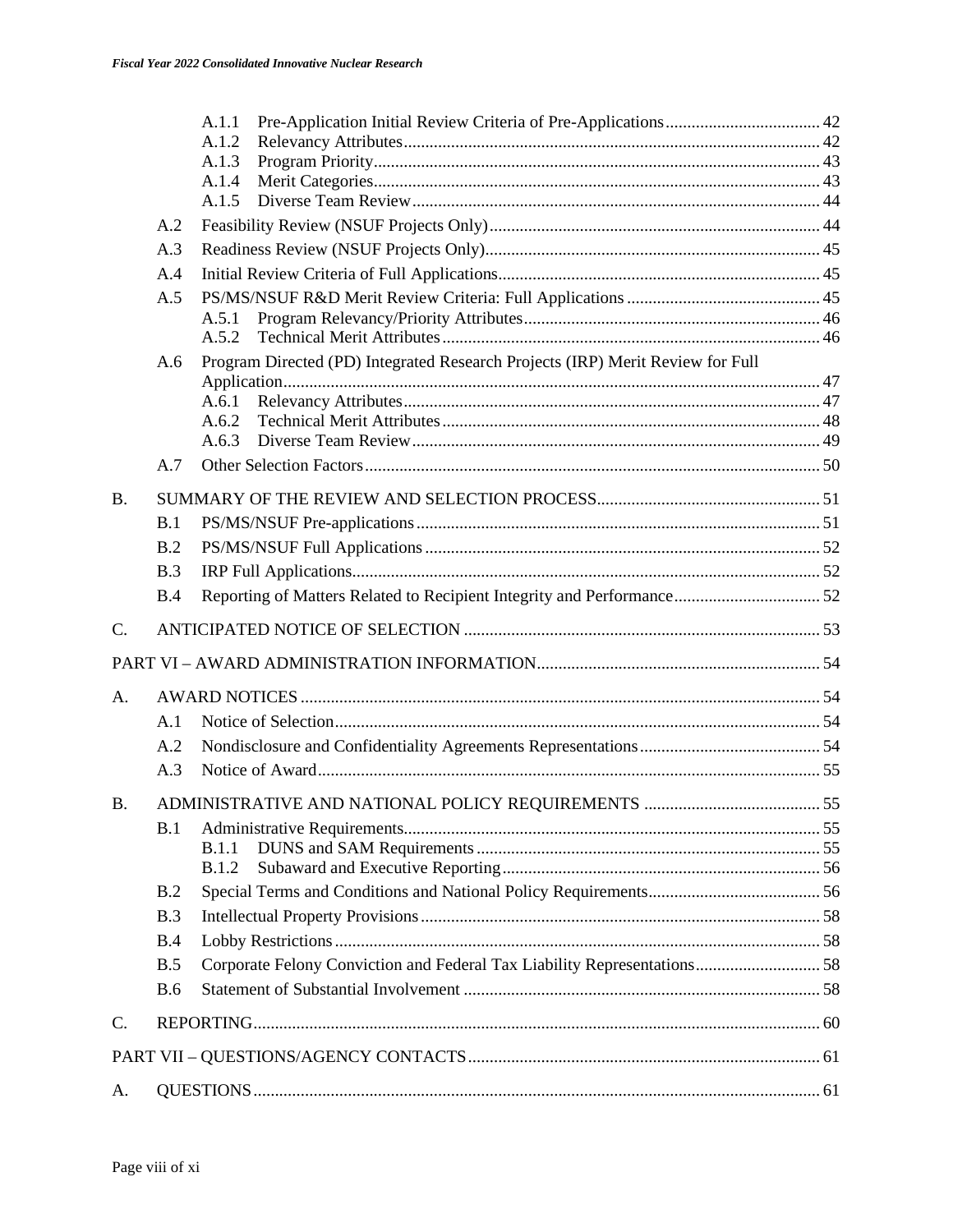| <b>B.</b> |                                                                                             |  |
|-----------|---------------------------------------------------------------------------------------------|--|
| C.        |                                                                                             |  |
|           |                                                                                             |  |
| A.        |                                                                                             |  |
| <b>B.</b> |                                                                                             |  |
| C.        |                                                                                             |  |
| D.        |                                                                                             |  |
| E.        | EVALUATION AND ADMINISTRATION BY NON-FEDERAL PERSONNEL  63                                  |  |
| F.        |                                                                                             |  |
| G.        |                                                                                             |  |
| H.        |                                                                                             |  |
| I.        |                                                                                             |  |
| J.        |                                                                                             |  |
| Κ.        |                                                                                             |  |
|           |                                                                                             |  |
|           | Appendix A: Work Scopes for U.S. University-led Program and/or Mission Supporting R&D       |  |
|           | Appendix B: Work Scopes for U.S. University-, National Laboratory-, or Industry-led Nuclear |  |
|           | Appendix C: Work Scopes for U.S. University-led Integrated Research Project (IRP) R&D  98   |  |
|           |                                                                                             |  |
|           |                                                                                             |  |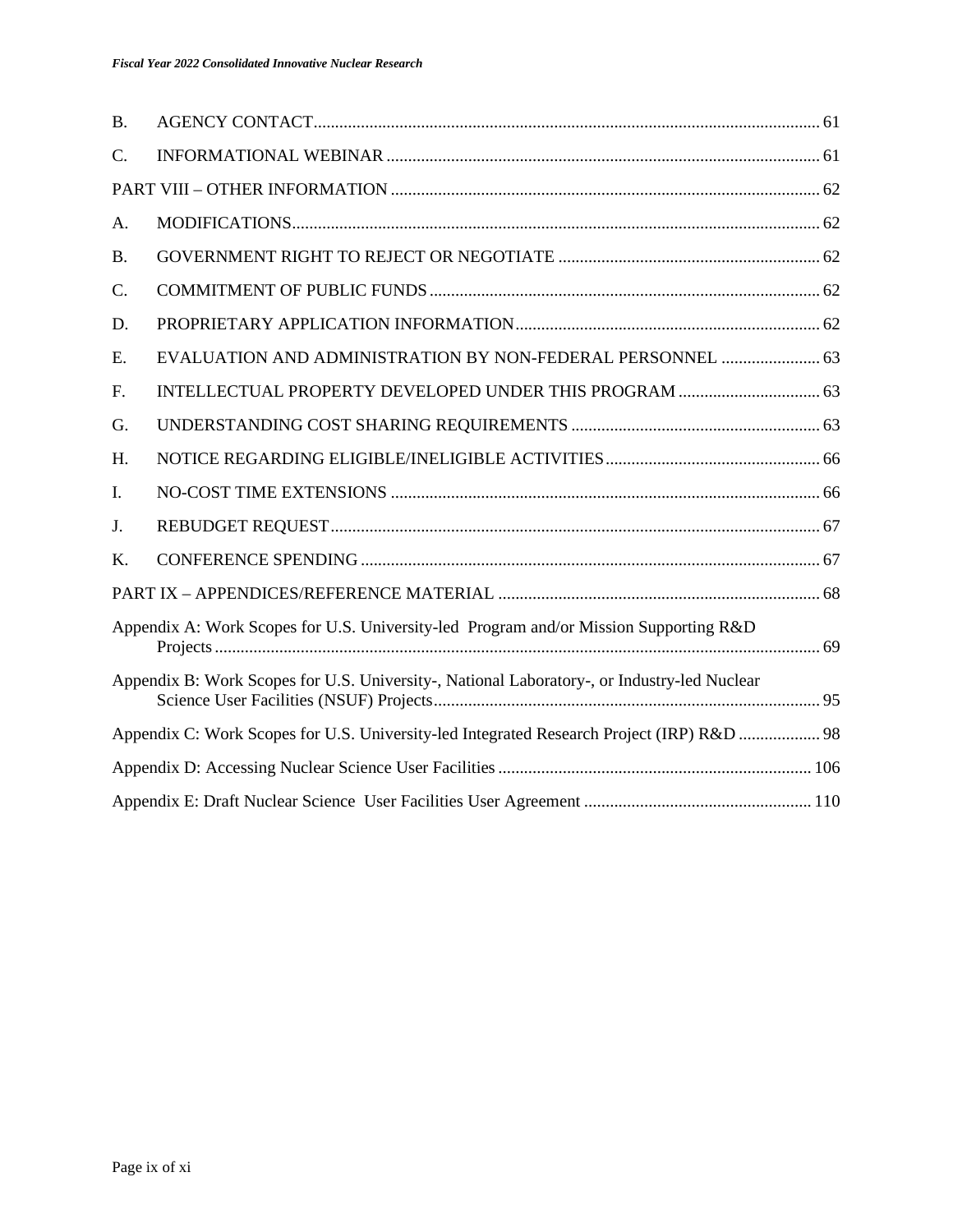# **LIST OF ACRONYMS**

| <b>CFDA</b>       | <b>Catalog of Federal Domestic Assistance</b>       |
|-------------------|-----------------------------------------------------|
| <b>CFA</b>        | <b>Call for Full Applications</b>                   |
| <b>CFR</b>        | Code of Federal Regulations                         |
| <b>CINR</b>       | <b>Consolidated Innovative Nuclear Research</b>     |
| <b>COI</b>        | <b>Conflict of Interest</b>                         |
| <b>CTD</b>        | <b>Crosscutting Technology Development</b>          |
| DE                | Department of Energy (FOA Number)                   |
| DMP               | Data Management Plan                                |
| <b>DOE</b>        | Department of Energy                                |
| <b>DUNS</b>       | Data Universal Numbering System                     |
| <b>EPSRC</b>      | Engineering and Physical Science Research Council   |
| <b>FC R&amp;D</b> | <b>Fuel Cycle Research and Development</b>          |
| <b>FFATA</b>      | Federal Funding and Transparency Act of 2006        |
| <b>FFRDC</b>      | Federally Funded Research and Development Center    |
| <b>FOA</b>        | <b>Funding Opportunity Announcement</b>             |
| <b>FSRS</b>       | FFATA Subaward Reporting System                     |
| <b>FWP</b>        | <b>Field Work Proposal</b>                          |
| FY                | <b>Fiscal Year</b>                                  |
| <b>GAIN</b>       | Gateway for Accelerated Innovation in Nuclear       |
| <b>HBCU</b>       | Historically Black Colleges and Universities        |
| <b>HTGCR</b>      | High-temperature Gas-cooled Reactor                 |
| ID                | Identification                                      |
| IHE               | Institute of Higher Education                       |
| <b>IRP</b>        | <b>Integrated Research Project</b>                  |
| LOI               | Letter of Intent                                    |
| <b>LWRS</b>       | <b>Light Water Reactor Sustainability</b>           |
| M&O               | <b>Management and Operating</b>                     |
| M&TE              | Measuring and Test Equipment                        |
| <b>MOOSE</b>      | Multiphysics Object Oriented Simulation Environment |
| MS                | <b>Mission Supporting</b>                           |
| MSI               | Minority Serving Institution                        |
| MSR               | <b>Molten Salt Reactor</b>                          |
| NCE               | No Cost Extension                                   |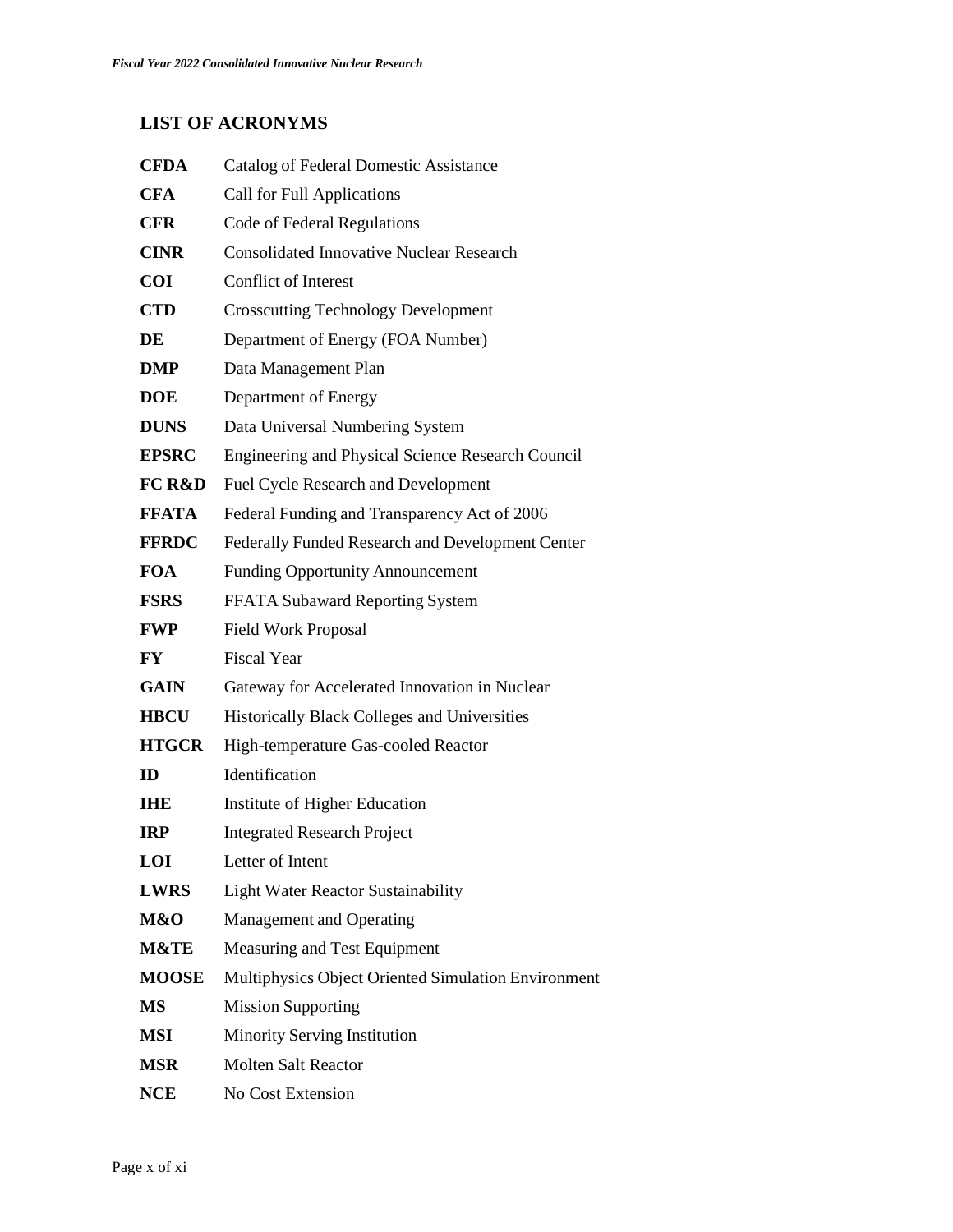| <b>NE</b>    | <b>Office of Nuclear Energy</b>                                  |
|--------------|------------------------------------------------------------------|
| <b>NEAMS</b> | Nuclear Energy Advanced Modeling and Simulation                  |
| <b>NEET</b>  | <b>Nuclear Energy Enabling Technologies</b>                      |
| <b>NEUP</b>  | <b>Nuclear Energy University Program</b>                         |
| <b>NFML</b>  | <b>NSUF Nuclear Fuels and Materials Library</b>                  |
| <b>NRC</b>   | <b>Nuclear Regulatory Commission</b>                             |
| <b>NSUF</b>  | <b>Nuclear Science User Facilities</b>                           |
| <b>NNSA</b>  | National Nuclear Security Administration                         |
| <b>OMI</b>   | <b>Other Minority Institutions</b>                               |
| <b>PD</b>    | Program Directed                                                 |
| <b>PDF</b>   | <b>Adobe Portable Document Format</b>                            |
| <b>PIE</b>   | Post-irradiation Examination                                     |
| PI           | Principal Investigator                                           |
| <b>POC</b>   | Point of Contact                                                 |
| <b>PS</b>    | <b>Program Supporting</b>                                        |
| QA           | <b>Quality Assurance</b>                                         |
| R&D          | <b>Research and Development</b>                                  |
|              | RC RD&D Reactor Concepts Research, Development and Demonstration |
| <b>RCUK</b>  | <b>Research Councils United Kingdom</b>                          |
| <b>RPA</b>   | <b>Request for Pre-applications</b>                              |
| <b>SAM</b>   | <b>System for Award Management</b>                               |
| SF           | <b>Standard Form</b>                                             |
| <b>SMR</b>   | <b>Small Modular Reactors</b>                                    |
| <b>SOW</b>   | <b>Statement of Work</b>                                         |
| <b>TCU</b>   | <b>Tribal Colleges and Universities</b>                          |
| UK           | United Kingdom                                                   |
| U.S.         | <b>United States</b>                                             |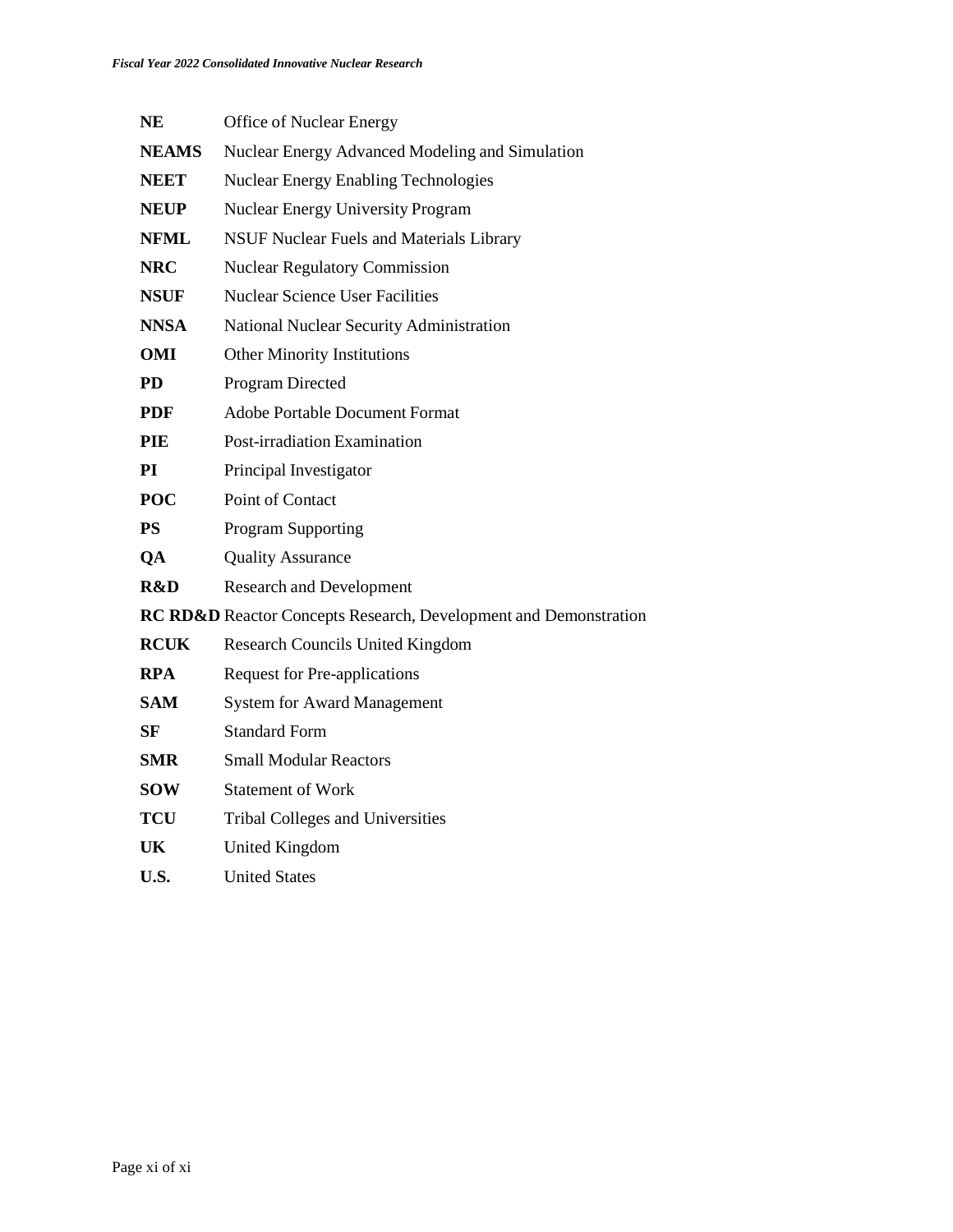### **PART I – FUNDING OPPORTUNITY DESCRIPTIONS**

### <span id="page-11-1"></span><span id="page-11-0"></span>**A. STATEMENT OF OBJECTIVES**

This FOA is for Consolidated Innovative Nuclear Research (CINR) and is thus referred to in this document as the "CINR FOA".

### <span id="page-11-2"></span>**A.1 Background and Objectives**

The Department of Energy (DOE), Office of Nuclear Energy's (DOE-NE) mission is to advance U.S. nuclear power in order to meet the nation's energy needs by:

- 1. Enhancing the long-term viability and competitiveness of the existing U.S. reactor fleet;
- 2. Developing an advanced reactor pipeline; and,
- 3. Implementing and maintaining the national strategic fuel cycle and supply chain infrastructure.

Collectively, all NE-sponsored activities support the Department's priorities to combat the climate crisis, create clean energy jobs with the free and fair chance to join a union and bargain collectively, and promote equity and environmental justice by delivering innovative clean energy technologies for nuclear energy systems.

All applications submitted under this CINR FOA must demonstrate a strong tie to at least one of these three mission priorities and highlight how it supports the DOE priorities.

NE conducts crosscutting nuclear energy research and development (R&D) and associated infrastructure support activities to develop innovative technologies that offer the promise of dramatically improved performance for its mission needs as stated above, while maximizing the impact of DOE resources.

DOE has established a Gateway for Accelerated Innovation in Nuclear (GAIN) team, which has been working closely with the advanced nuclear design community to identify R&D objectives and work scopes that may be appropriately addressed through DOE programs. Several of the work scopes contain explicit language as guidance; however, there are many additional work scopes that, at least tangentially, address needs identified in technology specific workshops. Work scopes that may be addressed in activities funded under this CINR FOA are identified in Part IX, Appendices A-C of this CINR FOA. Generally speaking, applications that offer flexibility or provision for addressing measurements, materials, and conditions relevant to private sector developers of fast-spectrum reactors (lead-cooled, sodium cooled, and gas cooled), molten salt reactors (MSR), or hightemperature gas-cooled reactors (HTGCR) are encouraged.

NE strives to promote integrated and collaborative research conducted by national laboratory, university, industry, and international partners under the direction of DOE-NE's programs, and to deploy innovative nuclear energy technologies to the market in order to meet the strategic goals and optimize the benefits of nuclear energy. DOE-NE funds research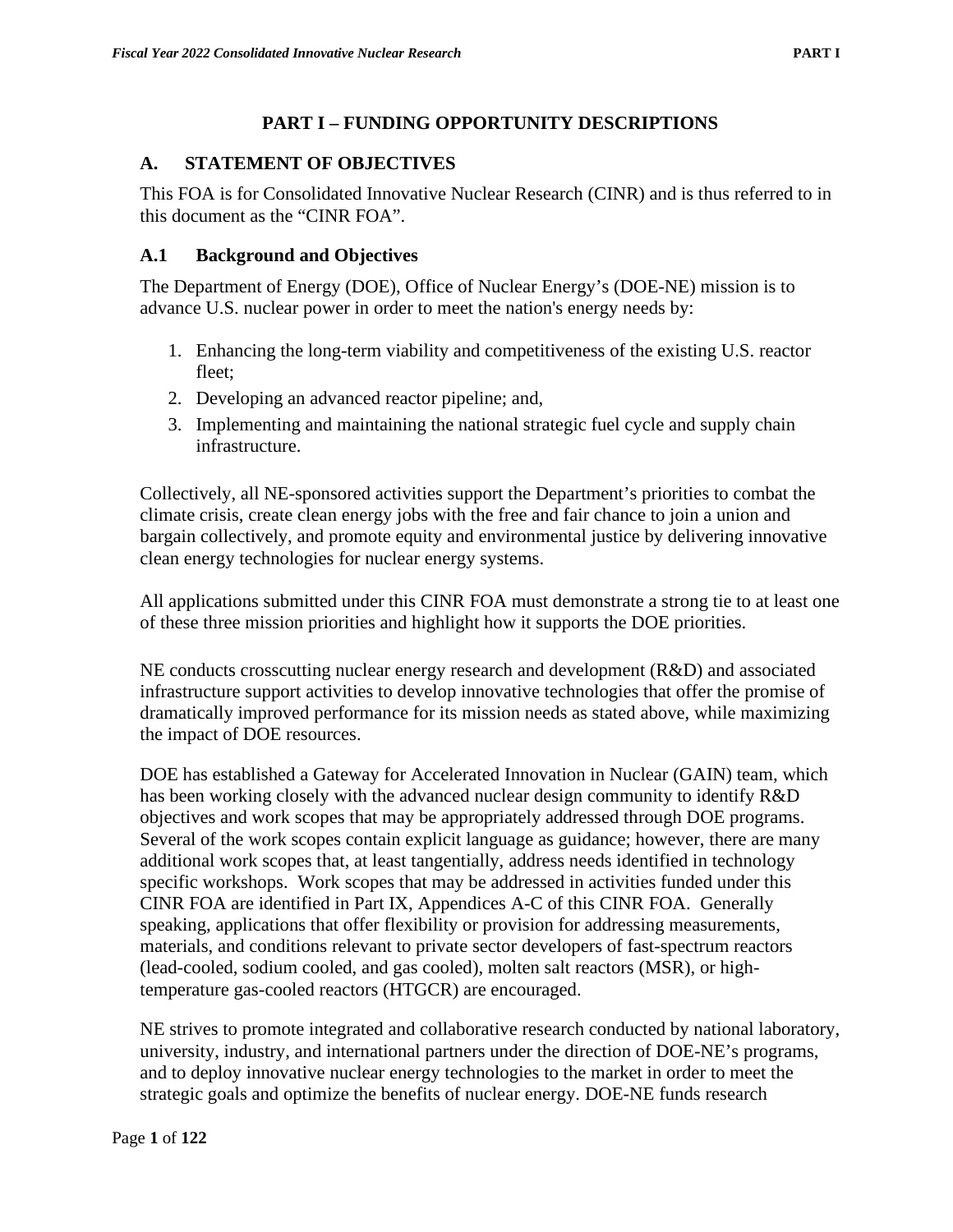activities, through both competitive and direct mechanisms, as required to best meet the needs of DOE-NE. This approach ensures a balanced R&D portfolio and encourages new nuclear power deployment with creative solutions to the universe of nuclear energy challenges. This CINR FOA addresses the competitive portion of DOE-NE's R&D portfolio, as executed through the Nuclear Energy University Program (NEUP) and the Nuclear Science User Facilities (NSUF). NEUP utilizes up to 20% of funds appropriated to DOE-NE's R&D program for university-based infrastructure support and R&D in key DOE-NE program-related areas: Fuel Cycle Research and Development (FC R&D), Reactor Concepts Research Development and Demonstration (RC RD&D), Nuclear Energy Advanced Modeling and Simulation (NEAMS), and Nuclear Energy Enabling Technologies Crosscutting Technology Development (NEET CTD). By establishing the NSUF in 2007, DOE-NE opened up access to material test reactors, beam lines, and post-irradiation examination facilities to researchers from U.S. universities, industry, and national laboratories, by granting no-cost access to world-class nuclear research facilities.

While this CINR FOA specifies many of DOE-NE's current and upcoming R&D priorities, DOE-NE reserves the right to respond to potential shifts in R&D priorities during Fiscal Year (FY) 2022 that may be driven by events, policy developments, or Congressional/budget direction. Further, DOE-NE reserves the right to fund all or part of an application to this CINR FOA.

### <span id="page-12-0"></span>**A.2 Major DOE-NE Funded Research Programs**

### <span id="page-12-1"></span>**A.2.1 Fuel Cycle Research and Development (FC R&D) Program**

The mission of the FC R&D program is to develop used nuclear fuel management strategies and technologies to support meeting the federal government responsibility to manage and dispose of the Nation's commercial used nuclear fuel and high-level waste and to develop sustainable fuel cycle technologies and options that improve resource utilization and energy generation, reduce waste generation, enhance safety, and limit proliferation risk.

The program's vision is that by mid-century, strategies and technologies for the safe, longterm management and eventual disposal of U.S. commercial used nuclear fuel, and any associated fuel cycle technologies that enhance the accident tolerance of light-water reactors and enable sustainable fuel cycles are demonstrated and deployed. Together, these technologies and solutions support the enhanced availability, affordability, safety, and security of nuclear-generated electricity in the United States.

Current challenges include the development of high burn-up fuel and cladding materials to withstand irradiation for longer periods of time with improved accident tolerance; development of simplified materials recovery technologies, waste management (including storage, transportation, and disposal), and proliferation risk reduction methods; and development of processes and tools to evaluate sustainable fuel cycle system options, and to effectively communicate the evaluation results to stakeholders.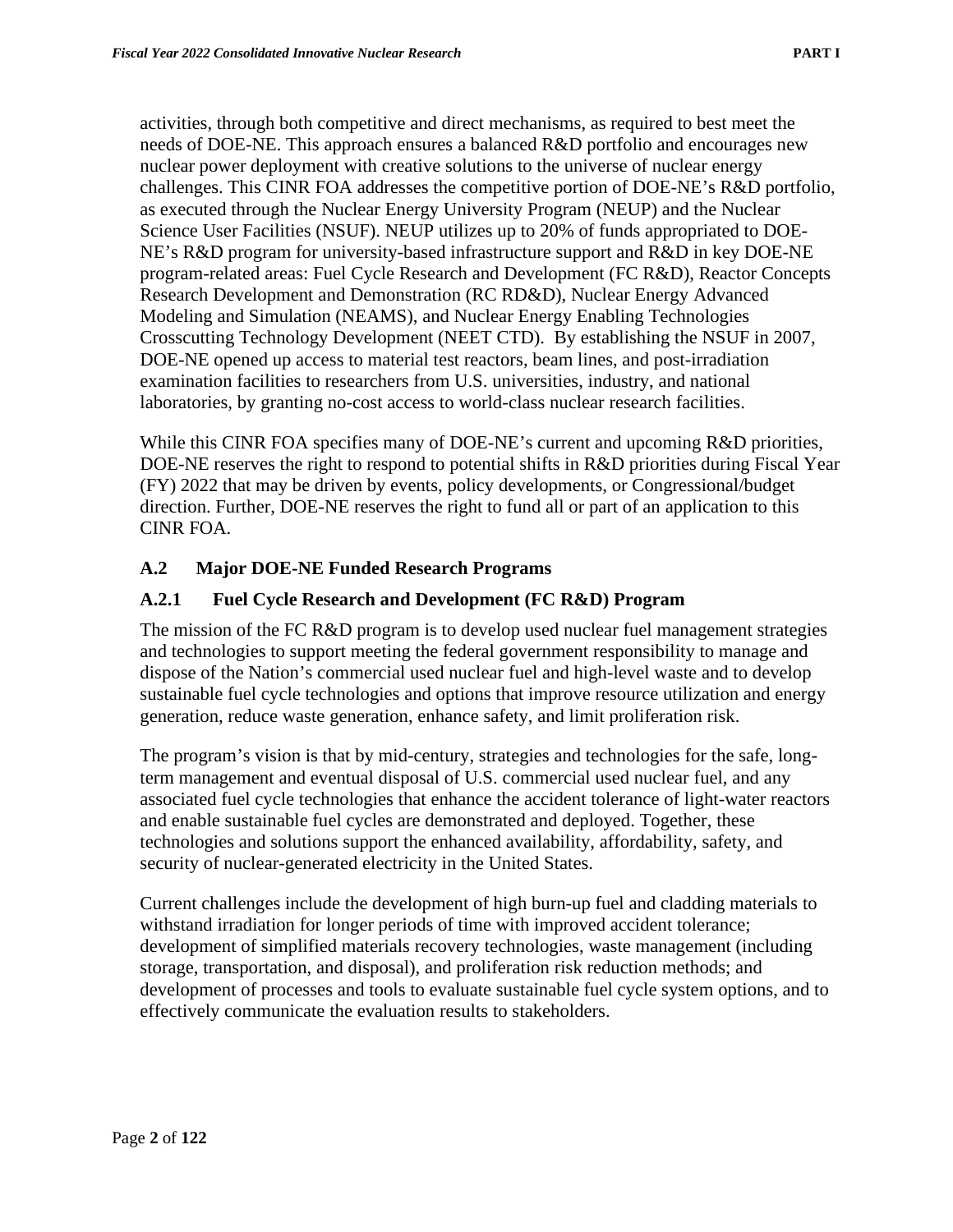### <span id="page-13-0"></span>**A.2.2 Reactor Concepts Research, Development and Demonstration (RC RD&D) Program**

The RC RD&D program supports research and development (R&D) on existing and advanced reactor designs and technologies to enable industry to address technical challenges with maintaining the existing fleet of nuclear reactors, and to promote the development of a robust pipeline of advanced reactor designs and technologies and supply chain capabilities. Program activities are designed to address technical, cost, safety, and security issues associated with the existing commercial light water reactor fleet and advanced reactor technologies, such as small modular reactor (SMR) and microreactor designs, fast reactors using liquid metal coolants, and high temperature reactors using gas or liquid salt coolants.

#### <span id="page-13-1"></span>**A.2.3 Nuclear Energy Advanced Modeling and Simulation (NEAMS) Program**

The mission of the NEAMS program is to accelerate early-stage development of advanced reactor concepts and enable improved economics of new and existing designs by providing leading-edge computational tools to U.S. industry. The primary program objective is to develop and deploy these predictive tools and methods to industry, academia, and government, including the Nuclear Regulatory Commission (NRC), for research, analysis, design and regulatory acceptance of advanced reactor and fuel cycle systems These advanced computational tools employ scalable simulation methods on high performance computing architectures in combination with a science-based, mechanistic approach to physics modeling to allow scientists and engineers to better understand reactor materials properties and coupled phenomena in nuclear energy systems. Consequently these tools span length scales from atomic to mesoscale to engineering and time scales from picoseconds to seconds to days. These tools are currently being used to move certain advanced reactor concepts forward to commercialization in several key ways, including design optimization, which is required to fully realize the economic and technological advantages of those concepts. NEAMS capabilities also support development of advanced nuclear fuels, design and analysis of nuclear fuel experiments, and expansion of NRC confirmatory analysis capabilities in the advanced reactor area.

#### <span id="page-13-2"></span>**A.2.4 Nuclear Energy Enabling Technologies (NEET) Crosscutting Technology Development (CTD)**

The NEET CTD program supports R&D in crosscutting technologies that directly support and enable the development of new and advanced reactor designs and fuel cycle technologies. These technologies will advance the state of nuclear technology, improve its competitiveness, and promote continued contribution to meeting our Nation's energy and environmental challenges. The activities undertaken in this program complement those within the RC RD&D and FC R&D programs, and support the DOE-NE's mission to advance U.S. nuclear power in order to meet the nation's energy needs by: 1) enhancing the long-term viability and competitiveness of the existing U.S. reactor fleet; 2) developing an advanced reactor pipeline; and 3) implementing and maintaining the national strategic fuel cycle and supply chain infrastructure. The knowledge generated through these activities will allow DOE-NE to address key challenges affecting nuclear reactor and fuel cycle deployment with a focus on crosscutting innovative technologies.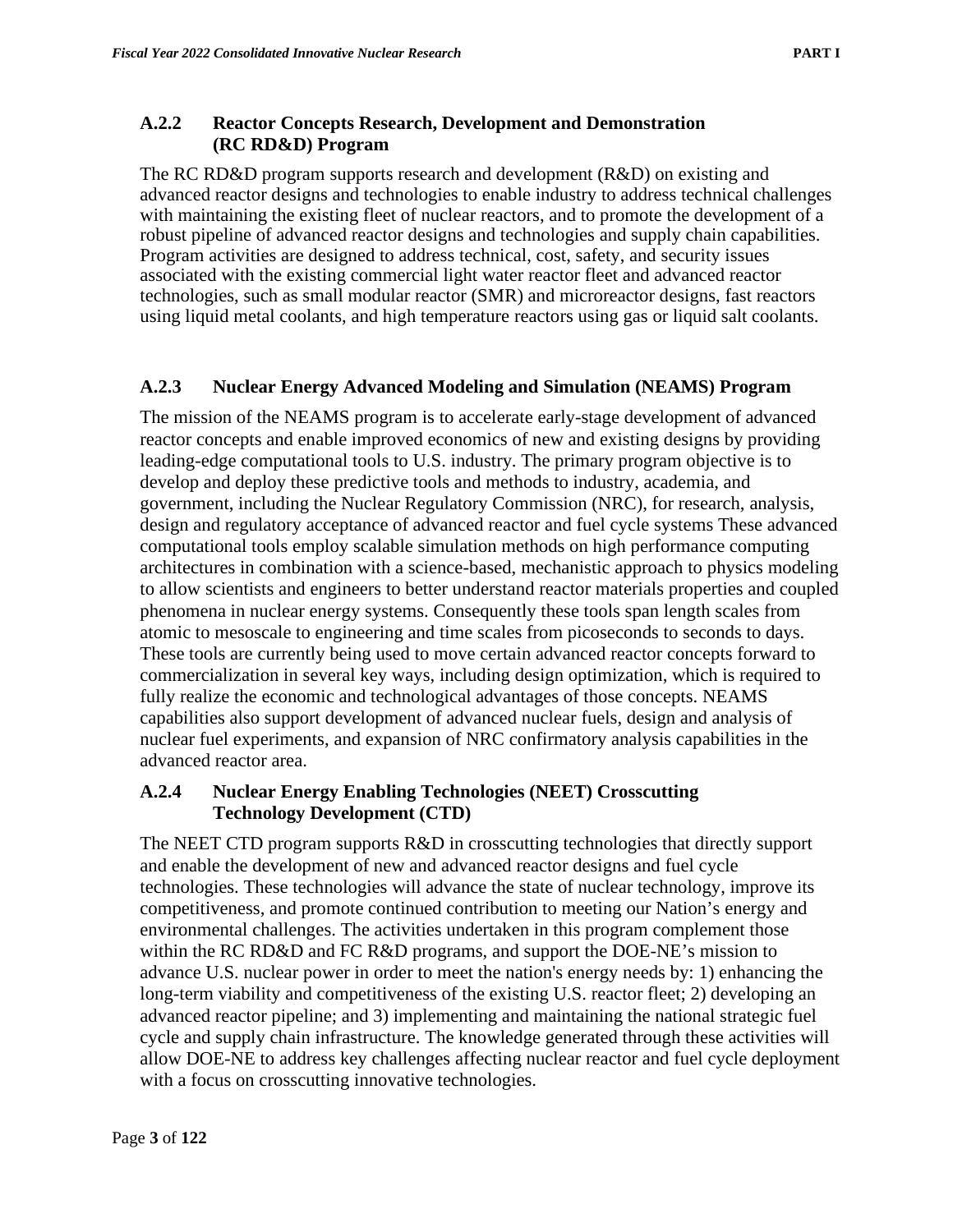### <span id="page-14-0"></span>**A.2.5 Nuclear Science User Facilities (NSUF)**

DOE-NE funds access to world-class capabilities to facilitate the advancement of nuclear science and technology. This mission is supported by providing access, at no cost to the user, to state-of-the-art experimental irradiation testing and Post-Irradiation Examination (PIE) facilities as well as technical assistance, including the design and analysis of reactor experiments. This unique model is best described as a distributed partnership with each facility bringing exceptional capabilities and expertise to the relationship, including reactors, beamlines, state-of-the-art instruments, hot cells, and, most importantly, expert technical and scientific assistance. Together, these capabilities and people create a nation-wide infrastructure that allows the best ideas to be proven using the most advanced capabilities. Through NSUF, researchers and their collaborators are building on current knowledge to better understand the complex behavior of materials and fuels under irradiation.

The NSUF allows research teams to obtain access to designated capabilities at various unique facilities provided on the NSUF website at [NSUF.inl.gov/.](https://nsuf.inl.gov/)

Part I, Section B.2 of this CINR FOA describes application options for projects requiring NSUF capabilities.

**NOTE:** Applicants may request funding for NSUF "Access Only" projects and/or joint NSUF access combined with R&D funding. Applicants requesting R&D financial support with a joint request for NSUF access will be limited to the work scopes in NSUF. Work scopes in eligible areas have been tailored to align NSUF capabilities with focused DOE-NE program and mission priorities. Applicants requesting NSUF Access Only will apply to one of the NSUF-2 work scopes, a broader set of work scopes focused on DOE-NE mission priorities and also tailored to align with NSUF capabilities.

All NSUF research must be non-proprietary and awarded projects must publish their results at the DOE, Office of Scientific and Technical Information (OSTI) website for public access (https://www.osti.gov/).

### <span id="page-14-1"></span>**A.2.6 NSUF Nuclear Fuels and Materials Library**

The NSUF Nuclear Fuels and Materials Library (NFML), which is owned by DOE-NE and curated by the NSUF, is a collection of specialized information and nuclear fuel and material specimens from past and ongoing neutron irradiation test campaigns, as well as real-world components retrieved from decommissioned power reactors, and donations from other sources. The NFML can be accessed at [NSUF.inl.gov/.](https://nsuf.inl.gov/) In order to continue the expansion of the NFML, any specimens created as the result of an awarded NSUF neutron irradiation project will be added to the NFML. The project lead will be given exclusive rights to the specimens for a three-year period of PIE following completion of the neutron irradiation portion of the project. The specimens will be listed as *Not Available* in the NFML throughout the three-year exclusivity period. In order to populate the NFML, the NSUF program office may recommend irradiating a larger number of specimens than required for an awarded project. These extra specimens, not subject to the three-year exclusivity period, will be added to the NFML and made available for further research immediately after the completion of irradiation. Principal Investigators (PIs) of all future awarded applications requesting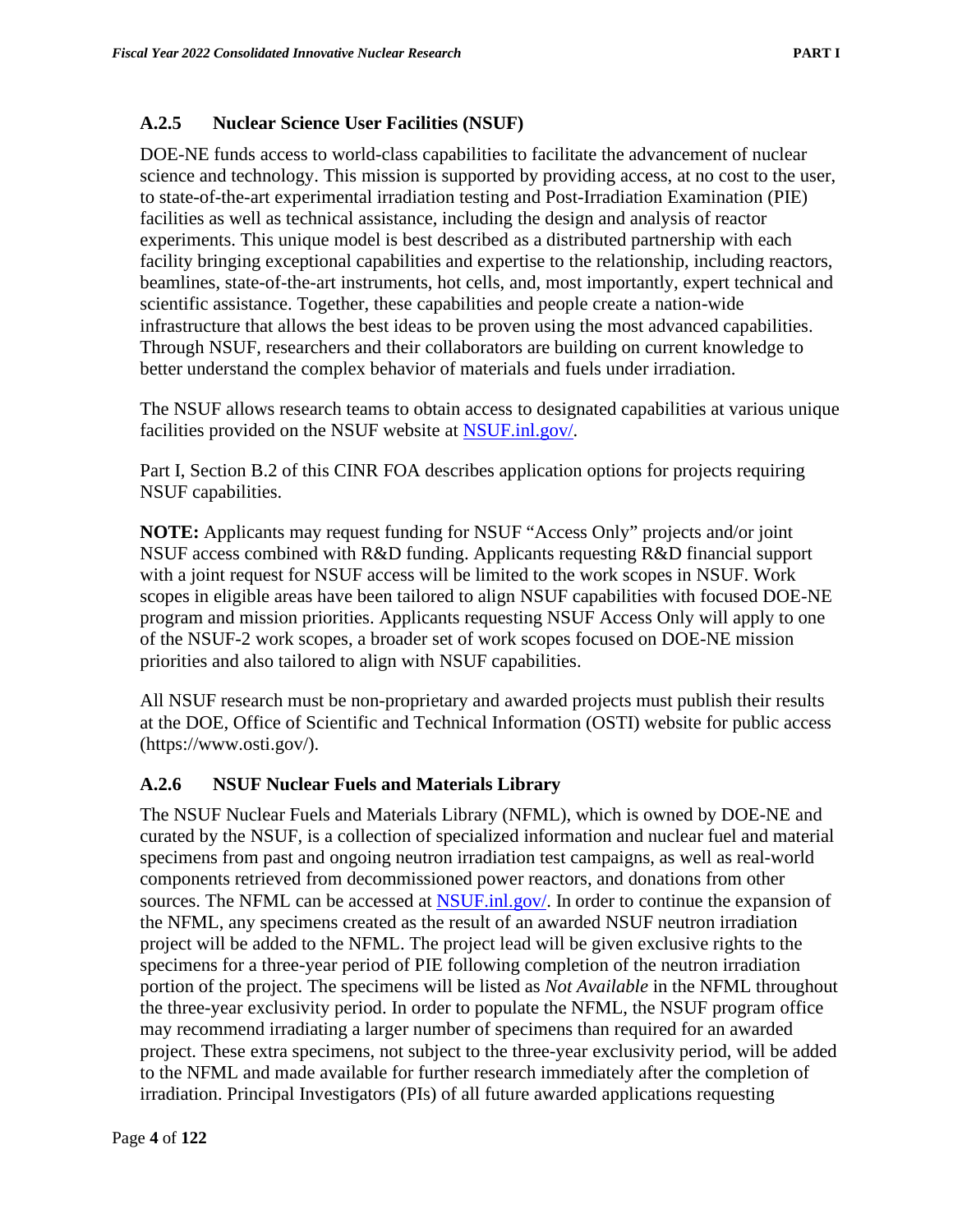specimens from previous awarded neutron irradiation tests are encouraged to contact the original PI(s) for potential collaboration. Although collaboration with original PI(s) is encouraged, permission from the original PI(s) to use previously generated materials that are currently *Available* in the NFML is not required. It is strongly suggested that CINR FOA applicants contact the NFML Coordinator, listed at [NSUF.inl.gov/Home/Staff,](https://nsuf.inl.gov/Home/Staff) to confirm availability of specimens to be requested.

### <span id="page-15-0"></span>**B. FUNDING OPPORTUNITIES**

DOE is seeking applications from U.S. universities, national laboratories, and industry to conduct Program Supporting (PS), Mission Supporting (MS), and NSUF supported nuclear energy-related research to help meet the objectives of the major DOE-NE funded research programs.

Specifically, this CINR FOA contains the following three separate funding opportunity areas: U.S. University-led PS/MS R&D Projects; U.S. University-, National Laboratory-, or Industry-led Nuclear Science User Facilities (NSUF-2) Access Projects; and University-led Integrated Research Projects (IRP) Projects. These three funding opportunity areas are described in detail in Part I, Sections B.1-B.3 below:

### <span id="page-15-1"></span>**B.1 U.S. University-led PS/MS R&D Projects**

The U.S. University-led PS/MS R&D Projects funding opportunity area is are available to U.S. university-led teams. In general, PS R&D is focused more directly on programmatic needs and is defined by the statement of objectives developed by the responsible programs. PS R&D and NSUF affiliated work scopes must be focused and responsive to the representative statement of objectives, which is not specific to a discipline, but can be limiting as defined by the project objective. In comparison, MS R&D is generally more creative, innovative, and transformative than PS R&D, but it must also support the DOE-NE mission. MS R&D activities could also produce breakthroughs in nuclear technology or could include research in the fields or disciplines of nuclear science and engineering that are relevant to DOE-NE's mission, but may not fully align with the specific initiatives and programs represented by PS objectives. U.S. university PIs are invited to propose research projects in response to this area of the CINR FOA, and the associated PS and MS work scopes contained in Part IX, Appendix A of this CINR FOA.

**International Collaboration** - The Research Councils United Kingdom (RCUK) Energy Program, led by the Engineering and Physical Science Research Council (EPSRC) in the United Kingdom (UK) has announced a UK funding opportunity for certain workscopes in Appendix A. The UK funding opportunity will support UK researchers in US/UK collaborations in the following areas:

- Understanding, Predicting, and Optimizing the Physical Properties, Structure, and Dynamics of Molten Salts (FC-1.2)
- Next Generation LWR Fuels for SMR Applications (FC-2.1)
- Spent Fuel and Waste Disposition: Disposal (FC-4.1)
- Advanced Small Modular Reactor R&D (RC-6)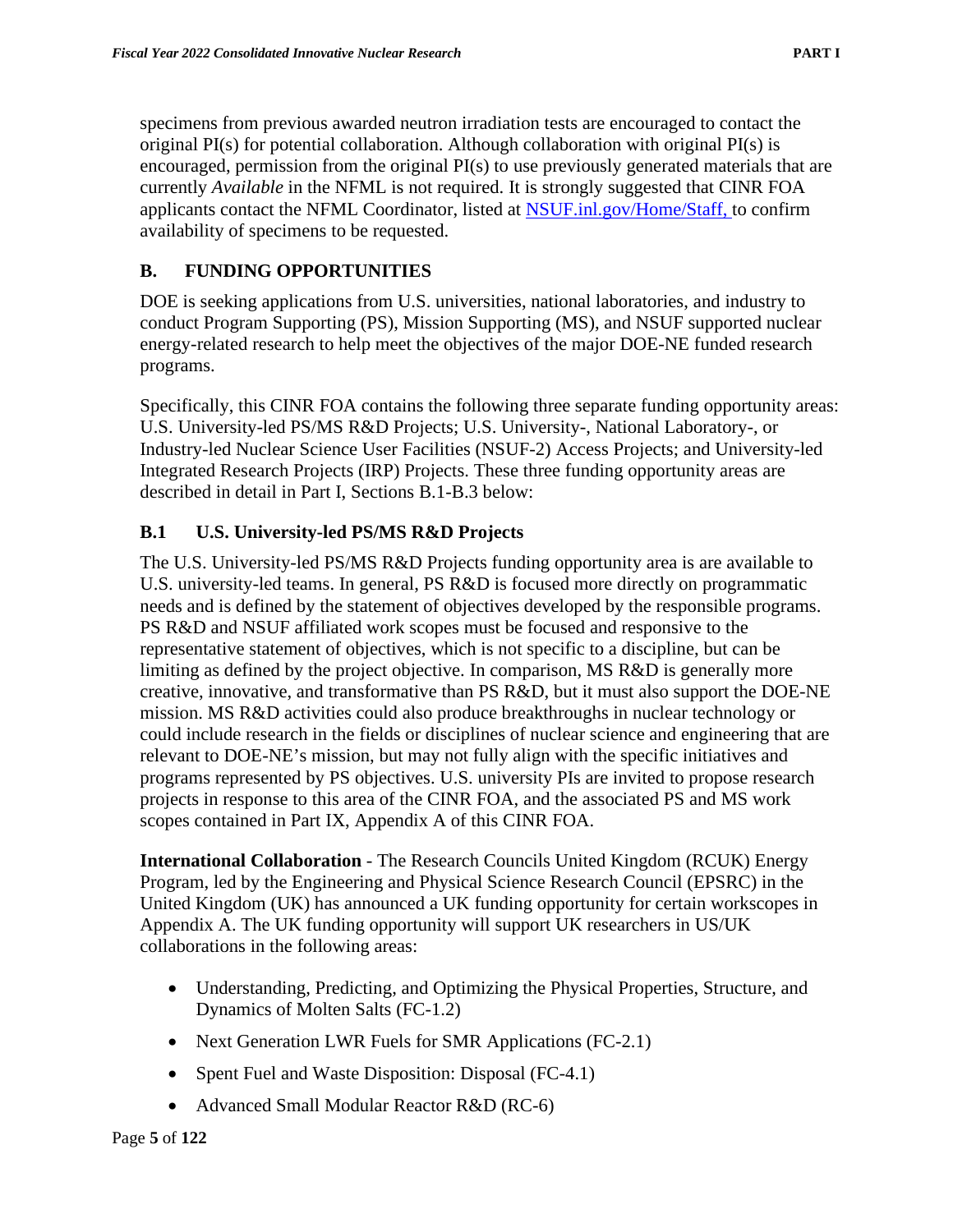• Automated Optimization for Reactor Core Design (NEAMS-2)

### <span id="page-16-0"></span>**B.1.1 Note for U.S. University-led Nuclear Science User Facilities (NSUF-1) Access Projects**

NSUF access project applications require a Letter of Intent (LOI) in addition to the preapplication and, if invited (see Part V, Section B.1 of this CINR FOA), a full application. NSUF access project applications will also require a feasibility review and readiness review in addition to the relevancy and technical reviews. Important aspects of NSUF access applications are described in Appendix D of this CINR FOA and should be seriously considered when preparing applications. It is strongly recommended that all potential proposers review the contents of the NSUF website for vital information at [NSUF.inl.gov/.](https://nsuf.inl.gov/)

The NSUF does not provide funding to the PI to support salaries, tuition, travel, or other costs typically supported via DOE-NE Program R&D funds.

DOE intends to fully fund all awarded NSUF access projects for the entire duration of the project, subject to any conditions or limitations contained in the award instruments. NSUF access project attributes include:

• U.S. university PIs may apply for NSUF access with a joint request for R&D financial support as stated in the NSUF-1 work scope.

Eligible work scopes for a NSUF R&D project are found in Part IX, Appendices A and B of this CINR FOA, and applications must comply with the provisions of Part IX, Appendix D of this CINR FOA. **Since NSUF projects involving reactor neutron irradiation and PIE combined may last up to seven years in duration, greater flexibility in the R&D funding distribution can be established in order to better accommodate the actual resource allocation requirements of the project.** Those applications requesting research support may request a project period of performance to spread the funding over the entire length of the project. The PIE phase of all NSUF projects is limited to three years in duration. R&D funding shall not be utilized to directly supplement activities funded by NSUF.

### <span id="page-16-1"></span>**B.1.2 NSUF Readiness**

Applicants must demonstrate readiness for NSUF access. In the NSUF pre-application, a summary (one or two paragraphs) of readiness is required. In the full application, a detailed description (up to one page) of readiness is required. Applications that do not adequately demonstrate readiness will not be considered for selection. Awarded projects that are found to not be ready for NSUF access may be cancelled. Additional information on the NSUF process is included in Part IX, Appendix D.

The following items must be completed prior to submitting a Pre-Application requesting NSUF access:

- Development and qualification of fabrication techniques, processes and methods;
- Pre-irradiation characterization (physical, mechanical, thermal, chemical and other applicable properties);
- Material interaction studies (at irradiation temperature and chemistry);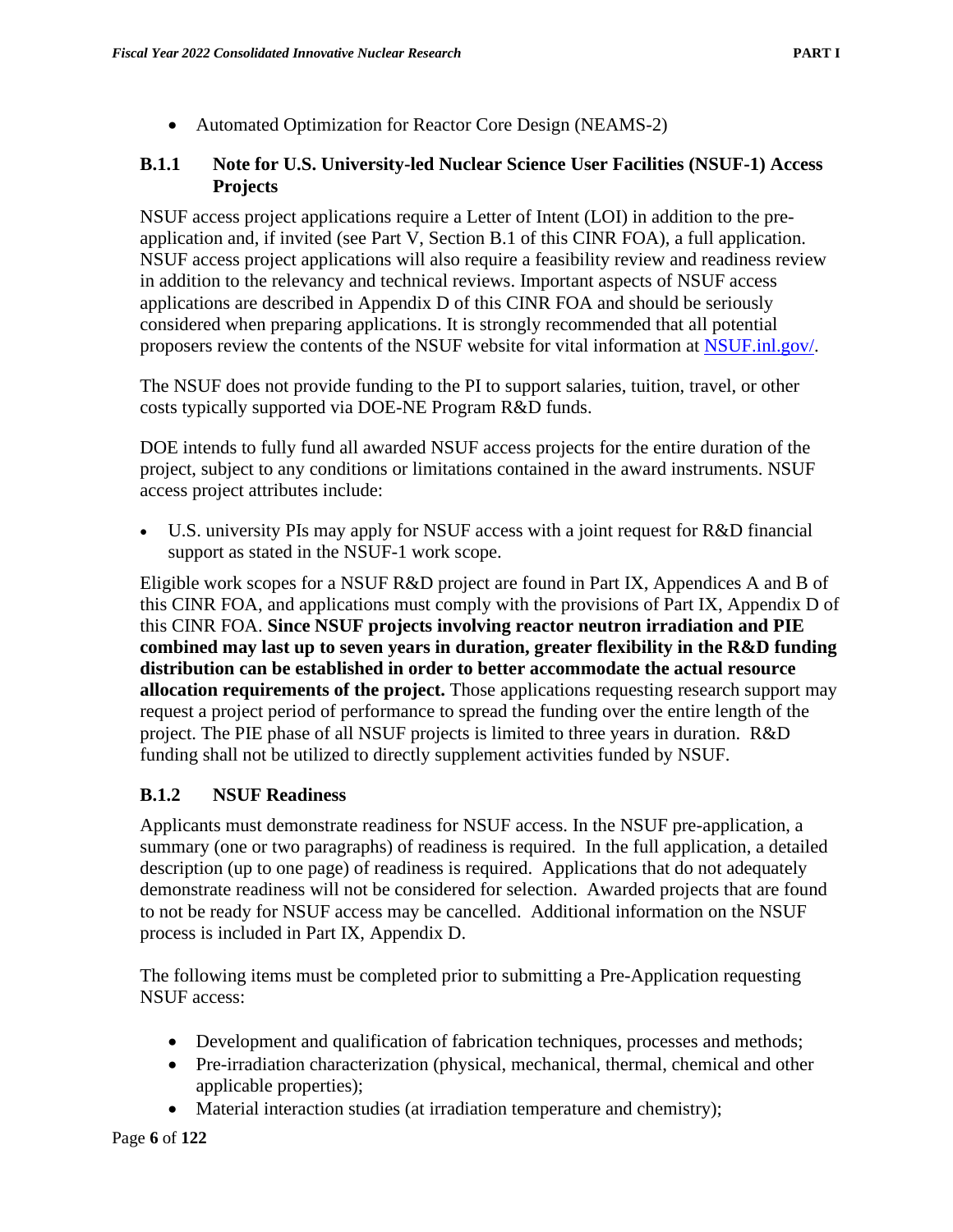- Corrosion studies (at irradiation temperature and chemistry); and
- Pre-irradiation qualification of sensors, including functional and operational testing, and endurance testing at the irradiation environmental conditions (pressure, temperature, corrosion, etc.).

A plan for delivery of fuel, material, or sensors must be addressed with specific attention to the following:

- Structural and cladding materials for neutron irradiation must be supplied to NSUF three months after project initiation in order for the material to be machined to proper sample configuration prior to encapsulation. Provide a statement of the supplier's commitments including lead times.
- For previously irradiated fuels and materials not residing in the NSUF NFML, the location (as specific as possible), condition, provenience, pedigree, radioactivity levels, isotopic content, material composition, configuration, ownership, and any other available information that will be needed in order to ship and/or prepare the fuel or material for examination must be identified.
- For fuels and materials residing in the NSUF NFML, identify the specific specimen(s).
- For any fuels or materials supplied for the purpose of neutron irradiation, the applicant must own and have full authority to transfer ownership and title (free of any liens, claims of ownership, or other liabilities) to DOE.
- Supplier information and lead times for sensors needs to be provided.
- For fuels or materials coming from other DOE programs (not NSUF), a statement of program commitment is required. If invited to submit a full application, a statement that includes concurrence from the DOE federal program manager or national technical director is to be attached in the Pre Application in the section titled Post Submission Attachments.
	- o Name File: 2022 Program Concurrence "Insert ID #"

Projects whose relevancy is based solely or primarily on fusion energy needs will not be considered. Pre-applications must include a list of publications that resulted from previous NSUF supported projects.

Projects not requiring R&D financial support, but rather just seek access to NSUF capabilities to perform research in nuclear science, may apply for **NSUF access only** work scopes in response to this area of the CINR FOA and the associated work scope contained in Part IX, Appendix B of this CINR FOA.

**NOTE:** Access to NSUF capabilities will require agreement and final signature to the User Agreement (copy provided in Part IX, Appendix D).**The terms and conditions of the User Agreement are non-negotiable, and failure to accept the terms and conditions of the User Agreement will terminate processing and review of the NSUF applications.** In order to ensure compliance throughout the application review process, applicants must indicate in the LOI and full application submission that the User Agreement has been read, understood, and the terms and conditions are accepted. Further, submission of a pre-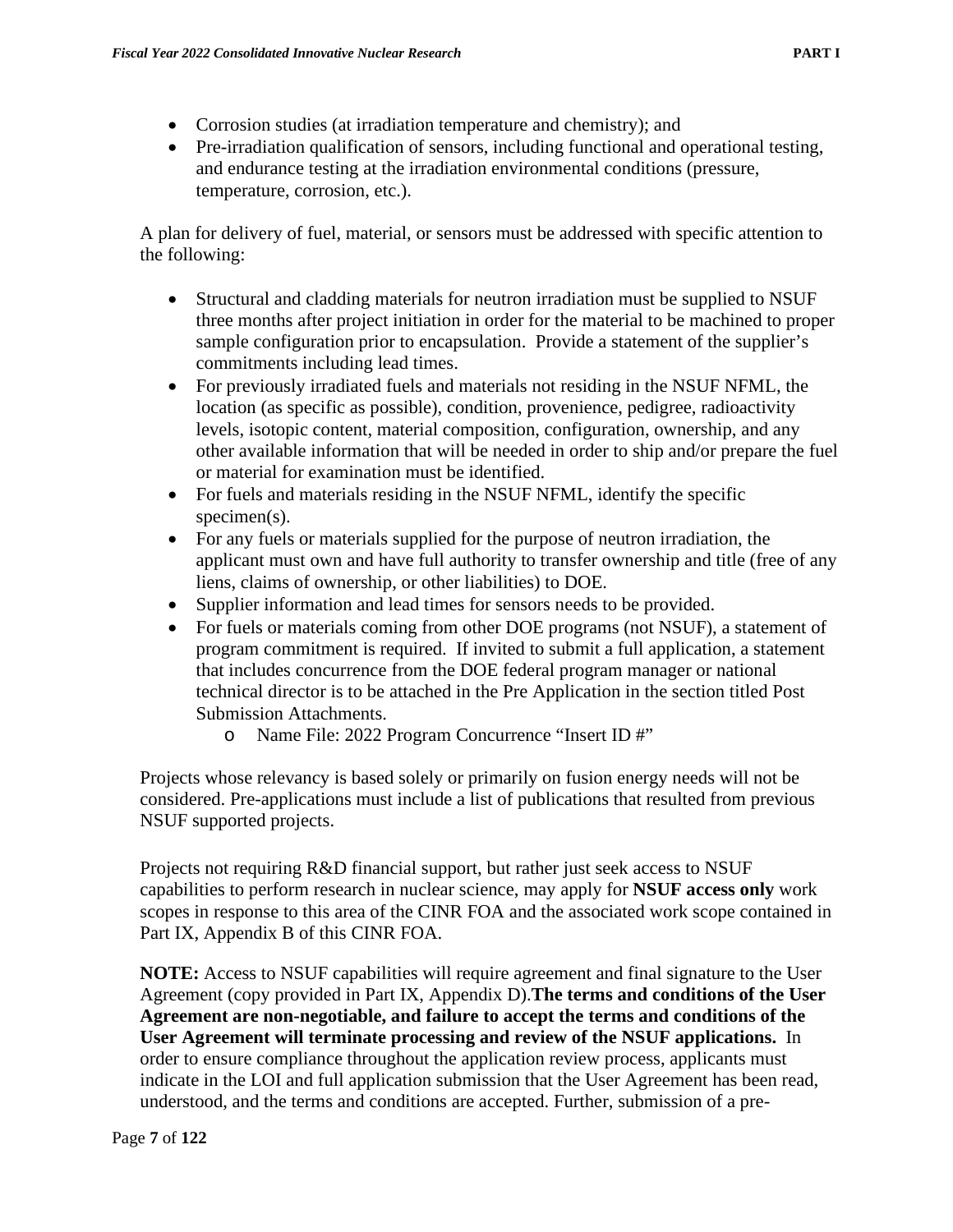application and a full application indicates the applicant will comply with and agree to the terms and conditions of the User Agreement. Upon award of an NSUF supported project, the User Agreement must be signed before activities will begin on the project. Failure to sign the non-negotiable User Agreement within 30 days of receipt of the User Agreement may result in cancellation of an awarded project.

### <span id="page-18-0"></span>**B.2 U.S. University-, National Laboratory-, or Industry-led Nuclear Science User Facilities (NSUF-2) Access Projects**

NSUF access project applications require an LOI in addition to the pre-application and, if invited (see Part V, Section B.1), a full application. NSUF access project applications will also require a feasibility review and readiness review in addition to the relevancy and technical reviews. Important aspects of NSUF access applications are described in Appendix D of this CINR FOA and should be seriously considered when preparing applications. It is strongly recommended that all potential proposers review the contents of the NSUF website for vital information at [NSUF.inl.gov/.](https://nsuf.inl.gov/)

DOE intends to fully fund all awarded NSUF access projects for the entire duration of the project, subject to any conditions or limitations contained in the award instruments. NSUF access project attributes include:

U.S. university, national laboratory, and industry PIs may apply for NSUF access without a joint request for R&D financial support as stated in the NSUF-2 work scope.

Eligible work scopes for a NSUF R&D project are found in Part IX, Appendices A and B, and applications must comply with the provisions of Part IX, Appendix D of this CINR FOA.

Since NSUF projects involving reactor neutron irradiation and PIE combined may last up to seven years in duration, greater flexibility in the R&D funding distribution can be established in order to better accommodate the actual resource allocation requirements of the project.

Those applications requesting research support may request a project period of performance to spread the funding over the entire length of the project. The PIE phase of all NSUF projects is limited to three years in duration.

R&D funding shall not be utilized to directly supplement activities funded by NSUF.

The NSUF does not provide funding to the PI to support salaries, tuition, travel, or other costs typically supported via DOE-NE Program R&D funds.

### <span id="page-18-1"></span>**B.2.1 NSUF Readiness**

Applicants must demonstrate readiness for NSUF access, as described in Part I, Section B.1.2 of this CINR FOA.

### <span id="page-18-2"></span>**B.3 U.S. University-led IRP Projects**

IRPs comprise a significant element of DOE's innovative nuclear research objectives and represent the program directed (PD) component of the DOE-NE strategy to provide R&D solutions most directly relevant to the near-term, significant needs of the DOE-NE R&D programs. IRPs are significant projects within specific research areas. IRPs are intended to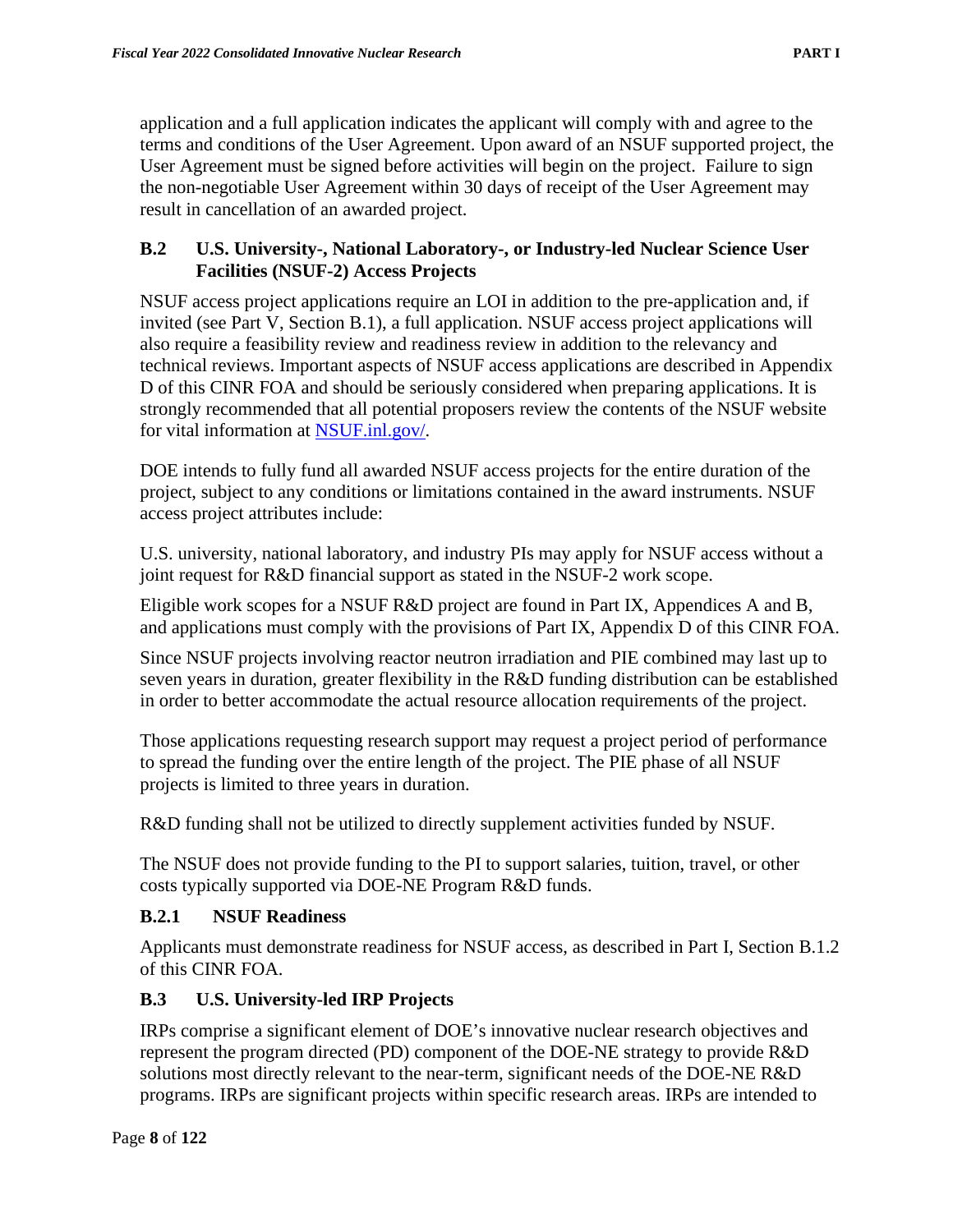develop a capability within each area to address specific needs, problems, or capability gaps identified and defined by DOE-NE. These projects are multidisciplinary and require multiinstitutional partners. IRPs may include a combination of evaluation capability development, research program development, experimental work, and computer simulations. IRPs are intended to integrate several disciplinary skills in order to present solutions to complex systems design problems that cannot be addressed by a less comprehensive team.

Although a proposing team must be led by a lead university PI and include at least one additional university collaborator, the proposed project team may include multiple universities and non-university partners (e.g., industry/utility, minority-serving institutions (MSIs), historically black colleges and universities (HBCUs), national laboratories, and international partners).

Information on Minority Serving Institutions (MSI) can be found at: [https://www2.ed.gov/about/offices/list/ocr/edlite-minorityinst-list-pg4.html.](https://www2.ed.gov/about/offices/list/ocr/edlite-minorityinst-list-pg4.html) This information predominately covers institutions that have been awarded grants through the Department of Education and does not include all institutions that may meet the definition of an MSI. **This resource is not an exhaustive list of minority serving institutions.** 

For purposes of identifying MSIs in DOE-NE's application system, DOE-NE is using a directory based off of 2020 U.S. Department of Education data compiled by Rutgers University's Center for MSIs which can be found here: [https://cmsi.gse.rutgers.edu/content/msi-directory.](https://cmsi.gse.rutgers.edu/content/msi-directory) This list is also not an exhaustive list of MSIs but will be used as a starting point for auto-identifying MSIs.

If applicants believes that their institution qualifies as an MSI and is not listed, please contact [neup@inl.gov](mailto:neup@inl.gov) with an explanation for how the university meets the conditions of being considered an MSI.

U.S. university PIs are invited to propose research projects in response to this area of the CINR FOA and the associated PD work scopes contained in Part IX, Appendix C of this CINR FOA. As described above, work scopes for the respective CINR FOA areas may be found in the Part IX appendices to this CINR FOA as follows:

- Appendix A: "Work scopes for U.S. University-led Program and/or Mission Supporting R&D Projects." R&D support and associated NSUF access can only be proposed in specific work scopes.
- Appendix B: "Work scopes for U.S. University-, National Laboratory-, or Industry-led Nuclear Science User Facilities (NSUF) Projects" NSUF Access Only can be proposed in specific work scopes.
- Appendix C: "Work scopes for U.S. University-led Program Directed Integrated Research Projects (IRP)."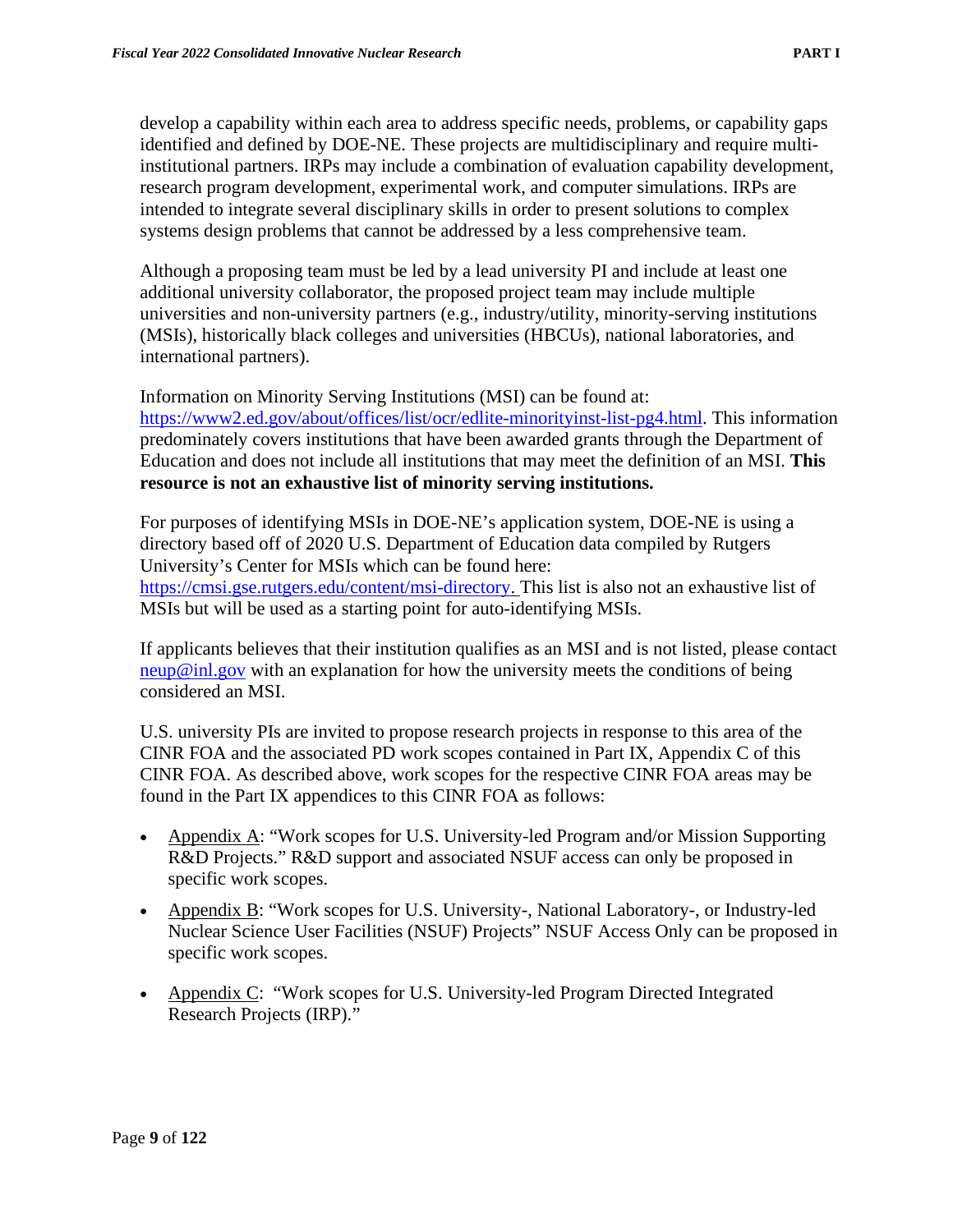| Code       |             |                |                           | Led by:                |          |                                                                                                                                                 |  |
|------------|-------------|----------------|---------------------------|------------------------|----------|-------------------------------------------------------------------------------------------------------------------------------------------------|--|
| Work Scope | $Ap$ pendix | NSUF Access    | University                | Laboratory<br>National | Industry | <b>Work Scope Title</b>                                                                                                                         |  |
| $FC-1.1$   | A           | No             | X                         |                        |          | Nuclear Fuel Cycle Aqueous Separations Chemistry                                                                                                |  |
| $FC-1.2$   | A           | N <sub>0</sub> | X                         |                        |          | Understanding, Predicting, and Optimizing the<br>Physical Properties, Structure, and Dynamics of<br><b>Molten Salts</b>                         |  |
| $FC-1.3$   | A           | N <sub>0</sub> | $\mathbf X$               |                        |          | Understanding the Structure and Speciation of Molten<br>Salts at the Atomic and Molecular Scale                                                 |  |
| $FC-1.4$   | A           | N <sub>0</sub> | X                         |                        |          | Iron Phosphate Process: Evaluation of Processing<br>Parameters on the Product Properties                                                        |  |
| $FC-2.1$   | A           | No             | $\mathbf X$               |                        |          | Next Generation LWR Fuels for SMR Applications                                                                                                  |  |
| $FC-2.2$   | A           | N <sub>0</sub> | $\mathbf X$               |                        |          | <b>Accident Tolerant Control Rods</b>                                                                                                           |  |
| $FC-2.3$   | A           | No             | $\mathbf X$               |                        |          | Accelerated Fuel Testing Method Development                                                                                                     |  |
| $FC-3$     | A           | N <sub>0</sub> | X                         |                        |          | Materials Protection, Accounting and Control<br>Technology                                                                                      |  |
| $FC-4.1$   | A           | No             | X                         |                        |          | Spent Fuel and Waste Disposition: Disposal                                                                                                      |  |
| $FC-4.2$   | A           | No             | X                         |                        |          | Earthquake Response of Spent Nuclear Fuel in Dry<br><b>Storage Facilities</b>                                                                   |  |
| $FC-4.3$   | A           | No             | $\mathbf X$               |                        |          | <b>Experimental Validation of Particulate Deposition</b><br>Mechanisms on Dry Storage Canisters                                                 |  |
| $FC-5$     | A           | No             | X                         |                        |          | Accelerated Fast Reactor Metal Fuel Cladding Material<br>Development                                                                            |  |
| $RC-1.1$   | A           | No             | $\boldsymbol{\mathrm{X}}$ |                        |          | <b>Improving Construction Cost and Schedule Outcomes</b>                                                                                        |  |
| $RC-1.2$   | A           | No             | X                         |                        |          | Environmental Justice and Equity Considerations in<br>Siting Energy or Industrial Facilities to Inform<br><b>Advanced Nuclear Energy Siting</b> |  |
| $RC-1.3$   | A           | N <sub>0</sub> | X                         |                        |          | Implementation Consideration for Alternative<br><b>Applications of Advanced Nuclear Reactors</b>                                                |  |
| $RC-2$     | A           | No             | X                         |                        |          | <b>Innovative Microreactor Solutions for End-User</b><br>Applications                                                                           |  |
| $RC-3.1$   | A           | N <sub>0</sub> | X                         |                        |          | Liquid Metal-Cooled Fast Reactor Technology<br>Development and Demonstration to Support<br>Deployment                                           |  |
| $RC-3.2$   | A           | No             | X                         |                        |          | Experimental Validation of Fast Reactor Fuel Failure<br>Modes                                                                                   |  |
| $RC-4$     | A           | N <sub>0</sub> | X                         |                        |          | High Temperature Gas Reactor Pebble Fuel Testing<br>Development                                                                                 |  |

# **Table 1. FY 2022 Work Scope Overview**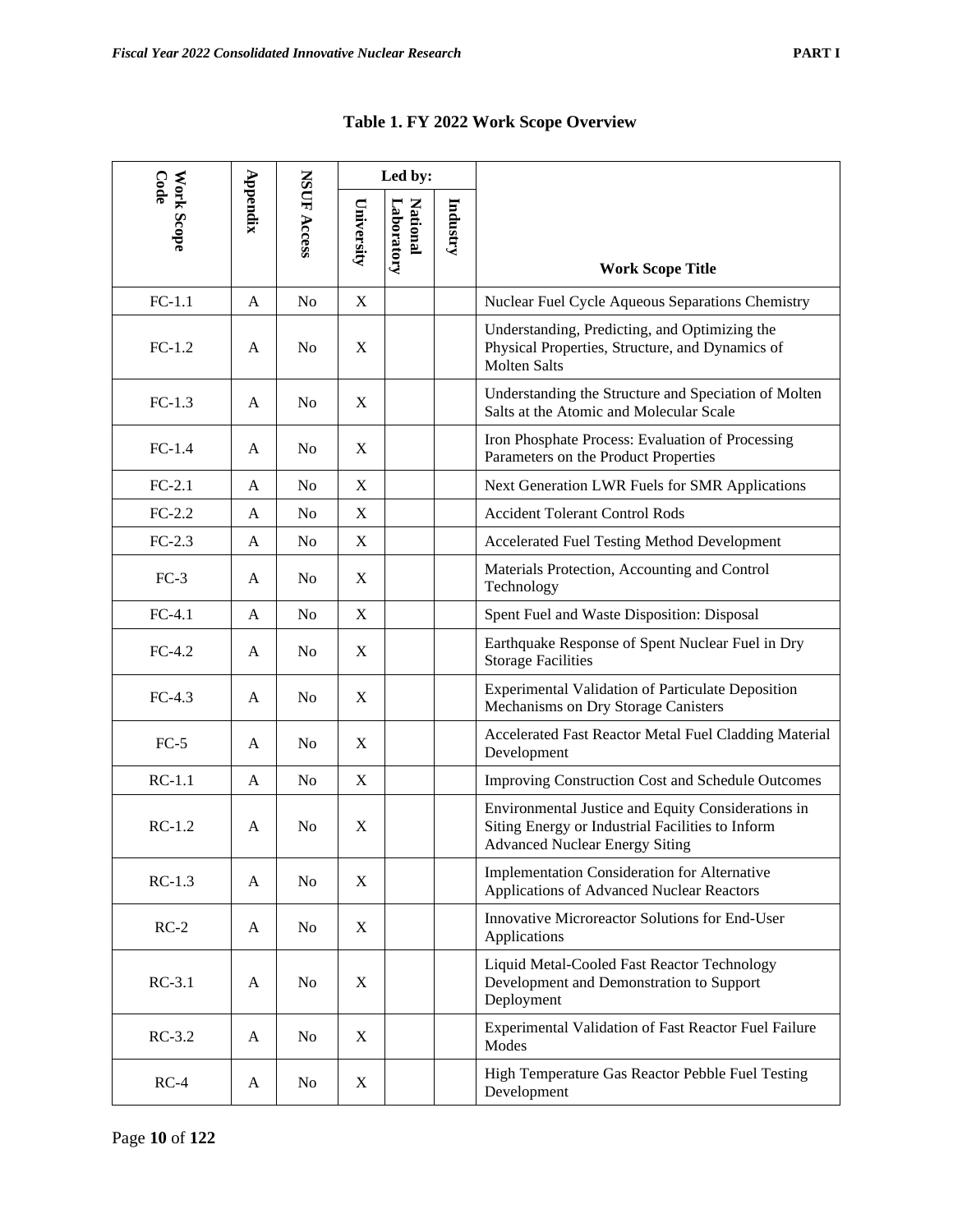|--|--|

| $RC-5$          | A            | N <sub>0</sub> | X                         |   |                                                                                                  | Materials Research Pathway: Characterization and<br>Modeling of the High Fluence Effect and Thermal<br>Aging on Reactor Pressure Vessel Steels                               |  |
|-----------------|--------------|----------------|---------------------------|---|--------------------------------------------------------------------------------------------------|------------------------------------------------------------------------------------------------------------------------------------------------------------------------------|--|
| $RC-6$          | A            | N <sub>0</sub> | X                         |   |                                                                                                  | Advanced Small Modular Reactor R&D                                                                                                                                           |  |
| NEAMS-1         | A            | No             | X                         |   |                                                                                                  | <b>Improvement of Low-Order Transport Methods</b>                                                                                                                            |  |
| NEAMS-2         | A            | No             | $\boldsymbol{\mathrm{X}}$ |   |                                                                                                  | Automated Optimization for Reactor Core Design                                                                                                                               |  |
| $CT-1$          | A            | No             | X                         |   |                                                                                                  | Crosscutting Research-Cyber Security Research                                                                                                                                |  |
| $CT-2$          | A            | No             | $\boldsymbol{\mathrm{X}}$ |   |                                                                                                  | <b>Integrated Energy Systems</b>                                                                                                                                             |  |
| $CT-3.1$        | A            | No             | X                         |   |                                                                                                  | Multi-Material Systems                                                                                                                                                       |  |
| $CT-3.2$        | A            | N <sub>0</sub> | $\boldsymbol{\mathrm{X}}$ |   |                                                                                                  | <b>Advanced Creep Mechanisms</b>                                                                                                                                             |  |
| $CT-3.3$        | A            | N <sub>0</sub> | $\boldsymbol{\mathrm{X}}$ |   |                                                                                                  | High Throughput Testing for Advanced Manufactured<br>Materials                                                                                                               |  |
| $CT-4$          | A            | N <sub>0</sub> | X                         |   |                                                                                                  | Advanced and Small Modular Reactor Materials<br>Accountancy and Physical Protection                                                                                          |  |
| $CT-5$          | A            | N <sub>0</sub> | $\mathbf X$               |   |                                                                                                  | Advanced Sensors and Instrumentation                                                                                                                                         |  |
| $MS-NE-1$       | A            | N <sub>0</sub> | $\mathbf X$               |   |                                                                                                  | <b>Integral Benchmark Evaluations</b>                                                                                                                                        |  |
| $MS-NE-2$       | A            | N <sub>0</sub> | $\boldsymbol{\mathrm{X}}$ |   |                                                                                                  | Nuclear Data Needs for Nuclear Energy Applications                                                                                                                           |  |
| NSUF-1          | A            | Yes            | X                         |   | Core and Structural Materials and Nuclear Fuel<br>Behavior and Advanced Nuclear Fuel Development |                                                                                                                                                                              |  |
| <b>NSUF-2.1</b> | B            | Yes            | X                         | X | X                                                                                                | Core and Structural Materials and Nuclear Fuel<br>Behavior and Advanced Nuclear Fuel Development                                                                             |  |
| <b>NSUF-2.2</b> | B            | Yes            | X                         | X | X                                                                                                | High Performance Computing at Idaho National<br>Laboratory                                                                                                                   |  |
| IRP-FC-1        | $\mathsf{C}$ | N <sub>0</sub> | X                         |   |                                                                                                  | ATF Cladding Tests in the MITR Pressurized Water<br>Loop                                                                                                                     |  |
| IRP-RC-1        | $\mathsf{C}$ | N <sub>0</sub> | X                         |   |                                                                                                  | Development of Enabling Fabrication Technology for<br><b>Compact Heat Exchangers for Advanced Reactors</b>                                                                   |  |
| IRP-RC-2        | $\mathsf{C}$ | No             | $\mathbf X$               |   |                                                                                                  | High Temperature Reactor Graphite Core Waste<br>Processing                                                                                                                   |  |
| IRP-RC-3        | $\mathbf C$  | No             | $\mathbf X$               |   |                                                                                                  | Developing the Technical Basis and Risk Assessment<br>Tools for Flexible Plant Operation                                                                                     |  |
| IRP-NEAMS-1     | $\mathbf C$  | N <sub>0</sub> | X                         |   |                                                                                                  | Combined Experimental-Modeling Assessments of<br>Impurities/Fission Products in Molten Salts and<br>Fundamental Corrosion Mechanisms of Relevant<br><b>Structural Alloys</b> |  |
| IRP-MS- $1*$    | $\mathsf{C}$ | No             | X                         |   |                                                                                                  | Nuclear Energy Workforce Pipeline Gap Analysis                                                                                                                               |  |
| IRP-MS- $2*$    | $\mathsf{C}$ | No             | X                         |   |                                                                                                  | <b>Consent-Based Siting</b>                                                                                                                                                  |  |

\*University-led and collaboration with minority serving institutions (MSIs), historically black colleges and universities (HBCUs) or tribal colleges and universities (TCUs) is required.

Information on Minority Serving Institutions (MSI) can be found at:

[https://www2.ed.gov/about/offices/list/ocr/edlite-minorityinst-list-pg4.html.](https://www2.ed.gov/about/offices/list/ocr/edlite-minorityinst-list-pg4.html) This information predominately covers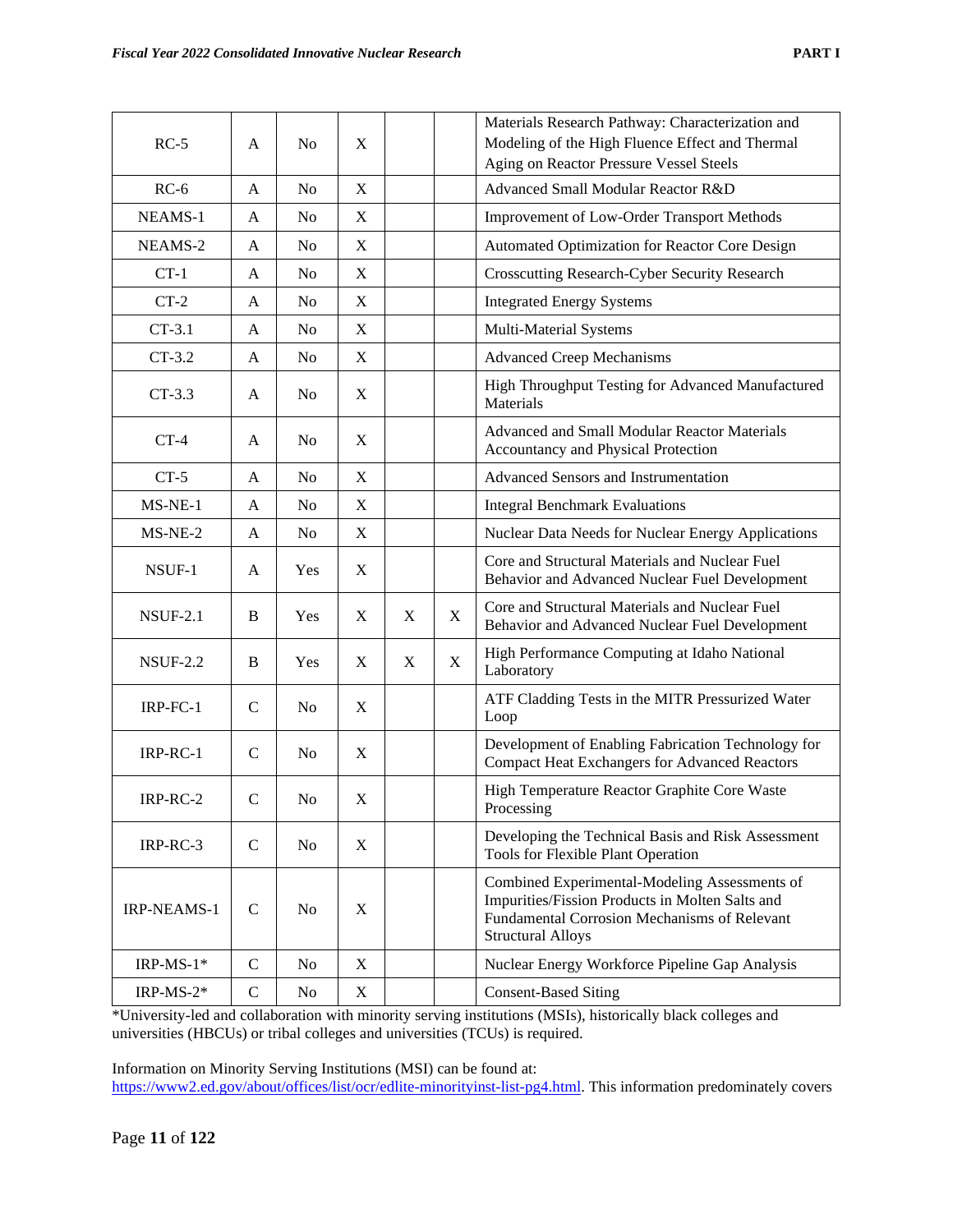institutions that have been awarded grants through the Department of Education and does not include all institutions that may meet the definition of an MSI. **This resource is not an exhaustive list of minority serving institutions.**

For purposes of identifying MSIs in DOE-NE's application system, DOE-NE is using a directory based off of 2020 U.S. Department of Education data compiled by Rutgers University's Center for MSIs which can be found here: [https://cmsi.gse.rutgers.edu/content/msi-directory.](https://cmsi.gse.rutgers.edu/content/msi-directory) This list is also not an exhaustive list of MSIs but will be used as a starting point for auto-identifying MSIs.

If applicants believes that their institution qualifies as an MSI and is not listed, please contact  $\frac{neup@inl.gov}{neum.gov}$  with an explanation for how the university meets the conditions of being considered an MSI.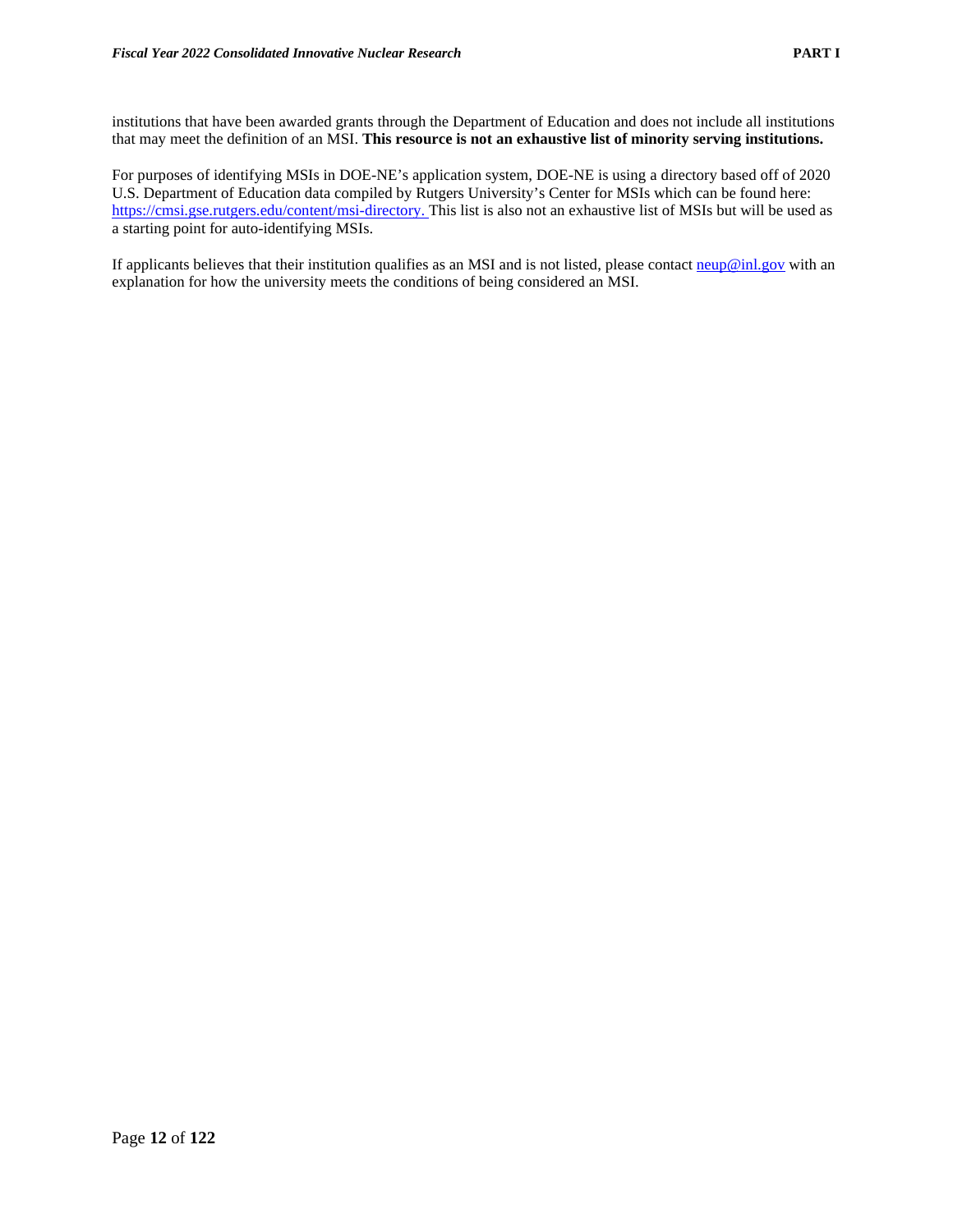# **PART II – AWARD INFORMATION**

### <span id="page-23-1"></span><span id="page-23-0"></span>**A. TYPE OF AWARD INSTRUMENT**

DOE anticipates awarding cooperative agreements under this CINR FOA, with the exception of awards to national laboratories, which will be funded through field work proposals (FWPs) and NSUF Access Awards which will be funded through an NSUF User Agreement.

### <span id="page-23-2"></span>**B. ESTIMATED FUNDING**

The estimated amounts identified for each of the CINR FOA areas are specified in Part II, Sections B.1-B.3 of this CINR FOA with ceilings and floors specified in Section C below. Funding for all awards is contingent upon the availability of funds appropriated by Congress for the purpose of this program.

### <span id="page-23-3"></span>**B.1 U.S. University-led PS/MS R&D Projects**

DOE currently estimates that it will fund approximately \$46 million in awards for the U.S. University-led PS/MS R&D Projects CINR FOA area.

#### <span id="page-23-4"></span>**B.2 U.S. University-, National Laboratory-, or Industry-led Nuclear Science User Facilities (NSUF-2) Access Projects**

DOE currently estimates that it will fund approximately \$3 million in award value for the U.S. University-, National Laboratory-, or Industry-led Nuclear Science User Facilities (NSUF-2) Access Projects CINR FOA area.

### <span id="page-23-5"></span>**B.3 U.S. University-led PD IRP Projects**

DOE currently estimates that it will fund approximately \$28 million in awards for the U.S. University-led PD IRP Projects CINR FOA area.

### <span id="page-23-6"></span>**C. MAXIMUM AND MINIMUM AWARD SIZE**

The ceiling (i.e., the maximum amount for an individual award made under each area) and floor (i.e., the minimum amount for an individual award made under each area) for each of the three CINR FOA areas are identified in Part II, Sections C.1-C.3 below:

### <span id="page-23-7"></span>**C.1 U.S. University-led PS/MS R&D Projects**

• Ceiling:

PS: up to \$800,000 (3-year project), except as explicitly noted in individual work scopes.

MS: up to \$400,000 (3-year project), except as explicitly noted in individual work scopes.

NSUF: up to \$500,000 (up to 7-years) for R&D as noted in individual work scopes.

• Floor: None.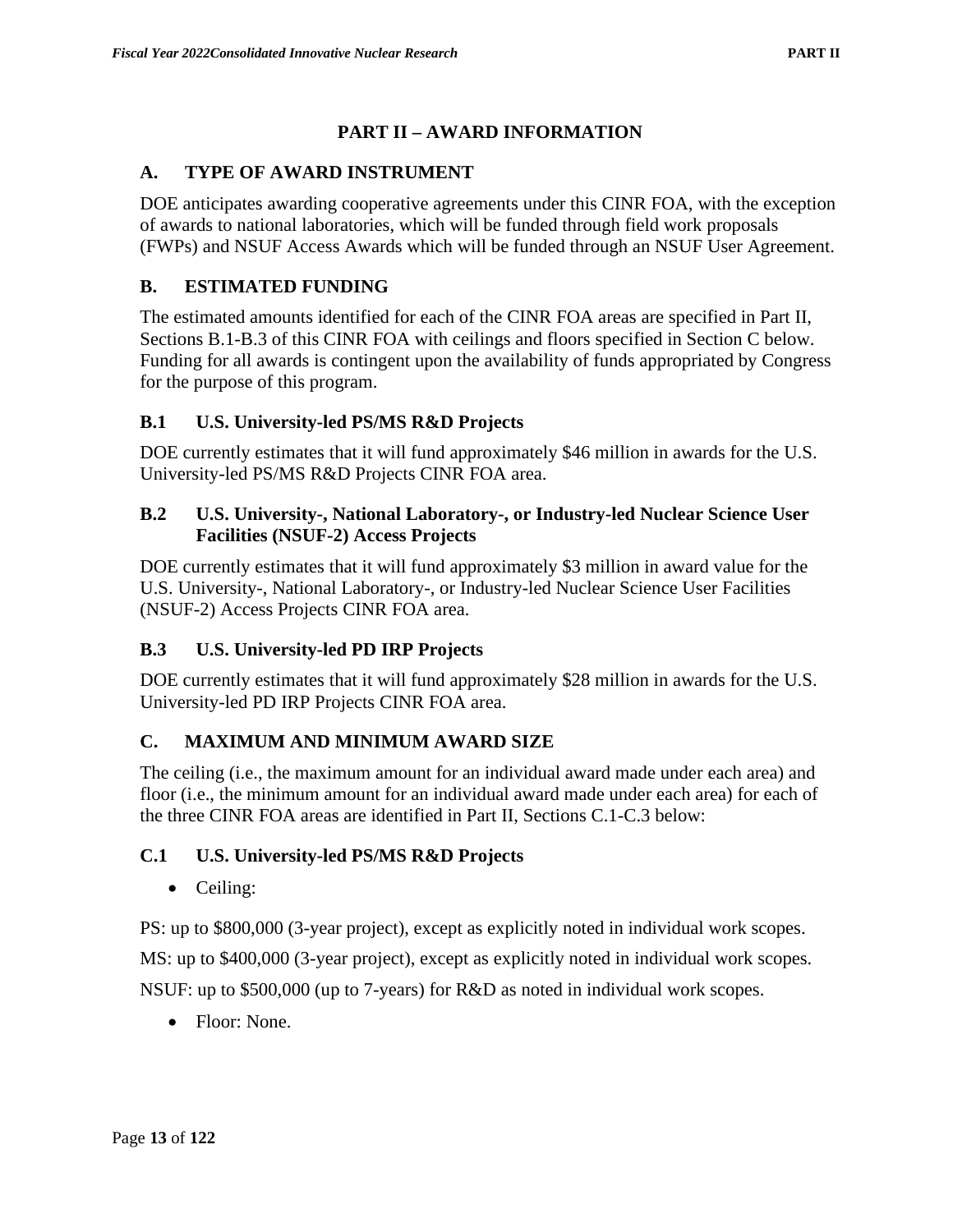### <span id="page-24-0"></span>**C.2 U.S. University-, National Laboratory-, or Industry-led Nuclear Science User Facilities (NSUF-2) Access Projects**

- Ceiling: Irradiation/PIE Project: \$5,000,000 NSUF Access Value (up to a 7-year project).
- Floor: None.

### <span id="page-24-1"></span>**C.3 U.S. University-led IRP Projects**

- Ceiling: PD: up to \$5,000,000 (3-year project), except as explicitly noted in individual work scopes.
- Floor: None.

# <span id="page-24-2"></span>**D. EXPECTED NUMBER OF AWARDS**

The number of awards for each of the three CINR FOA areas is identified in Part II, Sections D.1-3 of this CINR FOA below. The number of awards is dependent on the size of the awards. DOE reserves the right to make more or fewer (or even no awards) depending on funding availability and/or the quality of the applications.

# <span id="page-24-3"></span>**D.1 U.S. University-led PS/MS R&D Projects**

DOE anticipates making approximately 65 awards under the U.S. University-led PS/MS R&D Projects CINR FOA area.

### <span id="page-24-4"></span>**D.2 U.S. University-, National Laboratory-, or Industry-led Nuclear Science User Facilities (NSUF-2) Access Projects**

DOE anticipates making approximately 3 awards under the U.S. University-, National Laboratory-, or Industry-led Nuclear Science User Facilities (NSUF-2) Access Projects CINR FOA area.

### <span id="page-24-5"></span>**D.3 U.S. University-led PD IRP Projects**

DOE anticipates making approximately 8 awards under the U.S. University-led PD IRP Projects CINR FOA area.

### <span id="page-24-6"></span>**E. ANTICIPATED AWARD SIZE**

The anticipated award size for each of the three CINR FOA areas are identified in Part II Sections E.1-3 of this CINR FOA below. Amounts represent anticipated maximum per award.

### <span id="page-24-7"></span>**E.1 U.S. University-led PS/MS R&D Projects**

DOE anticipates that awards will be up to \$800,000 per award for PS projects and up to \$400,000 per award for MS projects (except as explicitly stated in individual work scope areas).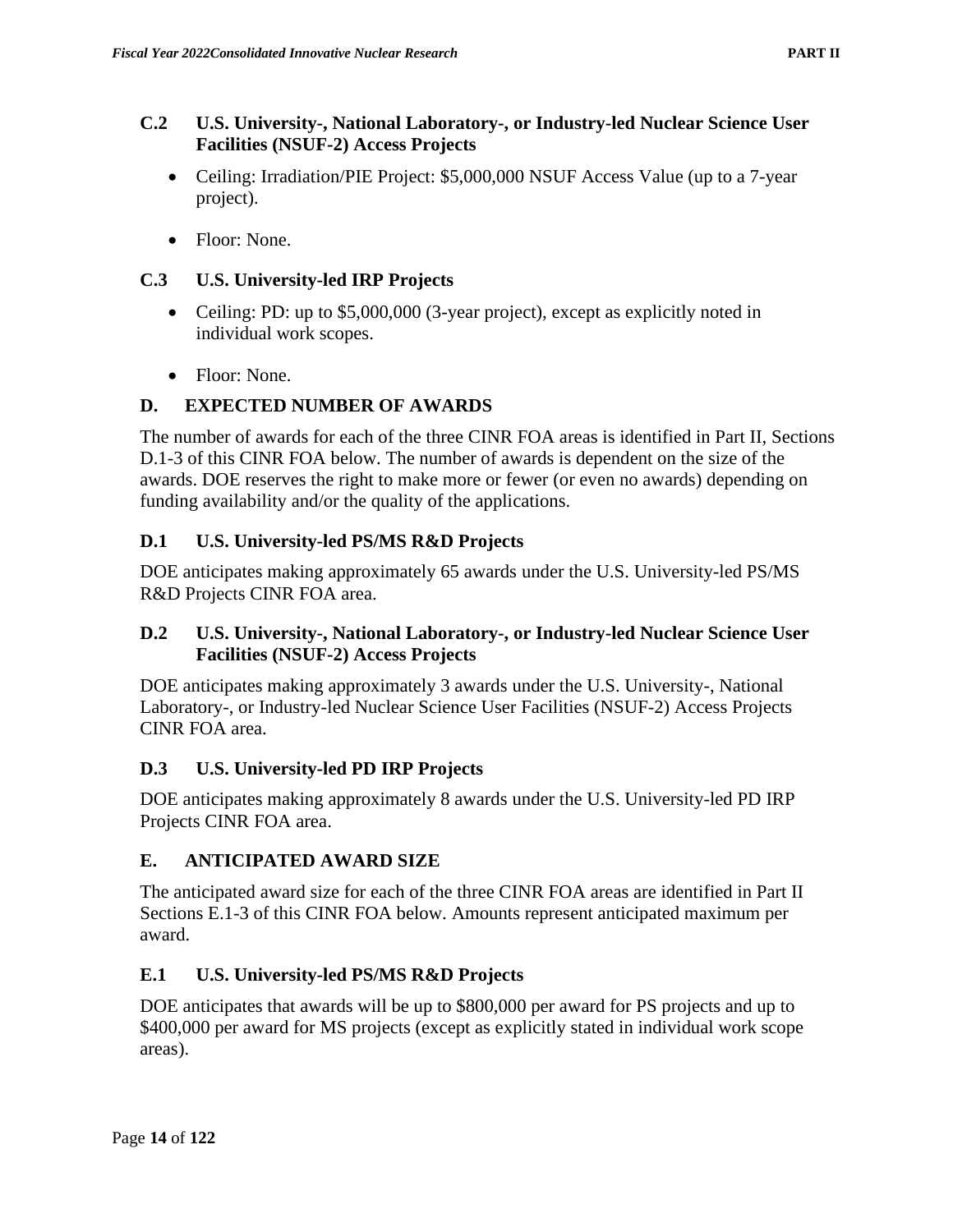<span id="page-25-0"></span>DOE anticipates that award access value (funds not provided to the PI) should fall within the following ranges for U.S. University-, National Laboratory-, or Industry-led Nuclear Science User Facilities (NSUF-2) Access Projects CINR FOA areas:

Neutron Irradiation only: \$500,000 to \$3,500,000, typically up to 3 year duration.

Neutron Irradiation and PIE: \$500,000 to \$4,000,000, up to 7 year duration.

Synchrotron or Neutron Beamline or PIE only: \$50,000 to \$750,000, typically up to 3 year duration.

Ion or Gamma Irradiation only: \$20,000 to \$100,000, up to 3 year duration.

Ion or Gamma Irradiation and PIE: \$50,000 to \$250,000, up to 3 year duration.

# <span id="page-25-1"></span>**E.3 U.S. University-led PD IRP Projects**

DOE anticipates that awards will be up to \$5,000,000 for the U.S. University-led PD IRP Projects CINR FOA areas, except as stated in individual work scopes.

# <span id="page-25-2"></span>**F. PERIOD OF PERFORMANCE**

DOE anticipates making awards for up to three years for each of the CINR FOA areas with the exception of awards involving NSUF access*, which may take up to seven years if neutron irradiation and PIE is requested.* Assuming DOE makes awards under this CINR FOA by September 2022, funded projects shall begin no later than October 1, 2022. Proposing different start dates for the project and budget periods may make the application ineligible for award. If a different project start date, other than October 1, 2022, is absolutely necessary for the successful performance of the project, it must be fully documented and justified in the application for consideration by DOE.

### <span id="page-25-3"></span>**G. TYPE OF APPLICATION**

DOE will accept only new applications for each of the three CINR FOA areas defined in Part I, Section B of this FOA. Applications made to previous FOAs will not be considered. Previous applications can be resubmitted as a new application to this CINR FOA.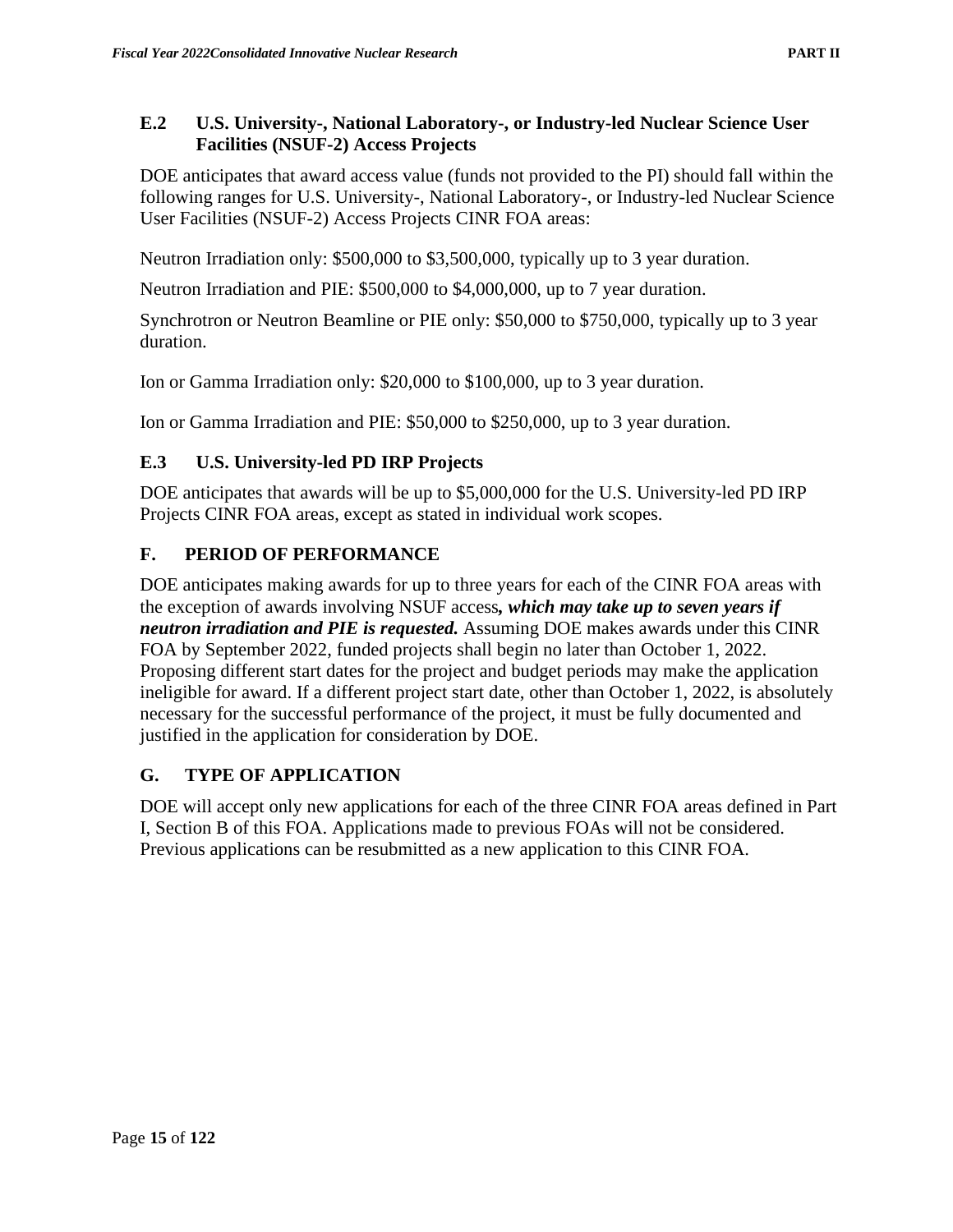### **PART III – ELIGIBILITY INFORMATION**

### <span id="page-26-1"></span><span id="page-26-0"></span>**A. ELIGIBLE APPLICANTS**

This CINR FOA is open to U.S. universities, national laboratories, and industry. The application must originate from the lead institution. All lead PIs must have an active account in the NEUP.gov website submittal system.

Research consortiums may be composed of diverse institutions including academia, national laboratories, non-profit research institutes, industry/utilities, and international partners. Research teams should strive to achieve the synergies that arise when individuals with forefront expertise in different methodologies, technologies, disciplines, and areas of content knowledge approach a problem together, overcoming impasses by considering the issue from fresh angles and discovering novel solutions.

This CINR FOA provides award opportunities to U.S. owned entities. United States means the several States, the District of Columbia, and all commonwealths, territories, and possessions of the United States. U.S.-owned entity means an entity that is either -

(i) A United States-owned entity; or

(ii) Incorporated or organized under the laws of any State and has a parent company which is incorporated or organized under the laws of a country which -

(a) Affords to the United States-owned companies opportunities, comparable to those afforded to any other company, to participate in any joint venture similar to those authorized under the Act;

(b) Affords to United States-owned companies local investment opportunities comparable to those afforded to any other company; and

(c) Affords adequate and effective protection for the intellectual property rights of United States-owned companies.

DOE has restricted eligibility for award in accordance with 2 Code of Federal Regulation (CFR) 910.126(b). This eligibility restriction does not apply to subrecipients, subawards, vendors, or team members of the prime/lead applicant.

DOE-NE strongly encourages diversifying its research portfolio through effective teams and/or partnerships with MSIs, and HBCUs, and Tribal Colleges and Universities (TCUs) which may receive funding support from the project. While international partners are encouraged to participate, no U.S. government funding will be provided to entities incorporated outside of the United States or to a foreign government or any entity owned or controlled by a foreign government.

Foreign government ownership means direct ownership of the applicant entity, its parent organization (e.g., trust, holding company, corporation, etc.), and any and all other entities in the corporate structure regardless of the applicant entity's place of incorporation and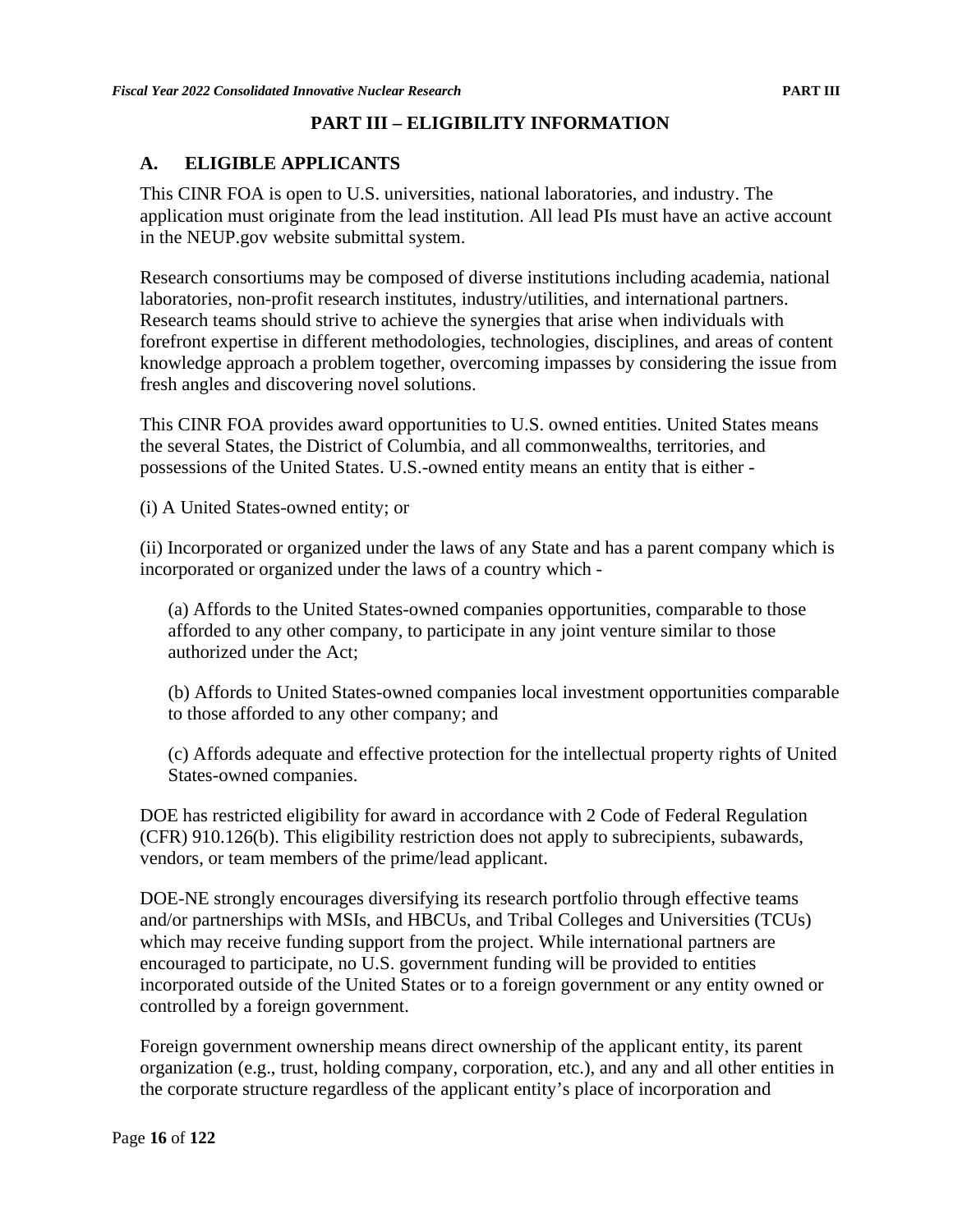operation. DOE-NE will evaluate the benefit and contribution of any such proposed partnerships as part of its program relevancy evaluation and scoring.

In Appendix A and Appendix C of this CINR FOA, non-university collaborators, in composite, can have no more than 20% of the total funds provided by the government. An employee with a joint appointment between a university and a DOE national laboratory can apply through the institute of higher education (IHE) if the institution pays his or her salary and provides his or her benefits.

A collaborator is an individual that makes a defined, material contribution that is critical to the success of the project and/or contributing to joint publications. Any individual appearing in the project summary, technical narrative, benefit of collaboration, coordination and management plan, or budget documents should be listed directly as collaborators on the application form. All collaborators must be added to the application form with complete information. **Any individuals that do not meet these criteria should not be listed as collaborators on the application.** Applicants must have the full consent of each collaborator prior to listing them on an application form.Part IV, Section H of this CINR FOA outlines funding restrictions for this CINR FOA.

### **1. Domestic Entities**

For-profit entities, educational institutions, and nonprofits<sup>[1](#page-27-0)</sup> that are incorporated (or otherwise formed) under the laws of a particular state or territory of the United States are eligible to apply for funding as a prime or subrecipient (only educational institutions may apply as a prime recipient for U.S. university-led PS, MS, and/or PD MS projects).

State, local, and tribal government entities are eligible to apply for funding as a subrecipient (for U.S. university-, national laboratory-, or industry-led PS and/or MS projects only).

DOE/National Nuclear Security Administration (NNSA) Federally Funded Research and Development Centers (FFRDCs) and DOE Government-Owned Government-Operated laboratories are eligible to apply for funding as a prime recipient under Appendix B, team member, or subrecipient. If an FFRDC is proposed as a team member or subrecipient, the requirements contained in Part III, Section C, apply.

Non-DOE/NNSA FFRDCs and non-DOE Government-Operated Government-Owned laboratories are eligible to apply for funding as a subrecipient but are not eligible to apply as a prime recipient.

<span id="page-27-0"></span><sup>&</sup>lt;sup>1</sup> Nonprofit organizations described in section  $501(c)(4)$  of the Internal Revenue Code of 1986 that engaged in lobbying activities after December 31, 2005, are not eligible to apply for funding.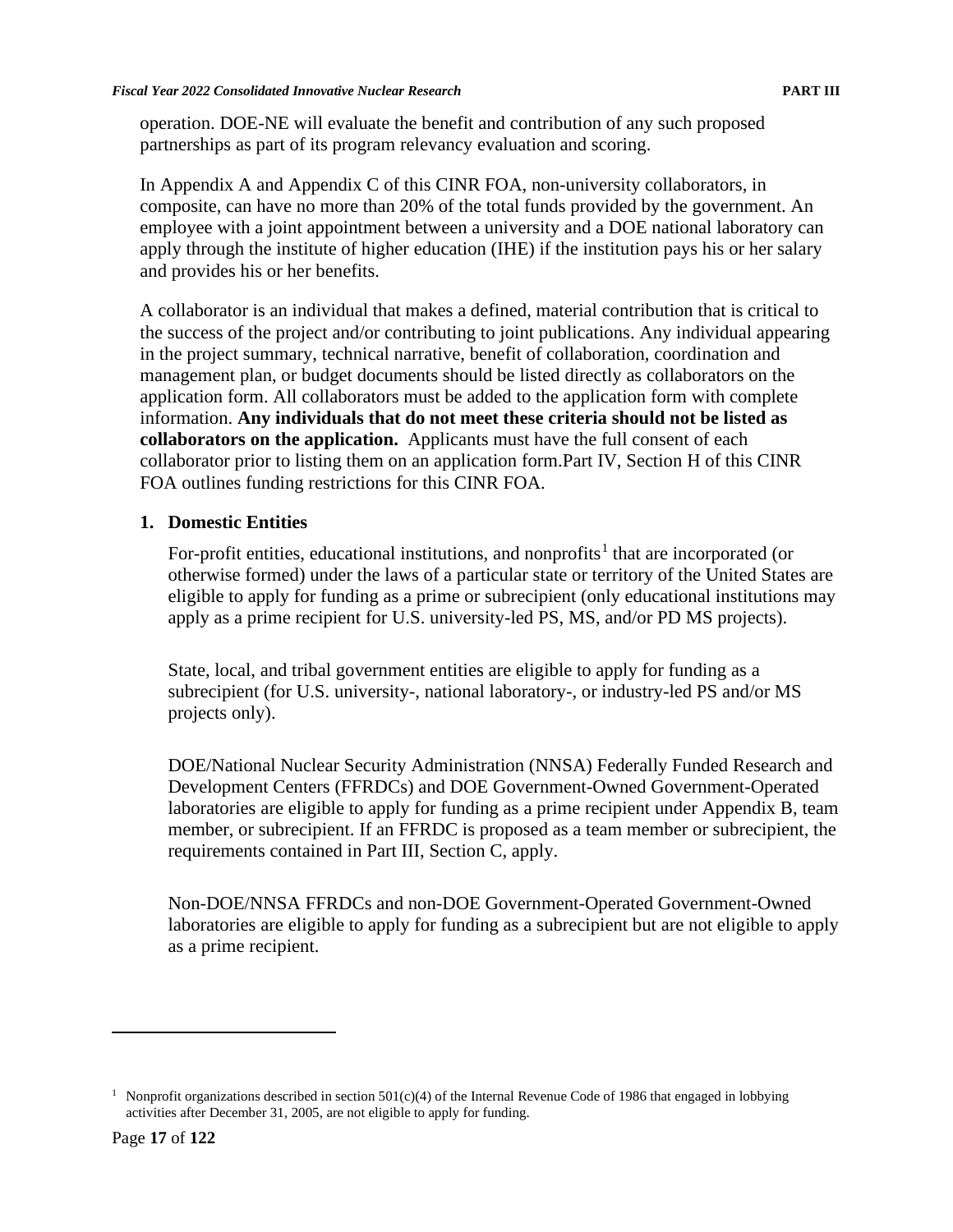Federal agencies and instrumentalities (other than DOE) are eligible to apply for funding as a subrecipient but are not eligible to apply as a prime recipient.

### **2. U.S. Incorporated Foreign Entities**

U.S. incorporated foreign entities, whether for-profit or otherwise, are eligible to apply for funding under this CINR FOA as either a prime recipient or subrecipient subject to the requirements in 2 CFR 910.124.

### **3. Incorporated Consortia**

Incorporated consortia, which may include domestic and/or foreign entities, are eligible to apply for funding as a prime recipient (U.S. university- or national laboratory-led PS and/or MS projects only) or subrecipient. For consortia incorporated (or otherwise formed) under the laws of a State or territory of the United States, please refer to "Domestic Entities" in Part III, Section A.2 above. For consortia incorporated in foreign countries, please refer to the requirements in "U.S. Incorporated Foreign Entities" Part III, Section A.2 above.

#### **4. Unincorporated Consortia**

Unincorporated consortia, which may include domestic and foreign entities, must designate one member of the consortium to serve as the prime recipient/consortium representative (U.S. university- or national laboratory-led PS and/or MS projects only). The prime recipient/consortium representative must be incorporated (or otherwise formed) under the laws of a State or territory of the U.S. The eligibility of the consortium will be determined by the eligibility of the prime recipient/consortium representative.

### **5. Application Restrictions**

NOTE: Due to the COVID-19 pandemic, FY 2016-FY 2019 active projects will not be counted toward eligibility restrictions.

The following application restrictions apply to lead PIs:

Applicants are ineligible to apply to any area of this CINR FOA as a lead PI under any of the following circumstances:

- 1. The PI has a currently funded IRP that will be active after December 31, 2022.
- 2. The PI has three or more R&D projects that will still be active after December 31, 2022, excluding NSUF-2 projects and any NSUF project with a duration greater than 3 years.
- 3. The PI has a no-cost extension on any DOE-NE funded project (excluding Infrastructure) that will still be active beyond December 31, 2022, excluding extensions caused by NSUF.

U.S. university PIs may submit up to six pre-applications (three of those applications may be as lead PI).

A PI may have no more than one IRP or three R&D projects (excluding NSUF-2 projects and any NSUF project with a duration greater than 3 years) funded at any time, and may not submit more full applications than would be allowed by these restrictions.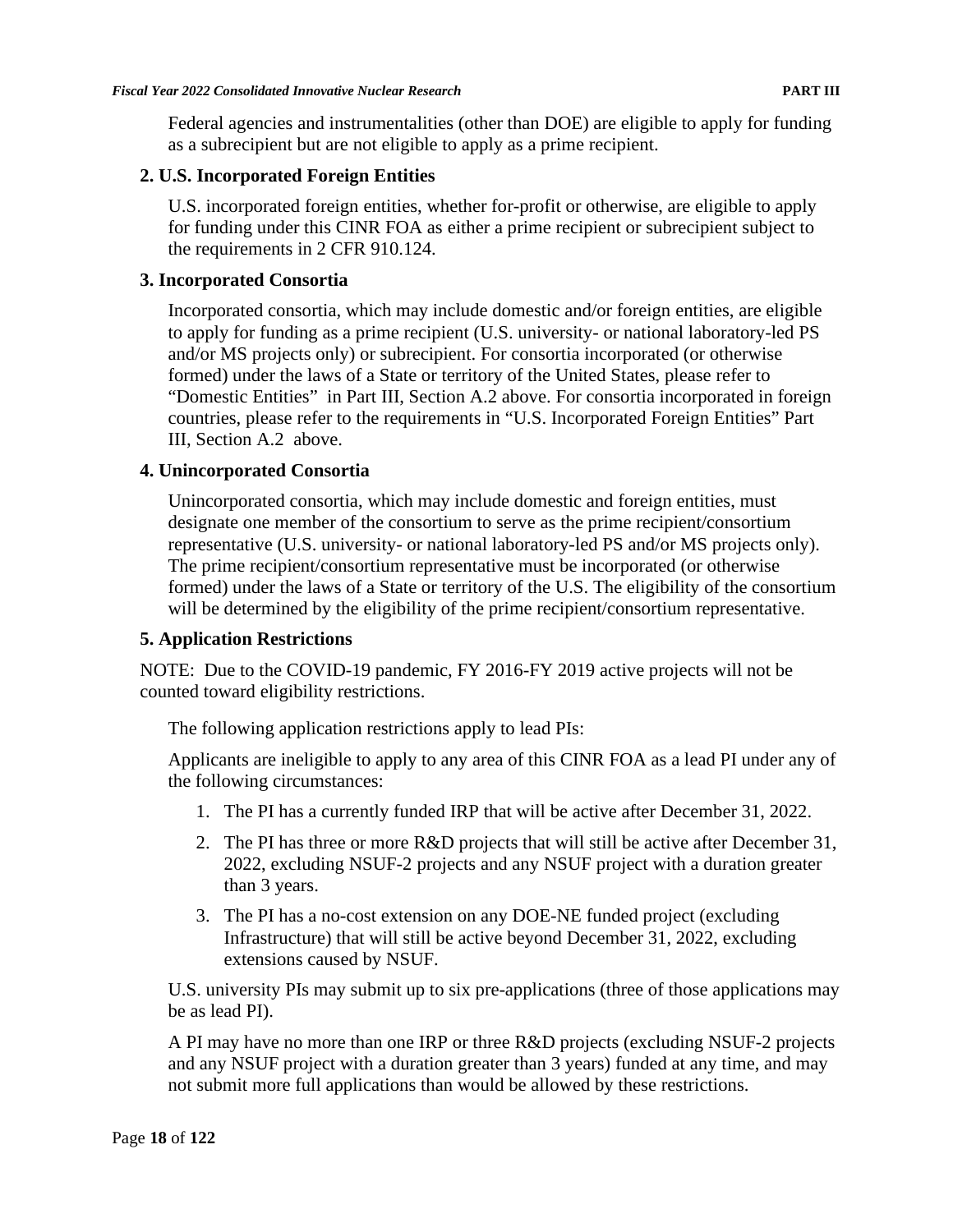PIs cannot submit the same application to multiple work scope areas, including NSUF-2.

Applications submitted in response to research requested by Appendix B are limited to three pre-applications per institution per work scope area, including NSUF-2.

For IRPs, an applicant is ineligible to submit an application as the PI if (s)he is designated as PI for more than one currently funded DOE-NE project that will be active beyond December 31, 2022.

If a PI chooses to submit an IRP to this CINR FOA, that PI is not allowed to submit R&D applications as the lead.

Access only requests for NSUF (NSUF-2) are not bound by these eligibility restrictions unless noted above.

**NOTE:** Procurement regulations require that applications submitted to this CINR FOA will be awarded to the applicant entity listed and will not be transferred pre-award to another institution if a lead PI changes institutions. Following the date set in this CINR FOA for receipt of applications, PIs that are moving from one institution to another during the CINR review time period are subject to the DOE-ID Changing Principal Investigator and Related Changes/Revisions Policy which is explained at [www.NEUP.gov.](https://neup.inl.gov/SitePages/Principal%20Investigators.aspx) Post award revision must adhere to the requirements of 2 CFR 200.308.

#### <span id="page-29-0"></span>**B. COST SHARING**

For applications led by universities, cost sharing is not required, but may be proposed. If cost sharing is provided, see 2 CFR part 200 for the applicable cost sharing guidance and Part VIII, Section H of this CINR FOA below. Cost sharing is **NOT** a scored review criteria.

For applications led by all other entities (i.e., other than universities, nonprofit institutions/organizations, and FFRDCs), the provisions of the Energy Policy Act of 2005, Section 988, apply. Cost share of at least 20% of the total allowable costs of the project (i.e., the sum of the government share, including FFRDC contractor costs if applicable, and the recipient share of allowable costs equals the total allowable costs of the project) and must come from non-Federal sources, unless otherwise allowed by law. (See 2 CFR 200.29 for more information on the cost sharing requirements.)

Although the DOE/NNSA FFRDC contractor cost is not included in the total approved budget for the award, DOE will pay the DOE/NNSA FFRDC contractor portion of the effort under an existing DOE/NNSA contract. Recipient is not responsible for reporting on that portion of the total estimated cost that is paid directly to the DOE/NNSA FFRDC contractor.

By accepting federal funds under this award, you agree that you are liable for your percentage share of allowable project costs, even if the project is terminated early or is not funded to its completion. After award, failure to provide the cost share required may result in the subsequent recovery by DOE of some or all the funds provided under the award.

Cost sharing requirements do not apply to the value of the NSUF access.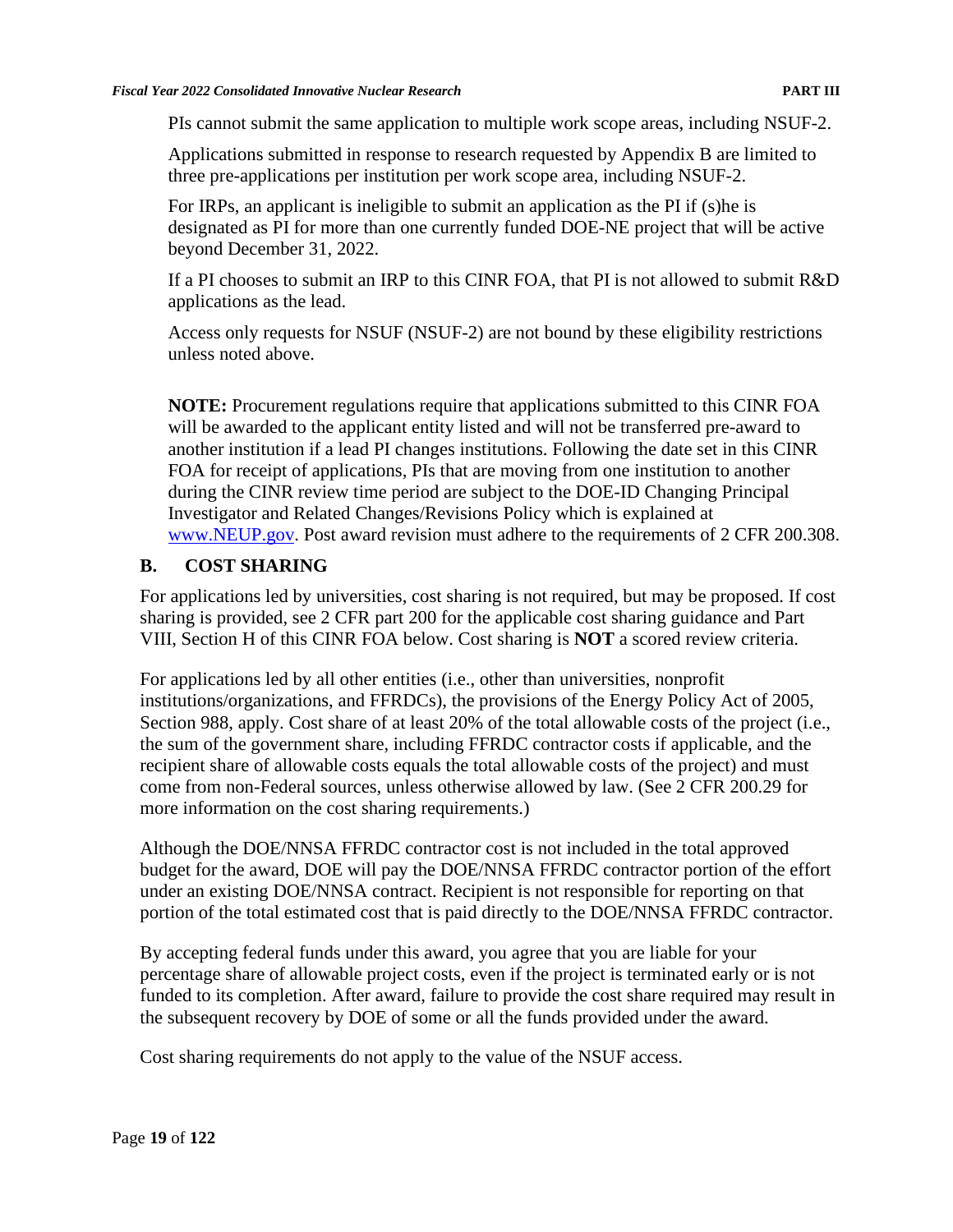### <span id="page-30-0"></span>**C. OTHER ELIGIBILITY REQUIREMENTS**

### <span id="page-30-1"></span>**C.1 FFRDC Contractors**

FFRDC contractors may be proposed as a lead institution (except as otherwise prohibited by this CINR FOA) or team member on another entity's application subject to the following guidelines:

**Authorization for non-DOE/NNSA FFRDCs***.* The Federal agency sponsoring the FFRDC contractor must authorize in writing the use of the FFRDC contractor on the proposed project and this authorization must be submitted with the application. The use of an FFRDC contractor must be consistent with the contractor's authority under its award.

**Authorization for DOE/NNSA FFRDCs***.* The cognizant contracting officer for the FFRDC must authorize in writing the use of a DOE/NNSA FFRDC contractor on the proposed project and this authorization must be submitted with the application. The following wording is acceptable for this authorization:

"Authorization is granted for the Fill-in 1: [Name] Laboratory to participate in the proposed project. The work proposed for the laboratory is consistent with or complimentary to the missions of the laboratory, will not adversely impact execution of the DOE/NNSA assigned programs at the laboratory."

**NOTE:** The FFRDC's participation in the proposed project is subject to the terms and conditions of its management and operating (M&O) contract with DOE. Participants requiring access to the FFRDC facilities are subject to the FFRDC's policy and DOE regulations.

**NOTE:** If all FFRDC/non-FFRDC management has been notified of all submissions and acknowledgment of all participants are identified, individual Letters of Authorization may be submitted or submitted as blanket permission Identification of participants by name is to be included in the body or as a separate list.

**NOTE:** Letter of Authorization is not required for NSUF Technical Leads, unless the Technical Lead is designated as a collaborator on the application and is requesting R&D funding support under this CINR FOA.

- **Value/Funding**: The value of, and funding for, the FFRDC contractor portion of the work will not normally be included in the award to a successful applicant. Usually, DOE will fund a DOE FFRDC contractor through the DOE FWP system and other non-DOE FFRDC contractors through an interagency agreement with the sponsoring agency.
- **Cost Share**: On industry led applications, the applicant's cost share requirement will be based on the total cost of the project (excluding NSUF access value). FFRDC costs are included as part of the government cost share.
- **FFRDC Contractor Effort** (except for project(s) in support of NEET CTD and NSUF):
	- The scope of work to be performed by the FFRDC contractor may not be more significant than the scope of work to be performed by the prime applicant.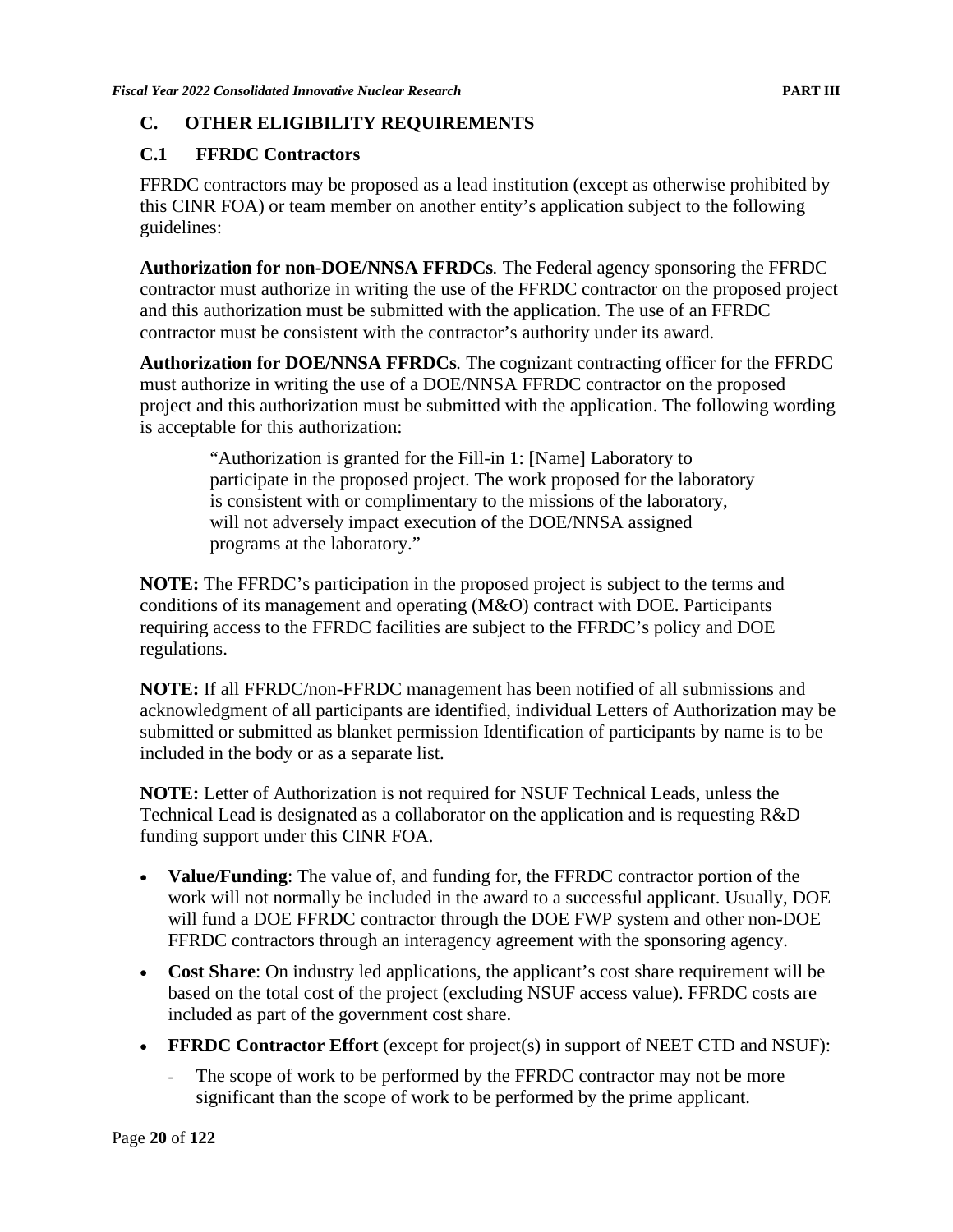- The FFRDC contractor effort, in aggregate, shall not exceed 20% of the total estimated costs of the projects.
- **Responsibility**: The applicant, if successful, will be the responsible authority regarding the settlement and satisfaction of all contractual and administrative issues, including but not limited to, disputes and claims arising out of any agreement between the applicant and the FFRDC contractor.

Table 2 provides a summary of Parts II and III of this CINR FOA.

|                                                                                  |           | Applicable<br>Work scope<br>Appendix | <b>Estimated</b><br>Available<br><b>Budget</b> | <b>Maximum</b><br>Award<br><b>Size</b> | Project<br><b>Duration</b>                  | <b>Cost Share</b>                | <b>Collaboration</b>                                                                                                                                                                                      |
|----------------------------------------------------------------------------------|-----------|--------------------------------------|------------------------------------------------|----------------------------------------|---------------------------------------------|----------------------------------|-----------------------------------------------------------------------------------------------------------------------------------------------------------------------------------------------------------|
| University-led                                                                   | <b>PS</b> |                                      | \$46,000,000                                   | \$800,000                              | Up to 3 years                               |                                  | University,<br>national<br>laboratory,<br>industry, and<br>foreign<br>collaborations<br>are<br>encouraged,<br>but no U.S.<br>funding can go<br>to entities that<br>are not<br>incorporated in<br>the U.S. |
| <b>NEUP Projects</b>                                                             | MS        | Appendix A                           |                                                | \$400,000                              |                                             |                                  |                                                                                                                                                                                                           |
| University-,<br>National<br>Laboratory, or<br>Industry-led<br>NSUF-2<br>Projects | <b>PS</b> | Appendix B                           | <b>NSUF</b><br>Access:<br>\$2,000,000*         | No R&D<br>Component                    | Refer to Part II.<br>E.2.1                  | Permitted<br>but not<br>required |                                                                                                                                                                                                           |
| University-led<br>Integrated<br>Research<br>Projects-NEUP                        | <b>PD</b> | Appendix C                           | \$28,000,000                                   | \$5,000,000                            | Up to 3 years,<br>unless otherwise<br>noted |                                  |                                                                                                                                                                                                           |

**Table 2. Summary of Parts II and III.**

**\*NSUF Access will be used to support NSUF applications in NSUF-1 (Appendix A) and NSUF-2 (Appendix B) workscopes.**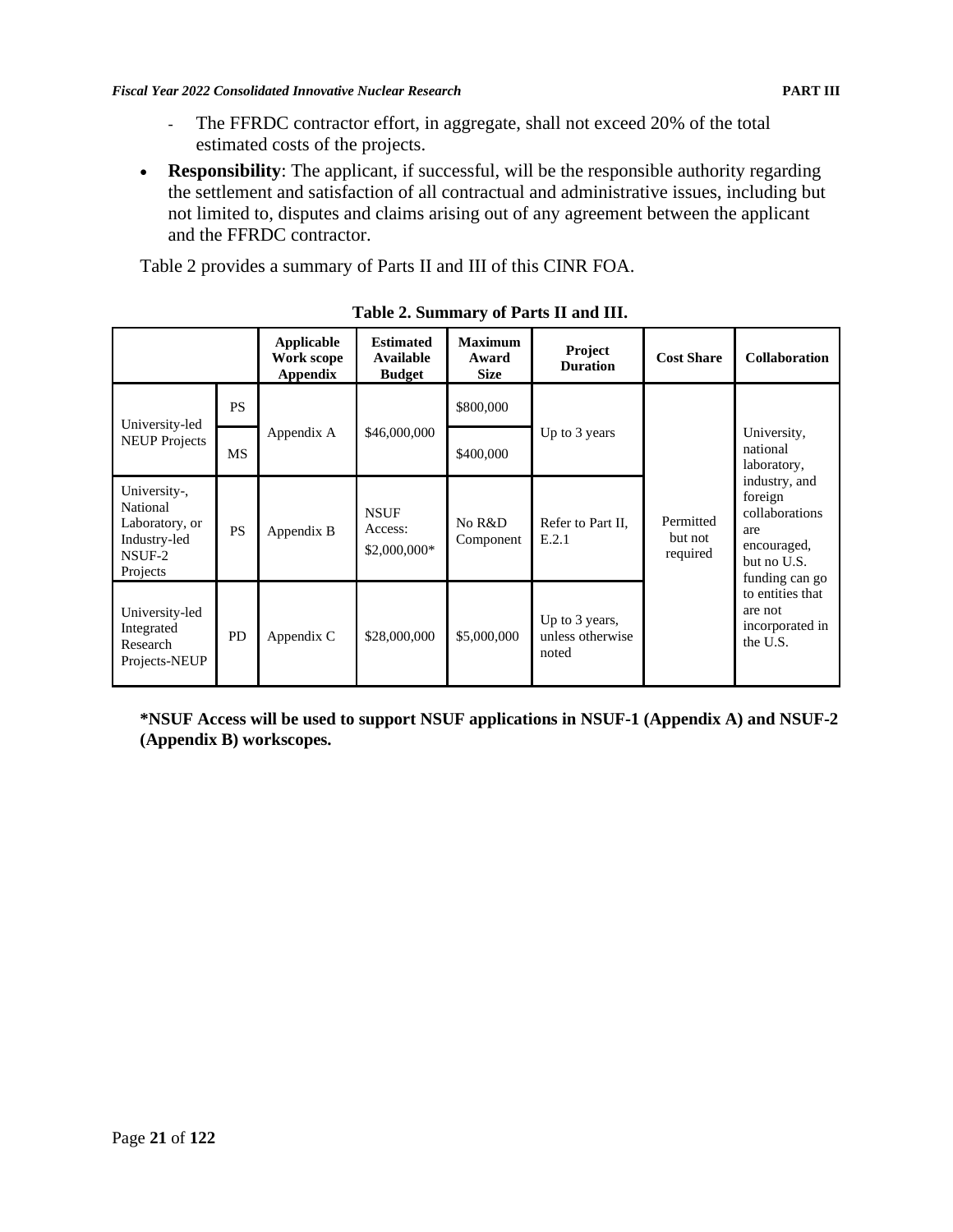### **PART IV – APPLICATION AND SUBMISSION INFORMATION**

<span id="page-32-0"></span>**NOTE:** The following requirements apply to all three areas defined in Part I, Section B. of this CINR FOA unless specific requirements are identified.

### <span id="page-32-1"></span>**A. ADDRESS TO REQUEST APPLICATION PACKAGE**

Electronic applications and instructions are available at the NEUP.gov website. To access these materials: (1) go to [www.NEUP.gov;](http://www.neup.gov/) (2) select "Sign In" from the top right hand corner of the screen; (3) enter your user credentials; (4) select "Applications" from the menu; and (5) click on "Create New Application" for the type of application you are creating. Apply at: [www.NEUP.gov.](http://www.neup.gov/)

Paper copies of the application package may be requested at:

INR Integration Office Attn: Drew Thomas PO Box 1625 MS 3730 Idaho Falls, ID. 83415 Telephone: 208-526-1602 Fax: 208-526-1844

#### <span id="page-32-2"></span>**B. DOCUMENT FORMAT REQUIREMENTS**

All non-budget documentation (use templates where provided) is to be prepared using standard  $8.5" \times 11"$  paper with 1-inch margins (top, bottom, left, right), using a font size no smaller than Times New Roman 11 point. This is a requirement for all pages included in the document, (i.e., table of contents, references, etc.). The preferred file format is Adobe Portable Document Format (PDF) for all documents except for spreadsheets. All spreadsheets are to be uploaded in Excel file format to the online application. Do **NOT** lock any cells in the spreadsheet.

Applicants must comply with all pertinent page limitations. Any text (including references and data tables) in a document that does not adhere to the requirements listed above (except graphics, graphs, charts, and equations) will be removed from the document and will not be reviewed. DOE reserves the right to dismiss applications that violate formatting requirements. Signature blocks must be signed by the designated official.

Documents should be saved using the document naming suggestion at the bottom of each document description. The tracking ID will automatically be generated by the application system and can be found at the top of the application form under "Tracking ID."

DOE reserves the right to dismiss applications which it deems, after initial review, to lack enough detail for reviewers to adequately judge technical merit. Applications submitted with corrupted, incomplete, or incorrect files may be dismissed without further review.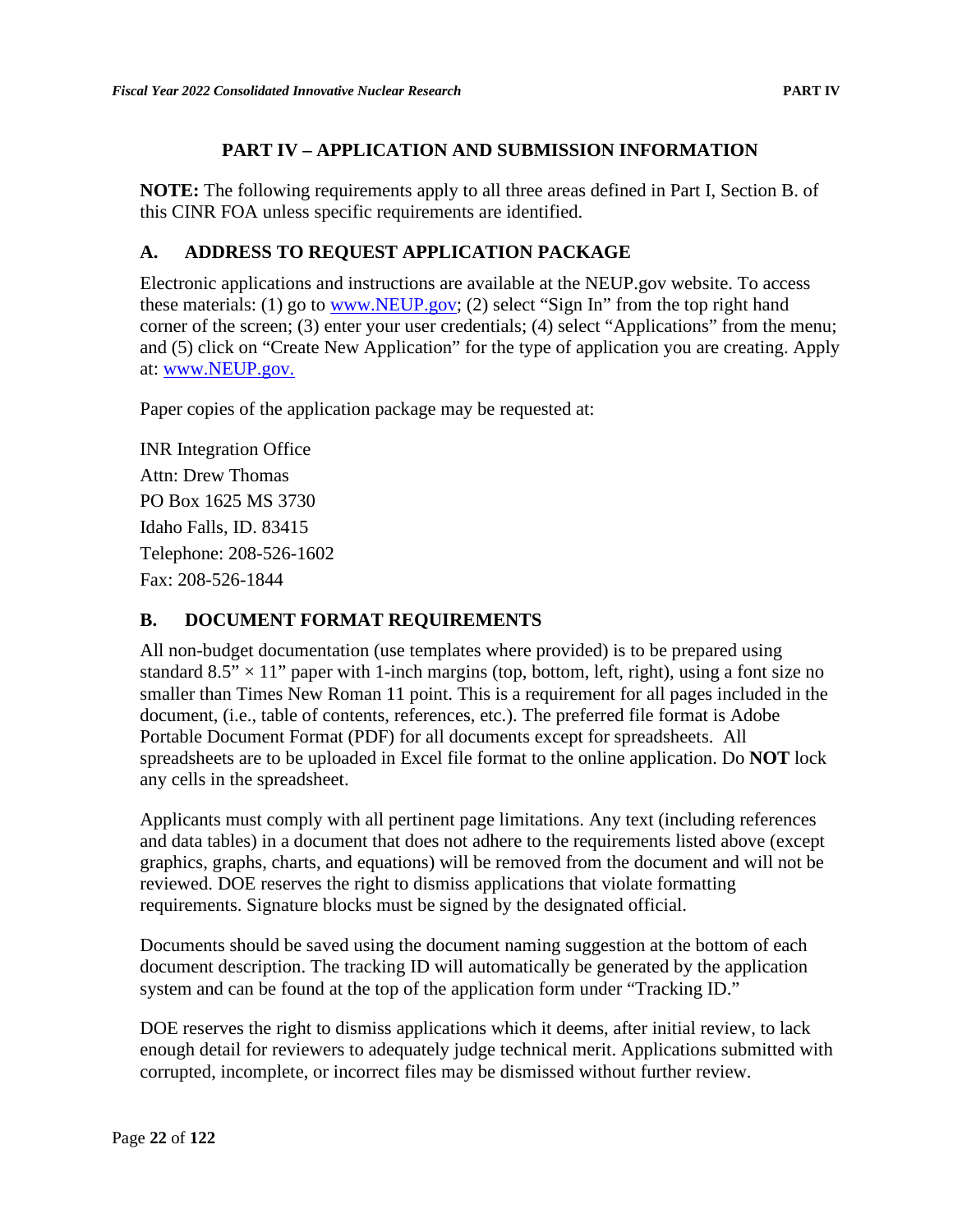### <span id="page-33-0"></span>**C. NSUF Application Submittal Instructions**

### <span id="page-33-1"></span>**C.1 Letter of Intent (LOI)**

LOIs are a requirement for projects needing NSUF access. LOIs must be submitted by the date and time specified in Part IV, Section G.1.

# <span id="page-33-2"></span>**C.1.1 LOI Submittal Instructions**

Application forms and instructions are available at the NEUP.gov website. To access these materials: (1) go to [www.NEUP.gov;](http://www.neup.gov/) (2) select "Login" from the top right hand corner of the screen; (3) enter your user credentials; (4) select "Applications" from the menu; and (5) find "FY 2022 NSUF Letter of Intent" and click on "Create New Application" for the type of application you are creating.

LOIs are to include the following:

- Title of project;
- Identification of NSUF Technical Lead(s), if known;
- Identification of NSUF facilities;
- Proposing PI and associated institution, if known;
- Applicable work scope:
	- o NSUF-1 (have R&D funds available); and
	- o NSUF-2 for NSUF access only (no R&D funds available); and
- A brief (<300 words) project description covering only the NSUF scope of the project.
- Points of contact (POCs) for the NSUF facilities, as well as facility descriptions, are provided on the NSUF website at [NSUF.inl.gov/Page/Partners.](https://nsuf.inl.gov/Page/Partners) NSUF Partner Institution contacts are also the Technical Leads. Idaho National Laboratory (INL) Technical Leads are assigned by the NSUF Program Office. For assistance in identifying a NSUF Technical Lead or facility POC, please contact NSUF staff members listed on the website.

2-page limit. Name File: 2022 LOI "Insert ID #"

# <span id="page-33-3"></span>**C.1.2 Agreement Requirements**

Access to NSUF capabilities will require agreement and final signature to the User Agreement (copy provided in Appendix D). **The terms and conditions of the User Agreement are non-negotiable and failure to accept the terms and conditions of the User Agreement will terminate processing and review of NSUF applications.** In order to ensure compliance throughout the application review process, applicants must indicate in the LOI that the User Agreement has been read, understood, and the terms and conditions are accepted. Further, submission of a pre-application and a full application indicates the applicant will comply and agree to the terms and conditions of the User Agreement. Upon award of an NSUF supported project, the User Agreement must be signed before activities will begin on the project. An applicant cannot submit an LOI without checking the "I Agree" checkbox. Failure to sign the non-negotiable User Agreement within 30 days of receipt of the User Agreement may result in cancellation of an awarded project.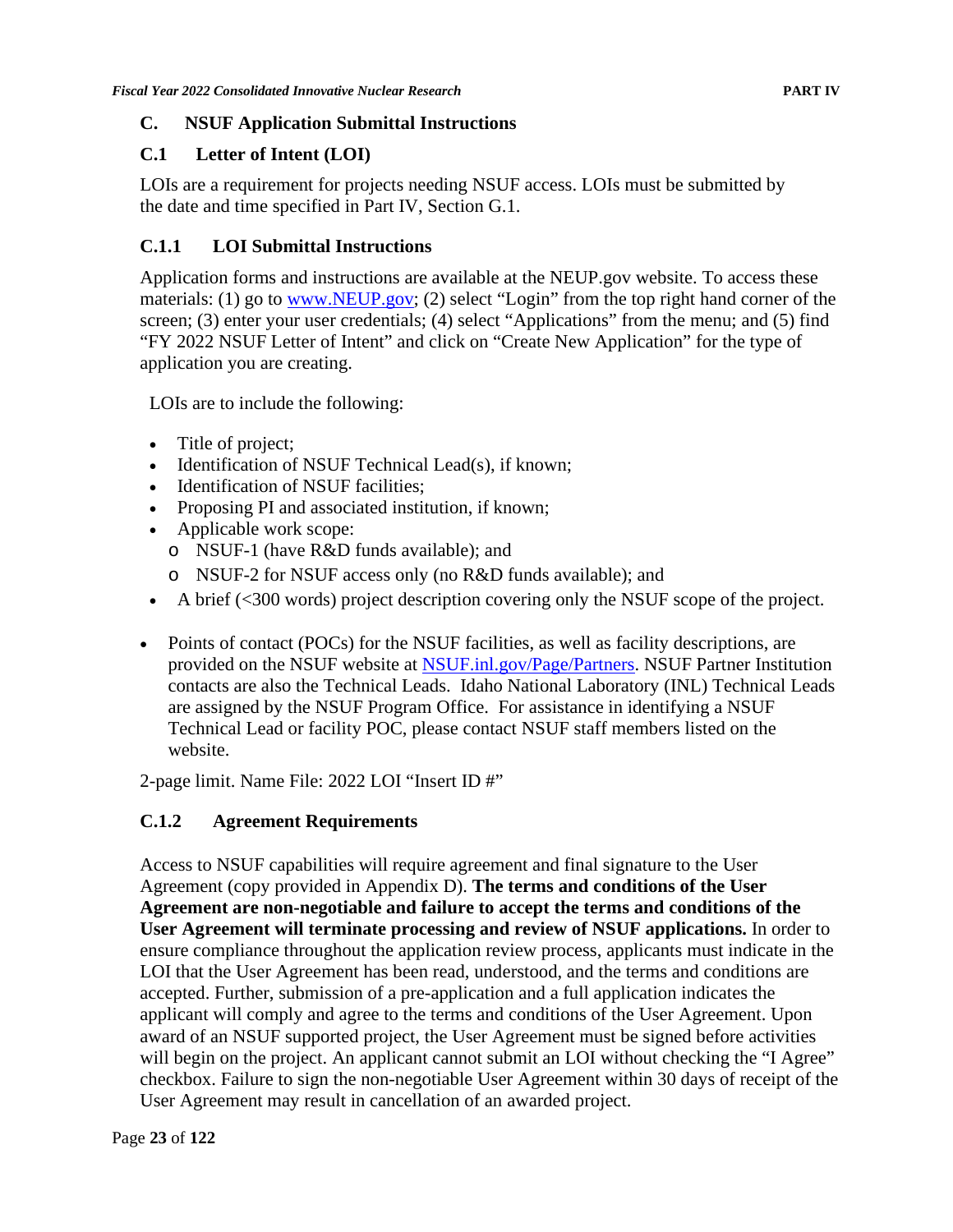#### <span id="page-34-0"></span>**C.2 Pre-Application**

Refer to Part IV, Section D of this CINR FOA for pre-application requirements.

When completing the Pre-Application form via [www.NEUP.gov,](http://www.neup.gov/) it is important that you link the LOI to the Pre-Application to retain the same tracking identification number. To link the LOI and pre-application, you must select your application from the pre-application dropdown list. Doing this assigns the same tracking identification number to the Pre-Application that is used for the LOI. The pre-application must be submitted from the same user account that the LOI was submitted under. **Do not start a new pre-application.**

NOTE: A summary of readiness is required in the pre-applications in accordance with Part I, Section B.2.2 of this CINR FOA.

#### <span id="page-34-1"></span>**C.3 NSUF Preliminary Statement of Work (Prelim SOW)**

NSUF applicants are required to provide a Prelim SOW in support of their NSUF preapplication. The Prelim SOW must be submitted at NEUP.gov using the provided Statement [of Work Template.](https://neup.inl.gov/SiteAssets/General%20Documents/Full_App_Documents/SOW%20Template%20FY22%20R8.docx)

The Prelim SOW is necessary to inform the NSUF feasibility review and determine a preliminary value (cost) for NSUF access. The document is not used for the merit or readiness reviews. The Prelim SOW will be appended to the already submitted preapplication. To append the Prelim SOW: 1) Find the submitted pre-application in the "My Applications" section of the submission website; 2) Open the submitted pre-application by using the 'pencil' icon; 3) Scroll to the bottom of the application form; and 4) Click "Attach File" on the "Post Submission Attachment" section and attach the Prelim SOW.

Any submissions uploaded or altered after the deadline outlined in the CINR FOA will be disregarded. Do not make changes to the Prelim SOW after the submission deadline, as the upload timestamp is used to confirm timely submission:

Name File: 2022 Prelim SOW "Insert ID #"

**NOTE:** Do not resubmit the pre-application. A timestamp will appear in the "File Upload Date" area, which is confirmation that the Prelim SOW was appended correctly.

### <span id="page-34-2"></span>**C.4 NSUF Final Statement of Work (Final SOW)**

If an NSUF applicant is invited to submit a full application, a Final SOW is required, prior to the submittal of their full application. Final SOW documents are submitted at NEUP.gov using the provided [Statement of Work Template.](https://neup.inl.gov/SiteAssets/General%20Documents/Full_App_Documents/SOW%20Template%20FY22%20R8.docx)

The Final SOW is necessary to complete the NSUF feasibility review and determine a value (cost) for NSUF access. The document is not used for the merit or readiness reviews. The Final SOW is not included in the technical peer review. Technical details that will inform a peer reviewer must be included in the 15-page technical narrative.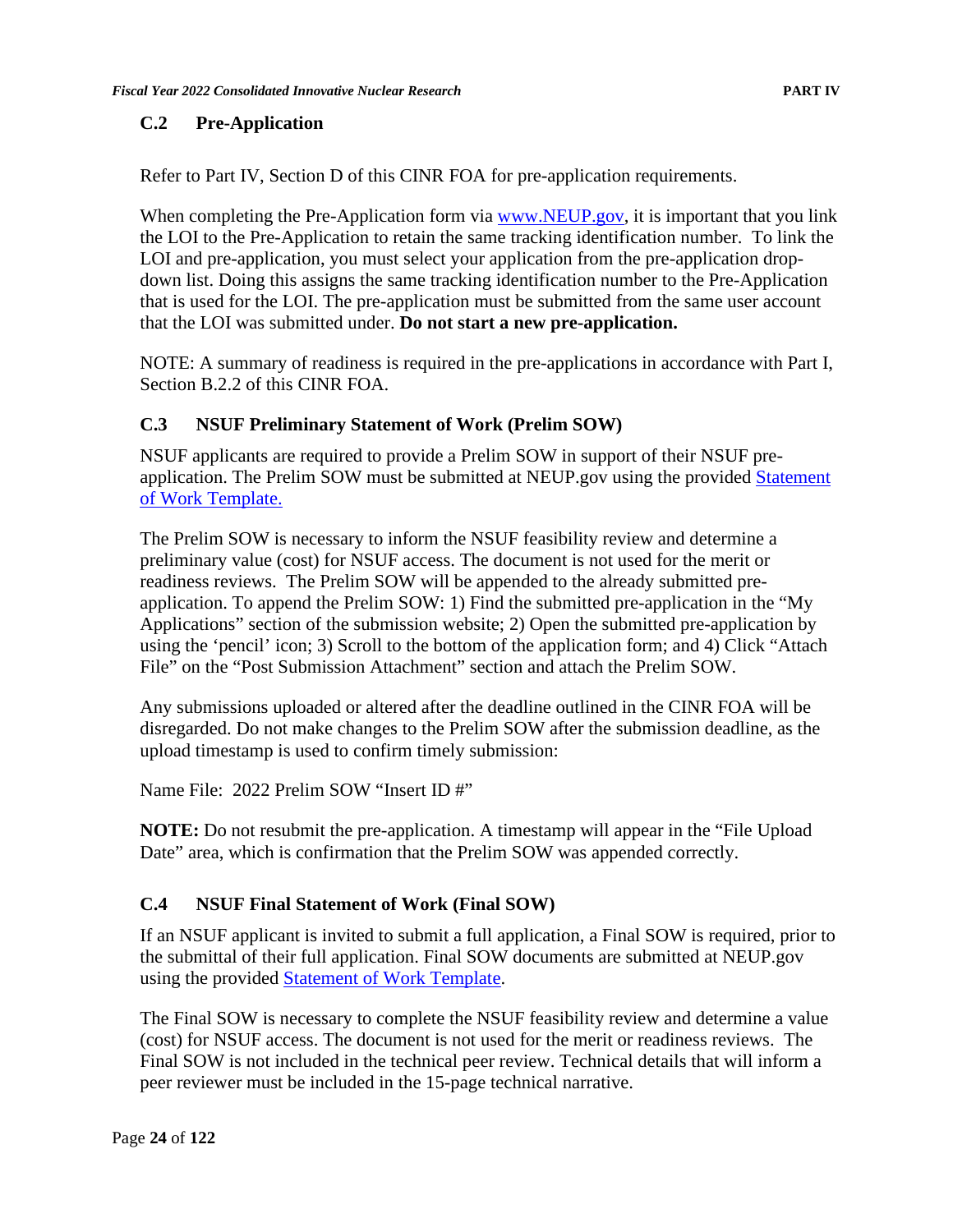Final SOW documents are submitted as an additional document to the already submitted NSUF pre-application. To append the Final SOW: 1) find the submitted pre-application in the "My Applications" section of the submission website; 2) Open the submitted preapplication by using the 'pencil' icon; 3) Scroll to the bottom of the application form; and 4) Click "Attach File" on the "Post Submission Attachment" section and attach the Final SOW.

**NOTE:** Do not resubmit the pre-application. A timestamp will appear in the "File Upload Date" area, which is confirmation that the Statement of Work was appended correctly:

Name File: 2022 FinalSOW "Insert ID #"

**NOTE:** Preliminary and final cost estimates for NSUF access are prepared and submitted by the NSUF Technical Lead(s) supporting the application.

### <span id="page-35-0"></span>**C.5 Full Application**

Refer to Part IV, Section E of this CINR FOA for full application requirements.

**NOTE:** A detailed summary of readiness is required in the full application in accordance with Part I, Section B.2.2 of this CINR FOA.

### <span id="page-35-1"></span>**D. CONTENT AND FORM OF ALL PRE-APPLICATIONS (Mandatory except for IRPs)**

Pre-applications are a mandatory requirement for PS and/or MS and/or NSUF Projects (in Appendix B of this CINR FOA) for U.S. University-, National Laboratory-, or Industry-led projects.. Pre-applications must be submitted by the date and time specified in Part IV, Section G.2 of this CINR FOA.

The PI and named collaborators identified in the pre-application may not be changed in the full application without adequate justification and consent of the Contracting Officer.

The following information shall be provided for all pre-applications:

### <span id="page-35-2"></span>**D.1.1 Pre-application Narrative**

Applicant shall provide a narrative that addresses the specific information below:

- Title of project.
- Technical Workscope Identification (e.g., FC-1.1). The PI is responsible for selecting the appropriate workscope, and this area may not be changed between the pre-application and full application.
- Name of Project Director/PI(s) and associated organization(s).
- A summary of the proposed project, including a description of the project and a clear explanation of its importance and relevance to the objectives.
- Major deliverables and outcomes the R&D will produce.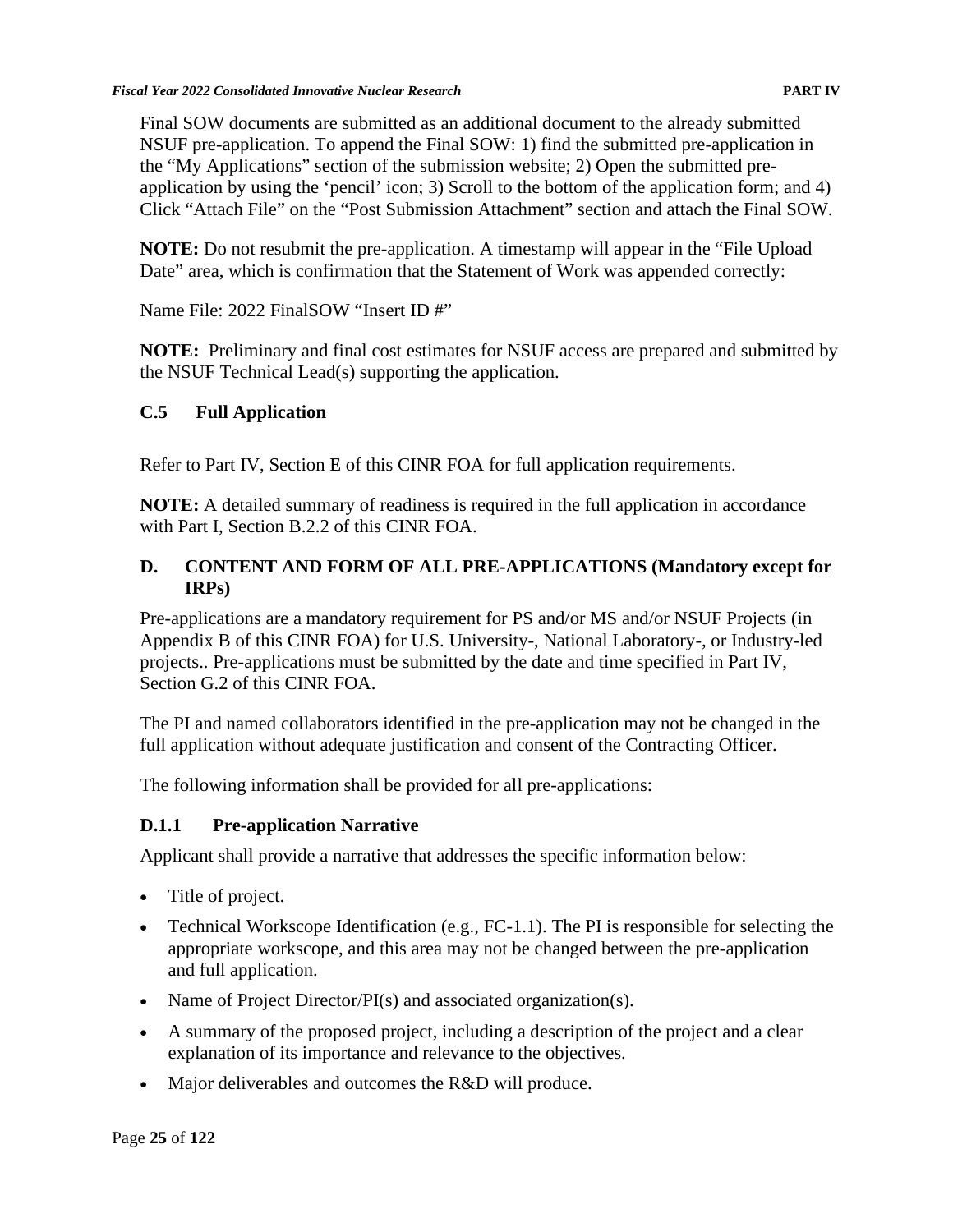- Estimated cost of project (not including value of NSUF access).
- Timeframe for execution of proposed project (specify the time period for R&D, one-, two-, or three-year period or up to seven years for NSUF).
- Specific facilities and equipment access requirements (NSUF only).
- Source, scope, and duration of R&D funding (i.e., support for the PI) associated with request for NSUF Access Only (NSUF-2 only).
- A clear and concise summary of the readiness of the project for NSUF access (as described in Part I, Section B.2.1 of this CINR FOA).
- Proprietary data, such as chemical composition or physical properties of a material, that the applicant wishes to protect during the irradiation or PIE phase of the project. This may negatively impact the selection of the project (NSUF-1 and NSUF-2 only).
	- o 5-page limit. Name File: 2022 Pre-Application Narrative "Insert ID #"

### **D.1.2 Benefit of Collaboration**

Applicant shall provide a narrative that includes an explanation of the contribution that will be made by the collaborating organizations and/or facilities to be utilized. It may contain brief biographies of staff and descriptions of the facilities wherein the research will be conducted. Please indicate within this section whether the application has benefit or influence on other ongoing or proposed NE R&D projects (e.g., modeling and simulation in one application and effect validation in a separate application).

- o This document is required, unless the application only has a single prinicipal investigator.
- o 4-page limit. Name File: 2022 RPA Benefit of Collaboration "Insert ID #"

#### **D.1.3 Publications**

Applications must include a list of publications that resulted from previous DOE-NE (NEUP, NEET, NSUF) funded projects. A reference to the project that supported each publication should be included. If the PI has not led a DOE-NE (NEUP, NEET, NSUF) project, this document is not required.

o No page limit. Name File: 2022 RPA DOE-NE Supported Publications "Insert ID #"

#### **D.1.4 Principal Investigator Vitae**

The lead PI shall provide a brief curriculum vitae (CV) that lists the following:

Contact information.

Education and Training: Provide institution, major/area, degree, and year for undergraduate, graduate, and postdoctoral training.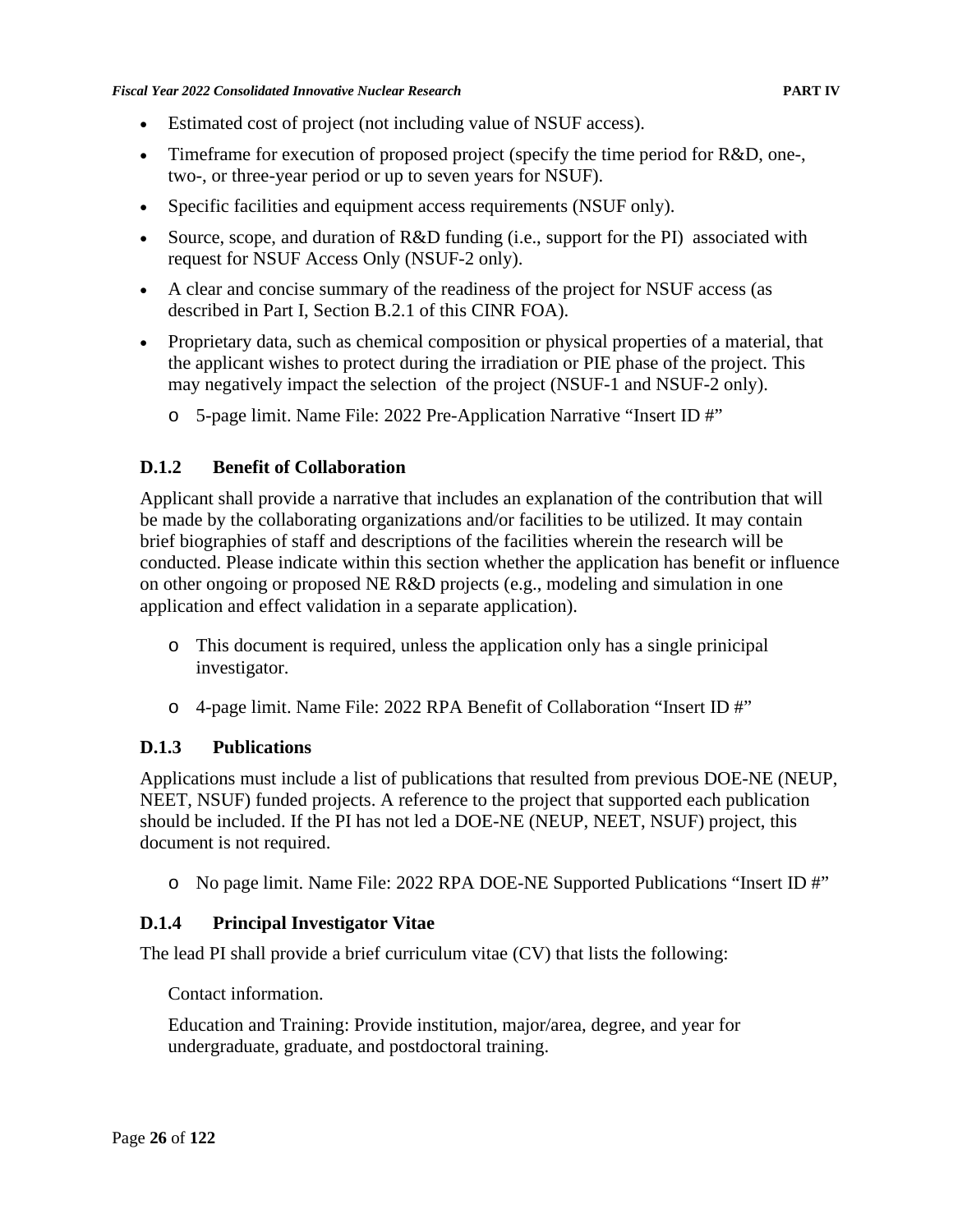Research and Professional Experience: Beginning with the current position list, in chronological order (newest to oldest), professional/academic positions with a brief description.

Publications: Provide a list of up to 10 publications most closely related to the proposed project. For each publication, identify the names of all authors (in the same sequence in which they appear in the publication), the article title, book or journal title, volume number, page numbers, year of publication, and website address if available electronically.

Patents, copyrights, and software systems developed may be provided in addition to or substituted for publications.

Synergistic Activities: List no more than five professional and scholarly activities related to the effort proposed.

o 2-page limit. Name File: 2022 RPA "Last Name of Individual" "Insert ID #"

### **D.1.5 Collaborators**

A collaborator is an individual that makes a defined, material contribution that is critical to the success of the project and/or contributing to joint publications. Any individual appearing in the project summary, technical narrative, benefit of collaboration, coordination and management plan, or budget documents should be listed as a collaborator directly on the application form. The applicant must have the full consent of all collaborators prior to submitting application. **Any individuals that do not meet these criteria should not be listed as collaborators on the application.**

### **D.1.6 Agreement Requirements**

Institutions will be expected to follow quality assurance (QA) principles and requirements in conducting R&D activities. If the application is successful, the integrity of R&D products and their usability by DOE-NE is predicated on meeting [QA requirements,](https://neup.inl.gov/SitePages/Related_Documents.aspx) as they apply to a specific scope of work and associated deliverables. Further, each institution serving as a team member to the proposed project shall be identified in the pre-application, with their commitment made to collaborate in the CINR FOA process.

If applicable, access to NSUF capabilities will require agreement and final signature to the User Agreement (copy provided in Part IX, Appendix D of this CINR FOA). **The terms and conditions of the User Agreement are non-negotiable and failure to accept the terms and conditions of the User Agreement will terminate processing and review of NSUF applications.** In order to ensure compliance throughout the application review process, applicants must state, during the NSUF pre-application and full application submission processes, that the User Agreement has been read, understood, and the terms and conditions are accepted. Further, submission of a NSUF pre-application and a full application indicates the applicant will comply and agree to the terms and conditions of the User Agreement. Upon award of an NSUF supported project, the User Agreement must be signed before activities will begin on the project. Failure to sign the non-negotiable User Agreement within 30 days of receipt of the User Agreement may result in cancellation of an awarded project.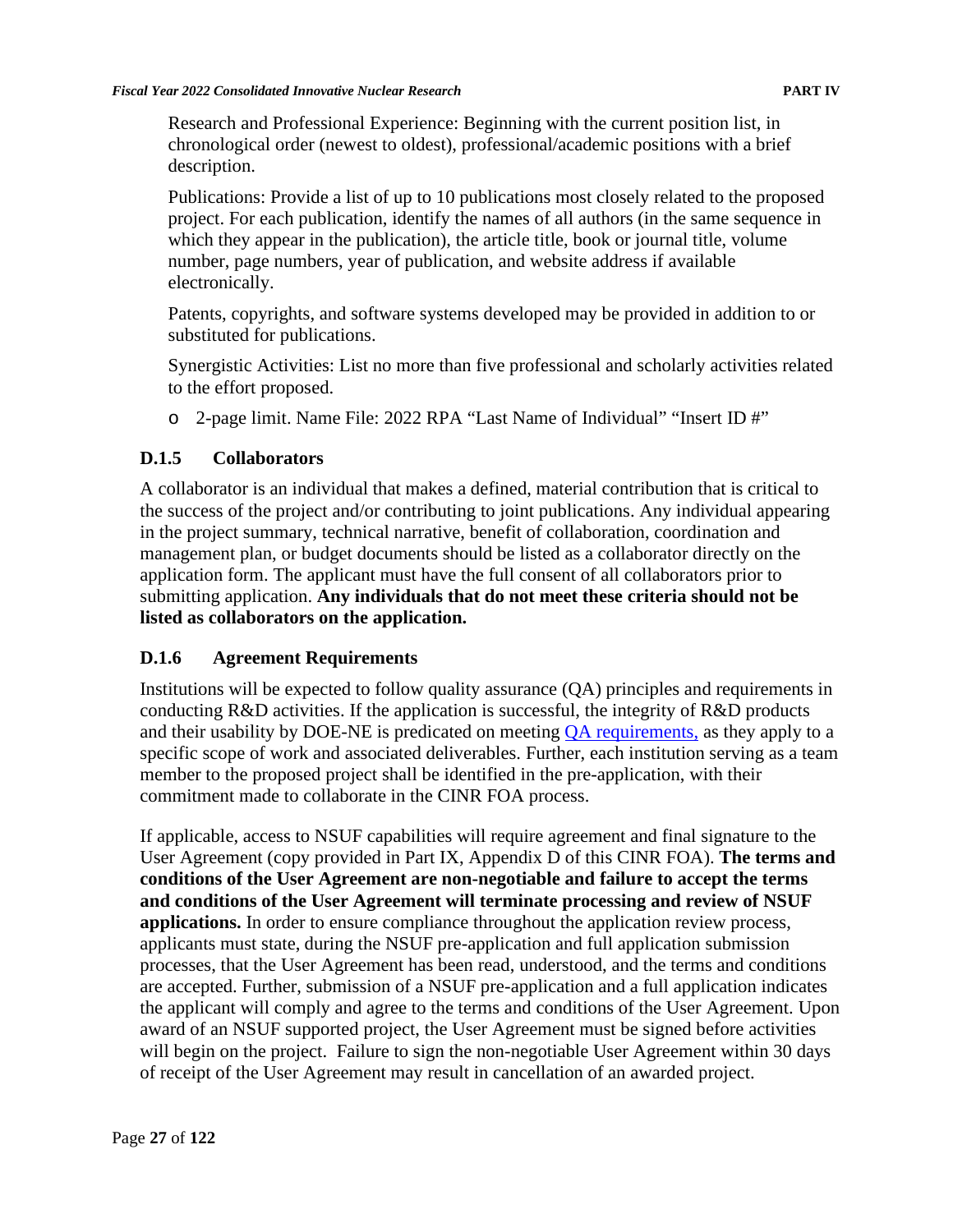# **E. CONTENT AND FORM OF ALL FULL APPLICATIONS**

Applicants must provide all information requested. Forms and optional templates may be used to provide the information in accordance with the instructions below. Files that are attached must be in PDF format, unless otherwise specified in this announcement. Optional document templates can be found on the NEUP.gov website by clicking the 'Documents' button at the bottom of the front page

[\(https://neup.inl.gov/SitePages/Related\\_Documents.aspx\)](https://neup.inl.gov/SitePages/Related_Documents.aspx).

You must save the full application before a tracking ID number will be generated.

# **E.1 Conflict-of-Interest (COI) Acknowledgement (Checkbox)**

COI may exist due to previous efforts performed by the applicant or assistance provided in program direction and other mission related activities. Check the appropriate box on the application signifying whether a potential COI exists. If a COI has been identified (for the lead PI or a collaborator, including national laboratories), a file that explains the conflict must be attached, which includes a statement on how the potential conflict will be avoided, neutralized, or mitigated. This document must be attached, even if the conflict appears to be insignificant. If no COI exists, check the box and proceed.

Name File: 2022 CFA COI "Insert ID #"

# **E.2 SF-424 Research and Related (R&R)**

Applicants shall complete the SF-424, R&R form, available at [www.NEUP.gov](http://www.neup.gov/) and upload a completed PDF copy of the form with the application.

Name File: 2022 CFA SF424RR "Insert ID #"

## **E.3 R&R Other Project Information**

Applicants shall complete items 1–6 on the R&R Other Project Information form available at [www.NEUP.gov,](http://www.neup.gov/) and upload a completed PDF copy of the form. Items 7-12 will be completed in the application form and do not need to be completed here.

Name File: 2022 CFA R&R Other Project Information "Insert ID #"

## **E.4 Project Summary/Abstract**

# **(Use Provided Template on Application Site)**

The project summary/abstract must contain a summary of the proposed activity, suitable for dissemination to the public. It should be a self-contained document that identifies the following: the name of the applicant; the name of the project director/PI(s); the project title; a list of major deliverables; the scope and objectives of the project; a description of the project, including major tasks (phases, planned approach, etc.) and methods to be employed; the potential impact of the project (i.e., benefits, outcomes); and the names of major participants (for collaborative projects). This document must not include any proprietary or sensitive business information as DOE-NE may make it available to the public after awards are made.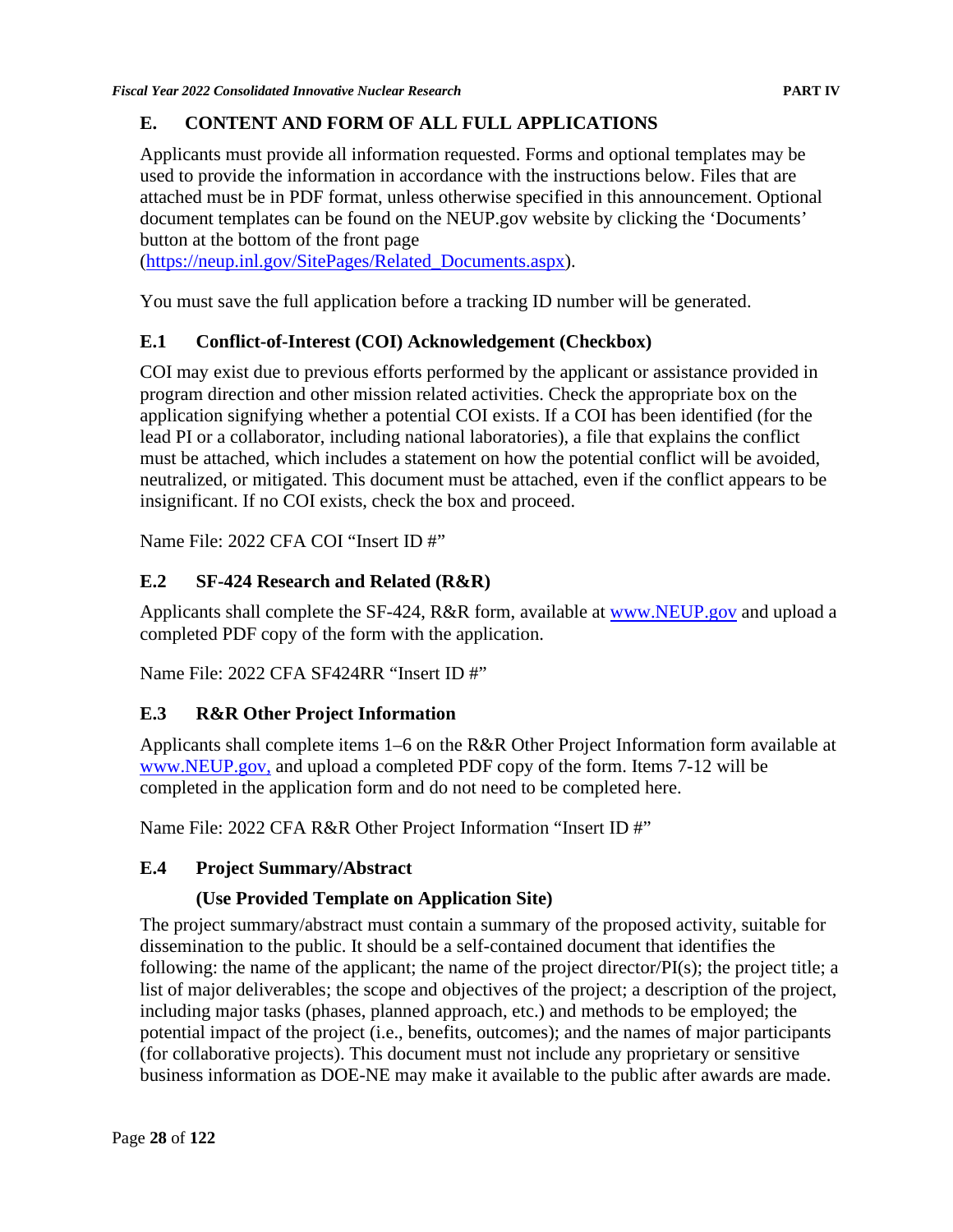- 2-page limit for IRPs. [\(Appendix C Template\)](https://neup.inl.gov/SiteAssets/General%20Documents/Full_App_Documents/Section_A_Template.docx)
- 1-page limit for R&D. [\(Appendix A Template\)](https://neup.inl.gov/SiteAssets/General%20Documents/Full_App_Documents/Section_A_Template.docx) [\(Appendix B Template\)](https://neup.inl.gov/SiteAssets/General%20Documents/Full_App_Documents/Section_B_Template.docx)

Name File: 2022 CFA Technical Abstract "Insert ID #"

#### **E.5 Project Narrative**

Applicant shall provide a written narrative addressing the strategy to execute R&D that supports the specified Technical Work Scope. The documentation provided shall include the items specified below:

- Application title.
- Final Technical Work Scope Identification (FC-1.1, RC-1, etc.).
- Project Objectives: Provide a clear, concise statement of specific objectives/aims of the proposed project.
- Proposed scope description.
- Logical path to accomplishing scope, including descriptions of tasks. This section will provide a clear, concise statement of the specific objectives/aims of the proposed project. This section should be formatted to address each of the merit review criterion and subcriterion listed in Part V, Section A. Provide sufficient information so that reviewers will be able to evaluate the application in accordance with these merit review criteria. **DOE has the right to evaluate and consider only those applications that separately address each of the merit review criteria**.
- Relevance and Outcomes/Impacts: This section will explain the program relevance/priority of the effort to the objectives in the program announcement and the expected outcomes and/or impacts.
- Schedule: Define timelines for executing the specified work scope, including all important activities or phases of the project. Successful applicants must use this schedule when reporting project progress.
- Milestones and deliverables.
- Type/Description of facilities that will be used to execute the scope (if applicable).
- The roles and responsibilities of each partnering organization in the execution of the work scope. Describe the role and work to be performed by each participant/investigator, the business arrangements between the applicant and participants, and how the various efforts will be integrated and managed.
- Unique challenges to accomplishing the work and planned mitigations.
- Information, data, plans, or drawings necessary to explain the details of the application.
- Source, scope, and duration of R&D funding (i.e. support for the PI) associated with request for NSUF Access Only (NSUF-2 only).
- A stand-alone detailed description of the readiness of the project for NSUF access (as described in Part I, Section B.2.1) (NSUF-1 and NSUF-2 only)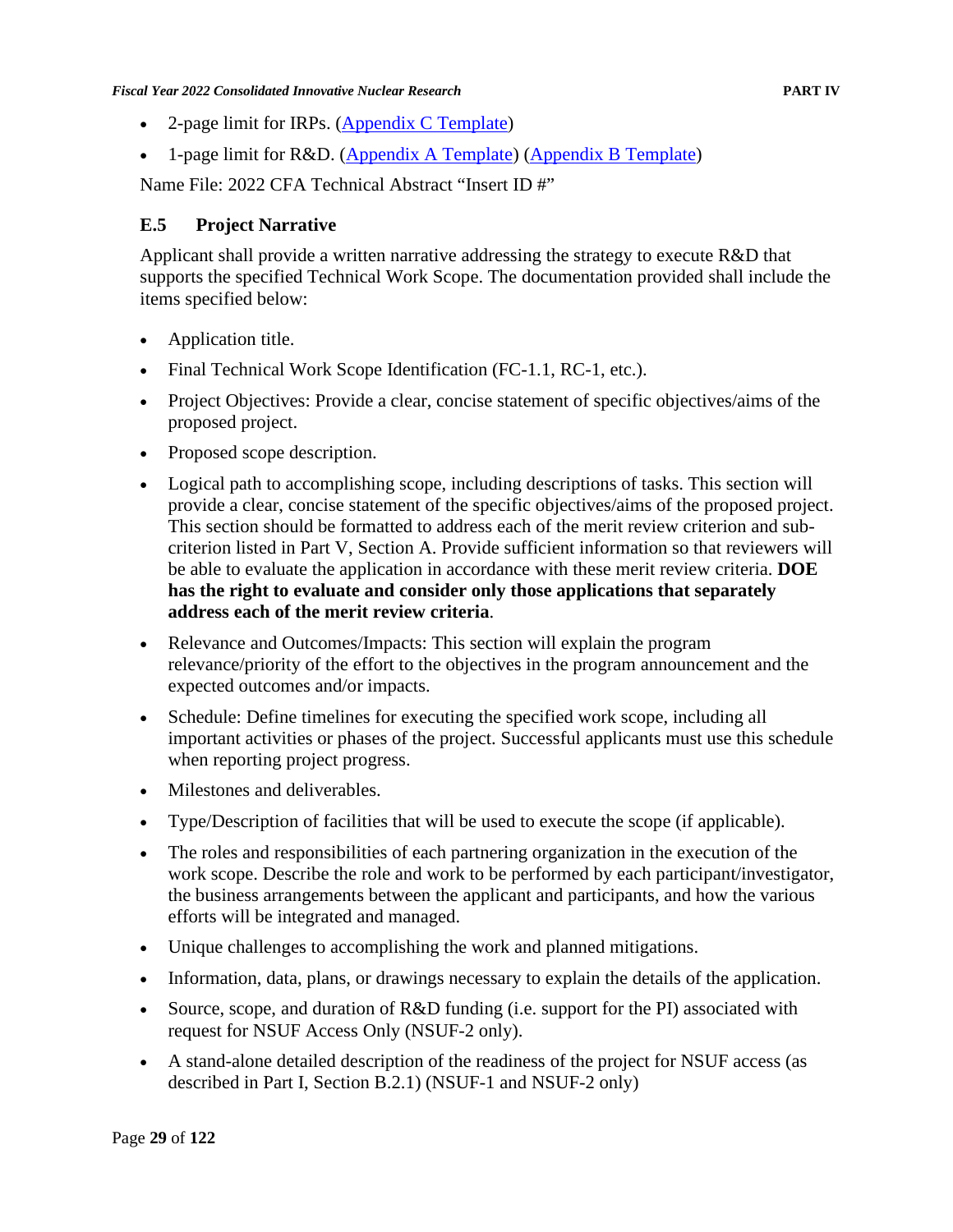• Proprietary data, such as chemical composition or physical properties of a material, that the applicant wishes to protect during the irradiation or PIE phase of the project. This may negatively impact the selection of the project (NSUF-1 and NSUF-2 only).

Page limits include cover page, table of contents, charts, graphs, maps, photographs, tables, references and other pictorial presentations while complying with the document format instructions in Part IV, Section B. **Evaluators will not review pages above the specified limit.**

- All R&D Projects: 10-pages
- All NSUF Projects: 15-pages
- All IRP Projects: 50-pages

Do not include any internet addresses (URLs) that provide information necessary to review the application; information contained in these sites will not be reviewed.

Name File: 2022 CFA Technical Narrative "Insert ID #"

### **E.6 Vitae (Technical Expertise and Qualifications)**

Applicant shall name all teaming partners by name and organization, as well as their proposed roles and responsibilities. For collaborators (including senior key person), who will contribute in a substantial, measurable way to the project (including for subrecipients and consultants), the applicant shall provide a brief vitae that lists the following:

#### Contact information.

Education and Training: Provide institution, major/area, degree, and year for undergraduate, graduate, and postdoctoral training.

Research and Professional Experience: Beginning with the current position list, in chronological order (newest to oldest), professional/academic positions with a brief description.

Publications: Provide a list of up to 10 publications most closely related to the proposed project. For each publication, identify the names of all authors (in the same sequence in which they appear in the publication), the article title, book or journal title, volume number, page numbers, year of publication, and website address if available electronically.

Patents, copyrights, and software systems developed may be provided in addition to or substituted for publications.

Synergistic Activities: List no more than five professional and scholarly activities related to the effort proposed.

### 2-page limit

Name File: 2022 CFA "Last Name of Individual" "Insert ID #"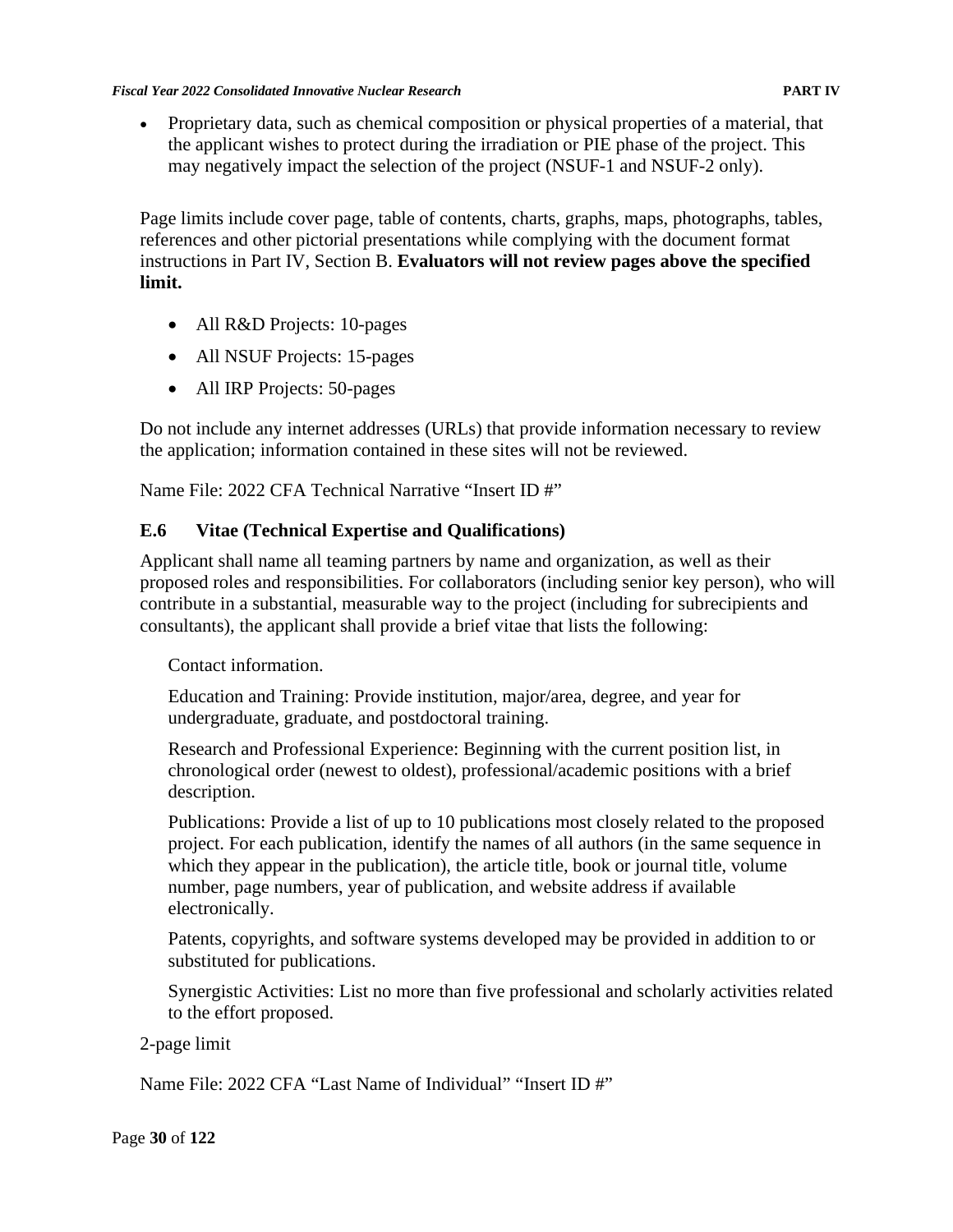Technical expertise and qualifications are to be provided for individual participants, whether or not the participant is receiving funding or not (including consultants or national laboratory personnel). All participants making a defined, material contribution that is critical to the success of the project must be listed as collaborators on the online application. Applicants must have the full consent of all collaborators prior to submitting the application.

**NOTE:** The above criteria do not include NSUF support staff.

# **E.7 Benefit of Collaboration**

The applicant shall provide a narrative that includes an explanation of the contribution that will be made by the collaborating organizations and/or facilities to be utilized. Please indicate within this section whether the application has benefit or influence on other ongoing or proposed NE R&D projects (e.g., modeling and simulation in one application and effect validation in a separate application).

- o This document is required, unless the application only has a single prinicipal investigator.
- o 4-page limit

Name File: 2022 CFA Benefit of Collaboration "Insert ID#"

# **E.8 Capabilities**

Provide information on the following, as applicable:

- Infrastructure Requirements: The applicant shall identify the infrastructure (e.g., facilities, equipment, instrumentation, and other resources) required to execute the proposed scope of work, including their location, availability, capabilities, and how they will be used in the project. Describe the non-labor (e.g., facilities, equipment, and instrumentation) resources that are available and accessible to the applicant and are required to execute the scope of work. Describe any unique equipment and facilities that are needed, are accessible, and will be used to execute the scope of work. Discuss the adequacy of these resources and identify any gaps and how these will be addressed.
- Adequate financial resources (if cost sharing).
- Ability to comply with the required or proposed performance schedule, taking into consideration all existing commercial and governmental business commitments.
- A satisfactory record of performance, integrity, and business ethics.
- Necessary organization, experience, accounting and operational controls, or the ability to obtain them (including, as appropriate, such elements as property control systems, quality assurance measures, and safety programs).

This CINR FOA allows the applicant to propose the purchase of any needed equipment to conduct the proposed work. If equipment purchases are proposed, describe comparable equipment, if any, already at the institution and explain why it cannot be used.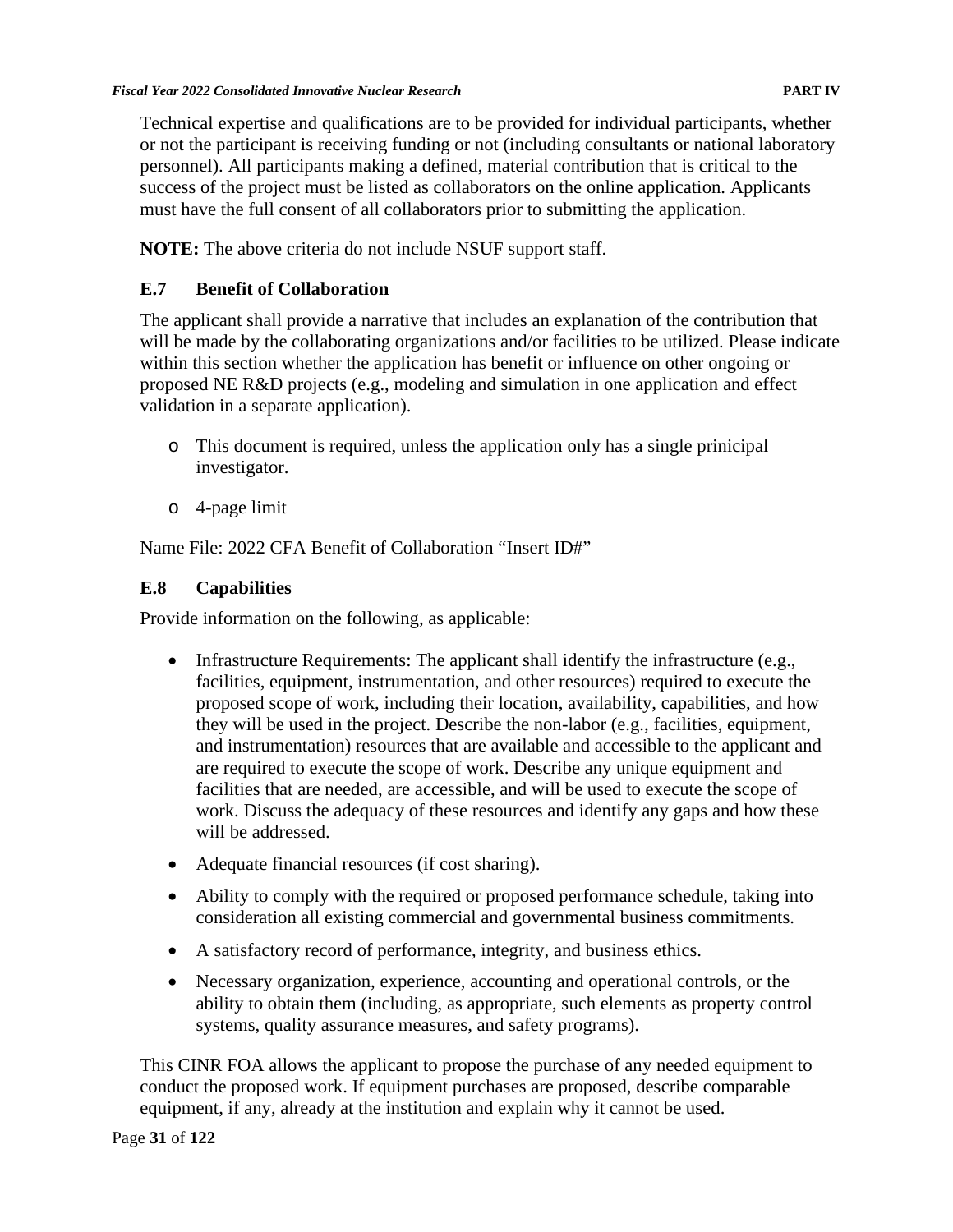2-page limit

Name File: 2022 CFA Capabilities "Insert ID #"

### **E.9 Letters of Support (IRPs, MS-NE-1 and MS-NE-2 scopes only), if applicable**

A letter of support from non-federal, non-academic partners (industry/utility, international) is recommended to describe the level and type of support (e.g., financial or in-kind contributions) contemplated for the project. Letters of support must be on company stationery and signed by an authorized company official.

For R&D full applications, Letters of Support should be uploaded to the 'Budget Justification' area.

Name File: 2022 CFA Letter of Support "Insert ID #"

### **E.10 Budget Documents**

### **E.10.1 R&R Lead Budget Form: (TOTAL FED & NON-FED) (Required for all lead institutions, not required for NSUF-2 applications)**

Complete the Research and Related Budget (Total Fed & Non-Fed) form in accordance with the following instructions contained in Part IV, Section E.

A separate budget must be completed for each year of requested support. The form will generate a cumulative budget for the total project period. Complete all the mandatory information on the form. Funds may be requested under any of the categories listed as long as the item and amount are necessary to perform the proposed work, meet all the criteria for allowability under the applicable Federal cost principles, and are not prohibited by the funding restrictions in this announcement (see Part IV, Section I of this CINR FOA).

**NOTE:** Successful applicants may be requested to participate in an annual program review meeting and should budget travel accordingly.

**NOTE:** Do **NOT** lock the cells when saving this document. Applications containing budget forms with **locked cells** may not be evaluated further.

Name File: 2022 CFA Budget "Insert ID #".xls

### **E.10.2 R&R Subaward Budget Form: (TOTAL FED & NON-FED) (Required for University and Industry collaborators, not required for NSUF-2 applications)**

Budgets for subrecipients, other than DOE FFRDC Contractors. Applicant must provide a separate cumulative SF-424 budget for each subrecipient that is expected to perform work estimated to be more than \$250,000 or 50% of the total work effort (whichever is less). Use up to 10 letters of the subrecipient institution's name as the file name.

**NOTE:** Do **NOT** lock the cells when saving this document. Applications containing budget forms with LOCKED CELLS may not be evaluated further.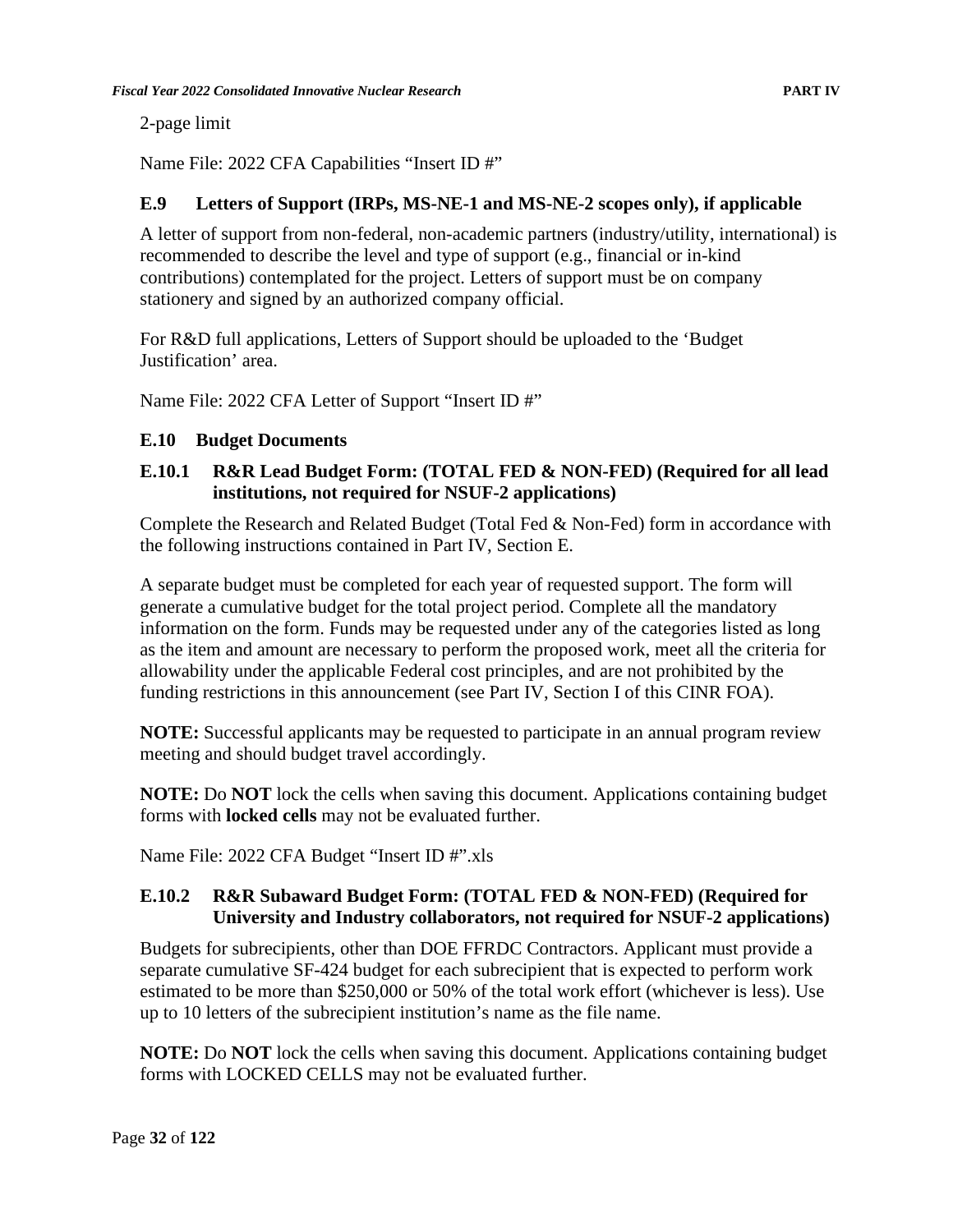Name File: 2022 CFA Subaward Budget "Insert ID #".xls

#### **E.10.3 Budget for DOE/NNSA Federally Funded Research and Development Center (FFRDC) Contractor (Required for National Laboratory participants, not required for NSUF-2 applications)**

If a DOE/NNSA FFRDC contractor is applying, it must provide a DOE Field Work Proposal in accordance with the requirements in DOE Order 412.1A, Administrative (Admin) Change 1, Work Authorization System dated 05/21/2014. FWPs can be obtained from respective laboratory financial administrators.

FFRDCs are permitted to propose costs in accordance with their established DOE contracts (e.g., overhead, fees, etc.).

Name File: 2022 CFA FWP "Insert ID #"

#### **E.10.4 Budget Justification (Required for all university and industry participants, not required for NSUF-2 applications)**

The [Budget Justification Supporting Documentation](https://neup.inl.gov/SiteAssets/AboutUs/RandDFullAppDocs/Budget%20Justification-FINAL_Rev1%20.pdf) is available at NEUP.gov. Provide the required supporting information for all costs required to accomplish the project, including the following costs: labor; equipment; domestic and foreign travel; participant/trainees; material and supplies; publication; consultant services; automated data processing/computer services; subaward/consortium/contractual; equipment or facility rental/user fees; alterations and renovations; and indirect cost type. Provide any other information you wish to submit to justify the budget request.

A budget justification is required for the lead applicant and all sub-awardees. The justification can be combined into one document or submitted as separate files.

#### **Foreign travel must be included in the budget justification request. Any foreign travel not added to the budget justification will not be approved upon issuance of the cooperative agreement.**

If cost sharing is required or voluntarily proposed, provide an explanation of the source, nature, amount, and availability of any proposed cost sharing.

• Third Parties Contributing to Cost Sharing Information (if applicable):

A letter from each third party (i.e., a party other than the organization submitting the application) contributing to the cost share, at the time the application is submitted. The letter must state that the third party is committed to providing a specific minimum dollar amount of cost sharing. Submitting the letters with the application provides assurance that the letters of commitment have been signed.

In an appendix to the Budget Justification, the following information for each third party contributing to cost sharing must be identified: (1) the name of the organization; (2) the proposed dollar amount to be provided; (3) the amount as a percentage of the total project cost; and (4) the proposed cost sharing - cash, services, or property. Successful applicants must provide the signed letters of commitment outlined in Part IV. Section F,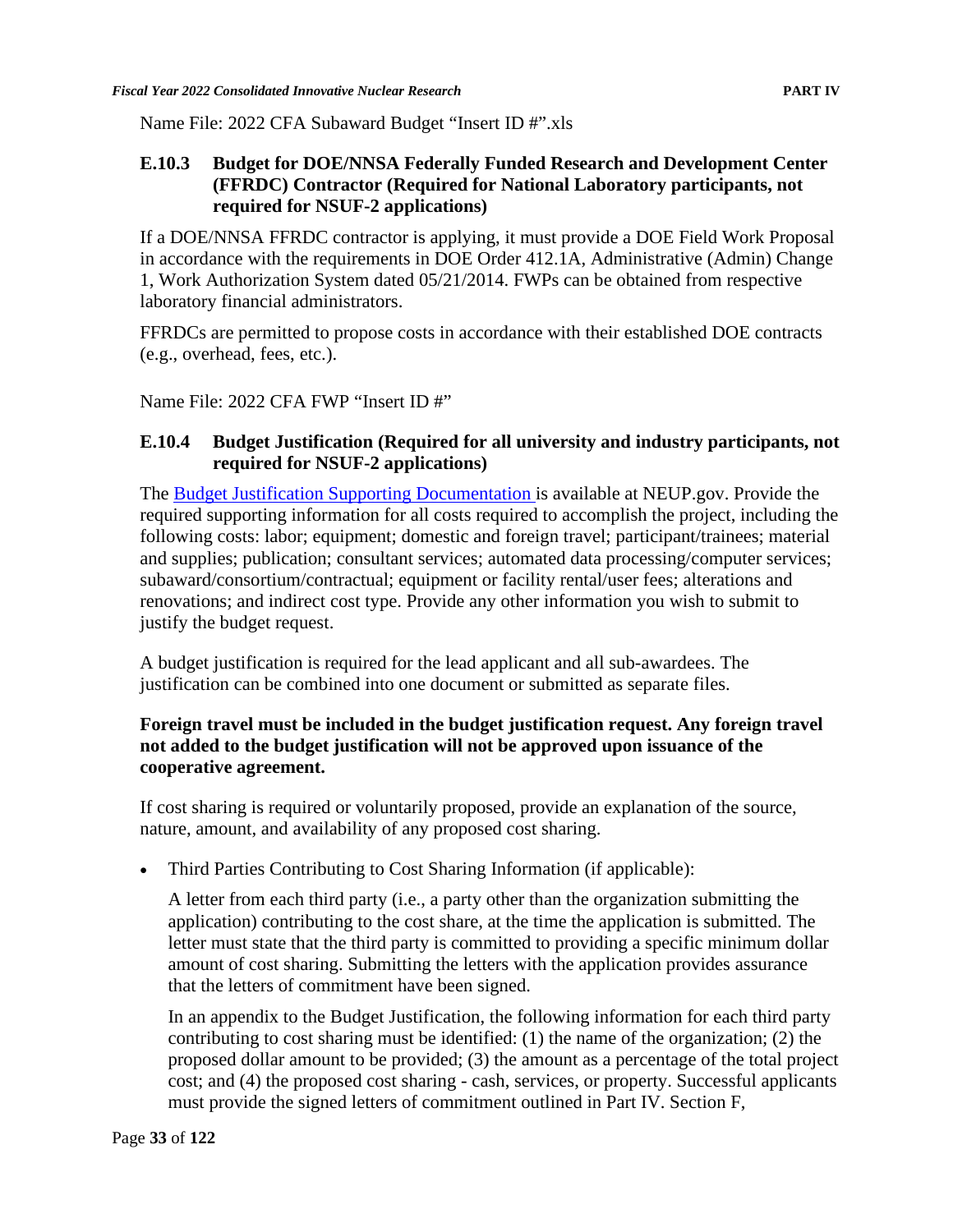Submissions from Successful Applicants. This appendix will not count in the project narrative page limit.

Name File: 2022 CFA Budget Justification "Insert ID #"

#### **E.11 Additional Attachments**

#### **E.11.1 Current and Pending Support**

#### **(Required for all University and Industry Applicants)**

As requested by the submission form, PI(s), subrecipients, and other senior/key persons for ongoing and pending applications shall identify all federal funding sources by agency source, project name, monetary amount (total award amounts for entire project period, including indirect costs), and length of term, person-months per year to be devoted to the project by the senior/key persons that are pending or currently in place for the university PI or collaborators within the past five years.

Name File: 2022 CFA Current and Pending Support "Insert ID #"

### **E.11.2 Coordination and Management Plan**

Multiple PIs (multiple individuals i.e. Lead PI, Co-PI, etc.): The applicant, whether a single organization or team/partnership/consortium, must state whether the project will include multiple PIs. This decision is solely the responsibility of the applicant. If multiple PIs will be designated, the application must identify the Contact PI/Project Coordinator and provide a "Coordination and Management Plan" that describes the organization structure of the project as it pertains to the designation of multiple PIs. This plan should, at a minimum, include:

- Process for making decisions on scientific/technical direction;
- Publications:
- Intellectual property issues;
- Communication plans;
- Procedures for resolving conflicts; and,
- PIs' roles and administrative, technical, and scientific responsibilities for the project.

### Name File: 2022 CFA CMP "Insert ID #"

#### **E.11.3 Letter of Authorization for DOE/NNSA FFRDCs (Required for all national laboratory participants listed on the application regardless of funding level or tier)**

The cognizant contracting officer for the FFRDC must authorize in writing the use of DOE/NNSA FFRDC and non-DOE/NNSA FFRDC contractors on the proposed project, and this authorization must be submitted with the application. The following wording is acceptable for this authorization.

> "Authorization is granted for the Fill-in 1: [Name] Laboratory to participate in the proposed project. The work proposed for the laboratory is consistent with or complimentary to the missions of the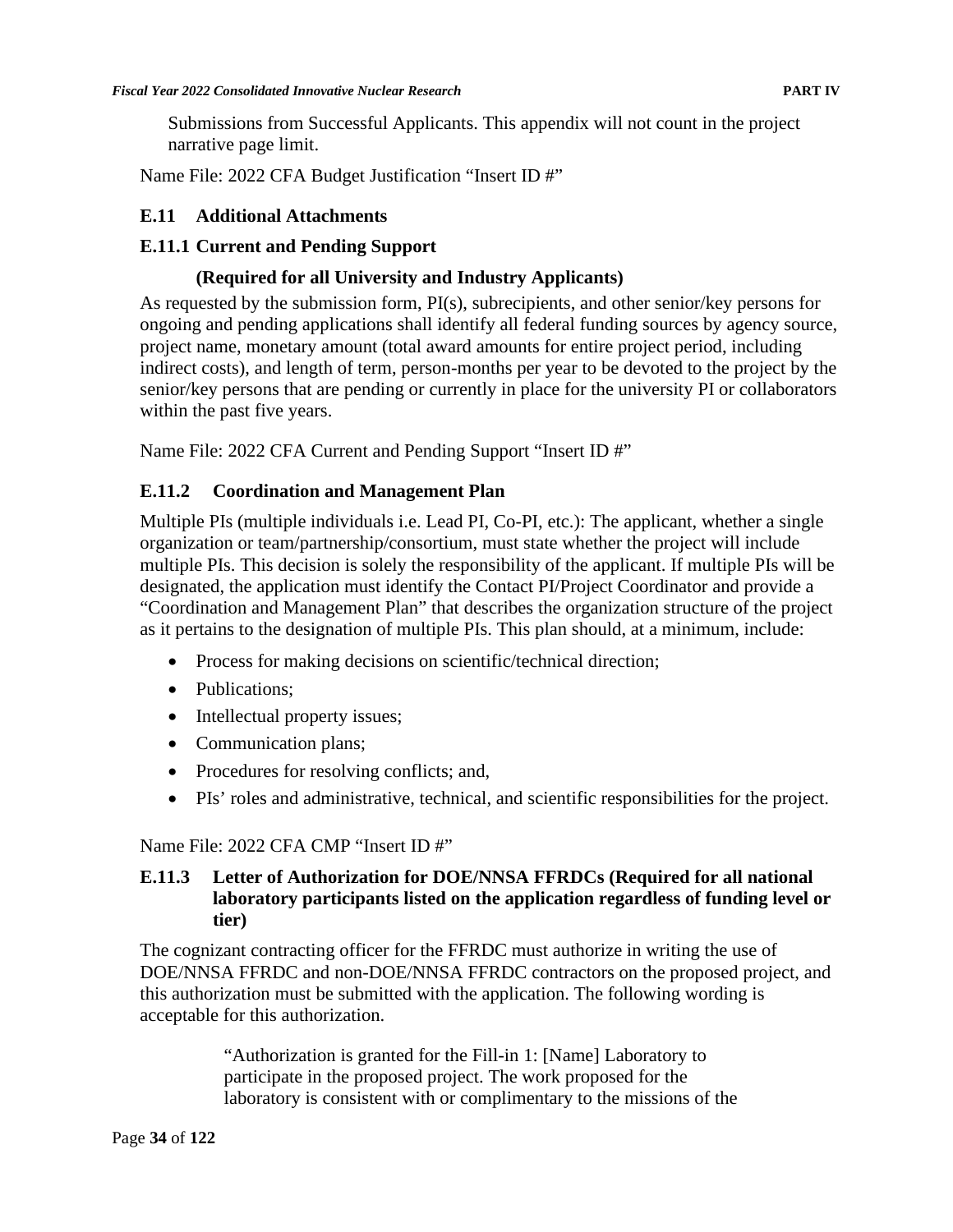laboratory, will not adversely impact execution of the DOE/NNSA assigned programs at the laboratory, and will not place the laboratory in direct competition with the domestic private sector."

**NOTE:** Individual Letters of Authorization may be submitted, if all FFRDC/non-FFRDC management has been notified of all submissions, and all participants are identified, may be submitted as a blanket permission. Identification of participants by name is to be included in the body or as a separate list.

**NOTE:** Letter of Authorization is not required for NSUF Technical Leads unless the Technical Lead is requesting R&D funding support under this CINR FOA.

Name File: 2022 CFA CO Authorization "Insert ID #"

#### **E.11.4 Project/Performance Site Location(s)**

Indicate lead and collaborating site(s) where  $R&D$  work will be performed. Note the Project/Performance Site Congressional District is entered in the format of the 2-digit state code, following by the 3-digit Congressional district code (e.g., AA-001).

Name File: 2022 CFA Site Location "Insert ID #"

### **E.11.5 Environmental Checklist**

An environmental checklist will be required at the time of award negotiations. If selected for award negotiations please fill out the [Environmental Checklist.](https://neup.inl.gov/SitePages/Related_Documents.aspx)

### **E.11.6 Data Management Plan (DMP)**

A Data Management Plan (DMP) will be required within 90 days of award notification that:

- 1. Should describe whether and how data generated in the course of the proposed research will be shared and preserved. If the plan is not to share and/or preserve certain data, then the plan must explain the basis of the decision (for example, cost/benefit considerations, other parameters of feasibility, scientific appropriateness, or limitations discussed in #4). At a minimum, DMPs must describe how data sharing and preservation will enable validation of results, or how results could be validated if data are not shared or preserved.
- 2. Should provide a plan for making all research data displayed in publications resulting from the proposed research open, machine-readable, and digitally accessible to the public at the time of publication. This includes data that are displayed in charts, figures, images, etc. In addition, the underlying digital research data used to generate the displayed data should be made as accessible as possible to the public in accordance with the principles stated above. This requirement could be met by including the data as supplementary information to the published article, or through other means. The published article should indicate how these data can be accessed.
- 3. Should consult and reference available information about data management resources to be used in the course of the proposed research. In particular, DMPs that explicitly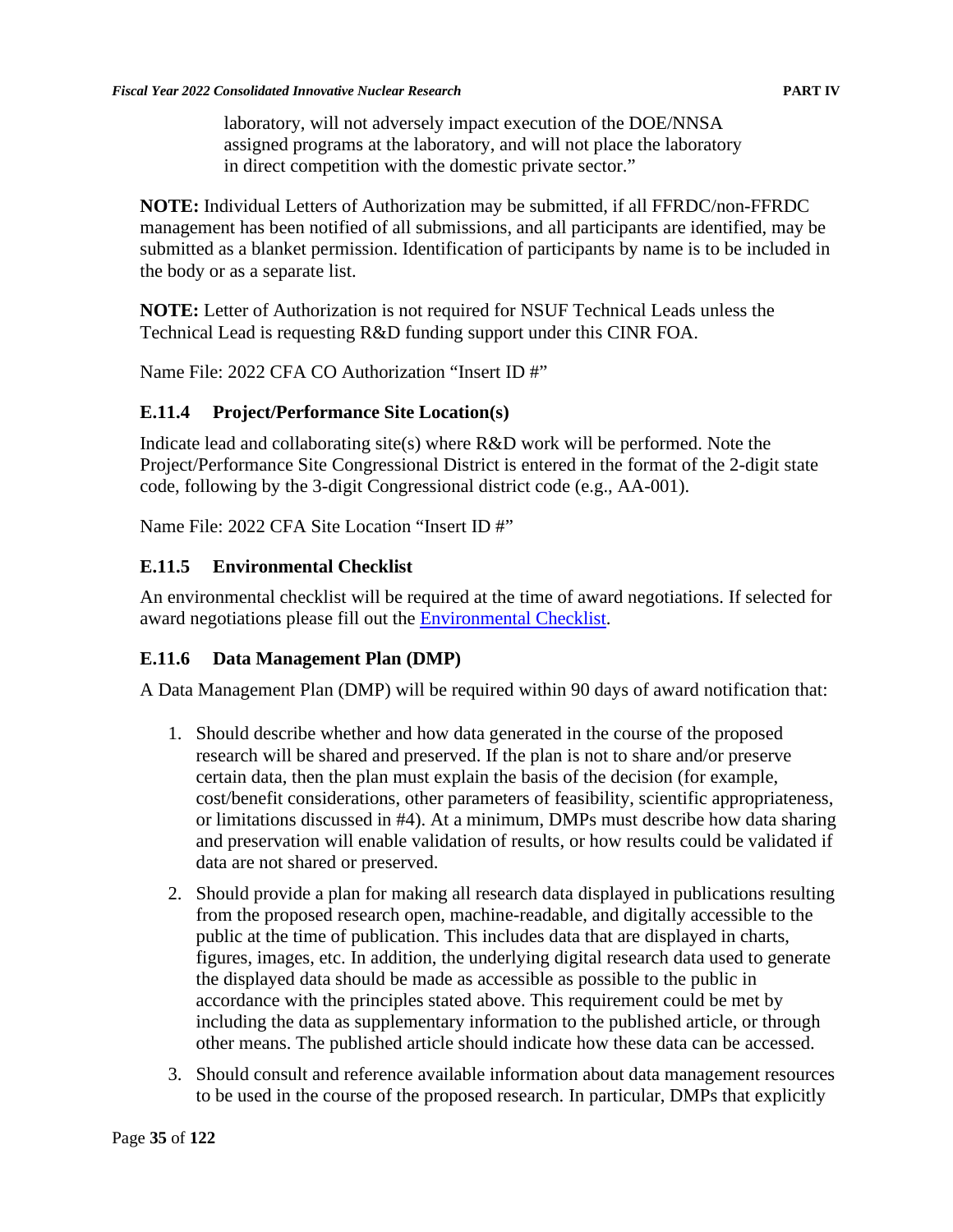or implicitly commit data management resources at a facility beyond what is conventionally made available to approved users should be accompanied by written approval from that facility.

4. DMPs must protect confidentiality, personal privacy, Personally Identifiable Information, and U.S. national, homeland, and economic security; recognize proprietary interests, business confidential information, and intellectual property rights; avoid significant negative impact on innovation, and U.S. competitiveness; and otherwise be consistent with all applicable laws, regulations, and DOE orders and policies. There is no requirement to share proprietary data.

## **E.11.7 Disclosure of Lobbying Activities**

Applicants must complete and attach the SF-LLL. If any funds other than Federal appropriated funds have been paid or will be paid to any person for influencing or attempting to influence an officer or employee of any agency, a Member of Congress, an officer or employee of Congress, or an employee of a Member of Congress in connection with the grant/cooperative agreement, you must complete and submit Standard Form - LLL, "Disclosure Form to Report Lobbying," which is available at the application site document library.

Name File: 2022 CFA SF-LLL "Insert ID #"

## **E.11.8 Certifications and Assurances**

### **(Required for All University Leads) (Not required for NSUF-2 applications)**

Applicants must complete and attach the Certifications and Assurances form found on the DOE Financial Assistance Forms Page at:

[http://energy.gov/management/downloads/certifications-and-assurances-use-sf-424.](http://energy.gov/management/downloads/certifications-and-assurances-use-sf-424)

Name File: 2022 CFA Cert & Assurances "Insert ID #"

### **E.11.9 Foreign Government Ownership Disclosure (Required for All Leads)**

Applicants must complete and attach the Foreign Government Ownership Disclosure template.

Name File: 2022 CFA Foreign Government Ownership Disclosure "Insert ID #"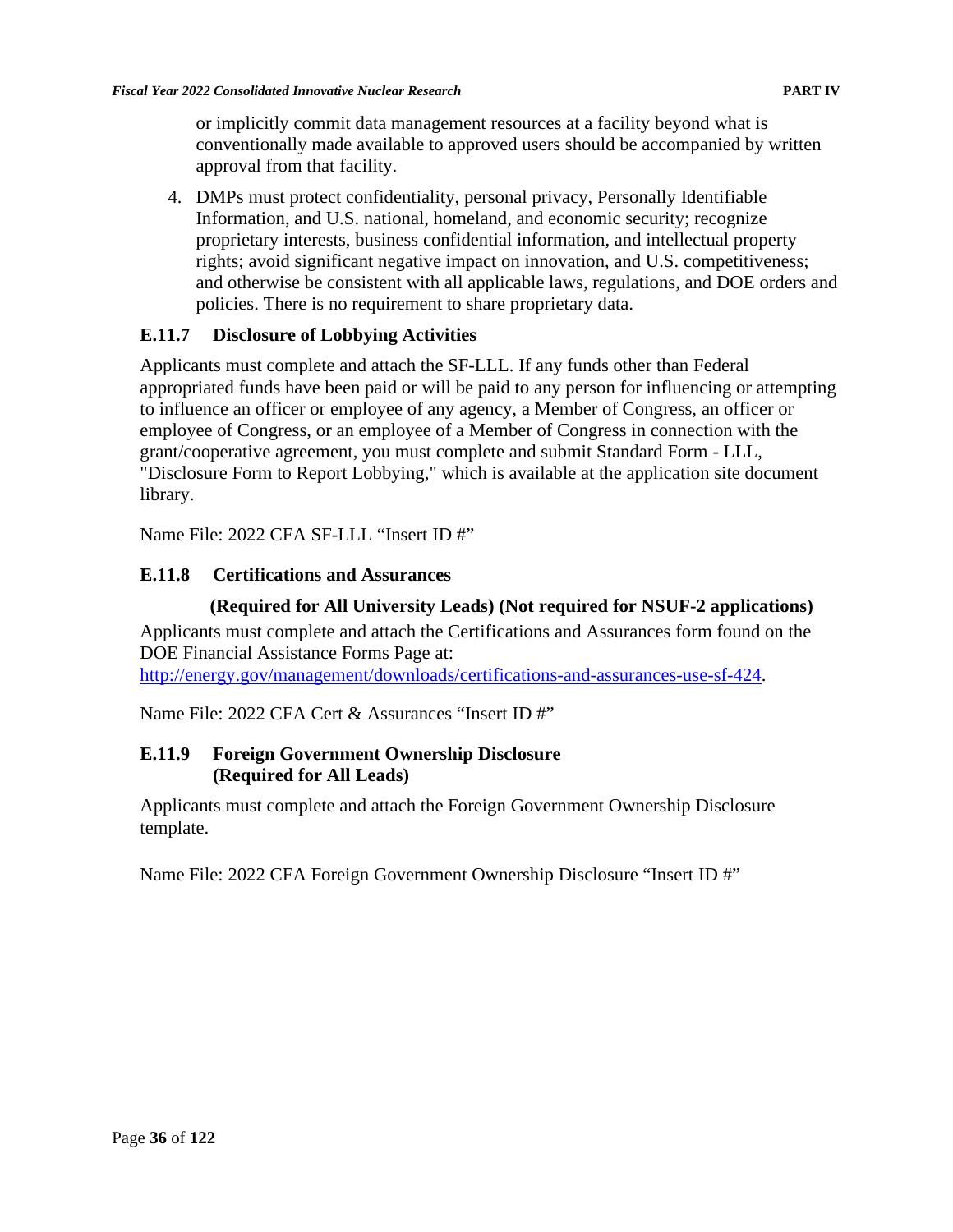**Table 3. Summary of Full Application Required Information.**

| <b>Name of Document</b>                                                            | Format     | <b>Required From</b>                                                                                                                                     | <b>Signature Required</b> |
|------------------------------------------------------------------------------------|------------|----------------------------------------------------------------------------------------------------------------------------------------------------------|---------------------------|
|                                                                                    |            | Affirmed by Lead                                                                                                                                         |                           |
| Conflict-of-Interest                                                               | Checkbox   | Applicant for all                                                                                                                                        |                           |
|                                                                                    |            | Participants                                                                                                                                             |                           |
| SF-424 (R&R)                                                                       | Form       | Lead Applicant                                                                                                                                           | Yes                       |
| <b>Research and Related Other</b>                                                  | Form       | Lead Applicant                                                                                                                                           |                           |
| Project Information                                                                |            |                                                                                                                                                          |                           |
| Project Summary/Abstract                                                           | <b>PDF</b> | Lead Applicant                                                                                                                                           |                           |
| Project Narrative                                                                  | <b>PDF</b> | Lead Applicant                                                                                                                                           |                           |
| <b>Other Attachments</b>                                                           |            |                                                                                                                                                          |                           |
| Vitae - Technical Expertise<br>and Qualifications<br>(2 pages each)                | <b>PDF</b> | All Leads and Collaborators                                                                                                                              |                           |
| Benefits of Collaborations (4<br>pages)                                            | <b>PDF</b> | Lead Applicant                                                                                                                                           |                           |
| Capabilities (2 pages)                                                             | <b>PDF</b> | Lead Applicant                                                                                                                                           |                           |
| SF-424 (R&R) Lead Budget<br>Form<br>(Total Fed + Non-Fed)                          | Form       | All Lead Applicants*                                                                                                                                     |                           |
| SF-424 (R&R) Subaward<br>Budget (Total Fed + Non-<br>Fed), if applicable           | Form       | Collaborators who meet<br>minimum requirements<br>(work estimated to be<br>\$250,000 or more or 50% of<br>the total work effort,<br>whichever is less)*  |                           |
| <b>Budget for DOE National</b><br>Laboratory Contractor or<br>FFRDC, if applicable | <b>PDF</b> | <b>National Laboratory Leads</b><br>and Collaborators*                                                                                                   | Yes                       |
| <b>Budget Justification</b>                                                        | <b>PDF</b> | <b>University Leads</b>                                                                                                                                  |                           |
| <b>Subaward Budget</b><br>Justification, if applicable                             | <b>PDF</b> | Collaborators who meet<br>minimum requirements<br>(work estimated to be<br>\$250,000 or more or 50% of<br>the total work effort,<br>whichever is less) * |                           |
| Current and Pending Support,<br>if applicable                                      | PDF        | All University and Industry<br>Applicants                                                                                                                |                           |
| Coordination and<br>Management Plan                                                | <b>PDF</b> | Lead Applicant                                                                                                                                           |                           |
| Authorization for<br>DOE/NNSA FFRDCs, if<br>applicable                             | <b>PDF</b> | National Laboratory<br>Applicants (including non-<br>funded collaborators)                                                                               | Yes                       |
| Project/Performance Site<br>Location                                               | PDF        | All sites performing work                                                                                                                                |                           |
| SF-LLL Disclosure of<br>Lobbying Activities                                        | <b>PDF</b> | Lead Applicant                                                                                                                                           | Yes                       |
| <b>Certifications and Assurances</b>                                               | Form       | University Leads*                                                                                                                                        | Yes                       |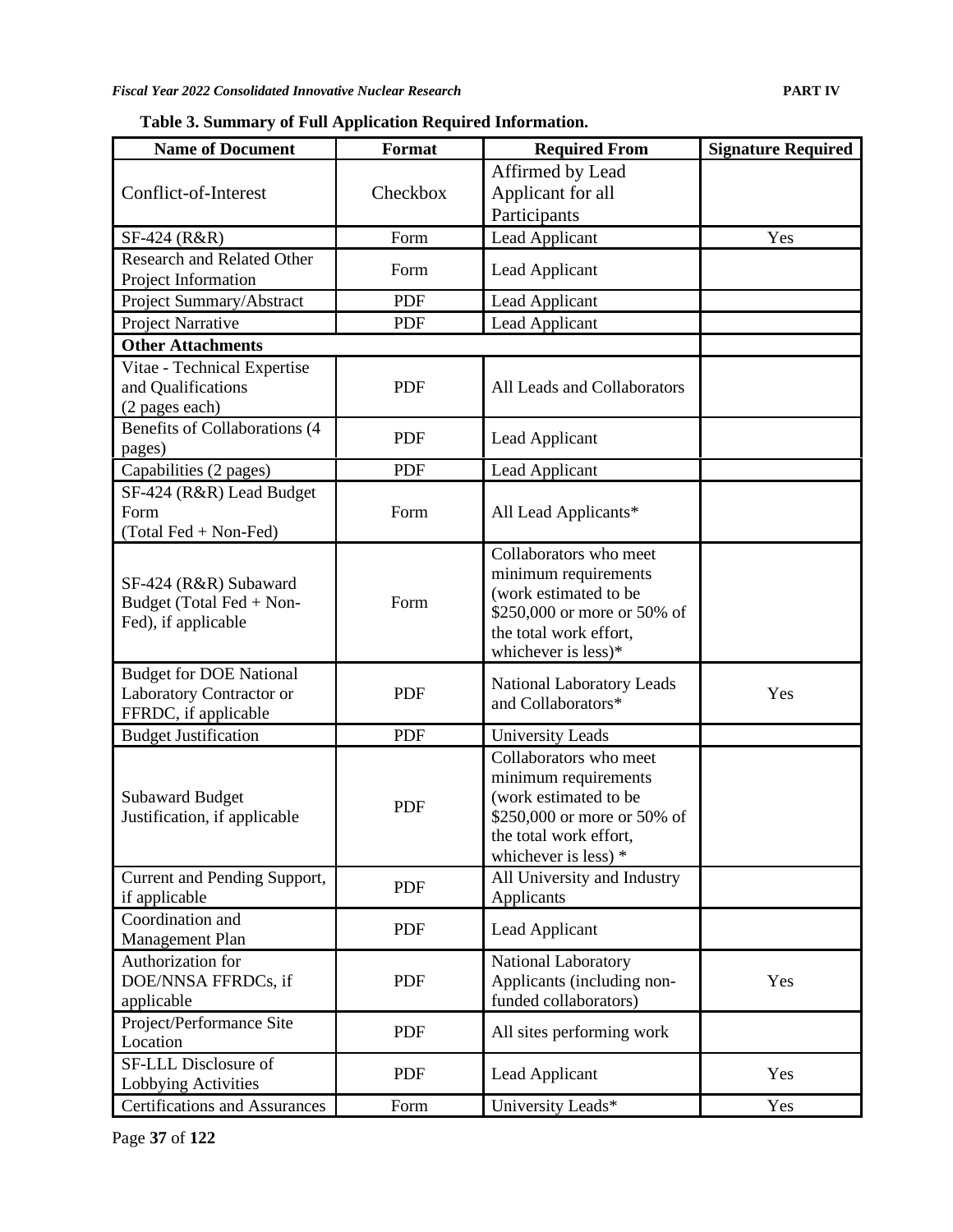| <b>Name of Document</b>                           | Format | <b>Required From</b>             | <b>Signature Required</b> |
|---------------------------------------------------|--------|----------------------------------|---------------------------|
| Foreign Government<br><b>Ownership Disclosure</b> | PDF    | University and Industry<br>Leads |                           |

**\*Not required for NSUF-2 Access Only applications. The applicant will need to upload a document that states "Not required for NSUF-2 application" in these upload fields.** 

### **F. SUBMISSION FROM SUCCESSFUL APPLICANTS**

If selected for award, DOE reserves the right to request additional or clarifying information for any reason deemed necessary including but not limited to, the following:

Indirect cost information

Other budget information

Name and phone number of the Designated Responsible Employee for compliance with national policies prohibiting discrimination (*See* 10 CFR Part 1040.5);

Representation of Limited Rights Data and Restricted Software, if applicable; and

Commitment Letter from Third Parties Contributing to Cost Sharing, if applicable.

Environmental Checklist

### **G. SUBMISSION DATES AND TIMES**

### **G.1 NSUF LOI Due Date**

### **(Mandatory for NSUF Projects)**

LOIs for NSUF access are required by September 9, 2021, no later than 7:00 p.m. Eastern Time (ET). The LOI shall be submitted as required in Part IV, Section C.1 of this CINR FOA.

### **G.2 R&D/NSUF Pre-Application Due Date**

### **(Mandatory except for IRPs)**

Pre-applications are required by September 22, 2021, no later than 7:00 p.m. ET. The preapplication shall be submitted as required in Part IV, Section C.2 of this CINR FOA. Applicants who fail to submit a pre-application will be determined non-responsive and ineligible for a comprehensive merit review.

### **G.3 NSUF Preliminary Statement of Work Due Date**

Applicants requesting NSUF access must submit a Preliminary SOW by November 10, 2021, no later than 7:00 p.m. ET. The preliminary SOW shall be submitted as required in Part IV, Section C.3. Applicants who fail to submit a preliminary SOW will be determined nonresponsive and ineligible for further consideration.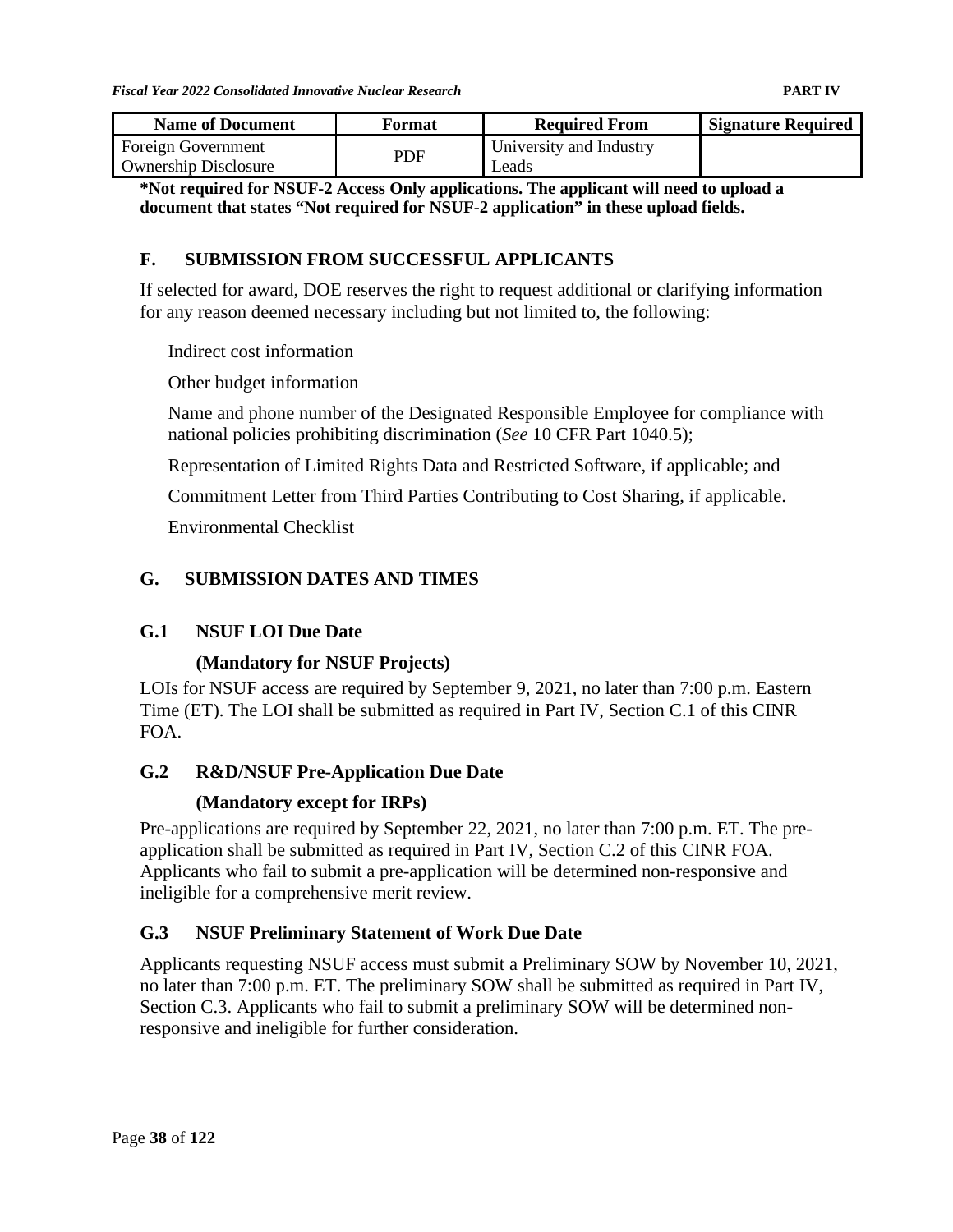#### **G.4 NSUF Final Statement of Work Due Date**

Applicants requesting NSUF access must submit a Final Statement of Work by January 20, 2022, no later than 7:00 p.m. ET. The final SOW shall be submitted as required in Part IV, Section C.4. Applicants who fail to submit a final SOW will be determined non-responsive and ineligible for further consideration.

### **G.5 Integrated Research Projects (IRP) Due Date**

IRPs must be received by February 23, 2022 no later than 7:00 p.m. ET. Applicants are encouraged to transmit their applications well before the deadline. Applications received after the deadline will not be reviewed or considered for award.

### **G.6 Full R&D/NSUF Application Due Date**

Full R&D/NSUF applications (including program concurrence for applicable NSUF projects, see Part I, B.2.2) must be received by February 23, 2022, no later than 7:00 p.m. ET. Applicants are encouraged to transmit their applications well before the deadline. Applications received after the deadline will not be reviewed or considered for award.

### **G.7 Late Submissions, Modifications, and Withdrawals of Pre-Applications, Applications, and NSUF Statement of Work**

Applicants are responsible for submitting any/all required submissions specified in this CINR FOA, including LOIs, applications, statements of work and any modifications or withdrawals thereto, so as to reach the Government office designated in the CINR FOA by the date/time specified in the CINR FOA.

Any required CINR FOA submittal, modification, or withdrawal received at the Government office designated in the CINR FOA after the exact time specified for receipt of that submittal is "late" and will not be considered, except for the following:

- The application is received before award is made;
- The Contracting Officer determines that accepting the late submittal would not unduly delay the FOA award process;
- The application was transmitted through an electronic commerce method authorized by the CINR FOA and received at the initial point of entry to the Government infrastructure not later than 5:00 p.m. one working day prior to the date specified for receipt of the sumittal; or there is acceptable evidence to establish that it was received at the Government installation, designated for receipt of the submittal, and was under the Government's control prior to the time set for receipt of the required submittal;
- A late modification of an otherwise successful submittal or application that makes its terms more favorable to the Government will be considered at any time it is received and may be accepted.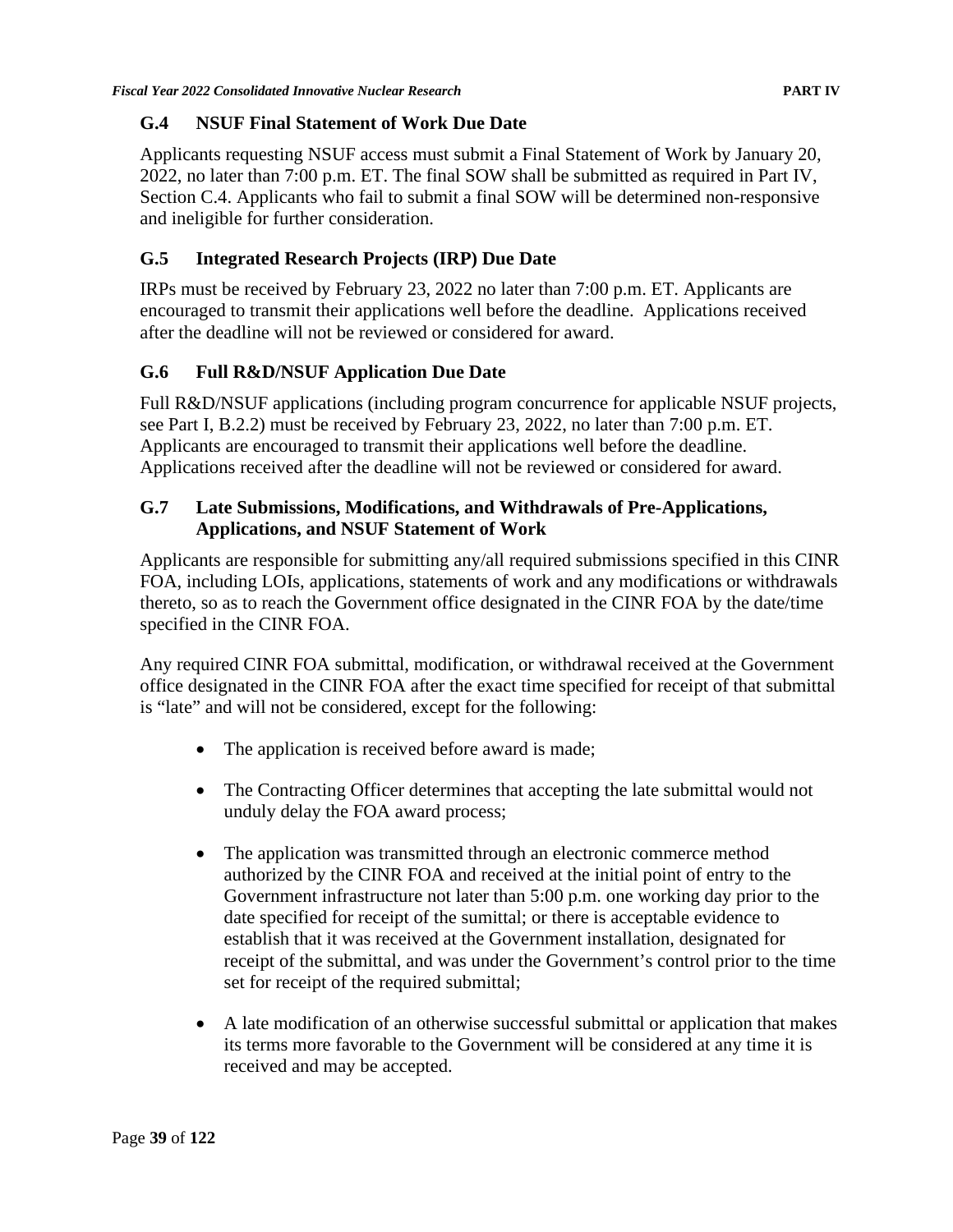- Acceptable evidence to establish the time of receipt at the Government installation includes the time/date stamp of that installation on the required electronic submission, other documentary evidence of receipt maintained by the installation, or oral testimony or statements of Government personnel.
- If an emergency or unanticipated event interrupts normal Government processes such that the required submittal cannot be received at the Government office designated for receipt of the submittal by the exact time specified in the CINR FOA, and urgent Government requirements preclude amendment of the CINR FOA, the time specified for receipt of the required submittal will be deemed to be extended to the same time of day, as specified in the CINR FOA, on the first work day on which normal Government processes resume.

Applications and other submittals may be withdrawn by written notice (sent electronically to [NEUP@inl.gov\)](mailto:NEUP@inl.gov) received at any time before the exact time set for receipt of that submittal. A required submittal may be withdrawn in person by an applicant or its authorized representative, if, before the exact time set for receipt of that submittal, the identity of the person requesting withdrawal is established and the person signs a receipt for the submittal.

If electronic applications cannot be submitted, applicants can contact:

INR Integration Office Attn: Drew Thomas PO Box 1625 MS 3730 Idaho Falls, Idaho. 83415

Telephone: 208-526-1602 Fax: 208-526-1844

## **H. INTERGOVERNMENTAL REVIEW**

This program is not subject to Executive Order 12372, "Intergovernmental Review of Federal Programs."

### **I. FUNDING RESTRICTIONS**

Funding for all awards is contingent upon the availability of funds appropriated by Congress for the purpose of this program in current and future fiscal years.

### **I.1 Cost Principles**

Costs must be allowable, allocable, and reasonable in accordance with the applicable Federal cost principles referenced in 2 CFR part 200, as adopted and amended by 2 CFR part 910. The cost principles for for-profit organizations are in FAR Part 31.

**NOTE:** For for-profit organizations, 2 CFR 910.352 incorporates the cost principles located at the Federal Acquisition Regulation (FAR) Part 31.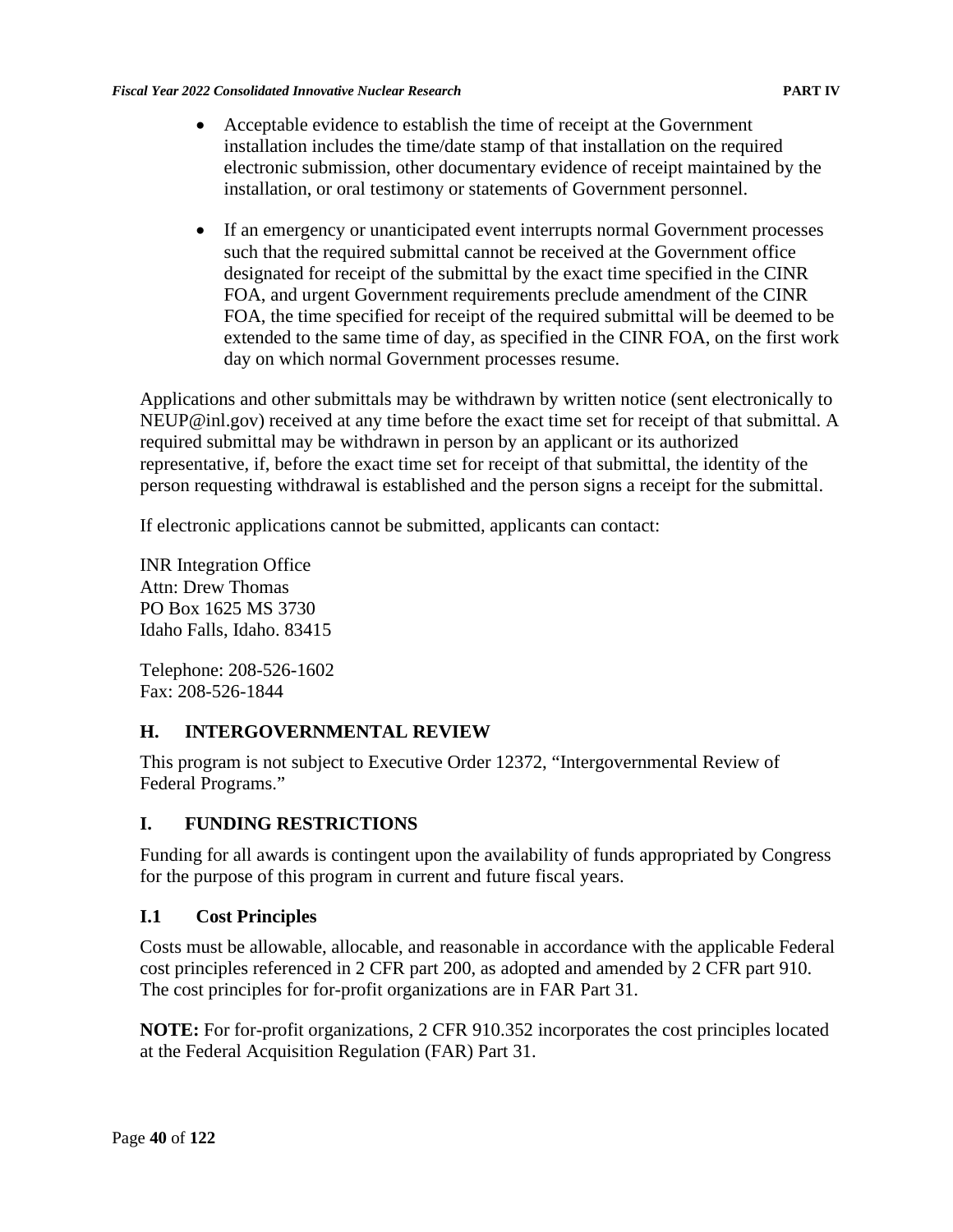### **I.2 Pre-Award Costs**

Recipients may charge to an award, resulting from this announcement pre-award costs that were incurred within the ninety (90) calendar day period immediately preceding the effective date of the award, if the costs are allowable in accordance with the applicable Federal cost principles. Recipients must obtain the prior approval of the contracting officer for any preaward costs that are for periods greater than this 90-day calendar period.

Pre-award costs are incurred at the applicant's risk. DOE is under no obligation to reimburse such costs if for any reason the applicant does not receive an award or if the award is made for a lesser amount than the applicant expected.

## **J. OTHER SUBMISSION AND REGISTRATION REQUIREMENTS**

### **J.1 Where to Submit**

**NOTE:** Submit applications through [www.NEUP.gov](http://www.neup.gov/) to be considered for award.

Submit electronic applications through the "Applications" function at [www.NEUP.gov.](http://www.neup.gov/) For problems with completing the registration process or submitting your application, call Drew Thomas at 208-526-1602 or Anna Podgorney at 208-526-2123 or send an email to [NEUP@inl.gov.](mailto:NEUP@inl.gov)

### **J.2 Application Validity Timeframe**

By submitting an application in response to this CINR FOA applicants agree that their applications are valid for at least one year from the date set forth for receipt of applications to this CINR FOA. DOE reserves the right (with concurrence of the applicant) to use the submitted application(s) to make additional awards for up to a one year, even after DOE's initial selection announcement has occurred.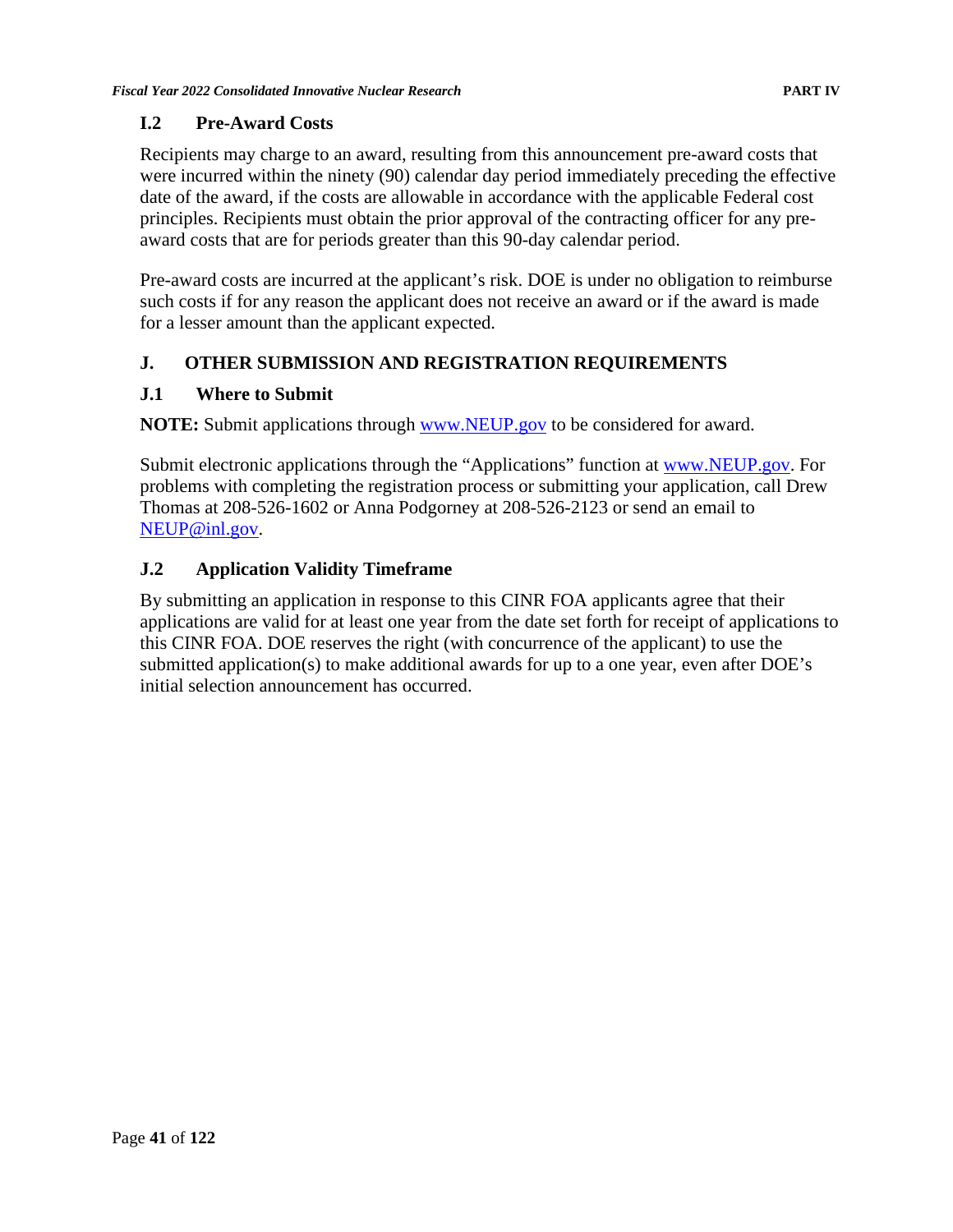### **PART V – APPLICATION REVIEW INFORMATION**

**NOTE:** The following requirements apply to all CINR FOA areas unless specific requirements are identified.

### **A. CRITERIA**

### **A.1 Pre-application Review (PS, MS, and NSUF)**

At the pre-application review stage, DOE will invite selected applicants to provide full applications, based on how well the pre-applications meet or exceed the technical and program relevancy and program priority evaluation criteria, provided below in Part V, Sections A.1 of this CINR FOA, and weighted as described in Table 4 of Section A.5.2 of this CINR FOA.

All pre-applications as described in Part IV, Section C.2 submitted under this CINR FOA will be reviewed and scored as described below in Part V, Section A of this CINR FOA.

## **A.1.1 Pre-Application Initial Review Criteria of Pre-Applications**

Prior to a comprehensive merit evaluation, DOE will perform an initial review to determine the following: (1) the applicant is eligible for an award; (2) the information required by the announcement has been submitted; and (3) all mandatory requirements are satisfied. Only applications meeting these pre-application initial review criteria will be considered during the pre-application technical review process.

### **A.1.2 Relevancy Attributes**

Following the pre-application intital review, programmatic experts will assess those application that have met the pre-application initial review criteria for program relevancy and program priority to R&D work scopes. Scores will be assigned according to the following program relevancy and program priority attributes found in Part V, Section A.1.2-A.1.3:

- **High Relevance:** The project is fully supportive of, and has significant, easily recognized and demonstrable ties to mission and relevant work scope area. The project builds on synergies with ongoing direct- or competitively-funded projects or meets a critical mission need. The project focuses on critical knowledge gaps where limited work is currently being performed.
- **Moderate Relevance:** The project is supportive of, and has significant, recognized and demonstrable ties to mission and relevant work scope area. The project recognizes synergies with ongoing direct- or competitively-funded projects and identifies areas for improvement to current, or recently completed, work. The project has ties to knowledge gaps where limited work is currently being performed.
- **Some Relevance:** The project is somewhat supportive of, and has some ties to mission and relevant work scope area. The project recognizes ongoing direct- or competitivelyfunded projects and identifies limited improvements to current work. The project addresses some knowledge gaps, although there is a moderate amount of work currently being performed in the area.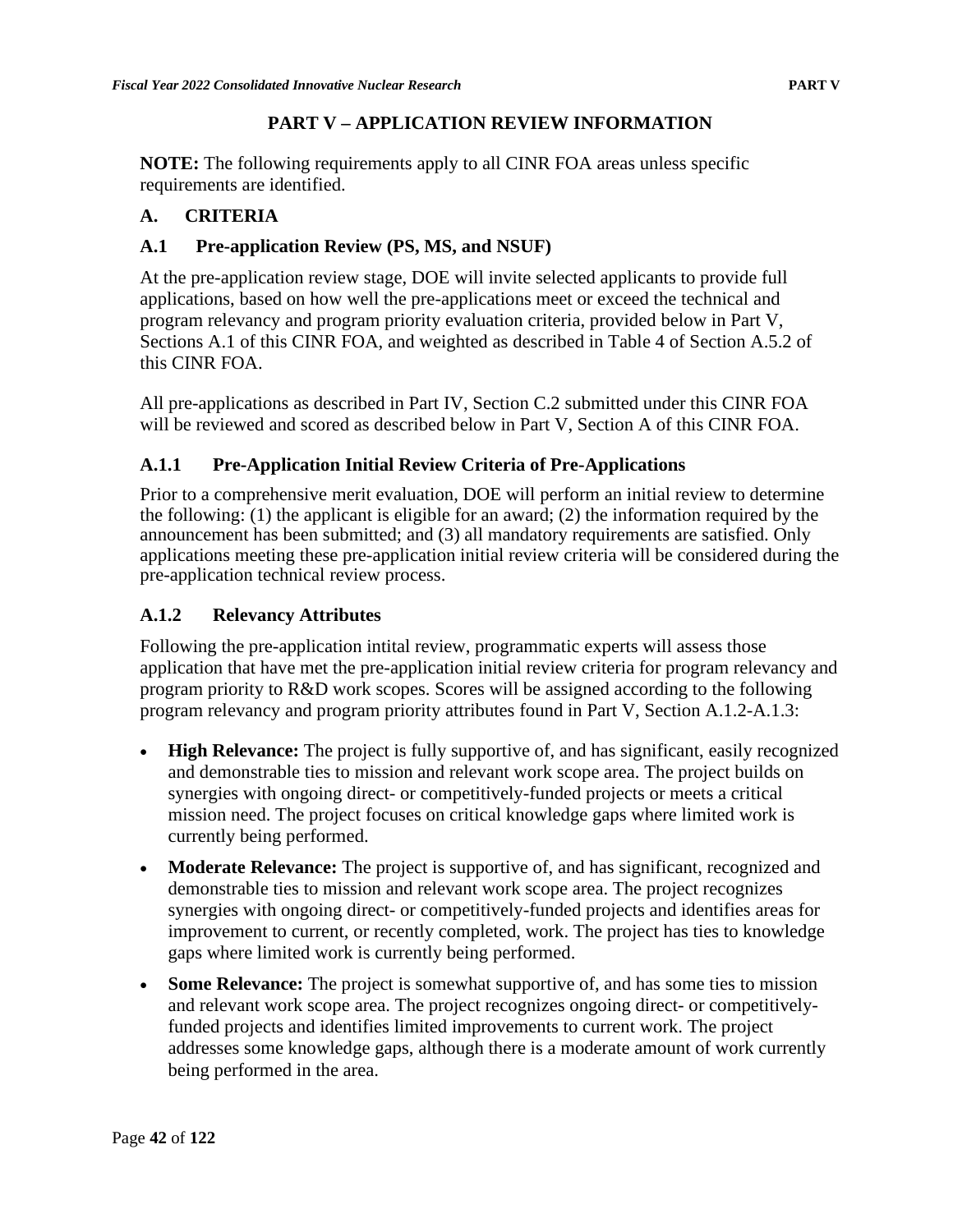- **Low Relevance:** The project is minimally supportive of, and has limited ties to mission and relevant work scope area. The project does not recognize ongoing work and does not identify areas for improvement to current, or recently completed work. Substantial work is currently being performed in the area to address knowledge gaps.
- **No Relevance:** The project is not supportive of mission or the relevant work scope area.

## **A.1.3 Program Priority**

Application relevancy scores from the technical evaluation will be weighted in consideration of program priority, which is established and influenced by factors such as balance of portfolio, funding constraints, and anticipated program needs. The categories for program priority are listed below:

- **High Program Priority:** The project is critical to program objectives and/or the work scope area, and will provide unique results that can be effectively integrated with other currently funded work (direct and/or competitively funded).
- **Moderate Program Priority:** The project is important to program objectives and/or the work scope area, and will provide complementary results to currently funded work (direct and/or competitively funded).
- Low Program Priority: The project is somewhat important to program objectives and/or the work scope area, but results may be duplicative of currently funded work (direct and/or competitively funded) or unnecessary for current program objectives.
- **No Program Priority:** The project is not important to program objectives and/or the work scope area. The project may also be duplicative of ongoing R&D efforts.

A separate technical expert/peer will then assess each application on its technical merit. Reviewers will review the technical basis of the application, assigning it a merit category as described belowin Part V, Section A.1.4 of this CINR FOA. During this technical review, applications will then be judged as meeting all, most, or some expectations for that merit category.

## **A.1.4 Merit Categories**

- **High Merit:** The project unquestionably advances the technical state of knowledge and understanding of the mission or relevant work scope area, and is creative and based largely on original concepts. The scope can be executed fully in the facilities available.
- **Moderate Merit:** The project advances the technical state of knowledge and understanding of the mission or relevant work scope area, and is based on some established concepts, although several creative and original concepts are presented. The scope may be executed fully in the facilities available.
- **Some Merit:** The project incrementally advances the technical state of knowledge and understanding of the mission or relevant work scope area, and is based predominately on established concepts, with some creative, original concepts. The scope may be difficult to execute fully in the facilities available.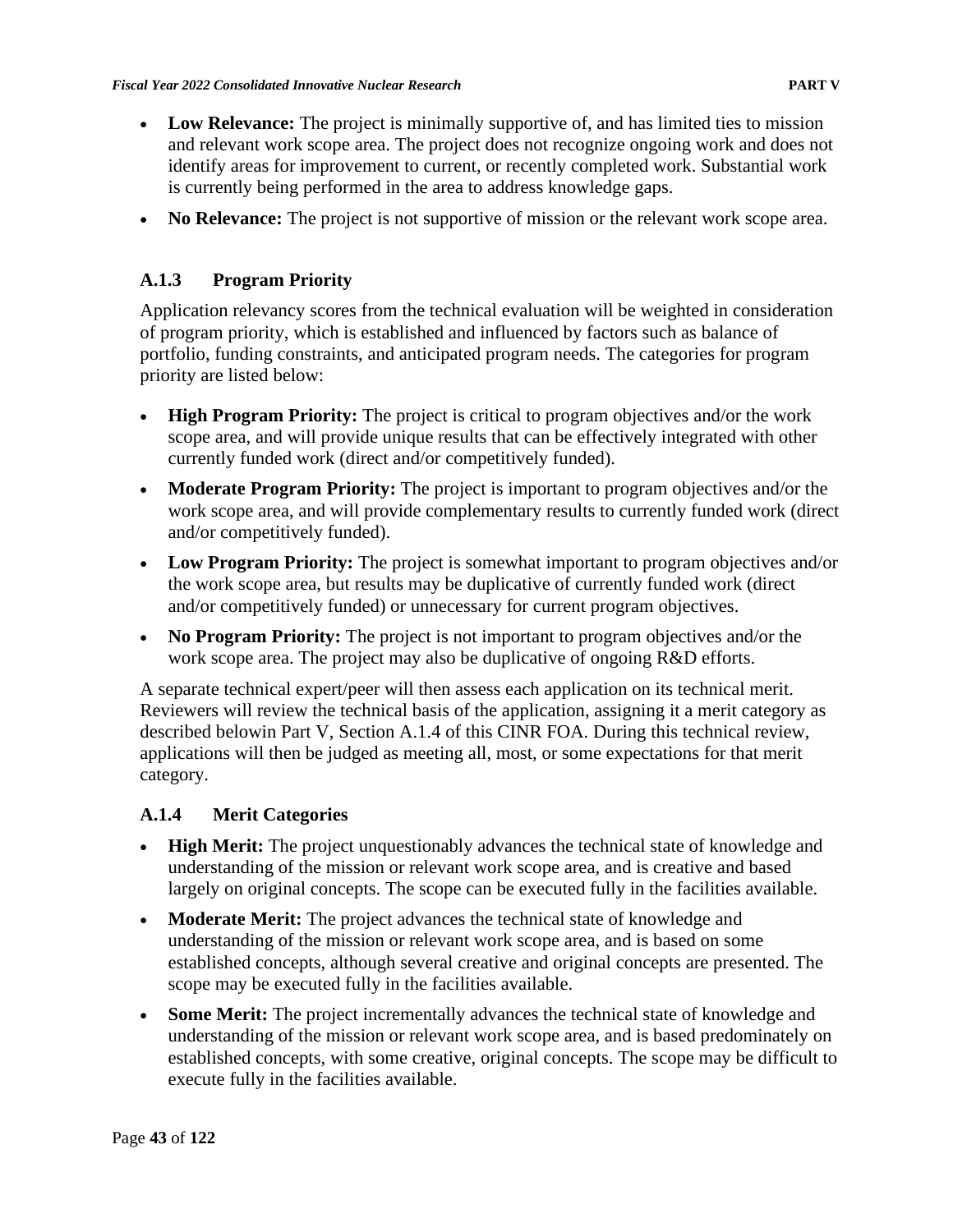- Low Merit: The project recognizes the technical state of knowledge and understanding of the mission or relevant work scope area, and is only marginally creative and contains few original concepts. The scope will require resources not named in the project, or will require additional facilities or resources to execute.
- **No Merit:** The project does not advance or recognize the technical state of knowledge and understanding of the mission or relevant work scope area, and is not creative or original. The scope cannot be executed fully in the facilities available.

The individual scores determined by evaluating each application against the above criteria, will then be weighted as defined in Table 4 to determine an overall evaluation score for each application.

After considering the overall evaluation scores, available funding, and the other selection factors (see Part V, Section A.7 of this CINR FOA) as needed, DOE will make a final determination of applicants, who will be invited to provide full applications.

Applicants, other than NSUF pre-application, who are not specifically invited to submit full applications may still do so at their own risk. There is no guarantee uninvited full applications will receive a full review; however, all full applications will be re-reviewed for program relevancy/priority. Only those uninvited full applications scored as "High Relevance" and at least "Moderate Program Priority" will be forwarded for technical peer review during the evaluation phase for full applications described below in Part V, Section A.4.

NSUF pre-applications that do not receive an invitation to submit are not permitted to submit a full application.

# **A.1.5 Diverse Team Review**

Up to 10 points may be contributed to the average program relevancy score during the merit review process based on the degree to which an application is led by or effectively partners with MSIs, HBCUs, and/or TCUs. (For a directory of MSIs, please visit: [https://cmsi.gse.rutgers.edu/content/msi-directory\)](https://cmsi.gse.rutgers.edu/content/msi-directory)

**NOTE:** Diverse teamings and partnerships are not required for projects to be evaluated as unquestionably relevant; however, diverse teamings and partnerships will increase the relevance score by up to 10 points, not to exceed the maximum available relevancy points, based on the project meeting one of the following criteria: (1) the project has a substantive contribution by MSIs, HBCUs, and/or TCUs as lead or collaborator; (2) the project has a demonstrable contribution by MSIs, HBCUs and/or TCUs as lead or collaborator; or (3) the project has some relevant partnership with MSIs, HBCUs, and/or TCUs as lead or collaborator.

# **A.2 Feasibility Review (NSUF Projects Only)**

The feasibility review is a very important part of the NSUF pre-application review process. Many factors will be taken into account as part of the feasibility review including the following: type of project; duration of project; experimental degree of complexity; types of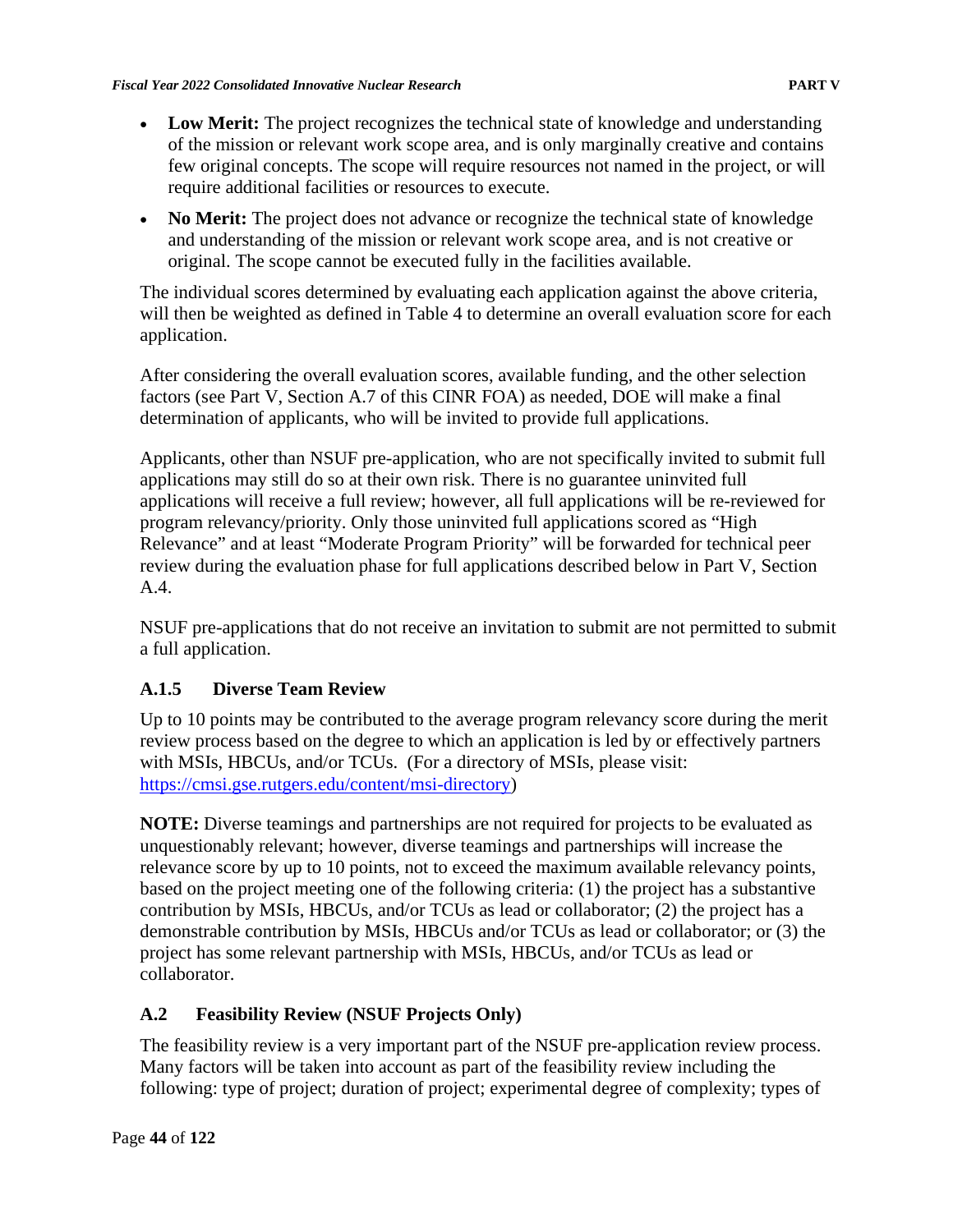samples; number of samples; need for shipping and containment; potential needed capability or facility enhancement or upgrade; project schedule, and cost.

In order to ensure that a pre-application and eventual application is submitted with the highest possible degree of feasibility, it is imperative that potential proposers establish contact with an NSUF Technical Lead at the earliest possible time. The NSUF Technical Lead will have knowledge of and direct access to the facility or facilities where the work will be performed. It is intended that the Technical Lead should be an integral collaborator on the project and contribute strongly to the application preparation. The Technical Lead will provide guidance in establishing the scope of the project in negotiation with the facility to produce a cost estimate. Should the project be awarded, the Technical Lead will be the primary POC to best ensure the project is performed on schedule and within budget.

Applications deemed not feasible or high risk by the NSUF Program Office will not be considered.

## **A.3 Readiness Review (NSUF Projects Only)**

Prior to final selection, pre-applications and full applications for NSUF access will be reviewed by the NSUF Program Office to verify the project is ready for NSUF access, as discussed in Part 1, Section B.2.2 of this CINR FOA. Pre-applications and full applications deemed not ready for NSUF access will not be considered.

# **A.4 Initial Review Criteria of Full Applications**

Prior to a comprehensive merit evaluation, DOE will perform an initial review to determine: (1) the applicant is eligible for an award; (2) the named applicant, PI(s) and collaborators have not changed from the pre-application to the full application or, if they have, DOE's Contracting Officer has provided signed approval; (3) the information required by the announcement has been submitted; and (4) all mandatory requirements are satisfied. Only applications meeting these initial review criteria will be considered during the merit review and award selection decision.

## **A.5 PS/MS/NSUF R&D Merit Review Criteria: Full Applications**

Selection will be made in accordance with the review criteria identified for each area and the program policy factors (other selection factors) listed in Part V, Section A.7 of this FOA. The criteria for the respective FOA areas are identified below along with the relative importance of each criterion or sub-criterion, if applicable. All applications will be point scored and ranked. Applications must be fully responsive to each of the following criteria.

Review of full applications shall be based on how well the applications meet or exceed the technical and program relevancy/priority evaluation criteria provided below and as weighted as described in Table 4. All invited full applications submitted under this CINR FOA will be reviewed and scored as described in this CINR FOA. A panel of programmatic experts will assess each full application's program relevancy/priority to DOE-NE's R&D mission and work scope area, and multiple technical peer reviewers will evaluate the project for technical merit. Effective partnerships will be incorporated into the program relevancy/priority evaluation, as described in Part V, Section A.1.5.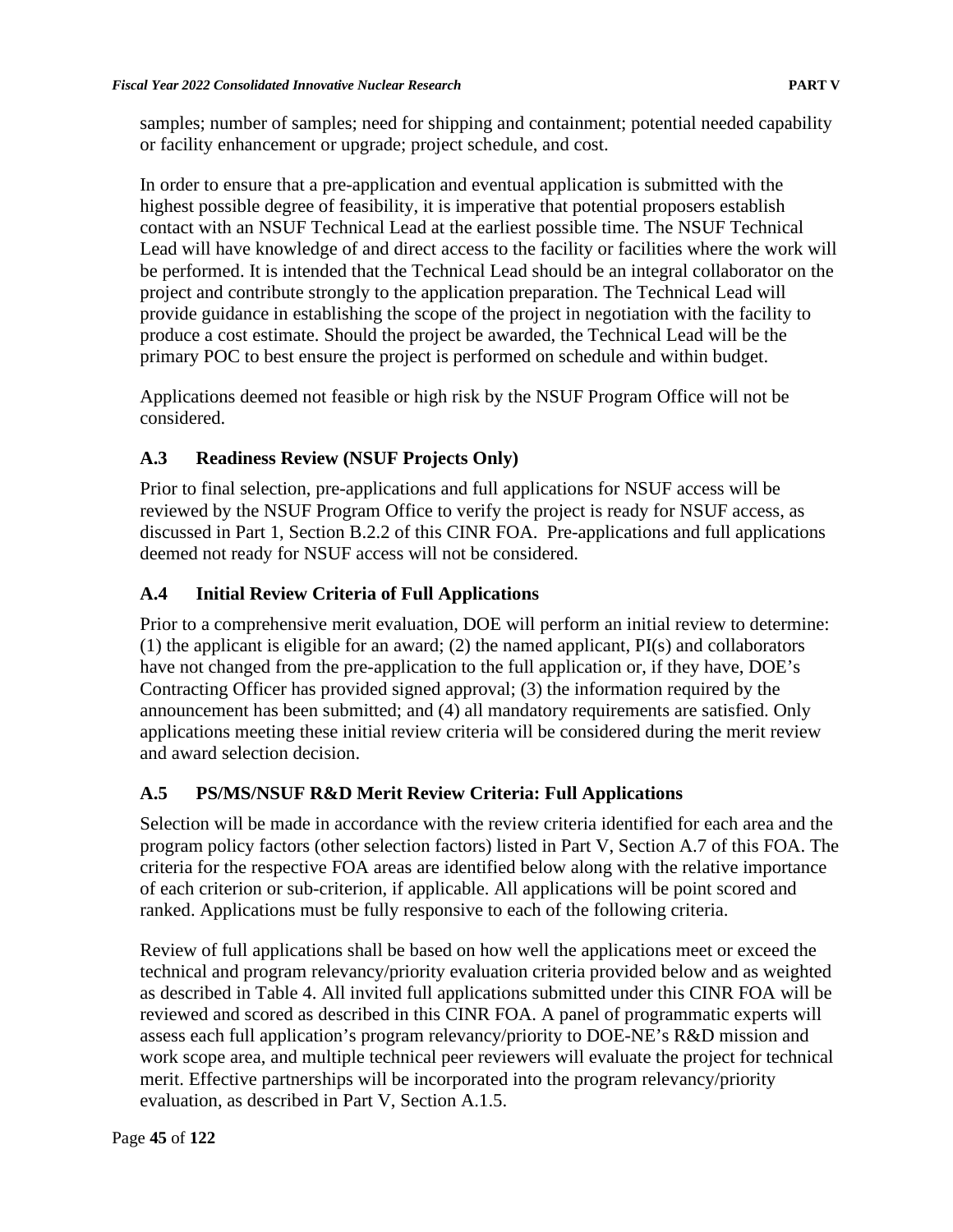### **A.5.1 Program Relevancy/Priority Attributes**

Same criteria used for PS/MS/NSUF pre-application evaluation phase applies to full applications. See Part V, Section A.1.1of this CINR FOA.

### **A.5.2 Technical Merit Attributes**

Applications will be subjected to formal merit review and will be evaluated against the following criteria.

- **Criterion 1 – Advances the State of Knowledge and Understanding and Addresses Gaps in Nuclear Science and Engineering Research**: The technical merit of the proposed R&D project will be evaluated, including the extent to which the project advances the state of knowledge and understanding and addresses gaps in nuclear science and engineering research. Evaluation will consider how important the proposed project is to advancing knowledge and understanding within the area selected and how well the proposed project advances, discovers, or explores creative, original, or potentially transformative concepts.
- **Criterion 2 – Technical Quality of the Proposed R&D Project**: DOE will evaluate the overall quality/acceptability of the proposed R&D project. In evaluating this criterion, DOE may consider the (1) merit, feasibility, and realism of the proposed methodology and approach to the project; (2) schedule, including sequence of project tasks, principle milestones, and times for each task; (3) planned assignment of responsibilities; (4) proposed project efficiencies; and (5) technical expertise available to the applicant in carrying out the project.
- **Criterion 3 – Applicant Team Capabilities, Risks, and Experience**: The extent to which the applicant team provides objective evidence that it has the resources and abilities to successfully complete the R&D project in a technically defensible manner will be evaluated. Current activities, working with industry, relevance and depth of the organization's experience and capabilities, past performance, together with that of the PI, and the adequacy of the requested resources and their supporting justification will all be evaluated as they relate to the likely successful completion of the R&D objectives.

In evaluating criterion 3, DOE will consider the extent to which the application demonstrates the following:

- That the capabilities and qualifications of engineering and scientific personnel, PI, and other key contributors are such that they can successfully accomplish the technical scope of the proposed project;
- That the applicant or respective team members have demonstrated successful experience/past performance, knowledge, and understanding of the business and regulatory requirements for projects of similar size, scope, and complexity in achieving project technical success on time with no significant, unresolved safety and quality issues;
- The applicant team's identification of, and work with industry, to gain industry perspective and technical knowledge important to project decisions, and how the applicant will work with industry to best achieve the objectives of this FOA and the project.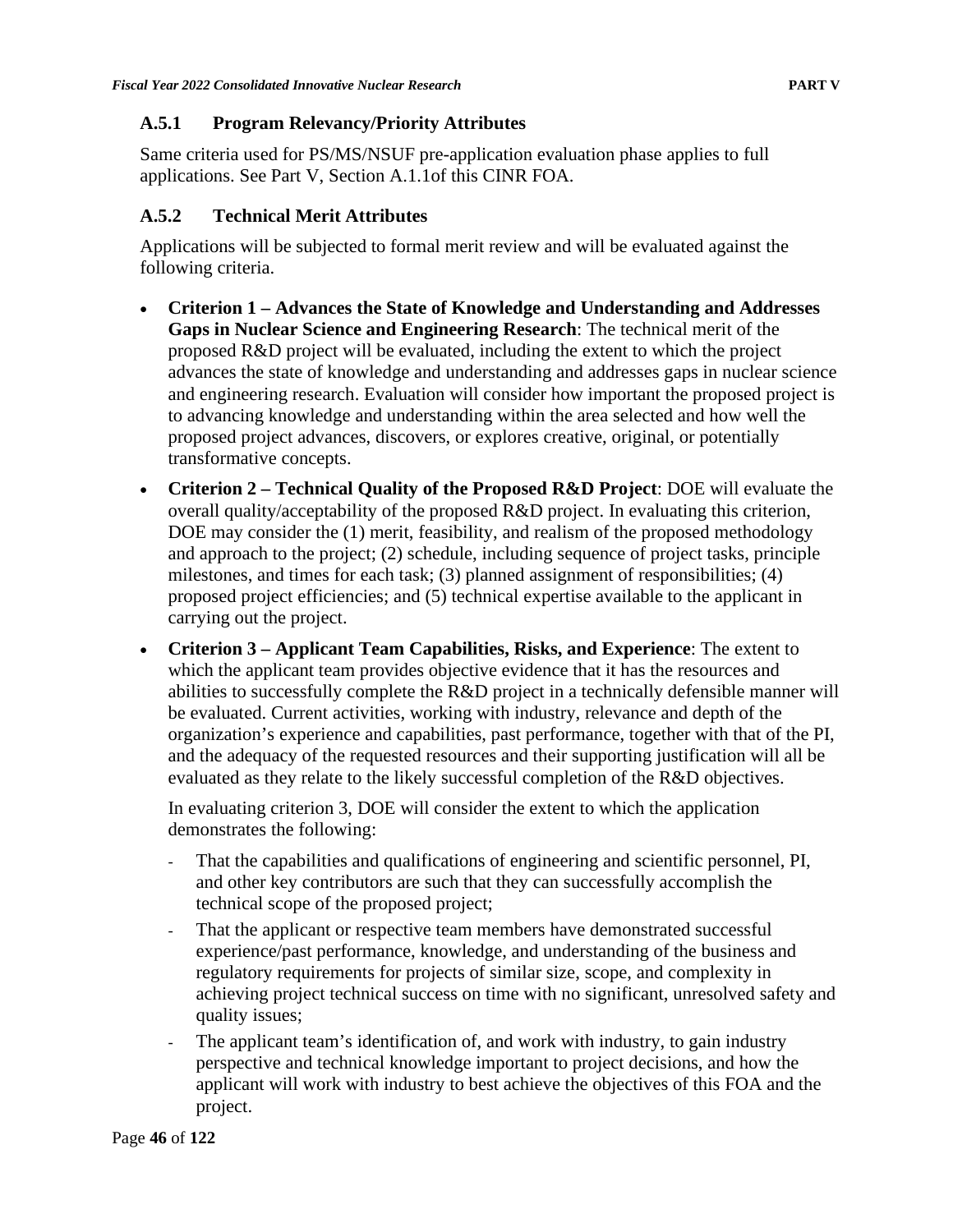| <b>Criterion</b>                                                                                                                                      |                                                                                                                                     |  |  |  |
|-------------------------------------------------------------------------------------------------------------------------------------------------------|-------------------------------------------------------------------------------------------------------------------------------------|--|--|--|
| Technical Application - Peer Review                                                                                                                   | Percentage of Peer Review Score                                                                                                     |  |  |  |
| Pre-Applications                                                                                                                                      |                                                                                                                                     |  |  |  |
| <b>Technical Merit Category</b>                                                                                                                       | 100%                                                                                                                                |  |  |  |
| <b>Full Applications</b>                                                                                                                              |                                                                                                                                     |  |  |  |
| Criterion 1: Advances the State of Scientific Knowledge and<br>Understanding and Addresses Gaps in Nuclear Science and<br><b>Engineering Research</b> | 35%                                                                                                                                 |  |  |  |
| Criterion 2: Technical Quality of the Proposed R&D Project                                                                                            | 35%                                                                                                                                 |  |  |  |
| Criterion 3: Applicant Team Capabilities, Risks, and<br>Experience                                                                                    | 30%                                                                                                                                 |  |  |  |
| Peer Review Score                                                                                                                                     | Sum of ratings<br>x weights                                                                                                         |  |  |  |
|                                                                                                                                                       |                                                                                                                                     |  |  |  |
| Program Relevance/Priority <sup>1</sup> (Separate Review Process, Used<br>for Pre-Applications, LOIs and Full Applications)                           | Percentage of Program<br>Relevancy/Priority Review Score                                                                            |  |  |  |
| Relevancy                                                                                                                                             | 100%                                                                                                                                |  |  |  |
| Program Priority                                                                                                                                      | Multiplier based on program priority<br>rating                                                                                      |  |  |  |
| Diverse Team Review                                                                                                                                   | Up to 10 points, not to exceed the<br>maximum relevancy points available.                                                           |  |  |  |
| Program Relevancy/Priority Score                                                                                                                      | Sum of ratings <sup>2</sup><br>x program priority multiplier                                                                        |  |  |  |
| Weighting                                                                                                                                             | Weighted Score Ratio<br>(Technical: Relevancy)<br>Program Supporting: 65:35<br>Mission Supporting: 80:20<br>NSUF Access Only: 65:35 |  |  |  |
| <sup>1</sup> Supports Program Relevance: This element will be scored by the Program Offices, not by peer review                                       |                                                                                                                                     |  |  |  |

**Table 4. PS/MS R&D and NSUF Access Only Pre-applications and Full Applications - Weighting of Evaluation Scores.**

m Relevance: This element will be scored by the Program Offices, not by peer review. <sup>2</sup> Total program relevancy/priority points cannot exceed 100% of points available from the program relevancy/priority criteria.

### **A.6 Program Directed (PD) Integrated Research Projects (IRP) Merit Review for Full Application**

Selection for the PD IRP for U.S. university-led projects will be based on the following relevancy and technical merit attributes and criteria and sub-criteria in Part V, Section A.6.1- A.6.3. The criteria are equally important. Review of full applications shall be based on how well the applications meet or exceed the technical and program relevancy/priority evaluation criteria provided below, and as weighted as described in Table 5.

## **A.6.1 Relevancy Attributes**

• **Program Factors:** Relation of the proposed project to the core research activities within the DOE programs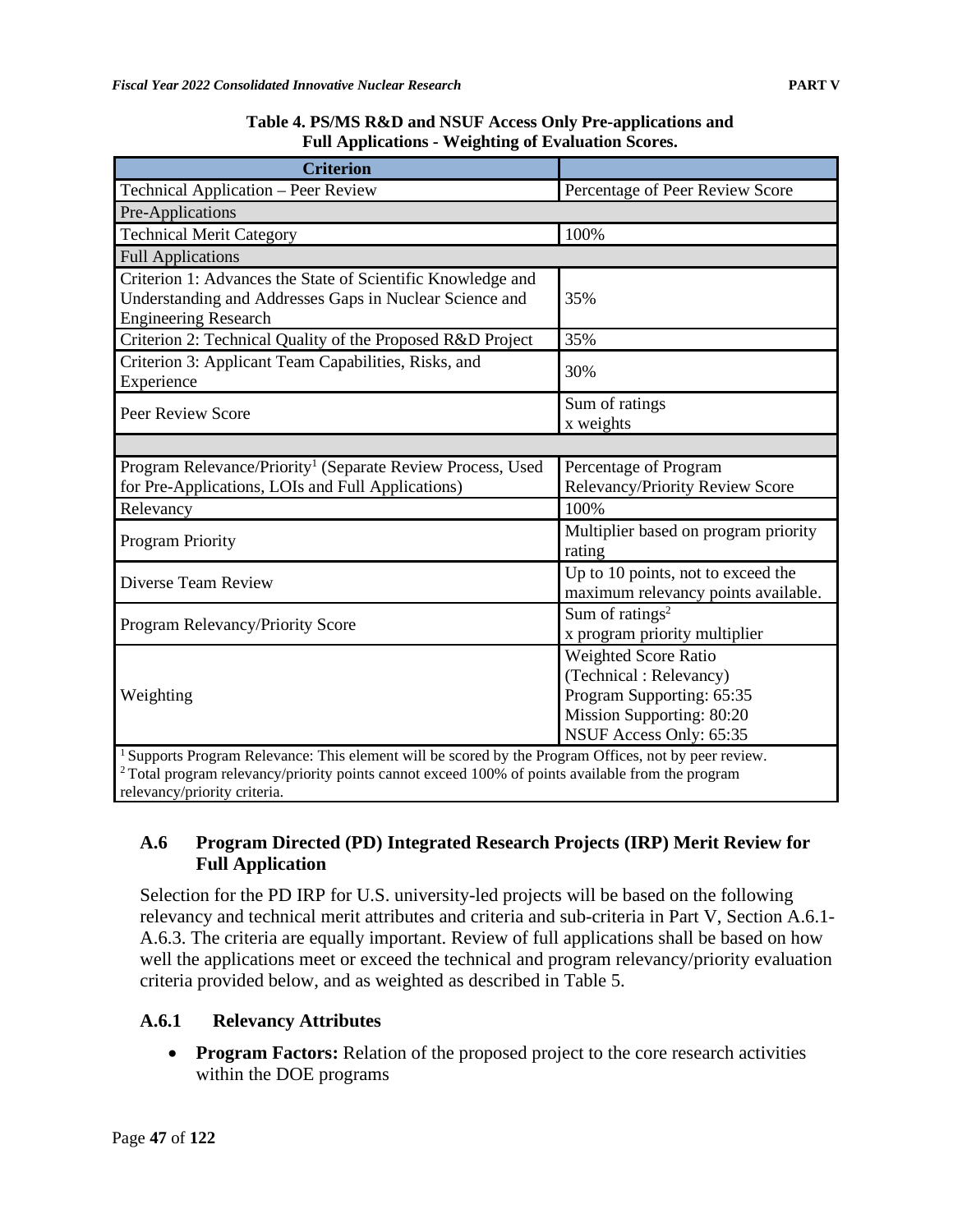- **Resource Factors:** The degree to which award of the project optimizes use of the proposed resources to achieve project goals
- **Collaboration Factors:** Potential for developing synergies between the proposed IRP and other DOE research activities

#### **A.6.2 Technical Merit Attributes**

- **Criterion 1 – Scientific and/or Technical Merit of the Project:** The scientific and technical merit of the proposed IRP will be evaluated, including the extent to which the project advances the state of scientific knowledge and understanding relative to the IRP and addresses key scientific challenges and shifts in research directions towards promising developments. Evaluations will consider how important the proposed project presents a balanced and comprehensive program of research that, as needed, supports experimental, theoretical, and computational efforts and develops new approaches in these areas.
- **Criterion 2 – Appropriateness of the Proposed Method or Approach:** The appropriateness of the proposed IRP method or approach will be evaluated, including risk posed by the approach, as well as the extent to which the strategy and plan for the development and operation of the proposed IRP identifies an acceptable approach involving senior/key personnel, the means for achieving integration on the IRP, and plans for leadership and guidance for the scientific and technical direction. DOE shall consider whether the applicant presents a comprehensive management plan for a world-class program that encourages research—including high-risk, high-reward—as well as synergisms among investigators. The organization structure should delineate the roles and responsibilities of senior/key personnel and describes the means of providing external oversight and guidance for scientific and technical direction and approval of the research program. Additionally, DOE will also consider the following:
	- o The applicant's plans (if any) for education, outreach, and training in the proposed IRP are appropriate and, if needed, described as part of the scope.
	- o Appropriateness and reasonableness of applicant's plans (if any) for external collaborations and partnerships.
	- $\circ$  The roles and intellectual contributions of the IRP lead PI, other investigator(s), and each senior/key person.
	- o Maximizing the use of other available facilities and existing equipment.
	- o Relation to existing and planned research programs at the host or collaborator institution.
- **Criterion 3 – Applicant Team Capabilities, Risks, and Experience:** DOE will evaluate the extent to which the applicant team provides objective evidence that it has, or can obtain the professional resources and abilities to successfully complete the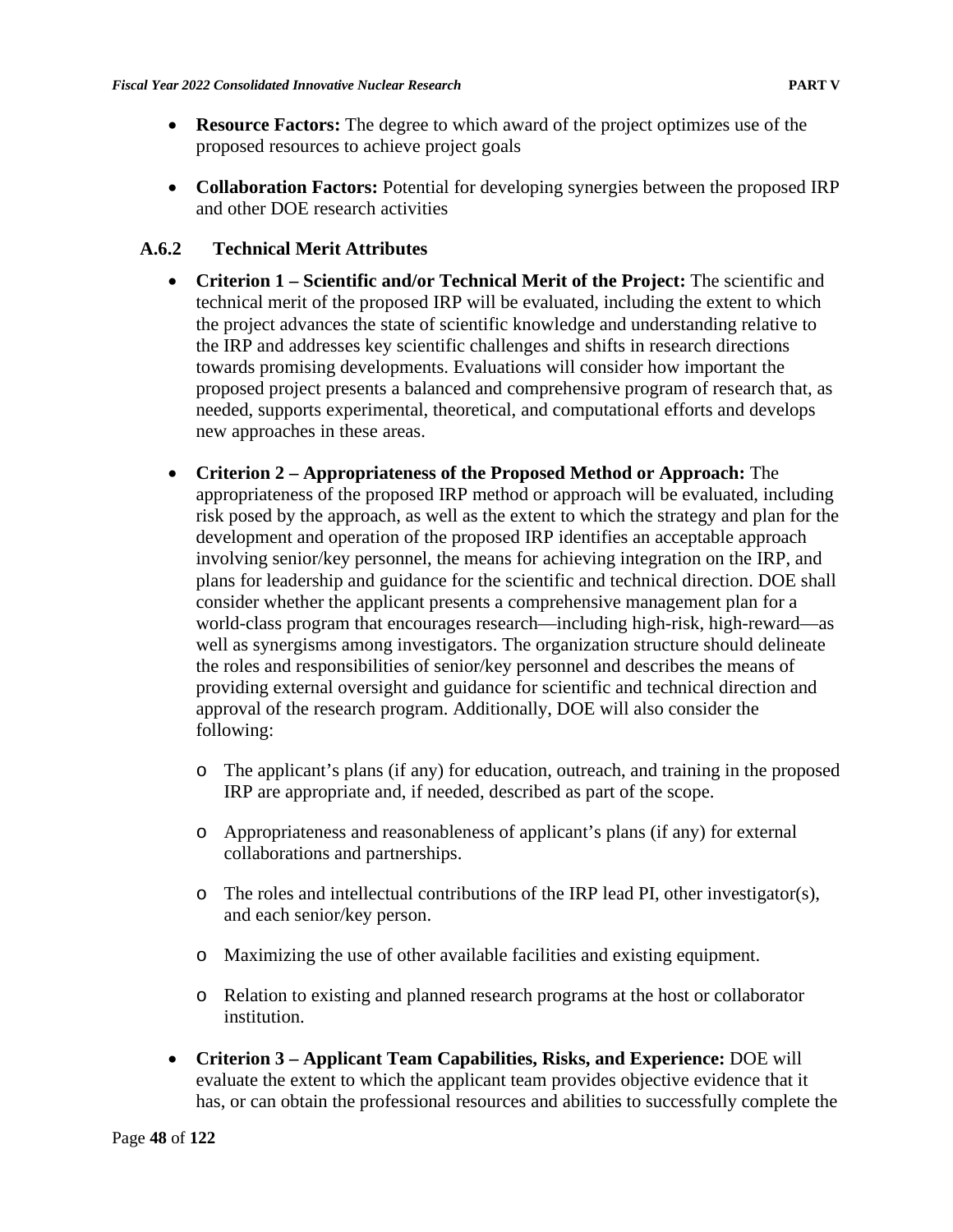IRP project in a technically defensible manner. Current activities, relevance, and depth of the organization's experience and capabilities, together with that of the PI, will be evaluated as it relates to the likely successful completion of the IRP. Risk posed by the applicant team will be evaluated. In evaluating this criterion, DOE will consider the extent to which the application demonstrates the following**:**

- o Maximizing the use of other available facilities and existing equipment.
- o The proposed access to existing research space, instrumentation, and facilities at the host institutions and its partners are likely to meet the needs of the proposed IRP;
- o There is adequate access to experimental and computational capabilities as needed to ensure successful completion of the proposed research;
- o The lead institution and the senior/key personnel for the IRP have proven records of success in project, program, and personnel management for projects of comparable magnitude;
- o The plan for recruiting any additional scientific and technical personnel including new senior staff, students, and post-docs is reasonable and appropriate;
- o The IRP leadership has the capability to communicate effectively with scientists of all required disciplines;
- o The IRP lead PI and senior/key personnel will be adequately involved in the proposed IRP, particularly taking into account their potential involvement in other major projects.

## **A.6.3 Diverse Team Review**

Up to 10 points may be contributed to the average program relevancy score during the merit review process based on the degree to which an application is led by or effectively partners with MSIs, HBCUs, and/or TCUs. (For a directory of MSIs, please visit: [https://cmsi.gse.rutgers.edu/content/msi-directory\)](https://cmsi.gse.rutgers.edu/content/msi-directory)

**NOTE:** Diverse teamings and partnerships are not required for projects to be evaluated as unquestionably relevant; however, diverse teamings and partnerships will increase the relevance score by up to 10 points, not to exceed the maximum available relevancy points, based on the project meeting one of the following criteria: (1) the project has a substantive contribution by MSIs, HBCUs, and/or TCUs as lead or collaborator; (2) the project has a demonstrable contribution by MSIs, HBCUs and/TCUs as lead or collaborator; or (3) the project has some relevant partnership with MSIs, HBCUs, and/or TCUs as lead or collaborator.

|  | Table 5. PD IRP Full Applications - Weighting of Evaluation Scores. |
|--|---------------------------------------------------------------------|
|--|---------------------------------------------------------------------|

| Criterion                                  |                                 |
|--------------------------------------------|---------------------------------|
| <b>Technical Application – Peer Review</b> | Percentage of Peer Review Score |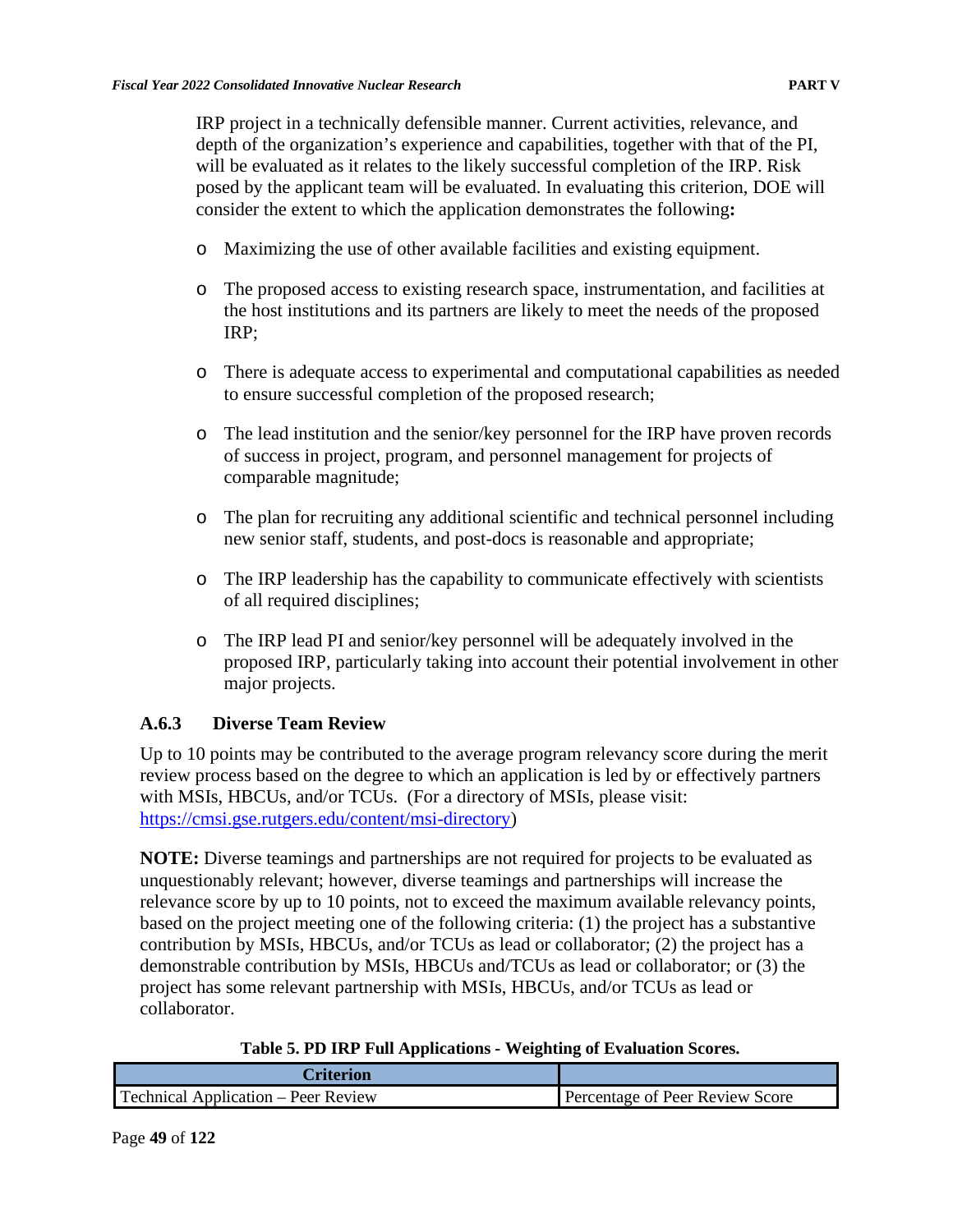| <b>Criterion</b>                                                                                         |                                                                           |
|----------------------------------------------------------------------------------------------------------|---------------------------------------------------------------------------|
| Criterion 1: Scientific and/or Technical Merit of the Project                                            | 35%                                                                       |
| Criterion 2: Appropriateness of the Proposed Method or<br>Approach                                       | 35%                                                                       |
| Criterion 3: Applicant Team Capabilities, Risks, and<br>Experience                                       | 30%                                                                       |
| Peer Review Score                                                                                        | Sum of ratings<br>x weights                                               |
|                                                                                                          |                                                                           |
| Relevance <sup>1</sup> (Separate Review Process)                                                         | Percentage of Relevancy Review<br>Score                                   |
| Program Factors                                                                                          | 40%                                                                       |
| <b>Resource Factors</b>                                                                                  | 40%                                                                       |
| <b>Collaboration Factors</b>                                                                             | 20%                                                                       |
| Diverse Team Review                                                                                      | Up to 10 points, not to exceed the<br>maximum relevancy points available. |
| <b>Relevancy Score</b>                                                                                   | Sum of ratings <sup>2</sup><br>x weights                                  |
|                                                                                                          | Weighted Score Ratio                                                      |
| Weighting                                                                                                | (Peer: Relevancy)                                                         |
|                                                                                                          | PD: 50:50                                                                 |
| Supports Program Relevance: This element will be scored by the Federal Program and Technical Integration |                                                                           |

Offices, not by peer review.

 $2$  Total relevancy points cannot exceed 100% of points available from the relevancy criteria.

### **A.7 Other Selection Factors**

Program Policy Factors. The Selection Official may consider the following program policy factors in the selection process:

- Degree to which proposed project optimizes/balances/maximizes use of available DOE funding to achieve DOE program goals and objectives, including how those R&D and IRP projects support DOE research. It may also include research portfolio diversity, geographic distribution and/or how the projects support other complementary efforts that, when taken together, will best achieve program research goals and objectives;
- Application selection may optimize appropriate mix of projects to best achieve DOE research goals objectives;
- Cost/Budget considerations, including availability of funding;
- Extent that the applicant has awards in progress, or not completed, from DOE, from a previous year's FOA, or has existing no cost extensions;
- Demonstrated ability of the applicant to successfully complete projects (including relevant prior projects) and do so within budget and within the specified timeframe of the award;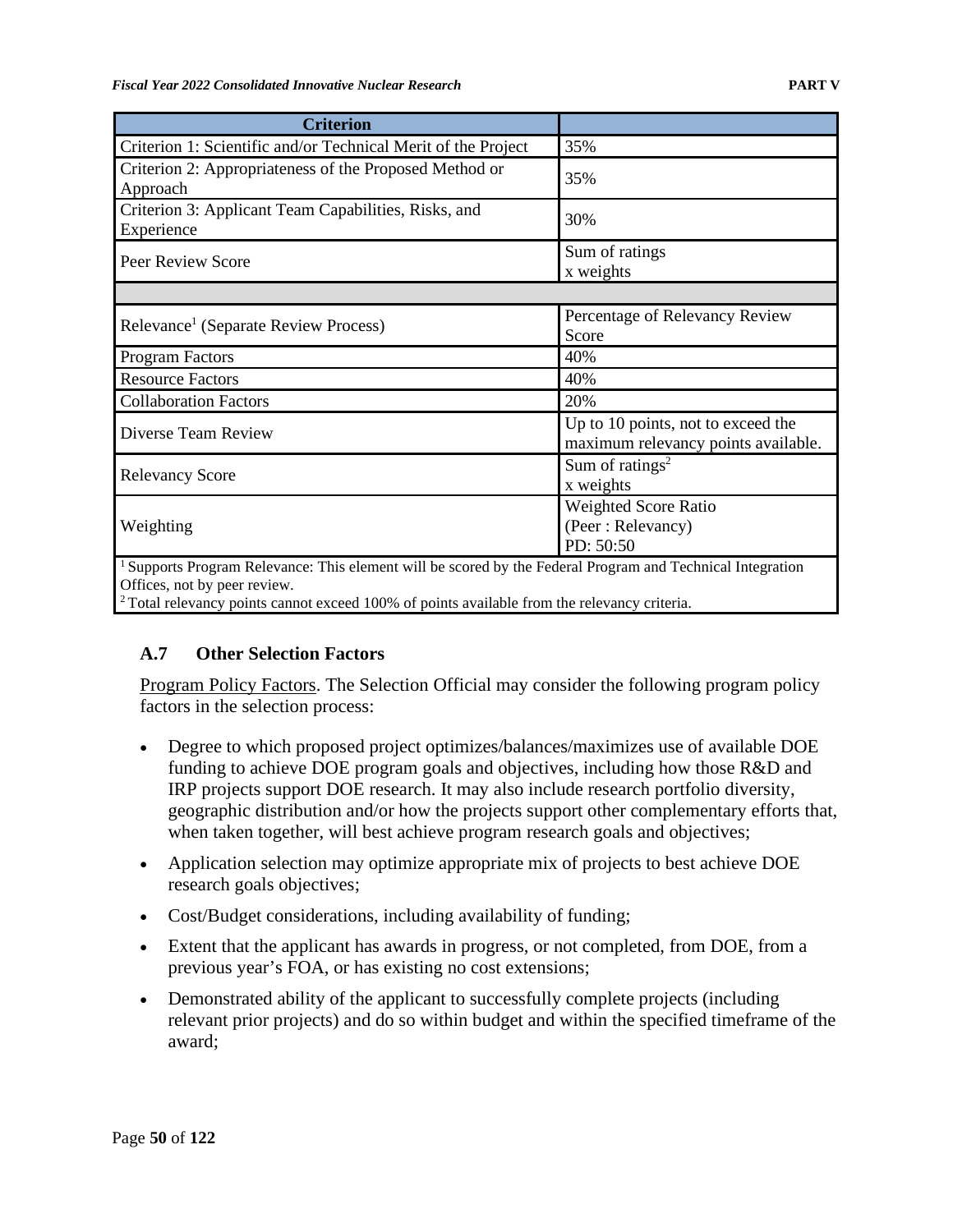- Applicability across multiple reactor technologies, including future design types. Proposed cost share that exceeds minimum required amounts on the part of the applicant may be given preferential consideration;
- Potential to enhance U.S. nuclear infrastructure may be given preferential consideration;
- Consistent and conformant work proposed in the application with current Office of Nuclear Energy Congressional appropriations.
- Foreign government ownership, if any, of the applicant, the applicant's parent companies, or any entity owned or controlled by a foreign government, may be considered in making the award;
- Applications that have national security concerns;
- Whether the entity is located in an urban and economically distressed area including a Qualified Opportunity Zone (QOZ) or the proposed project will occur in a QOZ or otherwise advance the goals of QOZ. The goals include spurring economic development and job creation in distressed communities throughout the United States.
- Whether the proposed project may directly or indirectly benefit disadvantaged communities or exhibits team member diversity, with participants including but not limited to those from Minority Serving Institutions (e.g. Historically Black Colleges and Universities (HBCUs) /Other Minority Institutions (OMIs)), Minority Business Enterprises, Minority Owned Businesses, Woman Owned Businesses, Veteran Owned Businesses, or members within disadvantaged communities.

Any of the above factors may be independently considered by the Selection Official in determining the optimum mix of applications that will be selected for support. These factors, while not indicators of the application's merit, may be essential to the process of selecting the application(s) that, individually or collectively, will best achieve the program objectives. Such factors are often beyond the control of the applicant. **Applicants should recognize that some very good applications might not receive an award because of program priorities and available funding.** Therefore, the above factors may be used by the Selection Official to assist in determining which applications shall receive DOE funding support.

For applications requesting R&D support with NSUF access, DOE reserves the right to decouple the R&D element from the NSUF access element and consider either portion for a provisional award, dependent on confirmation from the applicant that the portion selected for award can be executed independently.

# **B. SUMMARY OF THE REVIEW AND SELECTION PROCESS**

## **B.1 PS/MS/NSUF Pre-applications**

Pre-application projects will be evaluated against the technical and program relevancy/priority criteria described in this CINR FOA. This technical and program evaluation process will produce a list of recommended projects for each work scope. DOE will consider the overall evaluation results and subjective programmatic factors to select a final set of invited projects to provide a full application.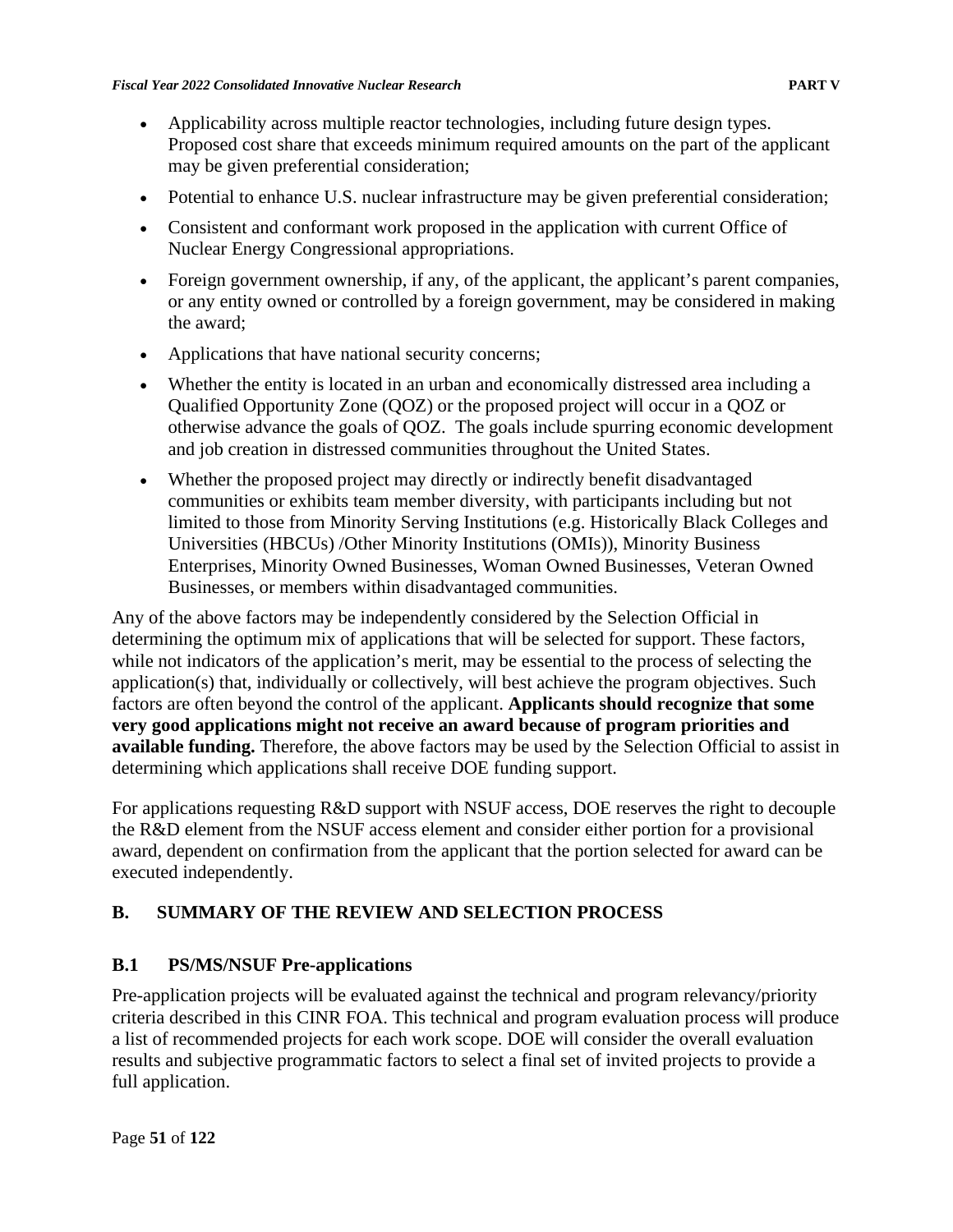**NOTE:** Applicants not requesting NSUF access who do not receive a formal invitation from DOE to submit full applications in response to the pre-application review process may still do so at their own risk. There is no guarantee uninvited full applications will receive a full review; however, all full applications received will be re-reviewed for program relevancy/priority. Only uninvited full applications scored as "High Relevance" and at least "Moderate Program Priority" will receive a technical peer review during the evaluation phase for full applications.

**NOTE: Applicants requesting NSUF access who are not specifically invited by DOE to submit full applications will NOT be allowed to submit full applications.** Due to resource limitations within the NSUF, the feasibility review, a critical element of NSUF access, will continue only for applications that are specifically invited. An uninvited NSUF application without a complete NSUF feasibility review is incomplete, and cannot be re-reviewed for program relevancy/priority.

# **B.2 PS/MS/NSUF Full Applications**

Multiple peer reviewers will independently evaluate the applications in accordance with the technical review evaluation criteria described in this CINR FOA. Also, DOE will complete a program relevancy/priority review process in accordance with the criteria described above. These results will be weighted in accordance with the ratio described above. DOE will consider the overall evaluation results and subjective programmatic factors to ultimately recommend a final set of applications for approval by the Selection Official.

# **B.3 IRP Full Applications**

Multiple technical experts independently evaluate the applications in accordance with the review criteria and weighted as described above. Also, DOE will complete a program/relevancy review process in accordance with the criteria described above. Following individual review, reviewers meet as a panel for final recommendation to DOE. DOE will consider the overall evaluation results and subjective programmatic factors to ultimately recommend applications for approval by the Selection Official.

Due to the expected complexity of these projects, DOE may require clarification on the contents of application(s) and an opportunity to ask questions regarding the proposed project. As part of the evaluation and selection process for any review cycle, DOE may elect to do pre-selection clarifications. These pre-selection clarifications, if done, will be used for the purposes of clarifying the applications, not supplementing the applications. Use of such pre-selection clarifications neither obligates DOE to make an award nor to use a clarification process for successive review cycles.

# **B.4 Reporting of Matters Related to Recipient Integrity and Performance**

DOE, prior to making a Federal award with a total amount of Federal share greater than the simplified acquisition threshold, is required to review and consider any information about the applicant that is in the designated integrity and performance system accessible through SAM (currently FAPIIS) (see 41 U.S.C. § 2313).

The applicant, at its option, may review information in the designated integrity and performance systems accessible through SAM. The applicant may comment on any information about itself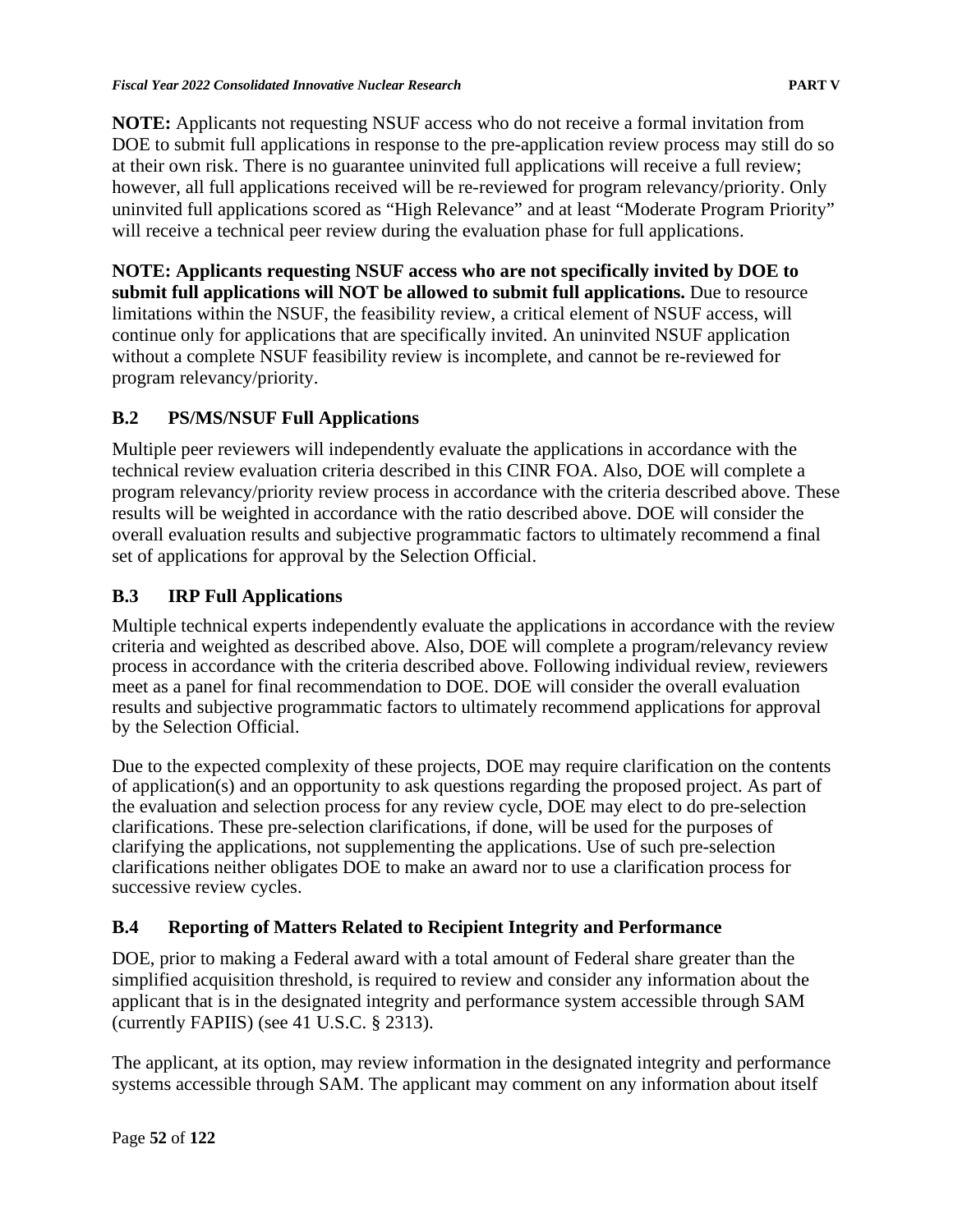that a Federal awarding agency previously entered that is currently in the designated integrity and performance system accessible through SAM.

DOE will consider any written comments by the applicant, in addition to the other information in the designated integrity and performance system, in making a judgment about the applicant's integrity, business ethics, and record of performance under Federal awards when completing the review of risk posed by applicants as described in 2 CFR 200.205 - Federal awarding agency review of risk posed by applicants.

## **C. ANTICIPATED NOTICE OF SELECTION**

DOE anticipates making selection announcements no later than July 31, 2022.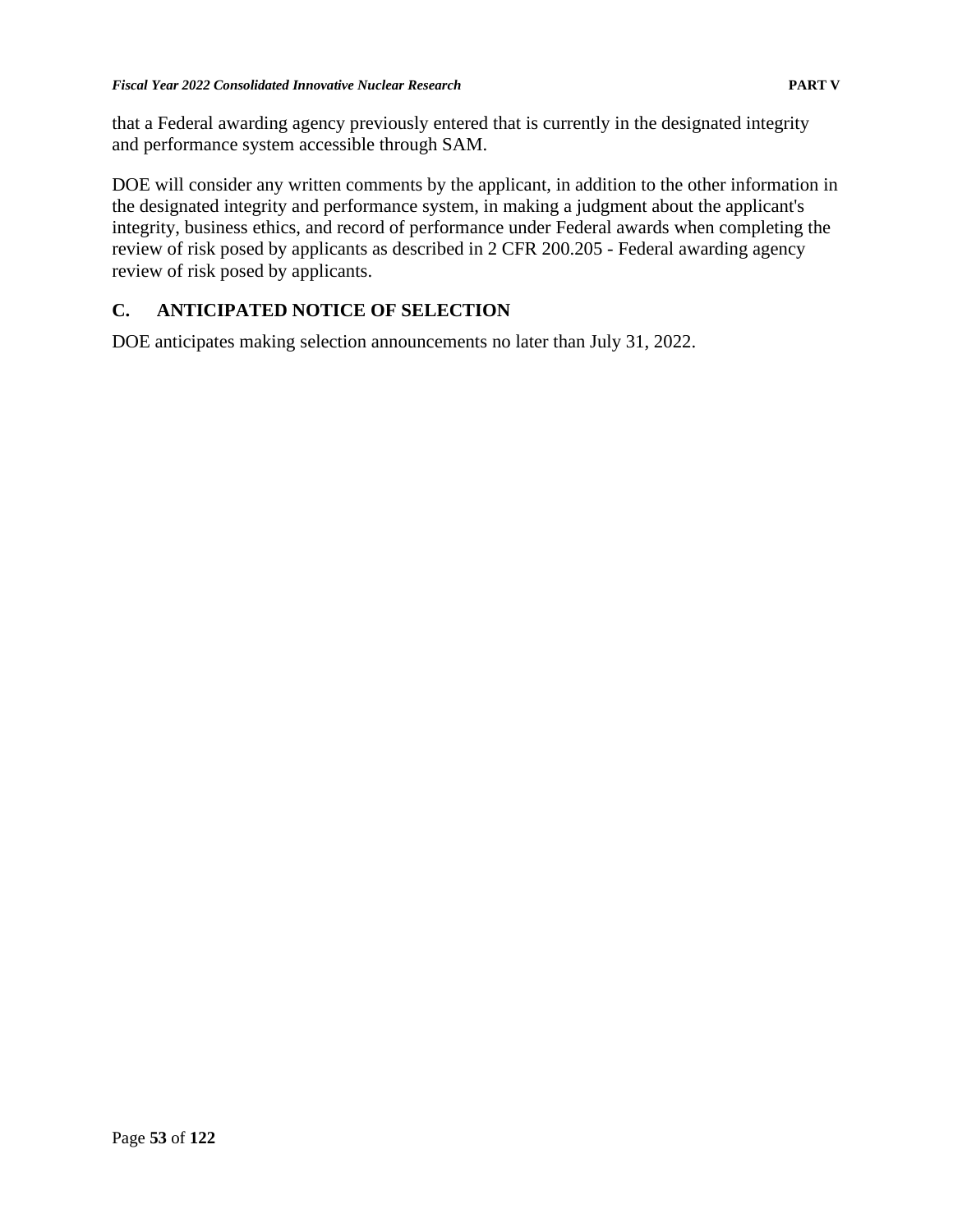### **PART VI – AWARD ADMINISTRATION INFORMATION**

#### **A. AWARD NOTICES**

#### **A.1 Notice of Selection**

DOE will notify applicants selected for award. This notice of selection is not an authorization to begin performance. (See Part IV, Section I.2 of this CINR FOA with respect to the allowability of pre-award costs.) Organizations whose applications have not been selected will be advised as promptly as possible. This notice will explain why the application was not selected.

A notice of Federal award, signed by the DOE Contracting Officer, is the authorizing award document for any cooperative agreements awarded as a result of this CINR FOA. A postselection/pre-award process will occur prior to issuing the actual award. This process includes such activities as a responsibility review/review of risk posed by the selected applicant, a technical and budget review of the selected applicant's proposed budget, etc. Once approved, the actual award notice will be provided by DOE to the recipient by electronic means.

#### **A.2 Nondisclosure and Confidentiality Agreements Representations**

In submitting an application in response to this CINR FOA the Applicant represents that:

- It does not and will not require its employees or contractors to sign internal nondisclosure or confidentiality agreements or statements prohibiting or otherwise restricting its employees or contractors from lawfully reporting waste, fraud, or abuse to a designated investigative or law enforcement representative of a Federal department or agency authorized to receive such information.
- It does not and will not use any Federal funds to implement or enforce any nondisclosure and/or confidentiality policy, form, or agreement it uses unless it contains the following provisions:

''These provisions are consistent with and do not supersede, conflict with, or otherwise alter the employee obligations, rights, or liabilities created by existing statute or Executive order relating to (1) classified information, (2) communications to Congress, (3) the reporting to an Inspector General of a violation of any law, rule, or regulation, or mismanagement, a gross waste of funds, an abuse of authority, or a substantial and specific danger to public health or safety, or (4) any other whistleblower protection. The definitions, requirements, obligations, rights, sanctions, and liabilities created by controlling Executive Orders and statutory provisions are incorporated into this agreement and are controlling.''

• The limitation and representations above in Part VI, Section A.2 of this CINR FOA shall not contravene requirements applicable to Standard Form 312, Form 4414, or any other form issued by a Federal department or agency governing the nondisclosure of classified information.

Notwithstanding the limitation and representations listed Part VI, Section A.2 of this CINR FOA above, a nondisclosure or confidentiality policy form or agreement that is to be executed by a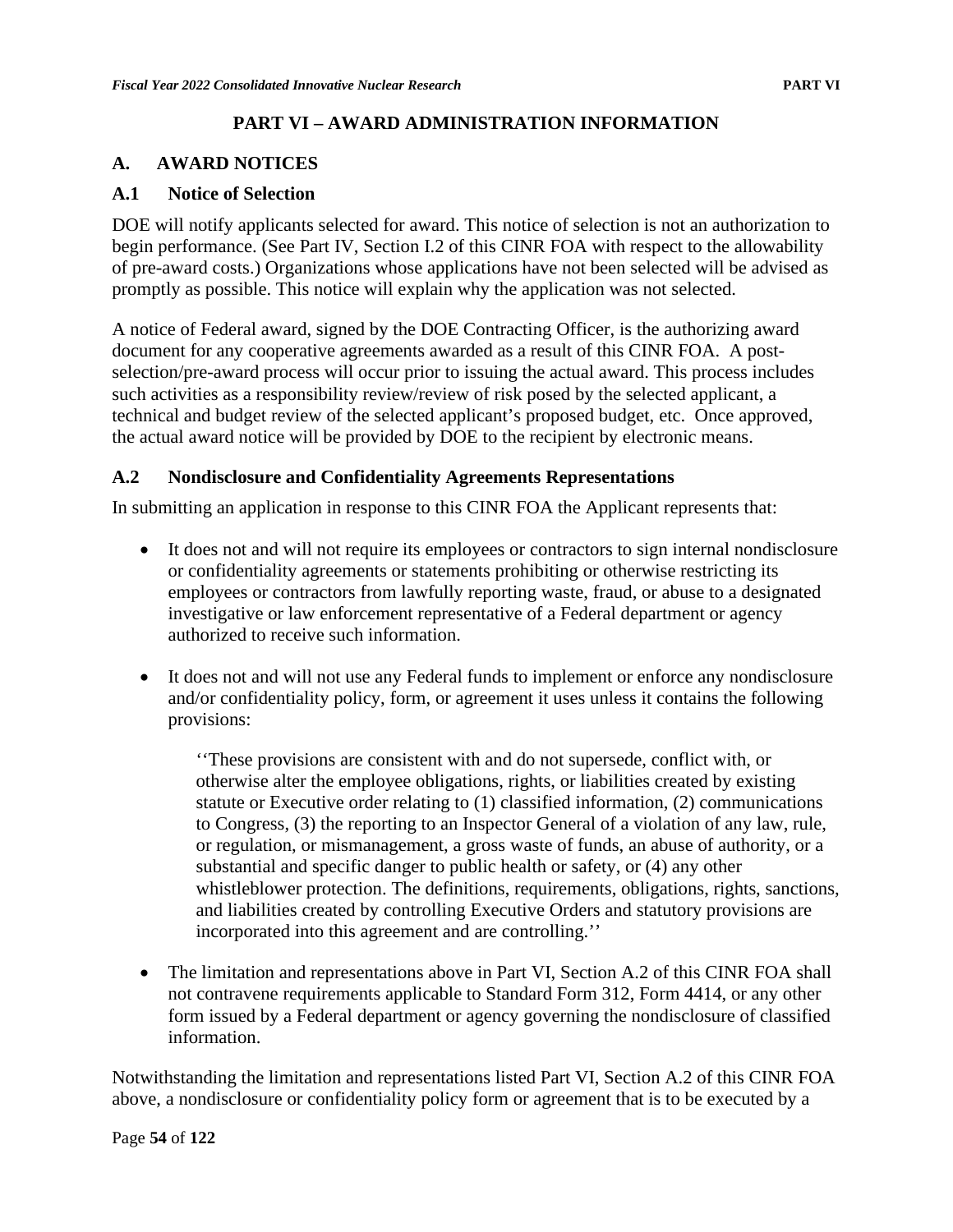person connected with the conduct of an intelligence or intelligence-related activity, other than an employee or officer of the United States Government, may contain provisions appropriate to the particular activity for which such document is to be used. Such form or agreement shall, at a minimum, require that the person will not disclose any classified information received in the course of such activity, unless specifically authorized to do so by the U.S. Government. Such nondisclosure or confidentiality forms shall also make it clear that they do not bar disclosures to Congress, or to an authorized official of an executive agency or the Department of Justice, that are essential to reporting a substantial violation of law.

### **A.3 Notice of Award**

An assistance agreement issued by the Contracting Officer is the authorizing award document (excludes NSUF access only awards). It normally includes, either as an attachment or by reference, the following: (1) special terms and conditions; (2) applicable program regulations, if any; (3) application as approved by DOE; (4) DOE assistance regulations at 2 CFR part 200, as amended by 2 CFR part 910; (5) National Policy Assurances to be incorporated as award terms; (6) Budget Summary; and (7) Federal Assistance Reporting Checklist, which identifies the reporting requirements.

If award is made to a DOE national laboratory, it will be made against their existing prime M&O contract with DOE through the work authorization system as outlined in DOE O 412.1A, Admin Change 1. DOE national laboratories remain bound by the terms and conditions of their contract with DOE. DOE O 481.1C., Work for Others, is not applicable.

### **B. ADMINISTRATIVE AND NATIONAL POLICY REQUIREMENTS**

### **B.1 Administrative Requirements**

The administrative requirements for DOE grants and cooperative agreements are contained in 2 CFR part 200, as amended by 2 CFR part 910 (See: [http://ecfr.gov\)](http://www.ecfr.gov/cgi-bin/text-idx?node=pt2.1.910&rgn=div5). Grants and cooperative agreements made to universities, non-profits, and other entities subject to Title 2 CFR are subject to the Research Terms and Conditions located on the National Science Foundation website at [http://www.nsf.gov/bfa/dias/policy/rtc/index.jsp.](http://www.nsf.gov/bfa/dias/policy/rtc/index.jsp)

### **B.1.1 DUNS and SAM Requirements**

Additional administrative requirements for DOE grants and cooperative agreements are contained in 2 CFR, part 25 (see [http://www.ecfr.gov/cgi-bin/ECFR?page=browse\)](http://www.ecfr.gov/cgi-bin/ECFR?page=browse). Prime awardees must be registered in SAM before submitting an application, and must continue to maintain a SAM registration with current information at all times during which it has an active Federal award or an application or plan under consideration by DOE under this CINR FOA. Primes and subawardees at all tiers must obtain a DUNS numbers and provide the DUNS to the prime awardee before the subaward can be issued. The prime will provide this valid unique entity identifier in its application. DOE may not make a Federal award to an applicant until the applicant has complied with all applicable unique entity identifier and SAM requirements and, if an applicant has not fully complied with the requirements by the time DOE is ready to make the award, DOE may determine that the applicant is not qualified to receive an award and use that determination as a basis for making an award to another applicant.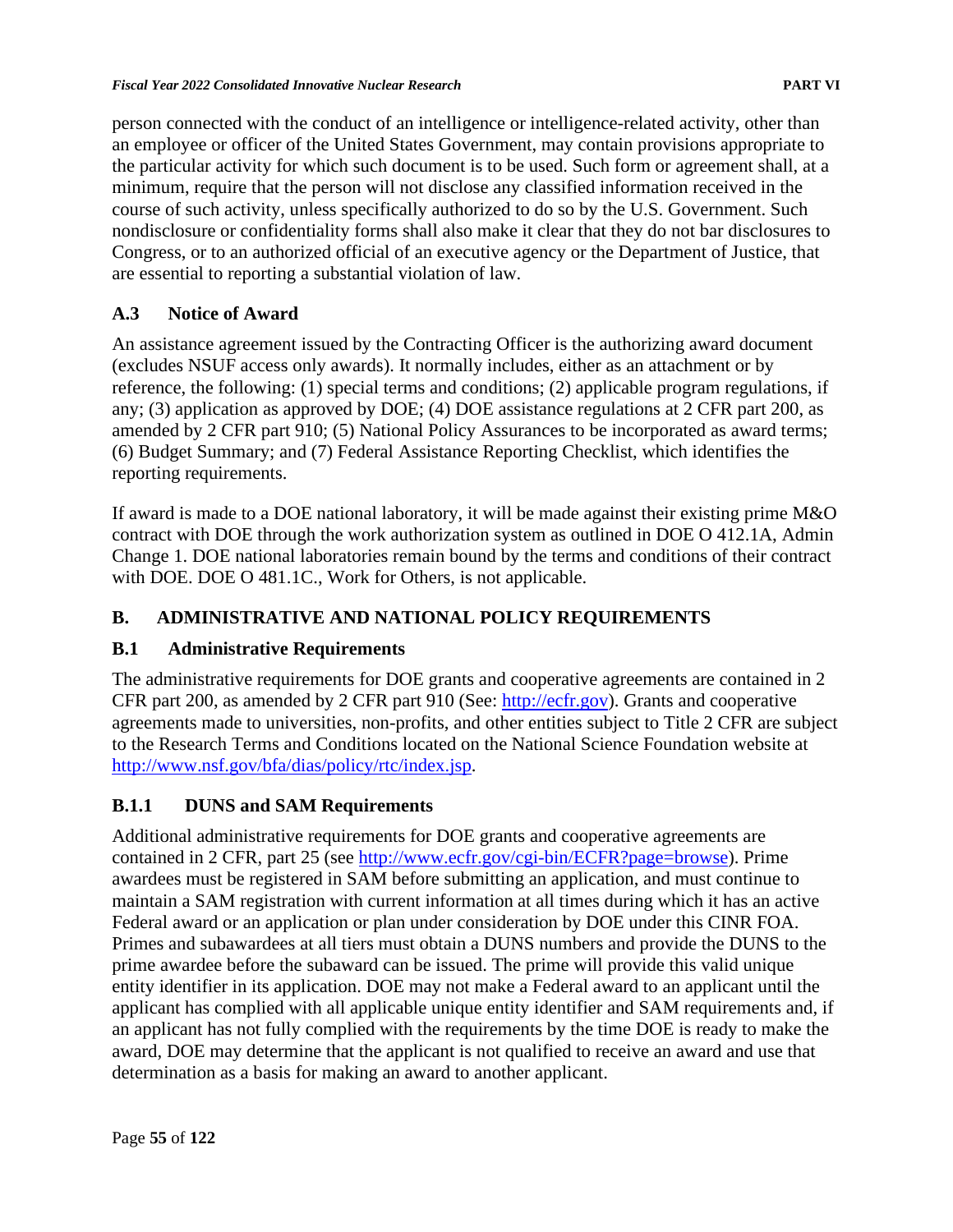### **B.1.2 Subaward and Executive Reporting**

Additional administrative requirements necessary for DOE grants and cooperative agreements to comply with the Federal Funding and Transparency Act of 2006 (FFATA) are contained in 2 CFR, part 170 (see [http://www.ecfr.gov/cgi-bin/ECFR?page=browse\)](http://www.ecfr.gov/cgi-bin/ECFR?page=browse). Prime awardees must register with the new FFATA Subaward Reporting System (FSRS) database and report the required data on their first tier subawardees. Prime awardees must report the executive compensation for their own executives as part of their registration profile in the SAM.

### **B.2 Special Terms and Conditions and National Policy Requirements**

The DOE special terms and conditions for use in most grants and cooperative agreements are located at [http://energy.gov/management/office-management/operational-management/financial](http://energy.gov/management/office-management/operational-management/financial-assistance/financial-assistance-forms)[assistance/financial-assistance-forms](http://energy.gov/management/office-management/operational-management/financial-assistance/financial-assistance-forms) under "Award Terms".

If the Federal share of any Federal award may include more than \$500,000 over the period of performance, post award reporting requirements reflected in 2 CFR part 200, Appendix XII— Award Term and Condition for Recipient Integrity and Performance Matters, may also apply to any resultant award made under this CINR FOA.

The National Policy assurances to be incorporated as award terms are located at <http://www.nsf.gov/bfa/dias/policy/rtc/appc.pdf> and at [http://energy.gov/management/office](http://energy.gov/management/office-management/operational-management/financial-assistance/financial-assistance-forms)[management/operational-management/financial-assistance/financial-assistance-forms](http://energy.gov/management/office-management/operational-management/financial-assistance/financial-assistance-forms) under Award Terms.

Quality Assurance (QA) to be incorporated as award terms (applicable to educational institutions only). While DOE will normally rely on the institution's quality assurance (QA) system, below are general guidelines that those systems should adhere to, as applicable, for the type of work being done. No separate deliverable is required by this provision, unless the institution's existing QA systems are not compliant with these guidelines, or in the case that the institution identifies that the work to be performed has any special or unique QA requirements. The DOE has the right of access to the university facilities and records for surveillance or inspection. Any surveillance or inspections will be coordinated with the PI.

#### • **Test Planning, Implementation, and Documentation (Research Planning)**

- Test methods and characteristics shall be planned and documented, and the approaches and procedures recorded and evaluated. Characteristics to be tested and test methods shall be specified. The test results shall be documented and their conformance to acceptance criteria evaluated.
- Documentation shall be developed to ensure replication of the work. The researcher/developer shall document work methods and results in a complete and accurate manner. The level of documentation shall be sufficient to withstand a successful peer review. Protocols on generation and safeguarding of data and process development from research shall be developed for consistency of R&D work.
- Laboratory notebooks shall be controlled by a university documented procedure/process. Also, the process for development of intellectual property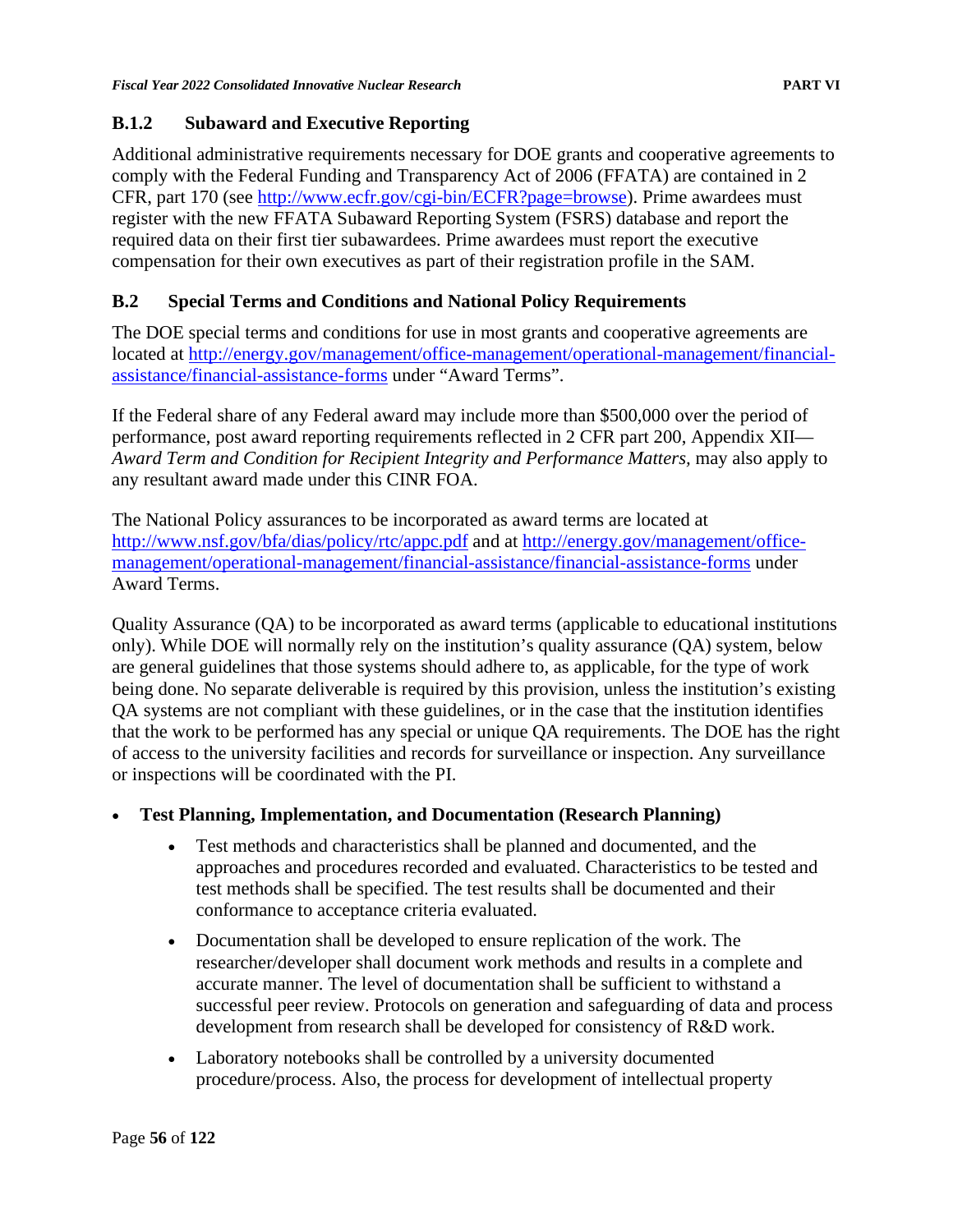documentation shall be controlled under university document control procedures/processes.

• If the university identifies any special or unique QA requirements for Test Planning, Implementation, and Documentation, the university shall submit a Test Plan/Research Plan to the funding organization for review and concurrence prior to use.

#### **Equipment Calibration and Documentation**

The researcher shall specify the requirements of accuracy, precision, and repeatability of measuring and test equipment (M&TE). Depending upon the need for accuracy, precision, and repeatability of M&TE used in research, standard university documented procedures shall be implemented. During the process development stage, and for all R&D support activities, M&TE shall be controlled. The degree of control shall be dependent on the application of the measurement. The university shall have available calibration records documenting instrument calibration to a national standard.

#### **Procurement Document Control**

University documented procurement document control procedures/processes shall be implemented, if results of initial research work are expected in the next stage of work, and if the pedigree of materials being used could influence the usefulness of the research work results. Procurement document specifications shall be controlled. For development and support activities, the level of procurement document control shall be applied to support a design basis, i.e., engineering design system criteria. If procurement document control requirements apply, the university shall have a documented procedure/process for control of suspect/counterfeit items (S/CI), and have available for submission for DOE review material pedigree records.

### **Training and Personnel Qualification**

Personnel performing research activities shall be trained per university documented requirements to ensure work is being conducted properly to prevent rework or the production of unacceptable data. The university shall have available—for submission for DOE review personnel training records.

#### **Records**

In many cases, the notebook or journal of the researcher is the QA record. These documents shall be controlled in accordance with university documented procedure/process, e.g., maintain notebook as a controlled document, maintain copies of critical pages or accesscontrolled filing when not in use to preserve process repeatability and the QA record. Electronic media may be used to record data and shall be subject to documented administrative controls for handling and storage of data. Work activity records shall be maintained by the university and available for DOE review, upon request, within sixty (60) days of completion of the work scope.

### **Data Acquisition/Collection and Analysis**

When gathering data, the researcher shall ensure that the systems and subsystems of the experiment are operating properly. Software systems used to collect data and operate the experiment requires verification that it meets functional requirements prior to collection of actual data. Data anomalies require investigation. When performing data analysis, define the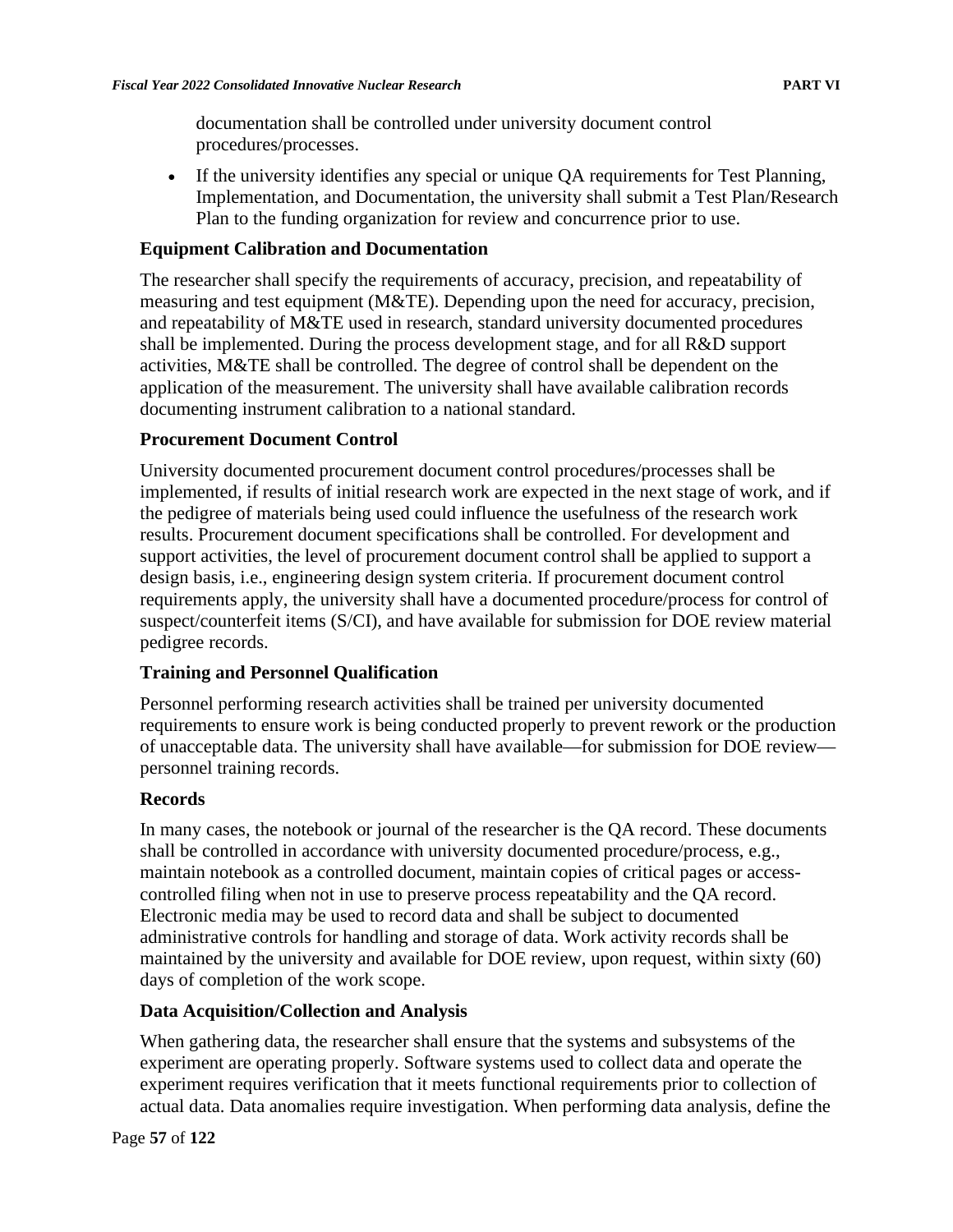following: (1) assumptions and the methods used; (2) the results obtained so that independent qualified experts can evaluate how data was interpreted;( 3) methods used to identify and minimize measurement uncertainty; (4) the analytical models used; and (5) whether the R&D results have been documented adequately and can be validated.

# **Peer Review**

Peer reviews shall be performed in accordance with peer review best practices as described in Part V of this CINR FOA. The peer reviews shall be documented and maintained by the university. Peer review documentation and results shall be provided to DOE.

# **B.3 Intellectual Property Provisions**

The standard DOE financial assistance intellectual property provisions applicable to the various types of recipients are located at [http://energy.gov/gc/standard-intellectual-property-ip](http://energy.gov/gc/standard-intellectual-property-ip-provisions-financial-assistance-awards)[provisions-financial-assistance-awards.](http://energy.gov/gc/standard-intellectual-property-ip-provisions-financial-assistance-awards)

## **B.4 Lobby Restrictions**

By accepting funds under this award, the applicant agree that none of the funds obligated on the award shall be expended, directly or indirectly, to influence congressional action on any legislation or appropriation matters pending before Congress, other than to communicate to Members of Congress as described in 18 U.S.C. § 1913. This restriction is in addition to those prescribed elsewhere in statute and regulation.

# **B.5 Corporate Felony Conviction and Federal Tax Liability Representations**

In submitting an application in response to this CINR FOA the applicant represents that:

- It is not a corporation that has been convicted (or had an officer or agent of such corporation acting on behalf of the corporation convicted) of a felony criminal violation under any Federal law within the preceding 24 months; and
- It is not a corporation that has any unpaid Federal tax liability that has been assessed, for which all judicial and administrative remedies have been exhausted or have lapsed, and that is not being paid in a timely manner pursuant to an agreement with the authority responsible for collecting the tax liability.

For purposes of these representations the following definitions applies:

- A corporation includes any entity that has filed articles of incorporation in any of the 50 states, the District of Columbia, or the various territories of the United States (but not foreign corporations); and
- It includes both for-profit and non-profit organizations.

# **B.6 Statement of Substantial Involvement**

DOE anticipates having substantial involvement during the project period, through technical assistance, advice, intervention, integration with other awardees performing related activities, and technical transfer activities. The recipient's responsibilities and DOE's responsibilities are listed in Part VI, Section B.6 below:

**Recipient's Responsibilities.** The recipient is responsible for:

Page **58** of **122**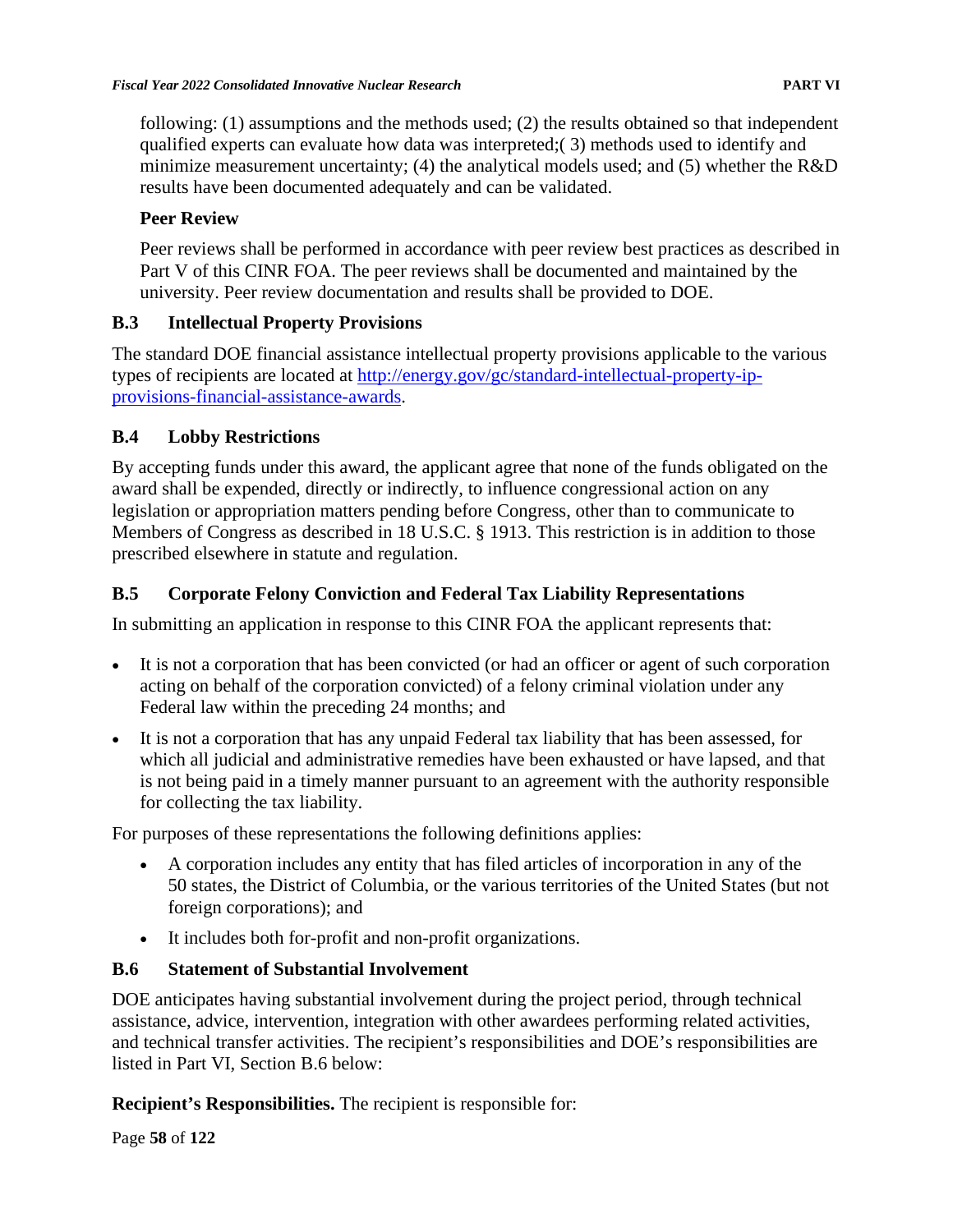- Complying with all award requirements, including performing the activities supported by this award, including providing the required personnel, facilities, equipment, supplies and services;
- Defining approaches and plans as may be required by this award, submitting the plans to DOE for review, and incorporating DOE's comments;
- Managing and conducting the project activities, including coordinating with DOE management and operating (M&O) contractor(s) as required and as proposed in the recipient's project plan on activities performed under the M&O contract(s) that are related to the project;
- Attending annual program review meetings and reporting project status, if requested by the program;
- Submitting technical reports as stated in the Federal Assistance Reporting Checklist, and incorporating DOE comments
- Completing reporting requirements as outlined in the instructions provided in the awards Attachment B "Federal Assistance Reporting Checklist and Instructions" including:
	- o **DOE-NE Program Information Collection System (PICS:NE):** NE CINR R&D award PIs are required to complete reporting requirements as outlined in the instructions provided in the awards Attachment B "Federal Assistance Reporting Checklist and Instructions". Information provided in required award reporting will be utilized to populate PICS:NE (PICS:NE data entry will be done by DOE using information provided by the PI). PIs may be asked by the DOE PICS:NE representative for additional information during the initial work package setup process to accurately document the project plan, as well as through the award's project period to populate information in PICS:NE. PIs may be requested to provide additional assistance for clarification purposes in assuring accuracy of the information being entered into PICS:NE;
	- o **DOE-NE Program Accrual Information:** DOE policy requires the monthly tracking of uncosted obligations on financial assistance awards in the DOE accounting system to assist DOE in accomplishing more accurate project management and to more accurately recognize Department liabilities to the recipient. DOE personnel do this internally by subtracting paid costs and any costs accrued (yet to be paid incurred costs of the recipient) from the amounts obligated on the financial assistance award. In accomplishing this, DOE may request the recipient provide additional cost accrual information to accurately estimate/document the accrual in the DOE accounting system. If such information is needed, it will typically be done on awards over \$1M and DOE will normally do this using an e-mail to the recipient requesting the recipient identify the dollar value of work it has performed each month but not yet invoiced (or done a Treasury system draw on) as of month end. Recipients will cooperate with DOE in providing the needed cost accrual information.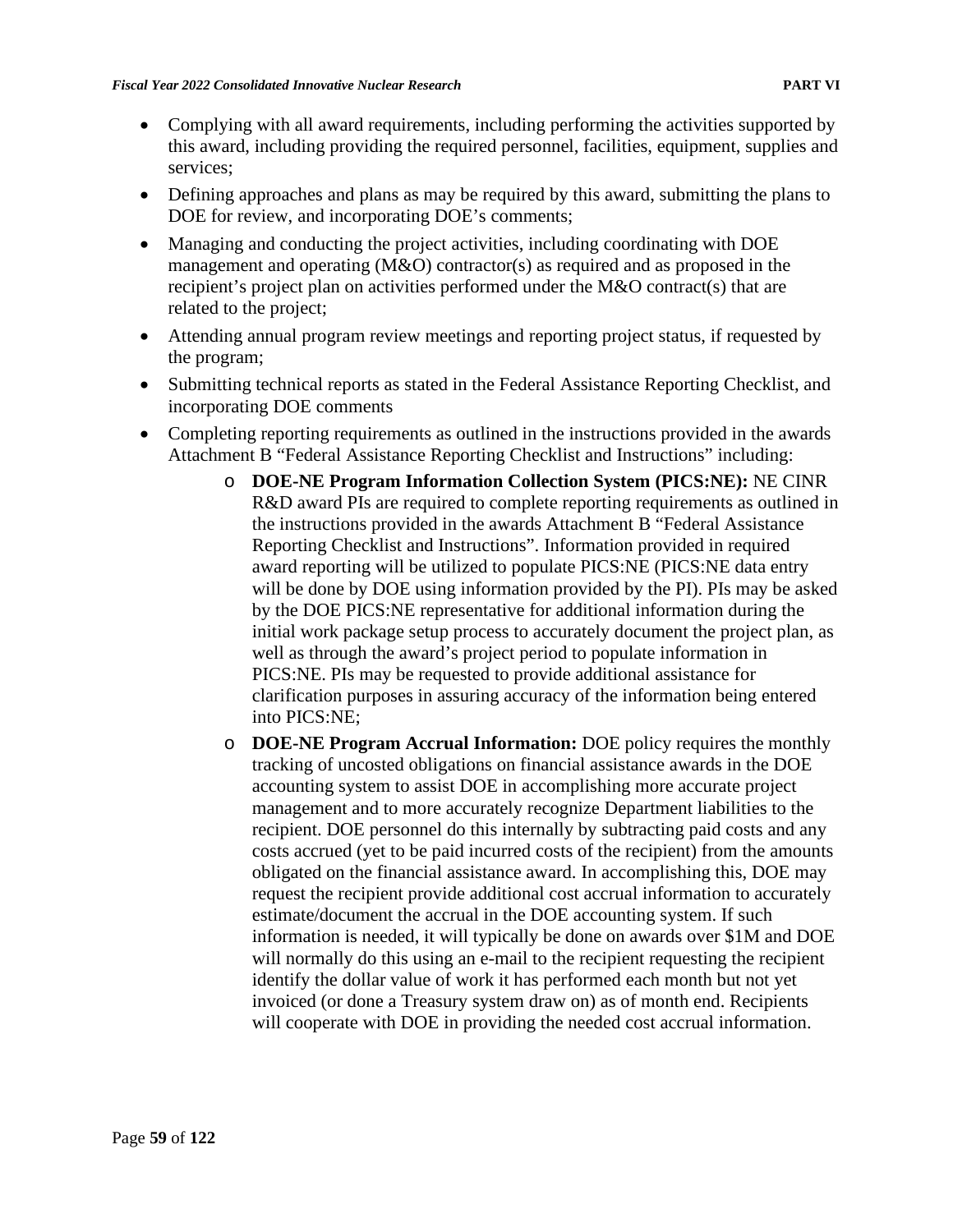- **DOE Responsibilities.** DOE is responsible for the following items, which may be revised depending on the project:
	- Reviewing in a timely manner project plans, including technology transfer plans, and redirecting the work effort if the plans do not address critical programmatic issues;
	- Conducting annual program review meetings to ensure adequate progress and that the work accomplishes the program and project activities. Redirecting work or shifting work emphasis, if needed;
	- Promoting and facilitating technology transfer activities, including disseminating program results through presentations and publications; and
	- Serving as scientific/technical liaison between awardees and other program or industry staff.

**NOTE:** There are limitations on recipient and DOE responsibilities and authorities in the performance of the project activities. Performance of the project activities must be within the scope of the Statement of Objectives, the terms and conditions of the Cooperative Agreement, and the funding and schedule constraints.

## **C. REPORTING**

Reporting requirements are identified on the Federal Assistance Reporting Checklist, DOE F 4600.2, attached to the award agreement. A sample checklist is available at [http://energy.gov/management/office-management/operational-management/financial](http://energy.gov/management/office-management/operational-management/financial-assistance/financial-assistance-forms)[assistance/financial-assistance-forms](http://energy.gov/management/office-management/operational-management/financial-assistance/financial-assistance-forms) under Award Forms.

**NOTE:** The DOE F 4600.2 identifies in box 4.E "Other Reporting", a checkbox titled "Other (see special instructions)". For NEUP and NEET/NSUF awards, the other box is checked and the following is requested.

**NOTE:** A new award may be delayed due to delinquent reporting, including delinquent final reports for past awards.

**Work Package Template** (one time submission) – Completed and submitted by the PI to assist DOE with populating general award information in the PICS:NE system. The template is due no later than 10/31/2022 for awardees in the above listed areas. The Work Package should contain milestones that are appropriate, meaningful and measurable, over the life of the project.

**Quad Chart** (quarterly submission) – The chart is completed and submitted by the PI to provide DOE-NE program managers and technical leads with a quick "snap-shot" look at R&D progress.

**Research Performance Progress Report Template** (quarterly submission) – The DOE F 4600.2 identifies in box 4.A "Management Reporting", a checkbox titled "Research Performance Progress Report (RPPR)(RD&D Projects)". The PI will complete and submit this template, which asks for information that satisfies the RPPR.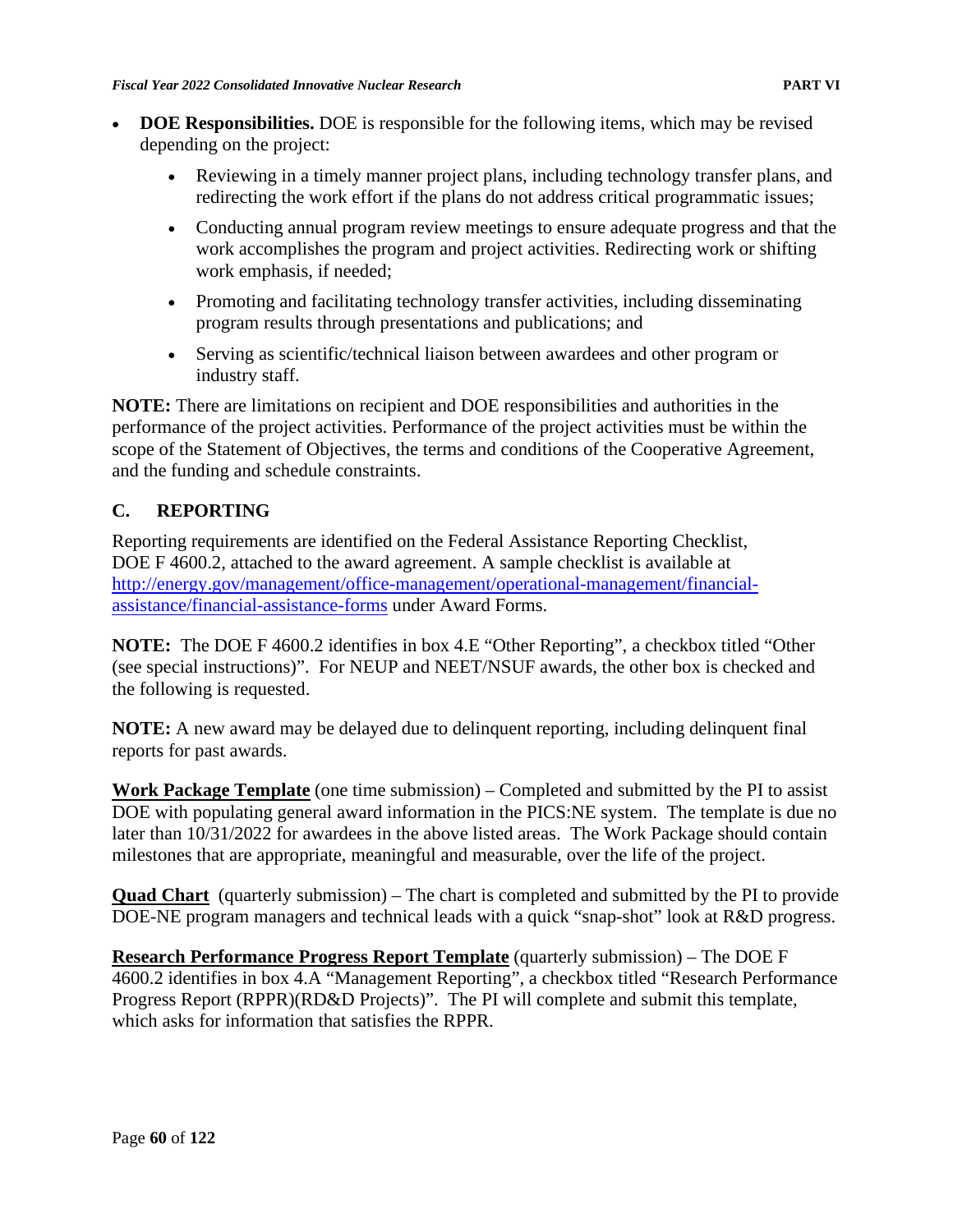## **PART VII – QUESTIONS/AGENCY CONTACTS**

## **A. QUESTIONS**

Interested parties are encouraged to ask questions as early in the CINR FOA process as possible. Questions and comments concerning this CINR FOA shall be submitted not later than five (5) business days prior to the application due date. Questions submitted after that date may not allow the Government sufficient time to respond.

Questions regarding the content of this CINR FOA must be submitted to the Agency Contact listed in Part VII, Section B of this CINR FOA. Questions regarding work scopes may be submitted to the DOE federal and technical POCs listed in Appendices A, B, and C of this CINR FOA. Applicants can communicate directly with the Federal and Technical Point of Contact until full applications are submitted regarding work scopes and technical questions. Questions pertaining to items such as application processes, eligibility, or application document requirements should be directed to [NEUP@inl.gov.](mailto:NEUP@inl.gov)

Questions relating to the registration process, system requirements, how an application form works, or the submittal process, must be directed to [NEUP@inl.gov.](mailto:NEUP@inl.gov)

PIs are not allowed to contact Federal or Technical Points of Contact after the full application due date. Answers to submitted questions submitted containing information about the CINR FOA or the FOA process that would be necessary for the preparation of applications will be posted to [www.NEUP.gov](http://www.neup.gov/) as soon as practical. Information provided to a potential applicant in response to its request will not be disclosed if doing so would reveal the potential applicant's confidential business strategy and/or is otherwise protected. DOE will try to respond to a question within three (3) business days, unless a similar question and answer have already been posted on the website.

## **B. AGENCY CONTACT**

Name: Andrew Ford E-mail: fordaj@id.doe.gov

## **C. INFORMATIONAL WEBINAR**

DOE holds a webinar each year to discuss the structure and execution of this FOA, including major updates from previous years, including work scopes. Applicants can watch and participate in the live webinars and submit questions, through the GoToWebinar interface, to be answered in real time. Registration information and webinar presentations are available on [www.NEUP.gov](http://www.neup.gov/) for review by applicants.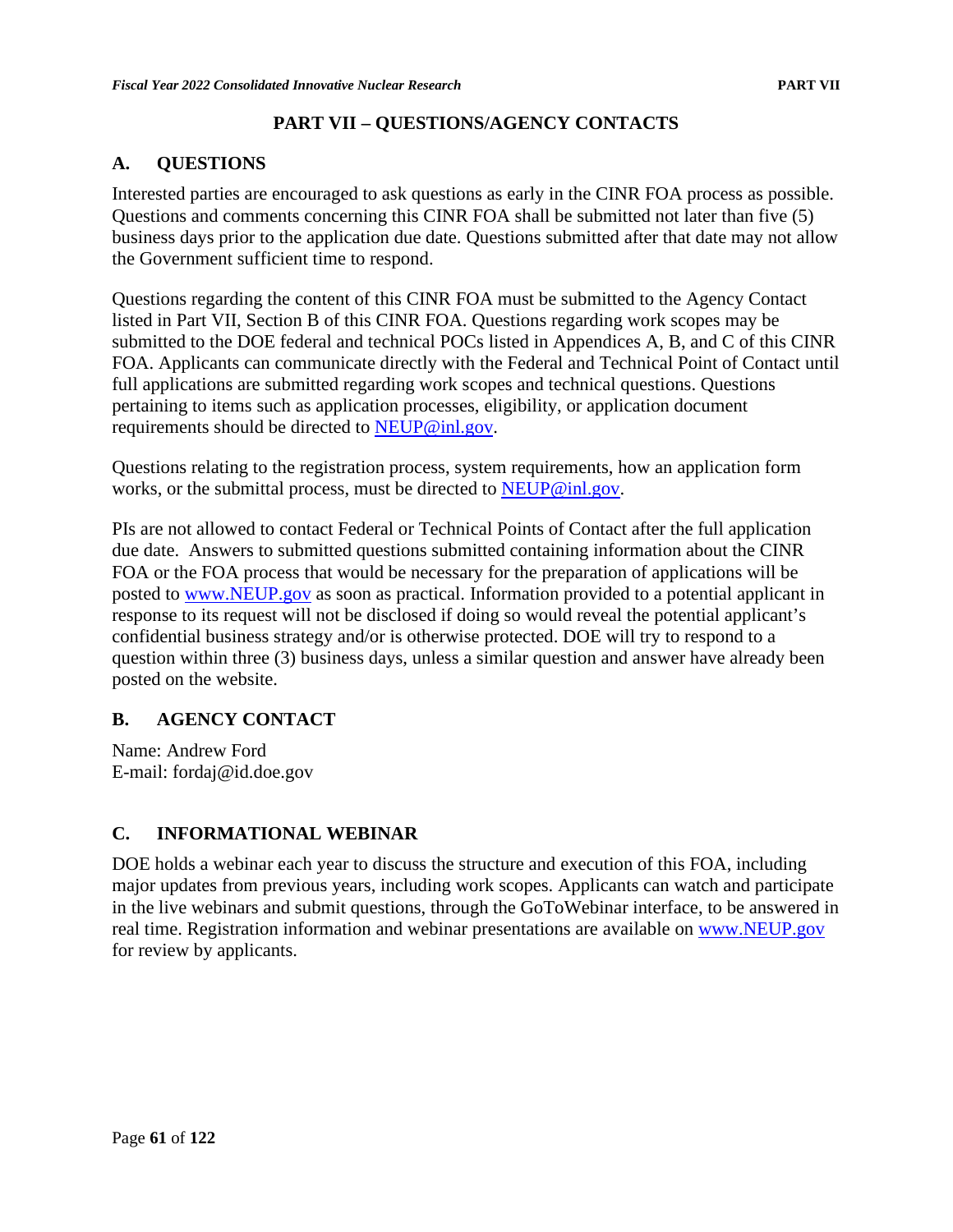## **PART VIII – OTHER INFORMATION**

## **A. MODIFICATIONS**

Notices of any modifications to this announcement will be posted on [www.FedConnect.net](http://www.fedconnect.net/) and [www.Grants.gov](http://www.grants.gov/) and will also be posted as a courtesy on [www.NEUP.gov.](http://www.neup.gov/) It is recommended that the website is checked frequently at [www.NEUP.gov](http://www.neup.gov/) to ensure you receive timely notice of any modifications or other announcements.

## **B. GOVERNMENT RIGHT TO REJECT OR NEGOTIATE**

DOE reserves the right, without qualification, to reject any or all applications received in response to this announcement and to select any application, in whole or in part, as a basis for negotiation and/or award.

## **C. COMMITMENT OF PUBLIC FUNDS**

The Contracting Officer is the only individual, who can make awards or commit the Government to the expenditure of public funds. A commitment by anyone other than the Contracting Officer, either explicit or implied, is invalid.

Funding for all awards is contingent upon the availability of funds appropriated by Congress for the purpose of this program.

## **D. PROPRIETARY APPLICATION INFORMATION**

Patentable ideas, trade secrets, proprietary or confidential commercial or financial information, disclosure of which may harm the applicant, should be included in an application only when such information is necessary to convey an understanding of the proposed project. The use and disclosure of such data may be restricted, provided the applicant includes the following legend on the first page of the project narrative and specifies the pages of the application which are to be restricted:

> "The data contained in pages [Insert pages] of this application have been submitted in confidence and contain trade secrets or proprietary information, and such data shall be used or disclosed only for evaluation purposes, provided that if this applicant receives an award as a result of or in connection with the submission of this application, DOE shall have the right to use or disclose the data herein to the extent provided in the award. This restriction does not limit the government's right to use or disclose data obtained without restriction from any source, including the applicant."

To protect such data, each line or paragraph on the pages containing such data must be specifically identified and marked with a legend similar to the following:

> "The following contains proprietary information that (name of applicant) requests not be released to persons outside the Government, except for purposes of review and evaluation."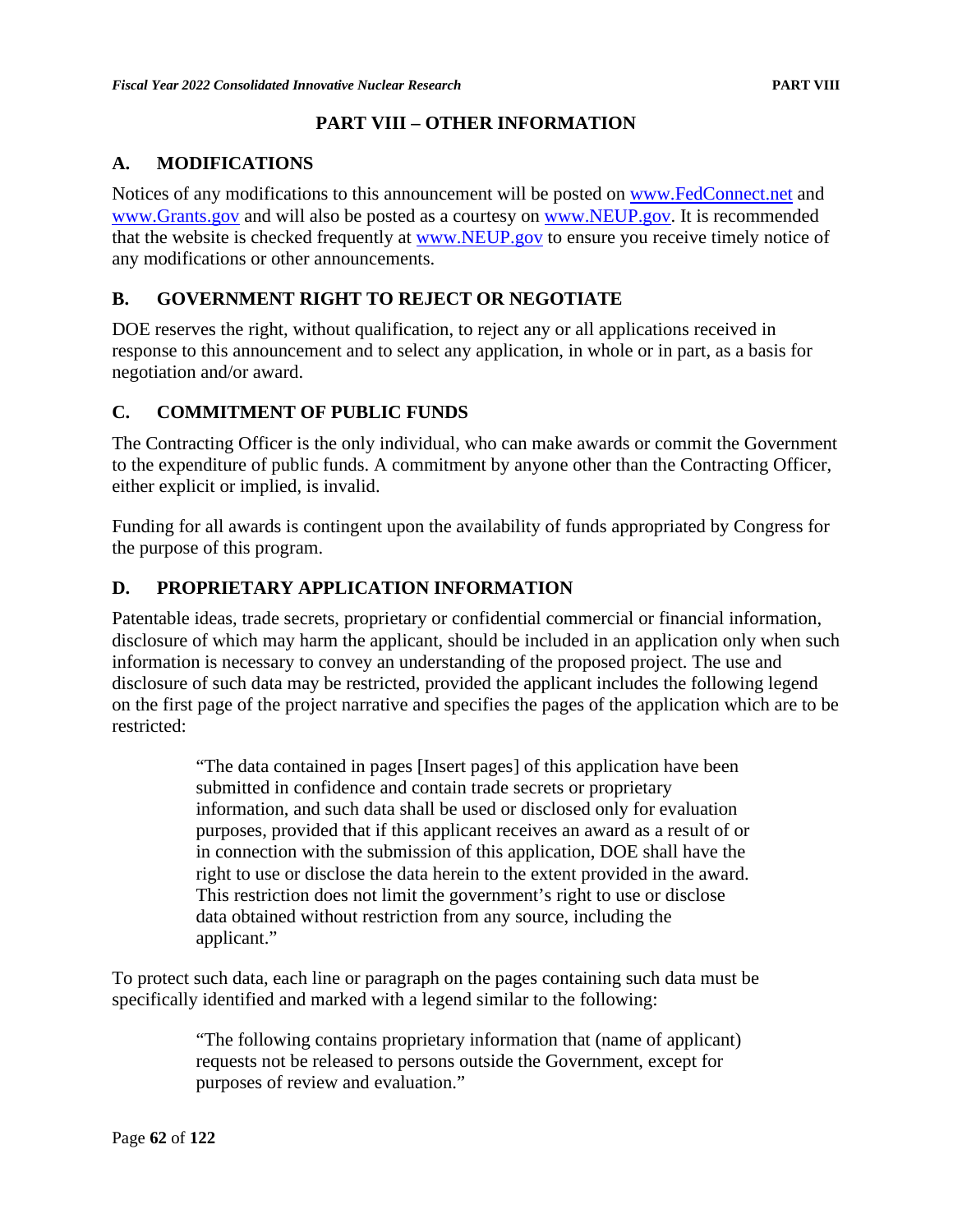## **E. EVALUATION AND ADMINISTRATION BY NON-FEDERAL PERSONNEL**

In conducting the merit review evaluation, the Government may seek the advice of qualified non-Federal personnel as reviewers. The Government may also use non-Federal personnel to conduct routine, nondiscretionary administrative activities. The applicant, by submitting an application, consents to the use of non-Federal reviewers/administrators. Non-Federal reviewers must sign COI and non-disclosure agreements prior to reviewing an application. Non-Federal personnel conducting administrative activities must sign a non-disclosure agreement.

## **F. INTELLECTUAL PROPERTY DEVELOPED UNDER THIS PROGRAM**

Patent Rights. Domestic small businesses and domestic nonprofit organizations will receive the patent rights clause at 37 CFR 401.14, i.e., the implementation of the Bayh-Dole Act. This clause permits domestic small business and domestic non-profit organizations to retain title to subject inventions.

Class Patent Waiver. For applicant's that are not domestic small businesses or nonprofit organizations, the Office Nuclear Energy (NE) Class Patent Waiver W(C) 2020-002 may be applicable to an award made under this announcement. The class patent waiver will provide applicants, not subject to the Bayh-Dole Act, the option to retain title to their own inventions, subject to the same government retained rights identified in the Act above. To receive the class waiver, an applicant, must agree to provide statutory minimum cost share required under the award and agree to substantially manufacture technology created under the award in the U.S., or provide other economic benefits to the U.S. in accordance with the U.S. Competitiveness provision set forth in the above-referenced class patent waiver.

Rights in Technical Data. Normally, the Government has unlimited rights in technical data created under a DOE agreement. Delivery or third-party licensing of proprietary software or data developed solely at private expense will not normally be required except as specifically negotiated in a particular agreement to satisfy DOE's own needs or to insure the commercialization of technology developed under a DOE agreement.

Special Protected Data Statutes. This program is covered by a special protected data statute. These special protected data statutes apply to only those applicants who cost share. The provisions of the statute provide for the protection from public disclosure, for a period of up to five (5) years from the development of the information, of data that would be a trade secret, or commercial or financial information that is privileged or confidential, if the information had been obtained from a non-Federal party. Generally, the provision entitled, Rights in Data - Programs Covered Under Special Protected Data Statutes (Item 4 under 2 CFR 910, Appendix A to Subpart D), would apply to an award made under this announcement. This provision will identify data or categories of data first produced in the performance of the award that will be made available to the public, notwithstanding the statutory authority to withhold data from public dissemination, and will also identify data that will be recognized by the parties as protected data.

# **G. UNDERSTANDING COST SHARING REQUIREMENTS**

**(Cost sharing is not required for universities and FFRDCs)**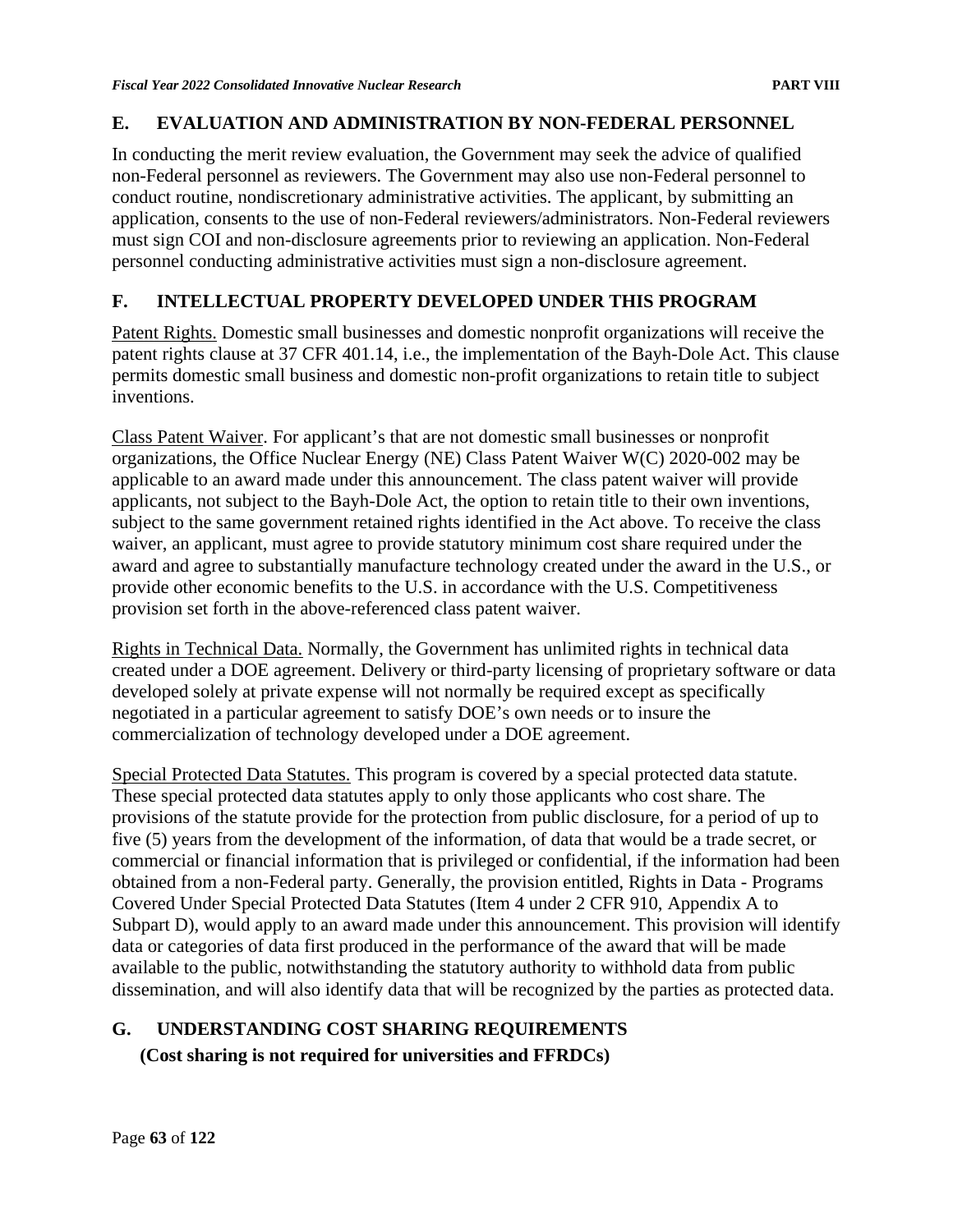Department-wide cost sharing requirements are established by Section 988 of the Energy Policy Act of 2005. The DOE Financial Assistance Rules at 2 CFR part 200 and 2 CFR part 910 implement cost sharing requirements (see 2 CFR 200.306 and 2 CFR 910.130). The CINR FOA requires a minimum of 20% cost sharing by awardees, except for applications led by U.S. nonprofit educational institutions/universities. The applicant's cost share requirement will be based on the total cost of the project. FFRDC costs are included as part of government cost share.

In accordance with section 988 (d) of the Energy Policy Act of 2005, Calculation of Amount, when calculating the amount of the non-Federal contribution, the Government:

- 1. May include the following costs as allowable in accordance with the applicable cost principles:
	- a. Cash.
	- b. Personnel costs.
	- c. The value of a service, other resource, or third party in-kind contribution determined in accordance with the applicable circular of the Office of Management and Budget [**Note**: In-kind contributions, like any other cost, need to be incurred during the award project period, e.g., cannot give credit for costs incurred prior to the award, including prior development costs, unless otherwise authorized by the applicable cost principles].
	- d. Indirect costs or facilities and administrative costs.
	- e. Any funds received under the power program of the Tennessee Valley Authority (except to the extent that such funds are made available under an annual appropriation act).

Shall not include:

- a. Revenues or royalties from the prospective operation of an activity beyond the time considered in the award.
- b. Proceeds from the prospective sale of an asset of an activity.
- c. Other appropriated Federal funds.

The terms and conditions of the cooperative agreement will include appropriate provisions on allowable costs.

The Federal share shall not be required to be repaid as a condition of award. Royalties should not be used to repay or recover the Federal share, but may be used as a reward for technology transfer activities.

Cost share is often confused with some form of cost matching. The key to understanding how cost share works is to understand the base from which the cost share percentage is calculated. Cost share percentage is a percentage of the total allowable costs of the project. Note that it is NOT a percentage of the DOE funds, but rather the entire project, including all awardee funds, DOE funds, and all FFRDC requirements.

When determining the cost share requirement in dollars, it is first necessary to determine the entire project cost. Initially, no consideration would be given as to where the funds would come from. An applicant would determine that a certain cost (e.g., hours, travel, supplies, etc.) would be needed to complete the project as proposed in the application. Once the project cost is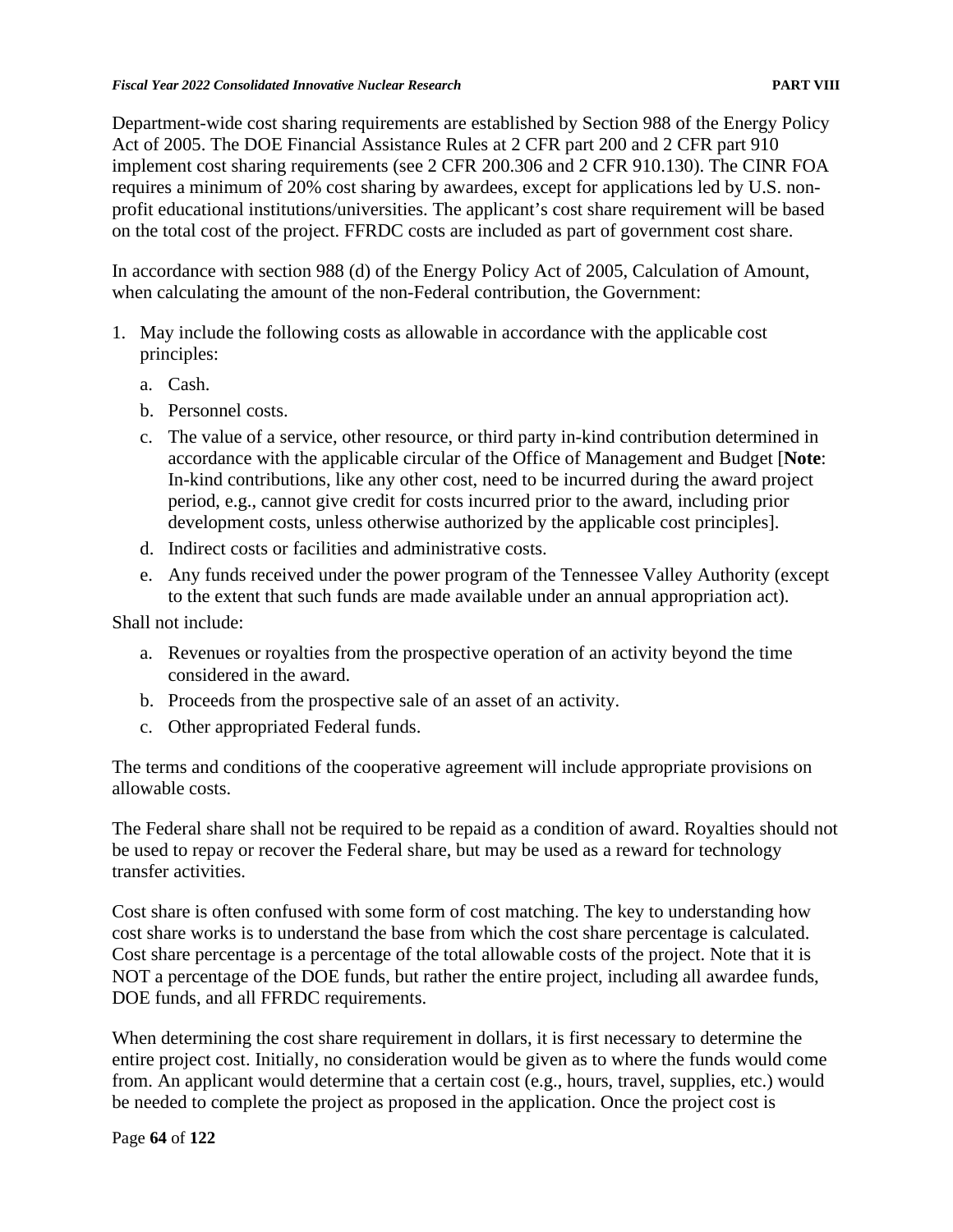determined, an applicant can then calculate the cost share requirement by multiplying the cost share percentage by the project cost. The resulting dollar figure would be the dollar requirement that the applicant must provide as cost share.

Below are several examples of how the cost share amount would be calculated:

## **Example 1**

The applicant determines that the following budget requirements are needed to carry out the work described in its application to DOE:

| Direct Labor    | \$100,000 |
|-----------------|-----------|
| Travel          | \$3,000   |
| Equipment       | \$17,000  |
| <b>Supplies</b> | \$10,000  |
| Subcontract     | \$20,000  |
|                 |           |

## *Total Project Cost* **\$150,000**

A cost share requirement of 20% was specified in the funding announcement. Cost Share  $=$  (cost share percentage)  $\times$  (*total project cost*) Cost Share =  $(20\%) \times (\$150,000)$  $Cost$  Share  $=$  \$30,000

The applicant must now identify \$30,000 of \$150,000 as Cost Share. The applicant would then request DOE funding in the amount of \$120,000.

| <b>DOE Share = \$120,000</b> | Awardee Share $= $30,000$ |  |
|------------------------------|---------------------------|--|
|------------------------------|---------------------------|--|

## **Example 2**

The applicant determines that the following budget requirements are needed to carry out the work described in its application to DOE:

| <b>Total Project</b> | \$300,000 |
|----------------------|-----------|
| Supplies             | \$60,000  |
| Equipment            | \$10,000  |
| Travel               | \$20,000  |
| Labor                | \$10,000  |
| Direct               | \$200,000 |

A cost share requirement of 20% was specified in the funding announcement.

Cost Share = (cost share percentage)  $\times$  (total project cost) Cost Share =  $(20\%) \times (\$300,000)$ Cost Share  $=$  \$60,000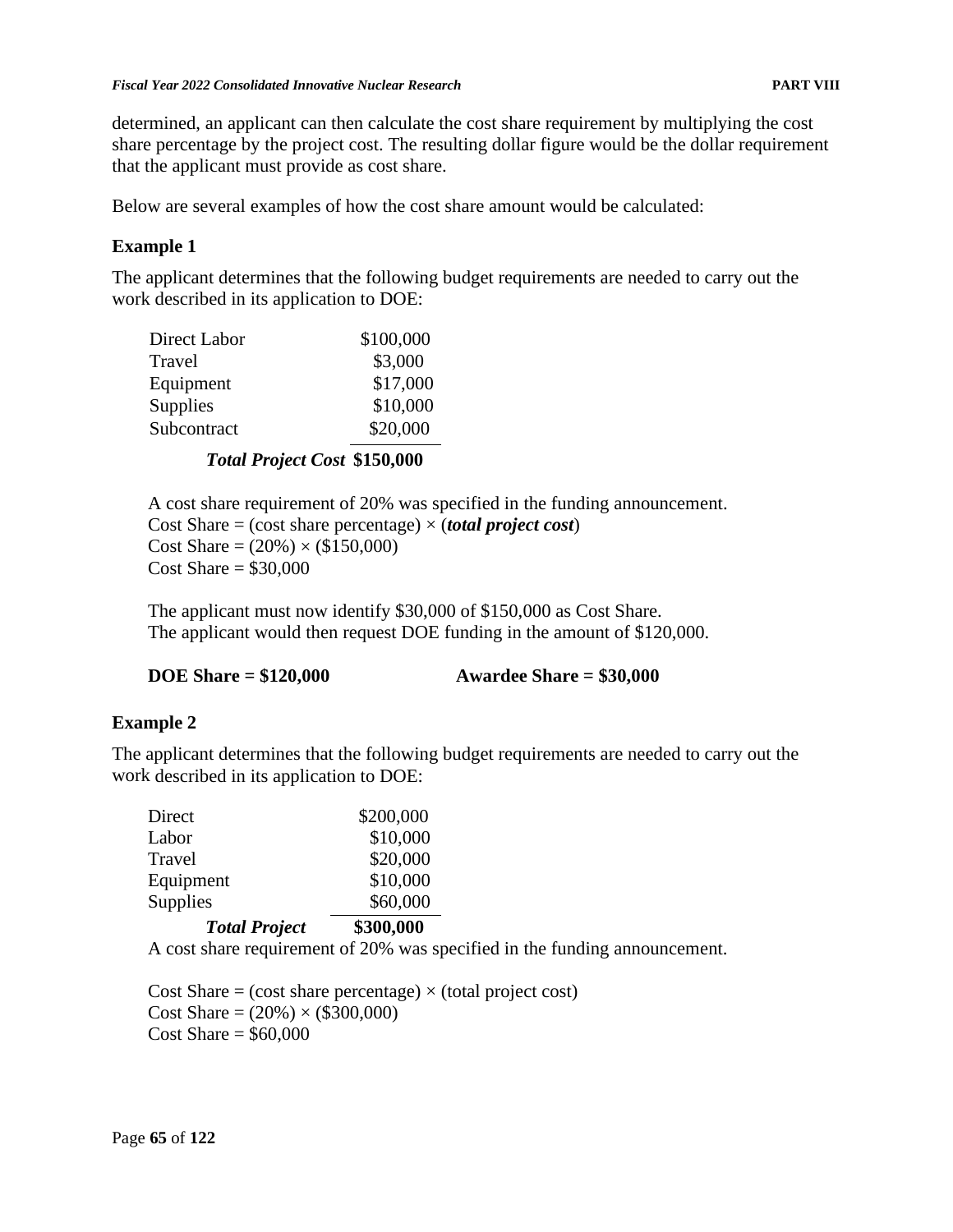The applicant must now identify \$60,000 of \$300,000 as Cost Share. DOE would pay \$60,000 directly to the FFRDC. The applicant would then request DOE funding in the amount of \$180,000.

## **DOE Share = \$180,000 (funds to Awardee) + \$60,000 (FFRDC) = \$240,000**

## **Awardee Share = \$60,000**

**NOTE:** FFRDC funds are paid directly to the FFRDC by DOE. The work provided by the FFRDC is still considered part of the total project cost; therefore, it is included in the base from which the awardee cost share is calculated.

In all cases, the applicant must specify the individual costs that make up each part of the total project cost and indicate whether DOE or non-DOE funds will be used to cover the cost.

**DOE**

**Non-DOE**

The budget from **Example 1** might look something like the following:

|           |           | Non-DOE  |
|-----------|-----------|----------|
| \$100,000 | \$70,000  | \$30,000 |
| \$3,000   | \$3,000   | \$0      |
| \$17,000  | \$17,000  | \$0      |
| \$10,000  | \$10,000  | \$0      |
| \$20,000  | \$20,000  | \$0      |
| \$150,000 | \$120,000 | \$30,000 |
|           |           | DOE      |

The application forms in this CINR FOA will facilitate the identification of funding sources.

## **H. NOTICE REGARDING ELIGIBLE/INELIGIBLE ACTIVITIES**

Eligible activities under this program include those which describe and promote the understanding of scientific and technical aspects of specific energy technologies, but not those that encourage or support political activities such as the collection and dissemination of information related to potential, planned, or pending legislation.

## **I. NO-COST TIME EXTENSIONS**

Unilateral no-cost time extensions will NOT be permitted to awards made under this CINR FOA. All no-cost time extensions must provide adequate justification and receive approval from the Contracting Officer. No-cost time extensions should be requested as soon as the need is identified within the last year of the award.

A request for a no-cost time extension on existing DOE-NE funded projects must only be made between October 1 - April 15. Any request outside of this period will need to be substantially justified and receive approval from the Contracting Officer. One no-cost time extension request may be granted for up to 12 months, pending review and approval. No more than one no cost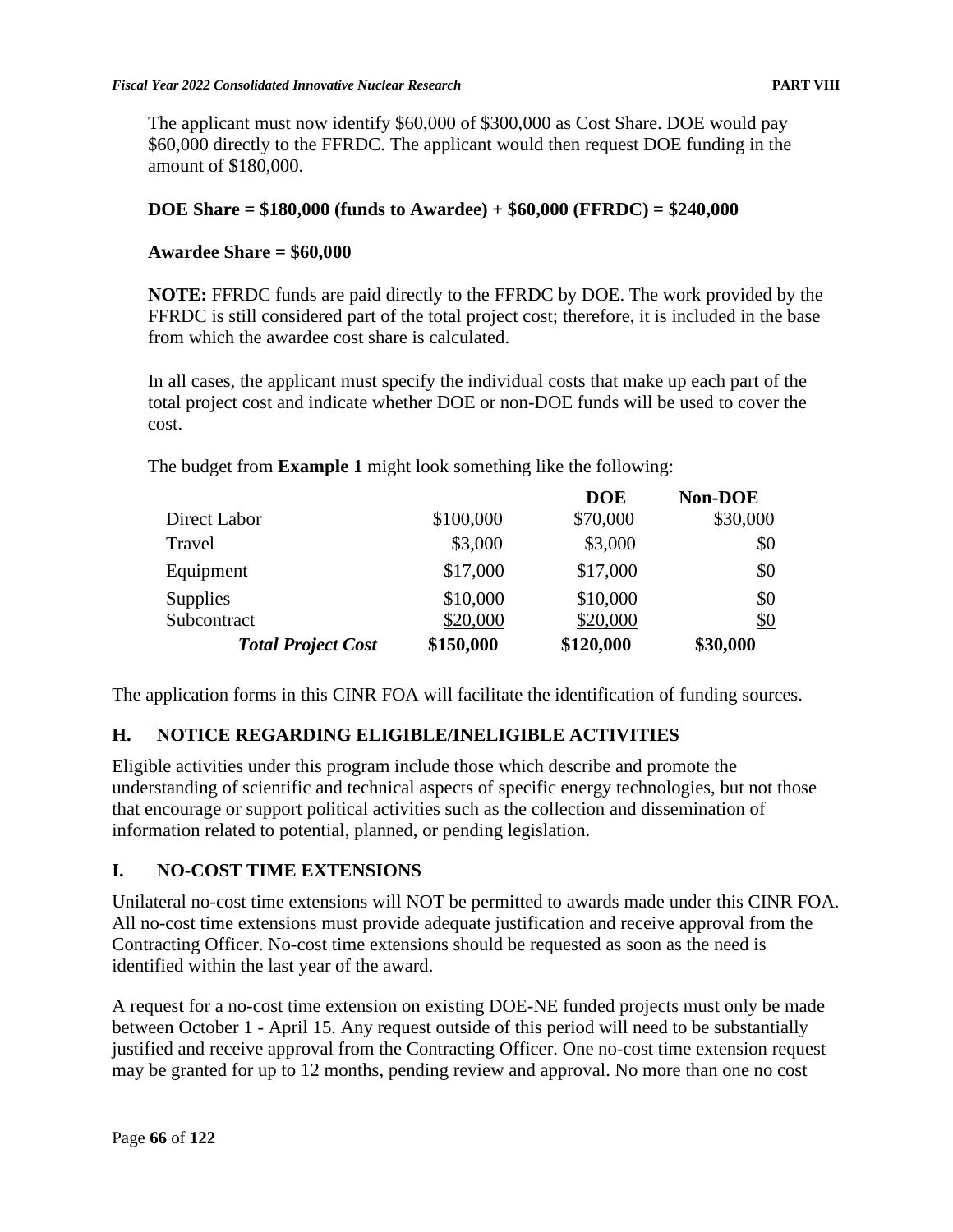time extension will be allowed on any DOE-NE funded project. No-cost time extensions should be submitted only during the period of October  $1 -$ April 15 to [NEUP@inl.gov.](mailto:NEUP@inl.gov)

## **J. REBUDGET REQUEST**

Any rebudget request where the cumulative amount of such change is expected to exceed 10 percent of the total budget as last approved by the Federal awarding agency must be requested in writing (see 2 CFR 200.308). The request must include a detailed budget justification, and an updated budget in the same format that was used in the original application. Any request for the purchase of equipment exceeding \$5,000 must be requested in writing to include a valid quote, and justification for purchase.

Budget forms can be found at: [https://www.energy.gov/management/downloads/sf-424-research](https://www.energy.gov/management/downloads/sf-424-research-and-related-budget-rr)[and-related-budget-rr](https://www.energy.gov/management/downloads/sf-424-research-and-related-budget-rr)

# **K. CONFERENCE SPENDING**

The recipient shall not expend any funds on a conference not directly and programmatically related to the purpose for which the grant or cooperative agreement was awarded that would defray the cost to the United States government of a conference held by any executive branch department, agency, board, commission, or office for which the cost to the United States government would otherwise exceed \$20,000, thereby circumventing the required notification by the head of any such executive branch department, agency, board, commission, or office to the inspector general (or senior ethics official for any entity without an inspector general), of the date, location, and number of employees attending such conference.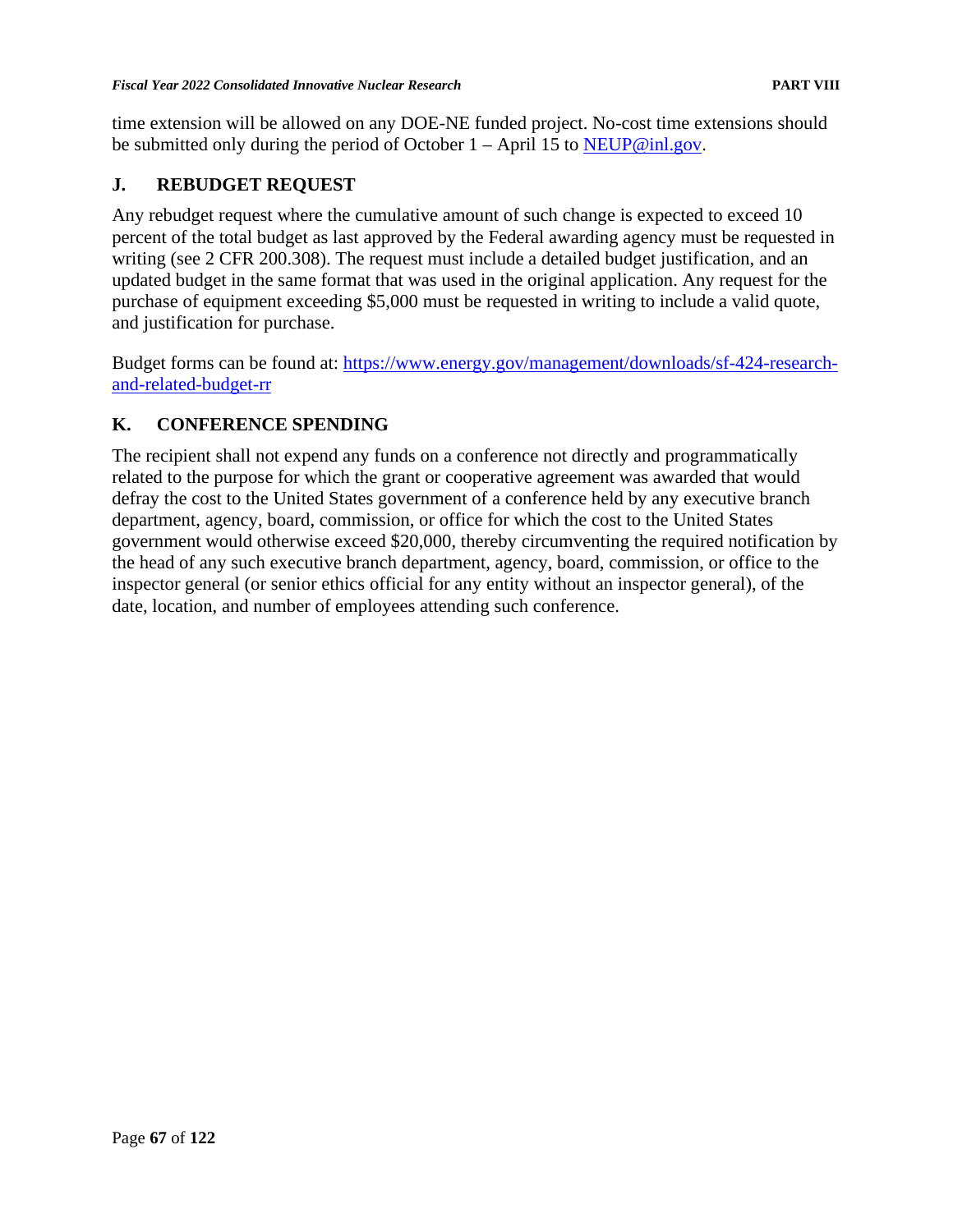## **PART IX – APPENDICES/REFERENCE MATERIAL**

**Appendix A:** Work Scopes for U.S. University-led Program and/or Mission Supporting R&D Projects

**Appendix B:** Work Scopes for U.S. University-, National Laboratory-, or Industry-led Program and/or Mission Supporting R&D Projects

**Appendix C:** Work Scopes for U.S. University-led Integrated Research Project (IRP) R&D

**Appendix D:** Accessing Nuclear Science User Facilities

**Appendix E:** Draft Nuclear Science User Facilities User Agreement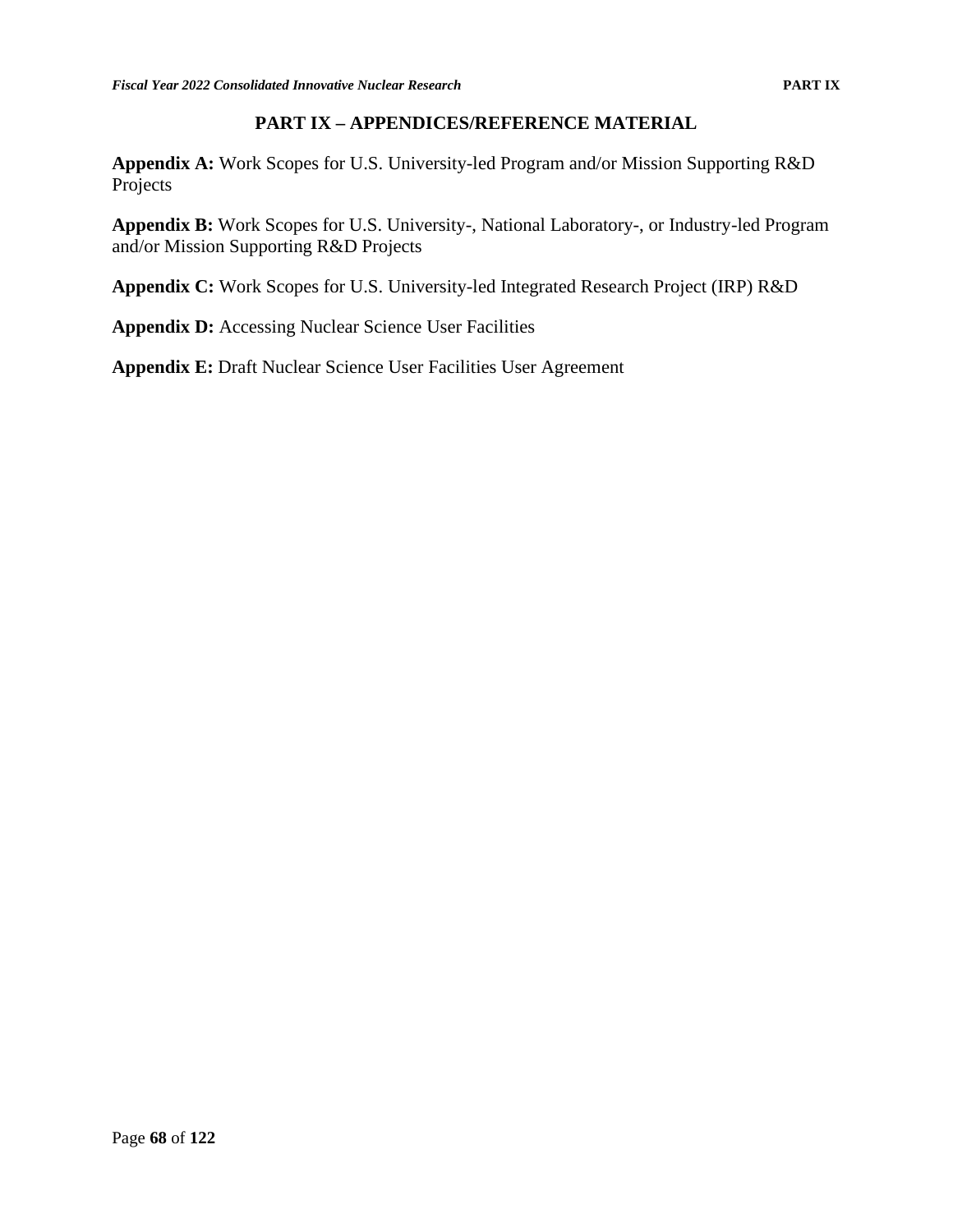**Appendix A: Work Scopes for U.S. University-led Program and/or Mission Supporting R&D Projects**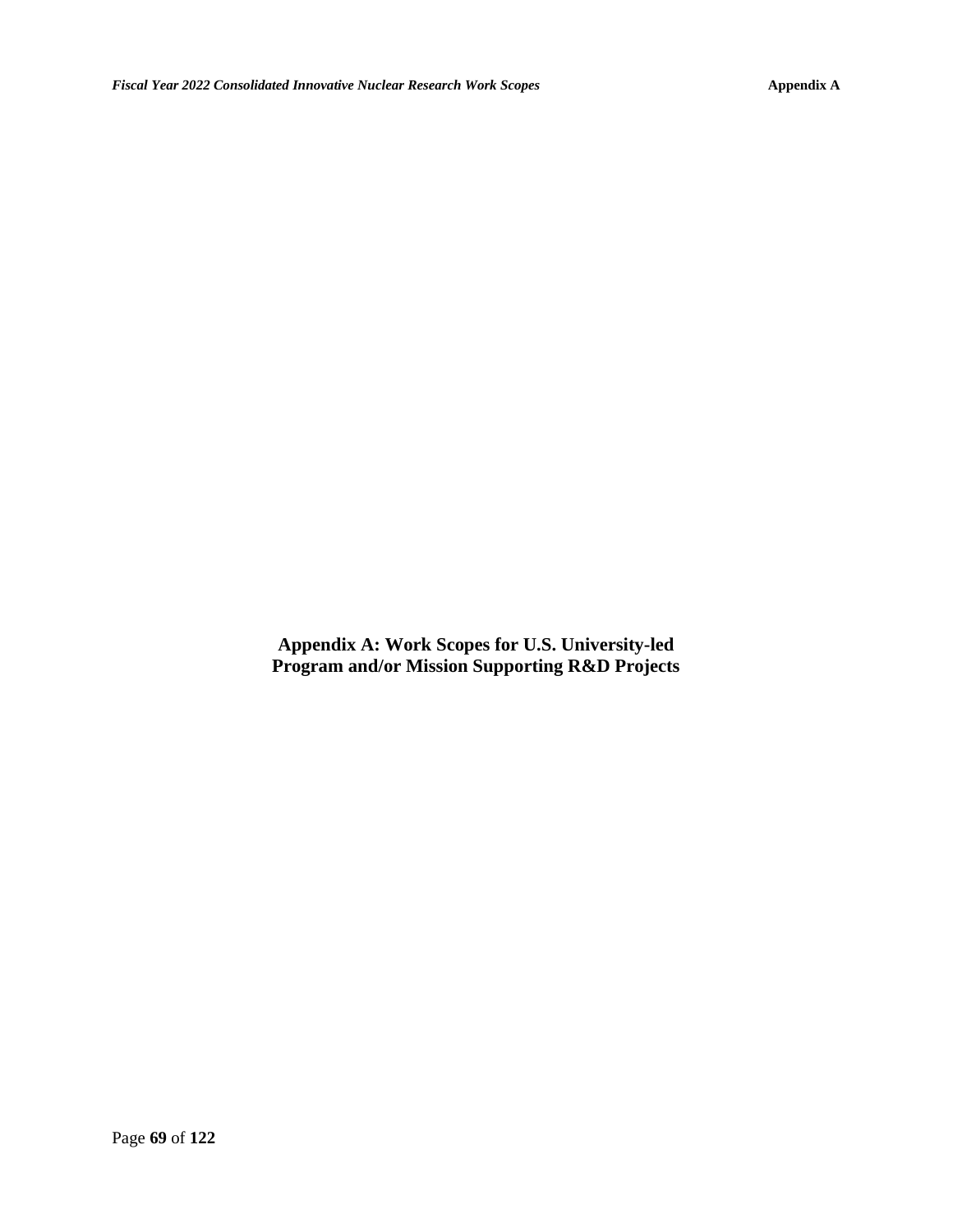#### **FC-1: MATERIAL RECOVERY AND WASTE FORM DEVELOPMENT**

The Material Recovery and Waste Form Development program supports innovative methods to recover valuable elements from used nuclear fuel (UNF) and manage the resulting wastes. The program employs a science-based approach to foster innovative and transformational technology solutions and applies unique nuclear fuel cycle chemistry expertise and technical capabilities to a broad range of civil nuclear energy applications. These chemical technologies, when combined with advanced reactors and their fuels, form the basis of advanced fuel cycles for sustainable and potentially growing nuclear power in the U.S.

#### **FC-1.1: NUCLEAR FUEL CYCLE AQUEOUS SEPARATIONS CHEMISTRY (FEDERAL POC – STEPHEN KUNG & TECHNICAL POC – KEN MARSDEN) (ELIGIBLE TO LEAD: UNIVERSITIES ONLY) (UP TO 2 YEARS AND \$400,000)**

Chemical separation of actinides is employed in nearly every stage of the nuclear fuel cycle, from mining to reprocessing, as well as in other areas such as isotope production. While these separations typically focus on uranium and plutonium recycling, several other valuable isotopes could be recovered. Advanced aqueous separations processes and technologies for actinides and other valuable elements may provide additional economic benefits for UNF recycle. Innovative research to better understand the fundamental coordination chemistry, recovery of valuable materials from used nuclear fuel, radiolysis in solvent extraction systems, and computational modeling of solvent extraction phenomena are especially encouraged.

## **FC-1.2:UNDERSTANDING, PREDICTING, AND OPTIMIZING THE PHYSICAL PROPERTIES, STRUCTURE, AND DYNAMICS OF MOLTEN SALTS (FEDERAL POC – STEPHEN KUNG & TECHNICAL POC – KEN MARSDEN) (ELIGIBLE TO LEAD: UNIVERSITIES ONLY) (UP TO 3 YEARS AND \$400,000)**

Molten salts find applications in advanced nuclear technologies as electrolytes for pyroprocessing and as fuel solvents and coolants for advanced reactors. Thermodynamic models are needed to predict critical salt characteristics such as melting points, heat capacities, free energies for potential corrosion reactions, and solubilities of fission and corrosion products as a function of temperature and composition. The atomic composition and redox potential of the salt may change with time as a result of fission product formation and material irradiation. Applications are requested to better understand, predict, and optimize the physical properties and thermochemical behavior of molten salts. The goal is to develop and use first-principles molecular dynamics simulations and computational electronic structure methods to extend the limited experimental data sets to cover a broader range of chemical evolution and environments. Innovative approaches to (1) apply molecular dynamics simulations to predict thermophysical and transport properties; (2) build multi-component models for prediction of phase diagrams; and (3) develop advanced models to guide experimental efforts to manipulate molten salt thermophysical properties are especially encouraged.

## **FC-1.3:UNDERSTANDING THE STRUCTURE AND SPECIATION OF MOLTEN SALTS AT THE ATOMIC AND MOLECULAR SCALE (FEDERAL POC – STEPHEN KUNG & TECHNICAL POC – KEN MARSDEN) (ELIGIBLE TO LEAD: UNIVERSITIES ONLY) (UP TO 2 YEARS AND \$400,000)**

To understand the effects of structure and dynamics of molten salts on their physical and chemical properties such as viscosity, solubility, volatility, and thermal conductivity—it is necessary to determine the speciation of salt components as well as the local and intermediate structures at operationally relevant temperatures. Real-time spectroscopic and electrochemical methods can be used to monitor key chemical species in solution. Applications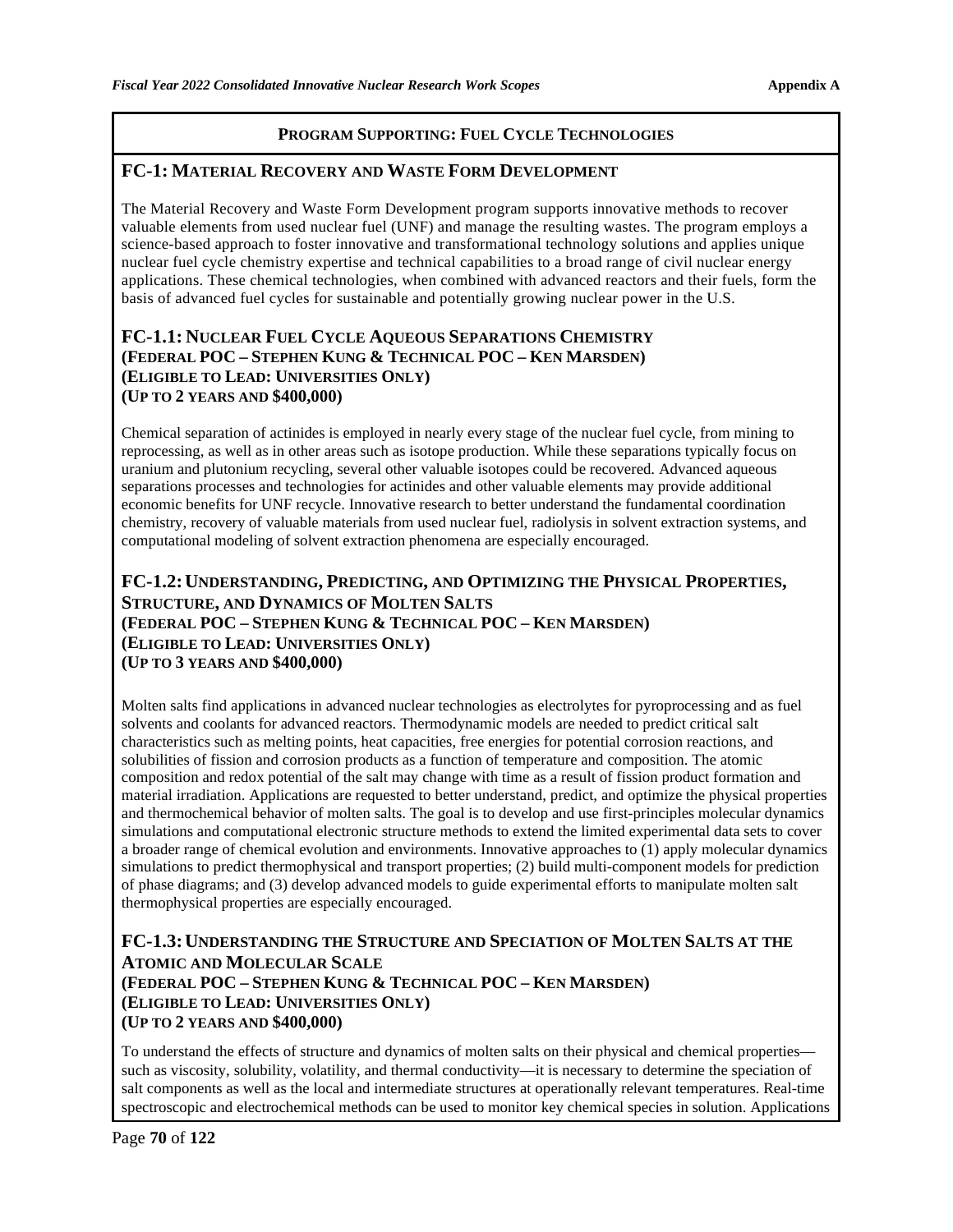are requested to take advantage of recent breakthroughs in advanced characterization tools and instrumentation methods to provide fundamental information at the atomic and molecular scale. The goals are to determine the local structure and bonding of chemical species in salt solutions and to develop innovative real-time analytical methods for microscopic and macroscopic property measurements. Innovative approaches to (1) determine salt molecular structure using scattering and spectroscopic methods, (2) develop novel electrochemistry and spectroscopy methods for in-situ monitoring and predictive modeling, and (3) develop a molten salt optical basicity scale to determine corrosivity and solubility of actinides are especially encouraged.

### **FC-1.4:IRON PHOSPHATE PROCESS: EVALUATION OF PROCESSING PARAMETERS ON THE PRODUCT PROPERTIES (FEDERAL POC – KIMBERLY GRAY & TECHNICAL POC – WILLIAM EBERT) (ELIGIBLE TO LEAD: UNIVERSITIES ONLY) (UP TO 2 YEARS AND \$400,000)**

The Material Recovery and Waste Form Development program is currently developing a phosphate-based process for salt waste forms. The goals are to enable recycling chlorine and to generate chemically durable iron phosphate glass wastes. In the baseline process, ammonium dihydrogen phosphate is reacted with the salts in air to evolve ammonium chloride which can be captured for recycle. The resulting product in the crucible is a nondurable phosphate product containing oxides of the salt cations. The solid is remelted with added iron oxide to improve the chemical durability. Improved understanding of the chemical processing, including materials development, will further enhance the throughput of waste form production. Proposals with an innovative approach are requested to (1) characterize and verify preferred phosphate precursor selection to improve processing rate, dechlorination efficiency, and chemical durability of the products; (2) identify advanced crucible material that is compatible with the chemical process; (3) characterize and evaluate the waste products properties, such as crystalline phase assemblage and residual glass phase composition; and (4) utilize and advanced process to enable efficient recovering of recycled chlorine.

## **FC-2: ADVANCED FUELS**

### **FC-2.1: NEXT GENERATION LWR FUELS FOR SMR APPLICATIONS (FEDERAL POC – FRANK GOLDNER & TECHNICAL POC – NICOLAS WOOLSTENHULME) (ELIGIBLE TO LEAD: UNIVERSITIES ONLY) (UP TO 3 YEARS AND \$800,000)**

The unique operating environment of modern small modular light water reactors creates an opportunity for novel fuel designs that have been optimized for this particular environment. For example, significant changes in design basis accident scenarios, cycle length, or power density are likely to impact the limiting operating and/or safety design limits. Proposals are sought that identify and evaluate candidate advanced SMR fuel designs or optimization of current fuel designs that can benefit from the Accident Tolerant Fuel program current candidates. Research should address relevant fuel performance considerations (under both normal operation and off-normal conditions) as well as system level fuel cycle considerations (enrichment through disposition) or assessment of specific performance limiting phenomena. Collaboration with commercial SMR developers and/or fuel developers is strongly encouraged.

## **FC-2.2: ACCIDENT TOLERANT CONTROL RODS (FEDERAL POC – FRANK GOLDNER & TECHNICAL POC – MIKE TODOSOW) (ELIGIBLE TO LEAD: UNIVERSITIES ONLY) (UP TO 3 YEARS AND \$800,000)**

Proposals are sought to assess the neutronic, and thermo-mechanical performance attributes of potential advanced materials and/or designs for BWR and PWR control rods that retain/enhance the poisoning effects/requirements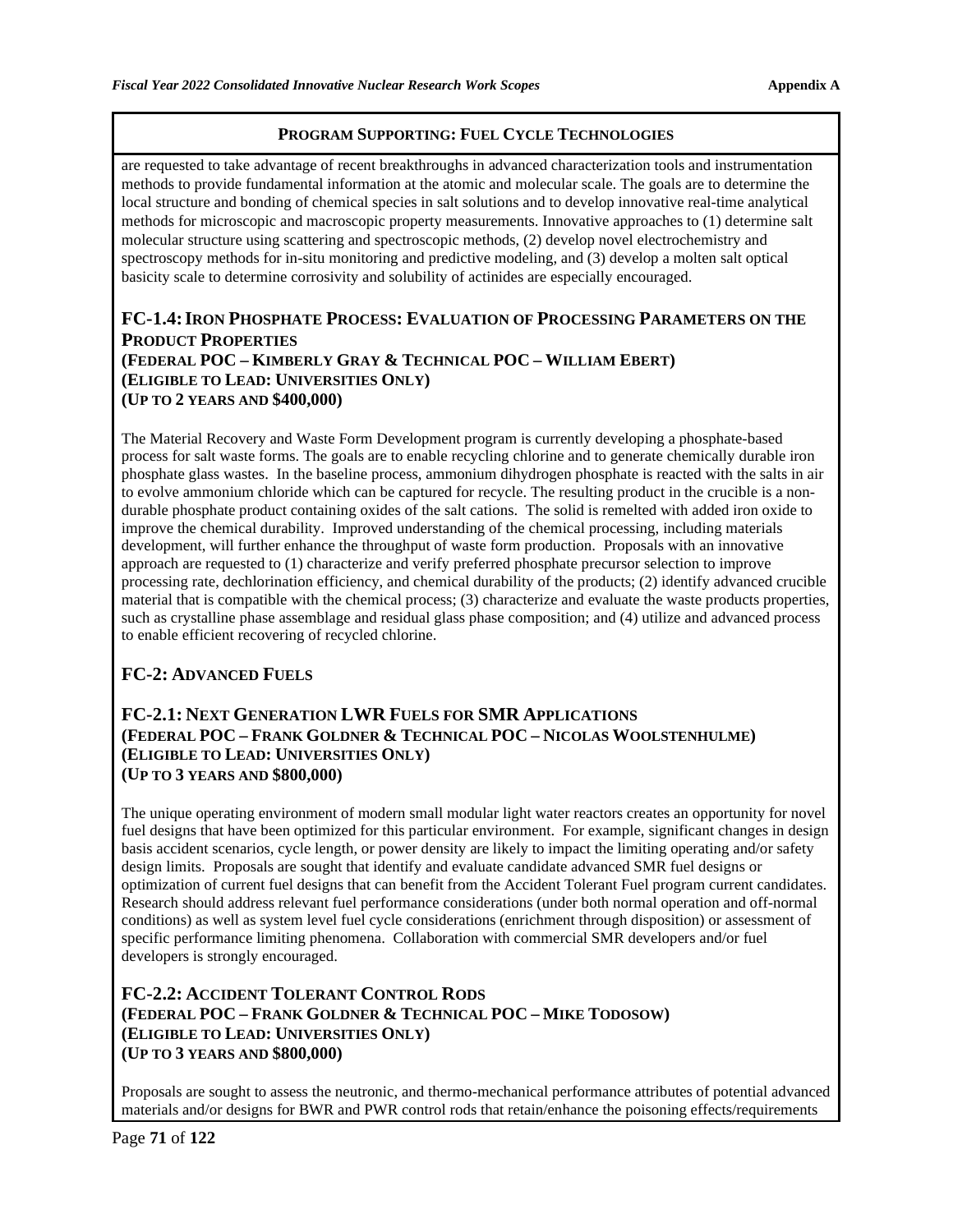(worth – individual and bank, etc.) while maintaining structural integrity/functionality (e.g., ability to insert/ withdraw) during normal operation and accident conditions (temperatures, cooling, etc.). Also, materials and associated studies may be considered that address the retention of the structural integrity/geometry of the core which depends on the ability of components such as guide tubes, grid spacers, core support plate, etc. to retain "functionality" during normal operation and accident conditions. Consultation with existing DOE-NE ATF related programs in this area is encouraged/desirable.

### **FC-2.3: ACCELERATED FUEL TESTING METHOD DEVELOPMENT (FEDERAL POC – KEN KELLAR & TECHNICAL POC – DAN WACHS) (ELIGIBLE TO LEAD: UNIVERSITIES ONLY) (UP TO 3 YEARS AND \$800,000)**

Proposals are sought to enhance nuclear fuel research approaches that integrate experimental results that span large time, spatial, and system complexity scales. Limitations in the ability to quantitatively assess the effectiveness of bridging the interpretation of test results across these scales often forces developers, operators, and regulators to apply unnecessarily large factors of safety during implementation. For example, full-scale tests that ideally capture all aspects of an event (i.e. a design basis or severe accident) cannot be reasonably simulated experimentally (due to facility constraints or overall cost), thus engineering and safety criteria must be conservatively applied to account for distortions or uncertainties that arise due to experimental or analytical simplifications made during a 'simulated' event. A variety of 'scaling' methods have been established to enhance development and licensing of nuclear technology in this environment. These methods, which typically rely on functional integration of modeling and simulation with separate effects and integral effects tests, have been demonstrated to significantly reduce the cost and time associated with nuclear system development and licensing (nuclear reactor system performance demonstration, in particular, have developed and utilized these methods to support licensing for generations). However, the building blocks necessary to fully implement these techniques for nuclear fuel performance have only become available in roughly the last decade, including mechanistic fuel behavior modeling, high fidelity material property characterization through advanced PIE, and in-situ measurement of time-dependent irradiated fuel behavior. Proposals are sought to investigate the application of scaling methodologies to nuclear fuel testing with emphasis on using existing experimental data and fuel performance/reactor system codes as the foundation for method development.

#### **FC-3: MATERIALS PROTECTION, ACCOUNTING AND CONTROL TECHNOLOGY (FEDERAL POC – MIKE REIM & TECHNICAL POC – MIKE BROWNE) (ELIGIBLE TO LEAD: UNIVERSITIES ONLY) (UP TO 2 YEARS AND \$400,000)**

The Materials Protection, Accounting and Control Technology (MPACT) program seeks to develop and demonstrate the application of technologies and data integration and analysis tools to enable U.S. domestic nuclear materials management and safeguards for emerging nuclear fuel cycles. Specifically, MPACT develops tools that 1) enable the integration of safeguards and security features into the design and operation of nuclear fuel cycles, and 2) fill nuclear material accounting and control technology gaps for nuclear fuel cycles. Nuclear fuel cycle technologies of interest to MPACT include processes such as fuel fabrication, used nuclear fuel recycling, hold up in bulk nuclear material facilities, used nuclear fuel short and long-term storage, and nuclear processes waste and disposition.

Applications are requested to develop innovative materials control and accounting technologies and tools to increase the accuracy, reliability, and efficiency of nuclear materials quantification, nuclear material tracking capability in nuclear fuel cycle facilities and processes, and process monitoring tools.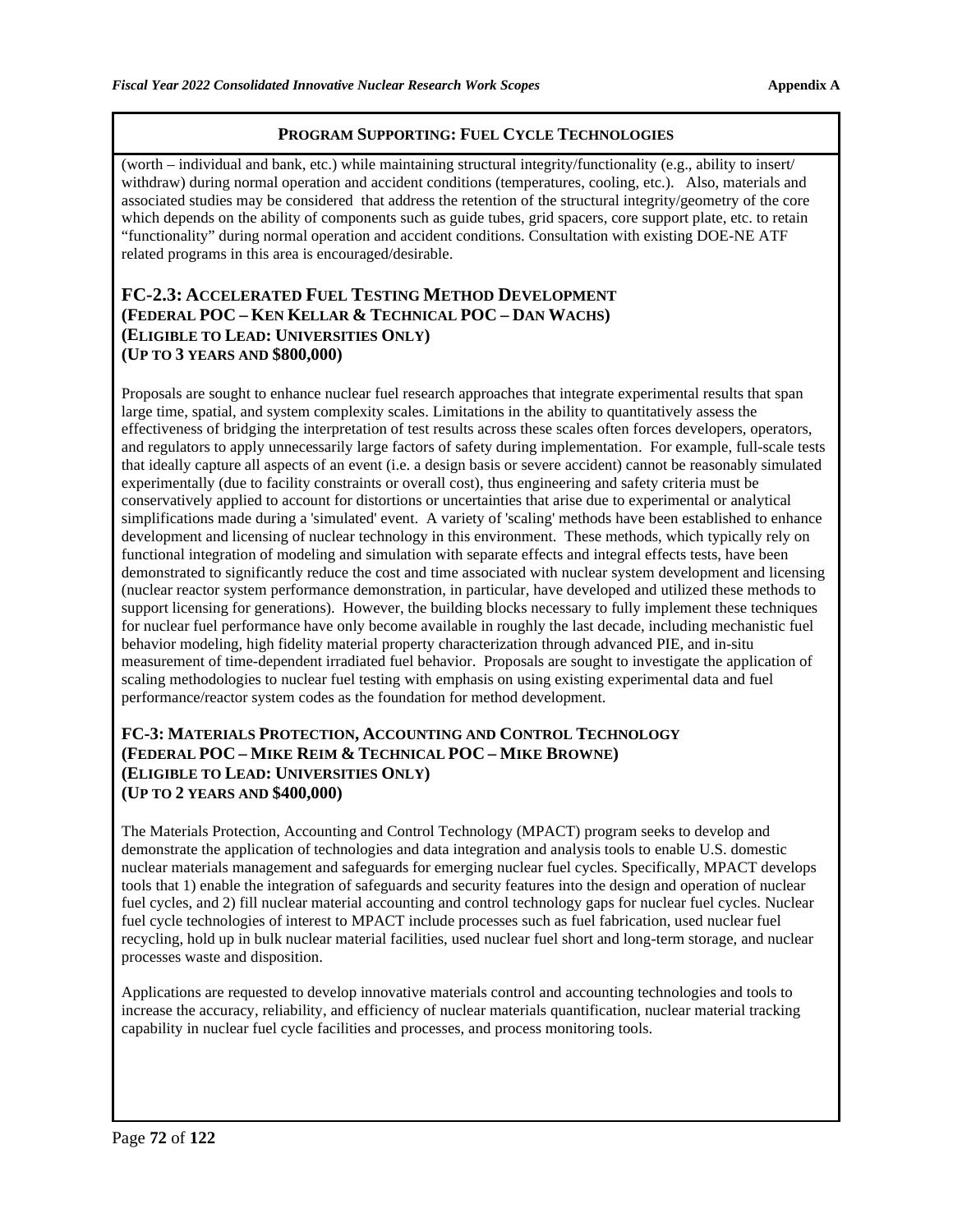### **FC-4: SPENT FUEL AND WASTE DISPOSITION**

### **FC-4.1: SPENT FUEL AND WASTE DISPOSITION: DISPOSAL (FEDERAL POC – JOHN ORCHARD & TECHNICAL POC – DAVID SASSANI) (ELIGIBLE TO LEAD: UNIVERSITIES ONLY) (UP TO 3 YEARS AND \$800,000)**

Assessments of nuclear waste disposal options start with waste package failure and waste form degradation and consequent mobilization of radionuclides, reactive transport through the near field environment (waste package and engineered barriers), and transport into and through the geosphere. Science, engineering, and technology improvements may advance our understanding of waste isolation in generic deep geologic environments and will facilitate the characterization of the natural system and the design of an effective engineered barrier system for a demonstrable safe total system performance of a disposal system. DOE is required to provide reasonable assurance that the disposal system isolates the waste over long timescales, such that engineered and natural systems work together to prevent or delay migration of waste components to the accessible environment.

Mined geologic repository projects and ongoing generic disposal system investigations generate business and R&D opportunities that focus on current technologies. DOE invites proposals:

- Involving novel material development, testing methods, and modeling concept and capability enhancements that support the program efforts to design, develop, and characterize the barrier systems and performance (i.e., to assess the safety of a nuclear waste repository).
- Addressing applications of state-of-the-art uncertainty quantification and sensitivity analysis approaches to coupled-process modeling and performance assessment which contribute to a better assurance of barrier system performance and the optimization of repository performance.
- Reducing uncertainties in data and in models currently used in geologic repository performance assessment programs.
- Incorporating advances in artificial intelligence (AI) and machine learning (ML) in research activities supporting repository performance studies.

Research proposals are sought to support the development of materials, modeling tools, and data relevant to permanent disposal of spent nuclear fuel and high-level radioactive waste for a variety of generic mined disposal concepts in clay/shale, salt, crystalline rock, and unsaturated alluvium media. Key university research contributions for the disposal portion of this activity may include one or more of the following:

- Improved understanding of waste package failure modes and material degradation processes (i.e. corrosion) for heat generating waste containers/packages considering direct interactions with canister and buffer materials in a repository environment leading to the development of improved models (including uncertainties) to represent the waste container/package long term performance.
- New concepts or approaches for alleviating potential post-closure criticality concerns related to the disposal of high capacity waste packages. Development of models and experimental approaches for including burn-up credit in the assessment of the potential for criticality assessment for spent nuclear fuel permanently disposed in dual- purpose canisters that are designed and licensed for storage and transportation only.
- Development of pertinent data and relevant understanding of source terms (including aqueous speciation, multiphase barrier interactions, surface sorption and especially irreversible radionuclide uptake processes) at elevated temperatures and geochemical conditions (e.g., high ionic strength) relevant to deep geologic disposal environments.
- Development and assessment of innovative and novel buffer materials, new methods and tools for multiscale integration of relevant repository characterization data (including hydrological, thermal, transport, mechanical, and chemical properties), new approaches for imaging and characterization of low permeability materials or fractured media, state-of-the-art tools and methods for passive and active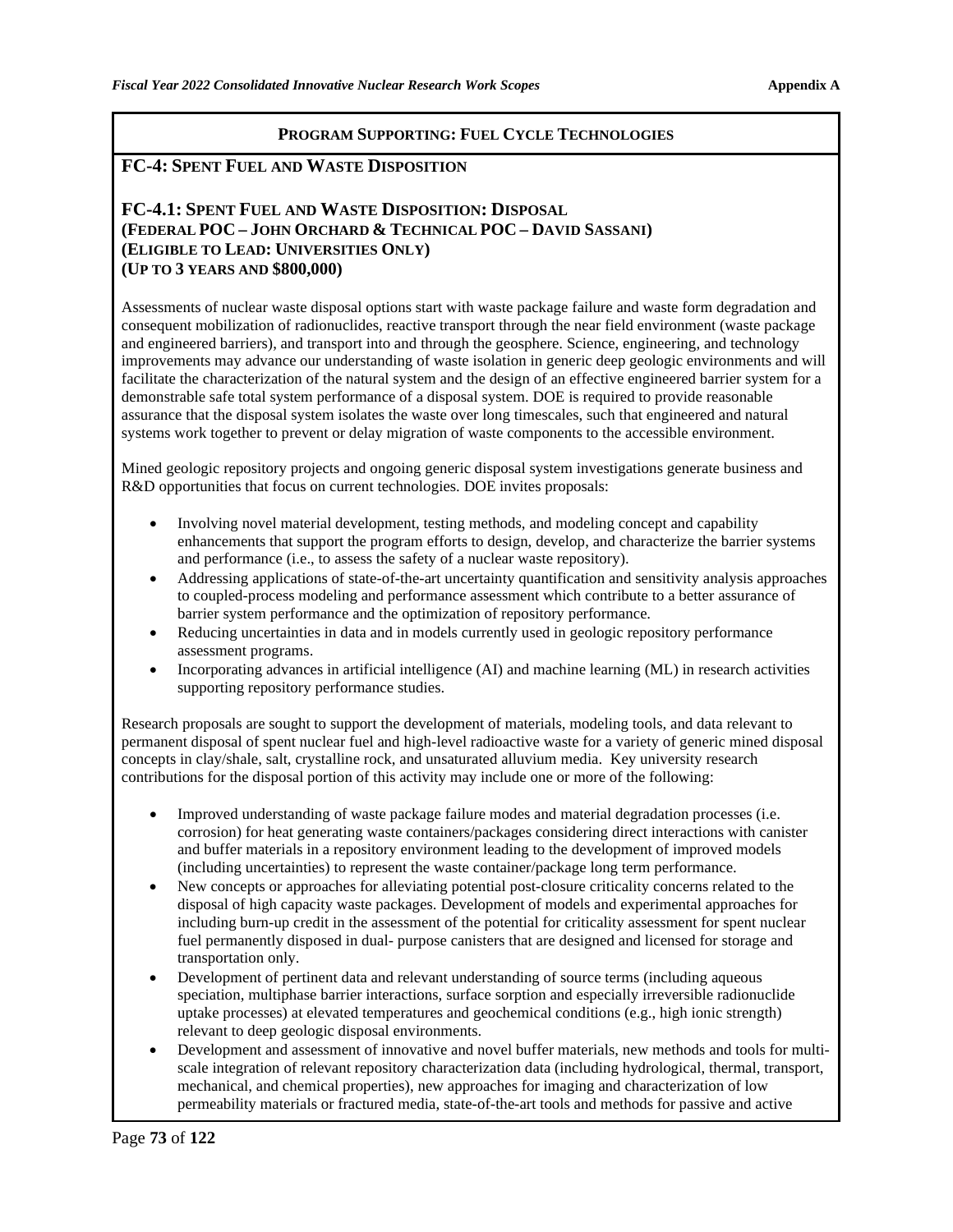characterization and monitoring of engineered/natural system component properties and failure modes and their capability to isolate and contain waste.

• Novel data analytics and high-performance computing methods for multi-scale data fusion and integration, process model coupling, uncertainty quantification and automation and optimization of field monitoring.

### **FC-4.2: EARTHQUAKE RESPONSE OF SPENT NUCLEAR FUEL IN DRY STORAGE FACILITIES (FEDERAL POC – JOHN ORCHARD & TECHNICAL POC – DAVID SASSANI) (ELIGIBLE TO LEAD: UNIVERSITIES ONLY) (UP TO 3 YEARS AND \$800,000)**

Currently, spent nuclear fuel (SNF) is stored in onsite independent spent-fuel storage facilities (ISFISIs) at seventy-three (73) nuclear power plants (NPPs). Currently, only three NPPs do not have on-site dry storage. However, they consider building on-site ISFSIs in the near future. Because the SNF will be stored longer than planned, there is a desire to obtain data on the behavior of the SNF during representative earthquakes. To address this, the Spent Fuel Waste Disposition (SFWD) program is planning to conduct an earthquake shake table test. The goal of this test is to quantify the strains and accelerations on surrogate fuel assembly hardware and cladding during the earthquakes representative of the range of seismotectonic and other conditions that any site in the Western or Central Eastern US might entail. This will allow for determining potential damage that different earthquakes could inflict on spent nuclear fuel rods while SNF is in dry storage at the on-site ISFISIs. The representative earthquakes will cover a range of site conditions: hard-rock, soft-rock, and soil (shallow and deep soil conditions).

Testing will take place at the recently reconfigured six-degree-of-freedom Large High-Performance Outdoor Shaking Table of the University of California, San Diego (LHPOST6) in summer of 2022. Two dry storage configurations will be tested: (i) a generic vertical storage overpack (VSO) and (ii) a NUHOM horizontal storage module (HSM). In both cases, the NUHOM 32 PTH2 canister, loaded with three (3) surrogate fuel assemblies and twenty-nine (29) dummy assemblies, will be placed inside the VSO and the HSM. The surrogate assemblies consist of an actual assembly hardware – skeleton and nozzles. Instead of the actual fuel rods, zircalloy tubes filled with lead pellets will be used. The dummy assemblies are concrete masses with the same weigh as the surrogate assemblies. The total weight of the test units in either configuration is greater than 300,000 lbs. Up to one hundred (100) tests will be performed on each dry storage system. The surrogate assemblies will be instrumented with a dense array of accelerometers, displacement transducers, and strain gauges. High-definition cameras will be installed at multiple locations. The accelerometers will be installed at some dummy assemblies, on the basket, on the canister, and on VSO and HSM. Dynamic inclinometers will be installed on the VSO and HSM. A number of sensors is expected to range between one to three-hundred (100 to 300).

Research proposals are sought to develop innovative techniques to demonstrate that the stresses and strains on all structural components are within allowables, based on the data collected during the shake tests. The proposed study will need to develop new data analysis methods and new numerical modeling methods and methodologies to study and interpret the data. The shake test data set will provide a validation opportunity for novel numerical models and methods. The proposed study should consider the differences between the as-tested shake table configuration and the real-world SNF dry storage configuration, which will be influenced by soil-structure interaction effects that the shake table configuration will not include. The applicants may select to use either existing or in house developed software and may choose to develop their own models of the system and its elements – fuel assembly, canister, and dry storage overpack/module (VSO or HSM). The analysis should be able to quantify the responses of spent fuel in the vertical and horizontal storage configurations to the different seismic events. The transfer functions should be calculated between all the elements of the storage system – assemblies, basket, canister, and VSO/HSM. If sliding and/or rocking occurs during the tests, the analysis should explain the cause of the sliding and rocking and should quantify the impacts on the surrogate spent fuel assemblies. The proposal must demonstrate that the large volume of data analyzed will support the development of high-fidelity computational models. Demonstrated experience analyzing large sets of seismic experimental data, as well as conducting large shake table experiments is needed to analyze the data correctly, assess risk, and provide recommendations for mitigating risk. For example, it could be discovered that the shake table was not able to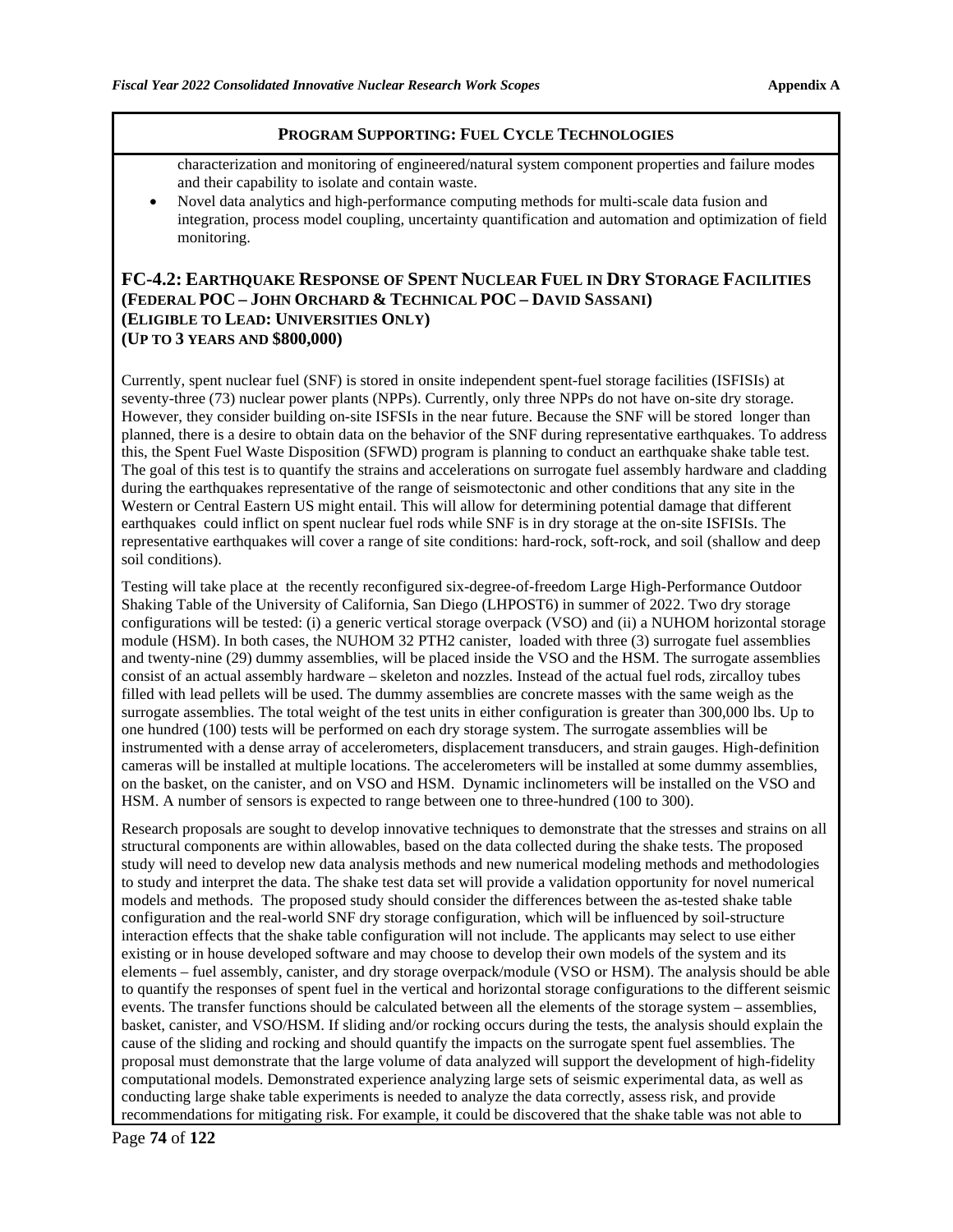reproduce some ground motion inputs. In this case, the shake table simulations might be required to understand what factors were responsible for this, as well as an additional shake table test might be needed to close the gaps in the analysis. Direct experience with using large shake tables is an advantage for understanding the specifics of the data.

The work has to be documented in the form of an annual report at the end of each project year and in the form of the final report at the end of the study. The annual reports have to provide the detailed description of the work performed. They should include the description of the original data, data processing technique, data analysis methods, models (if used), and data analysis and modeling results. The supporting data analysis and modeling files should be submitted separately. The final report should provide the summary of the work performed, major results, conclusions, and suggestions regarding the potential future work.

During the course of work, quarterly (virtual) meetings are expected to take place between the PI and TPOC to discuss any emergent issues, like performance variances, technical approach, data discrepancies, and other. It is expected that this work will result in a number of publications. Before the publications are submitted to a conference or a journal, they have to be reviewed by the program to ensure accuracy and the proper use of the program data and funding.

## **FC-4.3: EXPERIMENTAL VALIDATION OF PARTICULATE DEPOSITION MECHANISMS ON DRY STORAGE CANISTERS (FEDERAL POC – JOHN ORCHARD & TECHNICAL POC – DAVID SASSANI) (ELIGIBLE TO LEAD: UNIVERSITIES ONLY) (UP TO 3 YEARS AND \$800,000)**

Spent nuclear fuel (SNF) will continue to be stored, typically in dry cask storage systems, until a determination on final disposition is made. Over 90% of dry cask storage systems in the United States are welded dry storage canisters (DSC), typically on the order of 5/8-inch thick (Type 304 or 316) stainless steel, emplaced in ventilated concrete or steel overpacks. Approximately 1/3 of the canisters are stored in horizontal ventilated overpacks (i.e, NUHOMS systems by Orano) with the remainder in vertical ventilated overpacks (e.g., designs by Holtec International or NAC International). The potential for stress corrosion cracking (SCC) of the canisters over extended periods is a concern for DOE and the nuclear industry. One potential mechanism that could facilitate SCC is deliquescence of salts that are deposited on the canister surface.

DOE is planning for a Canister Deposition Field Demonstration where three electrically-heated canisters with heat loads of 0, 10, and 40 kW are placed in a ventilated overpack. Ambient air containing particulates and deliquesced salt aerosols of various sizes and compositions, dependent on the geographic location of the storage systems, will enter the inlet vents, be warmed as heat is transferred from the hot canisters, and exit the outlet vents via natural convection. During this process, particulates and aerosols may deposit on the canister. DOE will periodically analyze the canister surfaces to measure the concentration of particulates in various locations. To apply the lessons learned to different locations and to inform the testing intervals, a deposition model is being developed [1,2]. The model will include the following physical phenomena: aerosol droplet evaporation, Brownian Diffusion, Aerodynamic Deposition, Gravitational Settling, Thermophoresis, Turbophoresis, Saffman Lift, Diffusiophoresis, Stefan Flow, and Electrophoresis. DOE is seeking laboratory- and small-scale experimental validation of these ten particulate deposition and resuspension mechanisms on these dry storage canisters under the following conditions relevant to dry storage.

- Horizontal and vertical canister configurations
- Ambient air conditions for both coastal and inland locations
- Canister surface temperatures from ambient up to 200°C
- Air flow rates through the overpack (around the canister) of 0.1-8 kg/s
- Particle/aerosol droplet sizes in the range of  $\langle 100 \text{ nm}$  to tens of microns [3,4]

The desired outcome of the work is deposition/resuspension rates as a function of time and each of the relevant conditions. In particular, tests looking at the separate as well as combined effects of the physical phenomena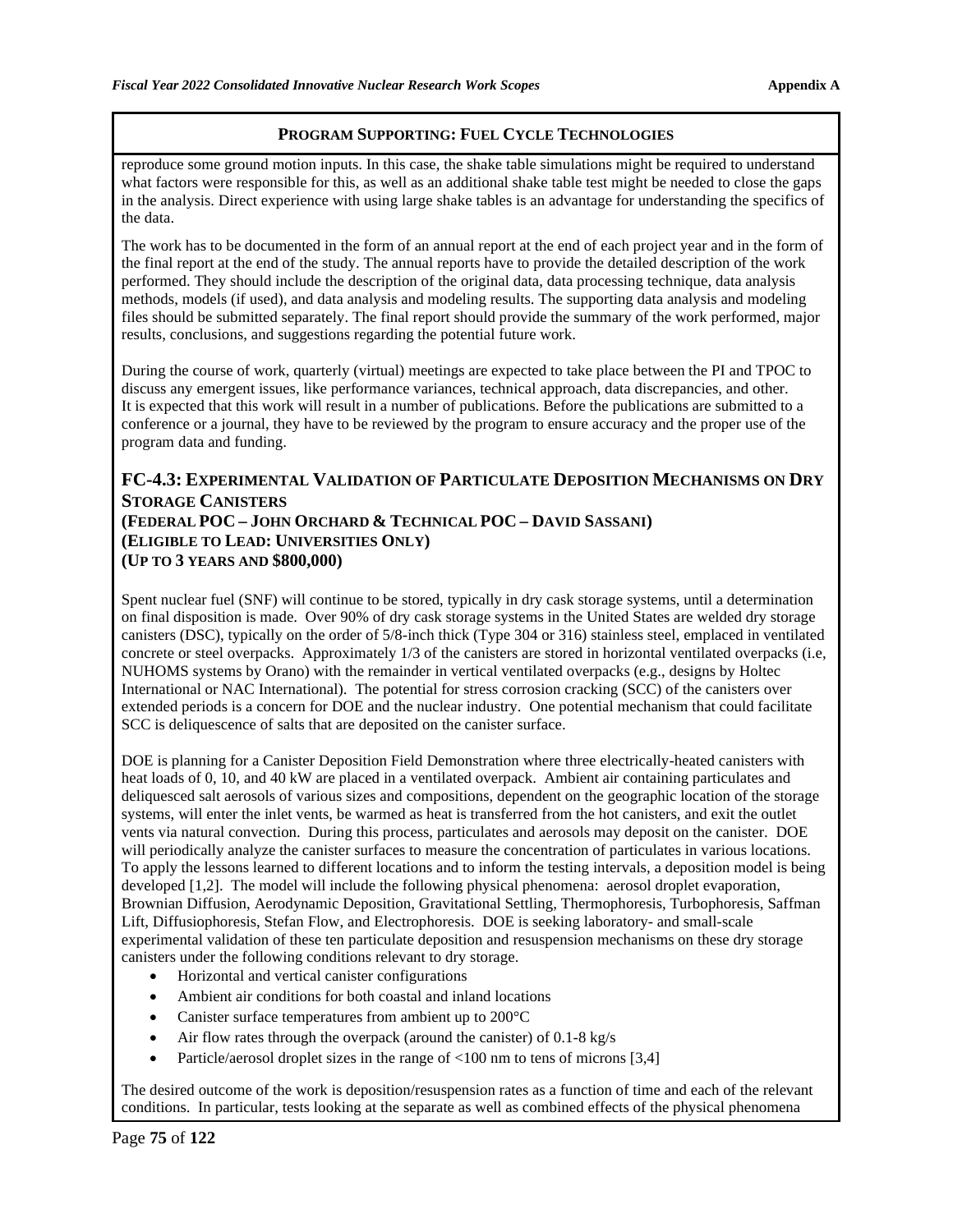identified are necessary. It is expected that some phenomena will be more important than others under different conditions. These results will help calibrate the DOE model.

During the course of the work, quarterly (virtual) meetings are expected to take place where the principal investigator from each institution and the assigned national laboratory technical points of contact (TPOC) will discuss any emergent issues, technical approaches, results, data discrepancies and suggested path forward. In addition to the required quarterly, annual, and final reports, which need to include sufficient detail of all parameters and outcomes, publication in peer-reviewed journals is encouraged. Such publications should be reviewed by the TPOC prior to submittal.

#### References:

[1] Jensen et al. *Preliminary Deposition Modeling: For Determining the Deposition of Corrosive Contaminants on SNF Canisters.* PNNL-2960. January 24, 2020.

[2] Jensen et al. *Status Update: Deposition Modeling for SNF Canister CISCC.* PNNL-30793. December 18, 2020.

[3] Tyree, C. A., Hellion, V. M., Alexandrova, O. A., & Allen, J. O. (2007). Foam droplets generated from natural and artificial seawaters. *Journal of Geophysical Research: Atmospheres*, 112(D12). [4] Schaller et al., *FY20 Status Report: SNF Interim Storage Canister Corrosion and Surface Environment Investigations*. SAND20-12663 R, November 11, 2020.

### **FC-5: ACCELERATED FAST REACTOR METAL FUEL CLADDING MATERIAL DEVELOPMENT (FEDERAL POC – KEN KELLAR & TECHNICAL POC – TBD) (ELIGIBLE TO LEAD: UNIVERSITIES ONLY) (UP TO 3 YEARS AND \$800,000)**

Applications are sought to support enhancement of reference cladding designs or development of new cladding concepts for increasingly extreme conditions such as very high dose (up to 300-400 dpa) and temperature (up to 700ºC). At present, the leading cladding designs consist of ferritic martensitic steels such as HT9 or T91 and Oxide Dispersion Strengthened (ODS) steels such as 14YWT. However, proposals to investigation other novel concepts will be considered. Proposed studies should focus on one of the critical aspects of cladding performance that prevent the particular concept from advancing to a higher technical readiness level. This could include, for example, investigation of irradiation performance, fabrication technology, or composite concepts (e.g. coatings or liners). Proposals as sought that recognize the gaps to be overcome, and do not propose activities that will prove feasibility in comparison to existing cladding concepts, will not be accepted. A knowledge of the present program plan for fast reactor cladding development is recommended.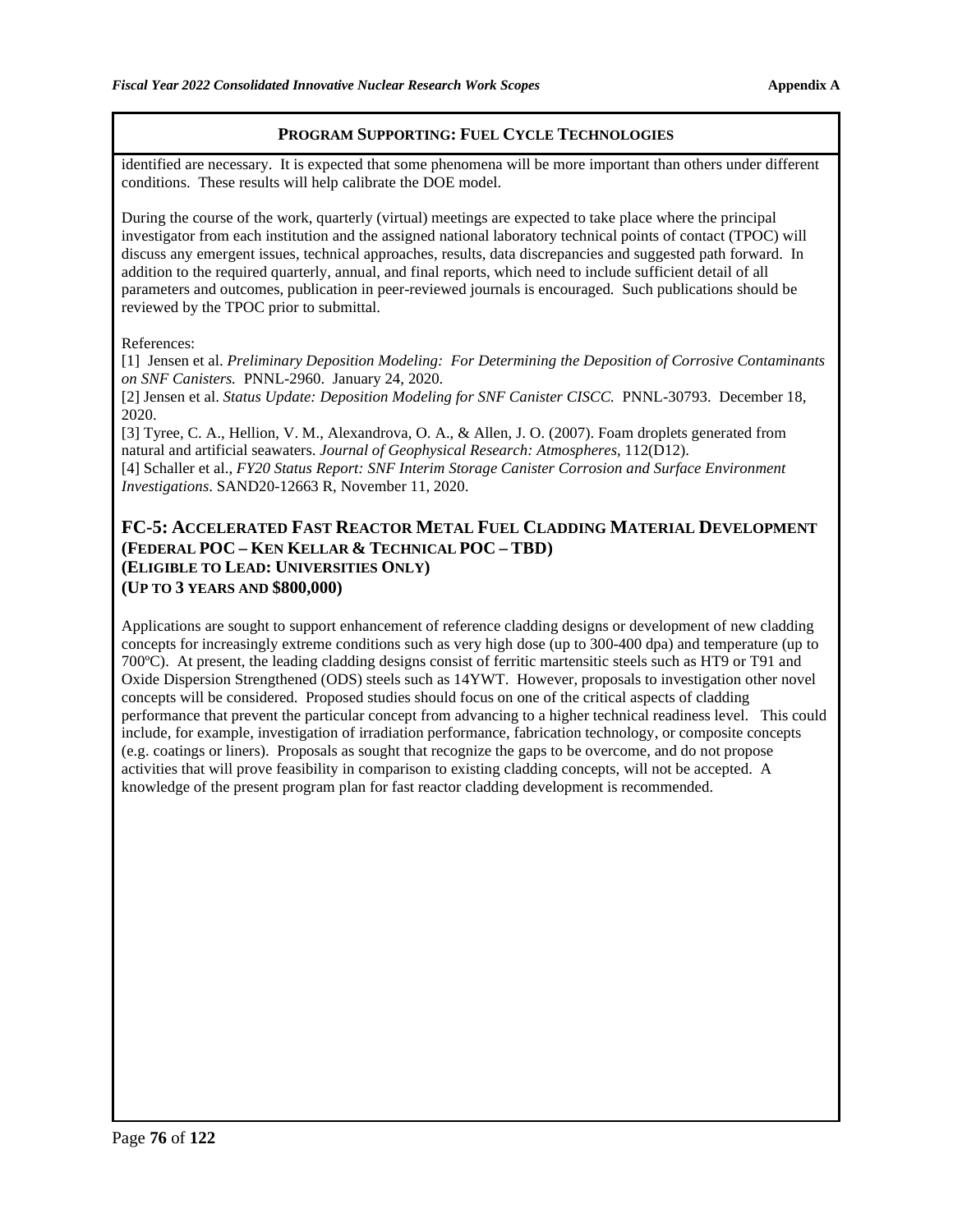#### **RC-1: NATIONAL REACTOR INNOVATION CENTER (NRIC)**

#### **RC-1.1: IMPROVING CONSTRUCTION COST AND SCHEDULE OUTCOMES (FEDERAL POC – JANELLE EDDINS & TECHNICAL POC – ASHLEY FINAN) (ELIGIBLE TO LEAD: UNIVERSITIES ONLY) (UP TO 3 YEARS AND \$800,000)**

Various studies of nuclear energy economics have identified the major role of construction costs and schedule risks in driving up the costs of nuclear power plants. (e.g. *The Future of Nuclear Energy in a Carbon-Constrained World*, Massachusetts Institute of Technology 2018; *The ETI Nuclear Cost Drivers Project: Summary Report*, Energy Technologies Institute (ETI), 2018; *Advanced Nuclear Technology: Economic-Based Research and Development Roadmap for Nuclear Power Plant Construction*, Electric Power Research Institute (EPRI), 2019.) Through its Advanced Construction Technology Initiative, the National Reactor Innovation Center seeks to develop and demonstrate technologies, processes, and approaches that would mitigate construction risks and improve construction outcomes through improved project management, advanced technologies, manufacturing approaches, and/or supply chain improvements.

Proposals are sought that identify, evaluate and/or develop methods, processes, or technologies that can significantly improve advanced nuclear construction cost and schedule outcomes by addressing key challenges identified in literature or projects. These could include approaches to project management, digital engineering, open architecture design, construction technologies, manufacturing approaches, etc.

#### **RC-1.2: ENVIRONMENTAL JUSTICE AND EQUITY CONSIDERATIONS IN SITING ENERGY OR INDUSTRIAL FACILITIES TO INFORM ADVANCED NUCLEAR ENERGY SITING (FEDERAL POC – JANELLE EDDINS & TECHNICAL POC – ASHLEY FINAN) (ELIGIBLE TO LEAD: UNIVERSITIES ONLY) (UP TO 3 YEARS AND \$800,000)**

The National Reactor Innovation Center (NRIC) is charged with accelerating the demonstration and deployment of advanced nuclear reactors. Successful demonstration and deployment at scale will hinge on positive benefits to communities hosting those projects. Evaluating and achieving this entails a sociotechnical approach to deployment that includes in-depth consideration of technology, geography, economics, politics, social issues, and historical context. Areas of interest include quantitative and analytical approaches to evaluating equity and justice impacts of siting decisions, case studies of historical or contemporary analogous projects and analyses of success and failure, and social-science led studies of related topics important to advanced nuclear deployment in the United States and/or globally. If non-nuclear case studies are selected, the application should clearly state how the proposed studies are relevant to, and can inform the approach for, the siting of advanced nuclear technologies.

Aspects to consider include:

- Environmental Justice throughout the nuclear fuel cycle
- Distribution of nuclear costs and benefits across communities
- Capacity building for Tribal communities<br>- How to better connect with the renewable
- How to better connect with the renewable energy R&D spectrum
- The role of advanced nuclear energy in industrial planning and public works programs
- Special needs of rural and remote Americans
- Supply chain
- Knowledge transfer across generations
- Other fuel cycle impacts

This effort can draw on a multitude of academic disciplines, including: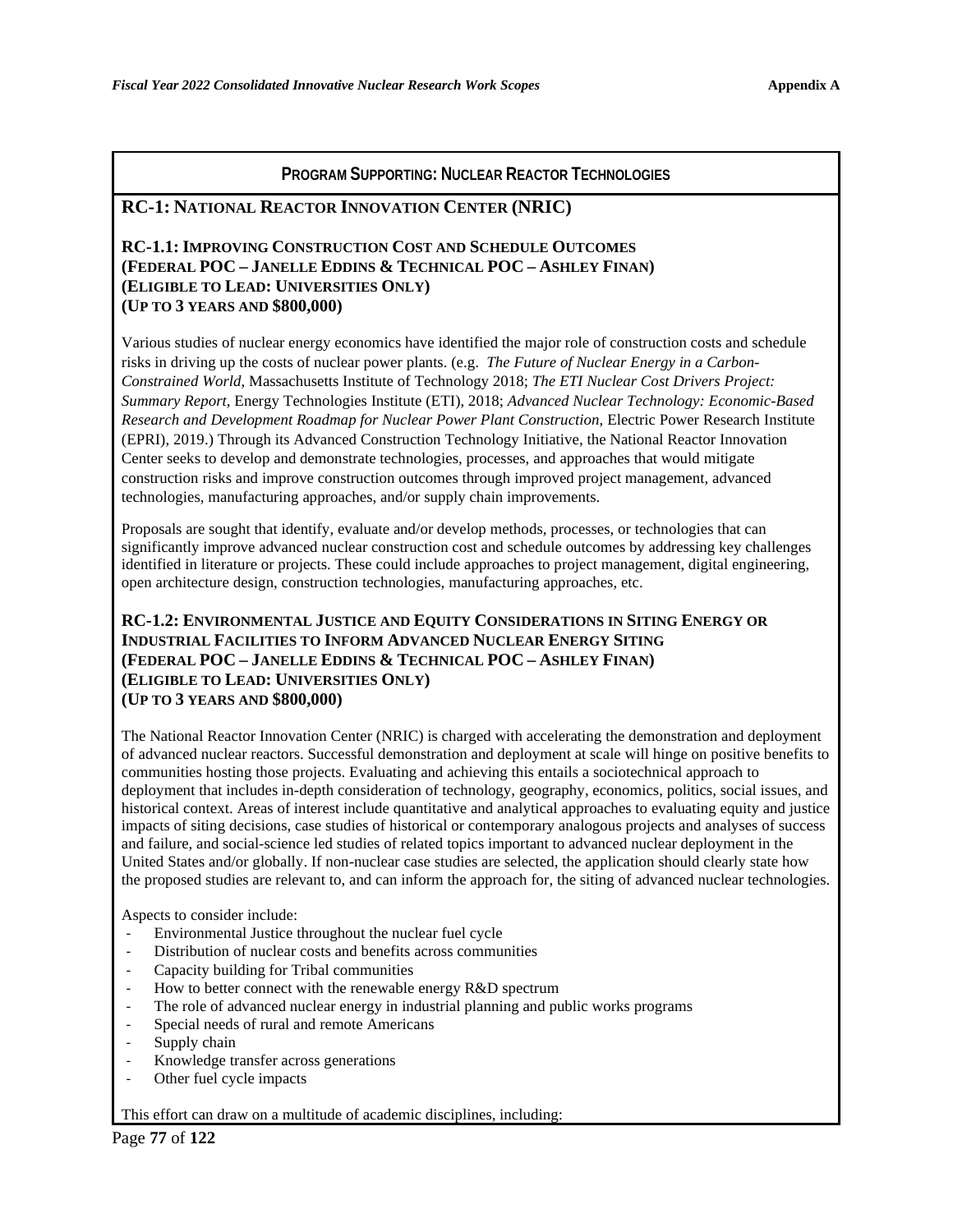- Law, policy, and regulatory structures
- Psychology, sociology, and other social sciences
- Risk and perception
- The arts and humanities
- The visual display of technical information
- Finance and tax
- **Education**

This announcement is intentionally broad, to encourage a large number and wide variety of responses. NRIC encourages eligible applicants to think expansively and seek out multidisciplinary partners in their responses.

For investigators applying to this workscope, incremental funding is potentially available through participation in the Department of Energy's interactions with the Organization for Economic Cooperation and Development (OECD) Nuclear Energy Agency (NEA) Nuclear Education, Skills and Technology (NEST) program. NEST ties together university research projects across multiple countries to provide students a fuller professional experience as they pursue their degree. NEST funds are provided to allow travel for students to interact with colleagues in other NEST countries in accordance with NEST program rules. Applications submitted to this work-scope do not require NEST participation. Access to NEST funds do require investigators to agree to participate in NEST. Investigators must clearly indicate in their application if they are willing to join as a NEST project or not.

NOTE: Anticipated budget requirements for NEST participation must not be included in an application submitted to this workscope. NEST funding received by successful applicants will not be included or tracked as part of the overall project budget and not subject to inclusion in project financial reporting. Additionally, participation in NEST will not be a factor considered in the review of applications.

#### **RC-1.3: IMPLEMENTATION CONSIDERATION FOR ALTERNATIVE APPLICATIONS OF ADVANCED NUCLEAR REACTORS (FEDERAL POC – JANELLE EDDINS & TECHNICAL POC – ASHLEY FINAN) (ELIGIBLE TO LEAD: UNIVERSITIES ONLY) (UP TO 3 YEARS AND \$400,000)**

New large electrical loads pose a number of challenges to the U.S. electric power grid that could potentially be addressed through alternative application of microreactors or small advanced reactors. These challenges include congestion caused by insufficient transmission capacity, power quality, reliability, and the need to provide high but variable power levels. In addition, it is possible to site new smaller reactors near thermal loads, or on large ships, to reduce the consumption of fossil fuels and related emissions. Some of these applications include electric vehicle charging stations, electrolyzers for hydrogen stations, data centers, maritime shipping, district heating, synthetic fuel production, or other industrial processes. Areas of interest include: techno-economic analysis; technical interface considerations and regulatory analysis; details on reactor type, size, variability of loads, thermal and electrical output capacity; startup and shutdown requirements under planned and unplanned conditions; site requirements such as containment function, methods and capacity to transfer heat to the environment in various operating conditions, access, and physical security boundaries, operator and security staff. Proposals are sought that identify high value opportunities for advanced nuclear reactors to provide a dedicated supply of heat and/or electricity when compared to current power sources. Applications should address alternative markets that are not currently being extensively studied by other DOE-sponsored projects.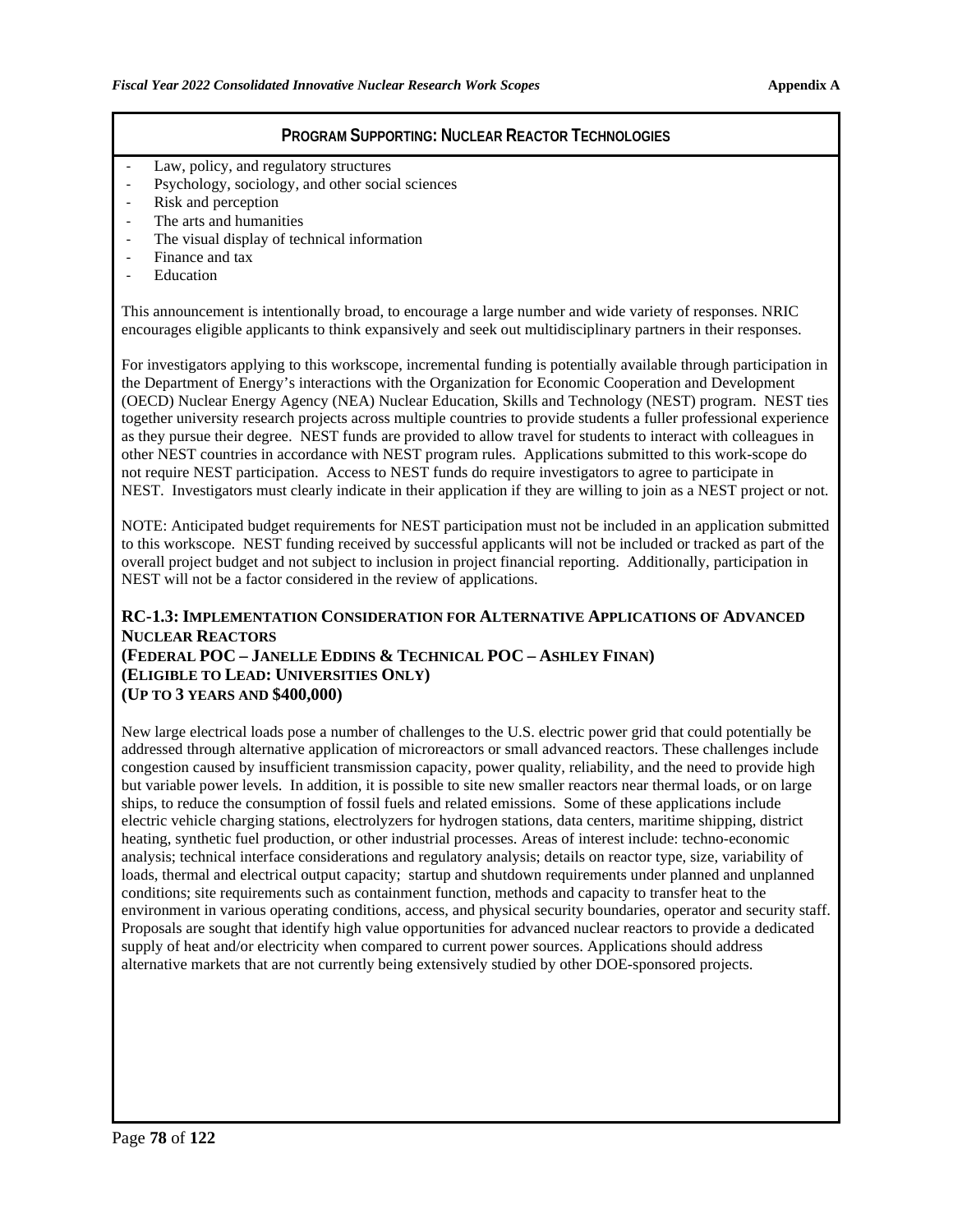#### **RC-2: INNOVATIVE MICROREACTOR SOLUTIONS FOR END-USER APPLICATIONS (FEDERAL POC – DIANA LI & TECHNICAL POC – JOHN JACKSON) (ELIGIBLE TO LEAD: UNIVERSITIES ONLY) (UP TO 3 YEARS AND \$800,000)**

Microreactors represent an innovative class of nuclear reactors characterized by their simplicity of design, small footprints, inherent, and passive safety features, factory fabrication and assembly, highly integrated and transportable systems, and ability to provide energy for both electricity and process heat production. Microreactors are currently envisioned for deployment in remote areas and/or for unique applications that currently have high energy costs or challenges related to energy infrastructure. Many microreactor concepts under development in the United States anticipate commercial deployment within the next decade. Broad deployment of microreactors will require cost competitiveness with other available sources of energy. This work scope seeks the development of technologies that advance the future deployment of microreactors by improving their economic competitiveness and enabling their integration into end-user applications for broad deployment and use. In the area of improving economic competitiveness, approaches for reducing microreactor construction, operation, and maintenance costs are of particular interest. Suggested areas of research include, but are not limited to:

- Microreactor designs with transformative economic reduction potential.
- Readily deployable control technologies and regimes that enable unattended and reliable operations.
- Moderator, reflector and fuel concept technologies that enable efficient and economic fuel use.
- Advanced heat transfer and/or power conversion technologies and storage systems.
- Production approaches that enable standardization, efficient factory manufacturing and assembly, and mass-produced components leveraged from other technology fields.
- Improved ability to support non-electric applications such as process heat, etc.
- Enhanced reliability and high-capacity factors, resilience against disruptions.
- Minimization of on-site construction in remote applications.
- Compatibility with local microgrids supporting facility operations.
- Ability to scale to meet changing loads over time, at multiple voltage outputs.

Innovative proposals for (i) reactor designs and/or (ii) technology solutions, that could result in significant cost reductions, rather than incremental improvements, is desired. For example, significant cost reductions notionally relates to a Levelized Cost Of Electricity, LCOE, < \$200/MWh. Proposals should include a clear description of the potential for the proposed scope to reduce microreactor energy production costs. To meet the overall cost reduction objective, the following guidelines are provided. These guidelines are not requirements, rather performance targets, that may have the potential to ultimately achieve economically feasible designs.

|                | <b>Units</b>            | <b>Preferred</b> | Limit            |
|----------------|-------------------------|------------------|------------------|
| Net Power      | $\text{MW}_{\text{th}}$ | $1.0 - 30$       | < 50             |
| Staff          | <b>FTE/MW</b>           | $0.5 - 1.5$      |                  |
| Enrichment     | %U235                   | $< \!\! 10$      | < 19.75          |
| Burnup         | MWd/kgU                 | >10              | No less than 5   |
| Specific Power | kWe/kgU                 |                  | No less than 2.5 |

More information on the Microreactor Program is available on the Microreactor Program Website: https://gain.inl.gov/SitePages/MicroreactorProgram.aspx.

## **RC-3: LIQUID METAL-COOLED FAST REACTORS (LMFRS)**

The Department of Energy, National Laboratories, and U.S. nuclear industry are aggressively working to revive, revitalize, and expand U.S. nuclear energy capacity. Advanced non-light water reactors such as liquid metalcooled fast reactor concepts offer the potential for significant improvements to safety, economics, and environmental performance to help sustain and expand the availability of nuclear power as a clean, reliable, and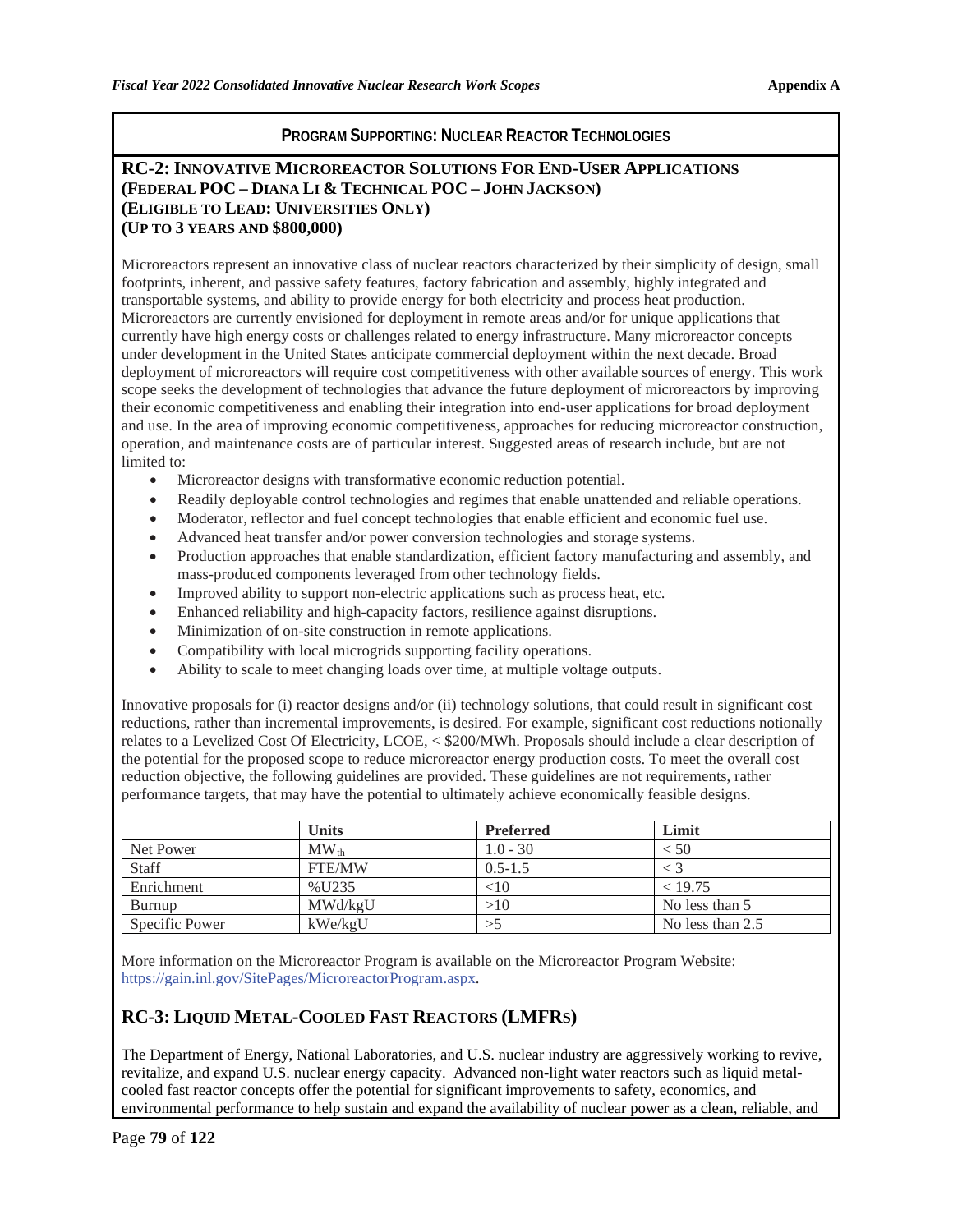secure power source for our nation.

### **RC-3.1: LIQUID METAL-COOLED FAST REACTOR TECHNOLOGY DEVELOPMENT AND DEMONSTRATION TO SUPPORT DEPLOYMENT (FEDERAL POC – BRIAN ROBINSON & TECHNICAL POC – CHRIS GRANDY) (ELIGIBLE TO LEAD: UNIVERSITIES ONLY) (UP TO 3 YEARS AND \$800,000)**

This work scope seeks proposals for experiments and technologies that can either support potential utilization in fast reactor concepts proposed by U.S. nuclear industry and ultimately be demonstrated in the Mechanisms Engineering Test Loop (METL) facility, or increases the capability of the Mechanisms Engineering Test Loop (METL) Facility. Example activities could include development of: instrumentation, control strategies, performance enhancing technologies, and experiments for the METL facility for liquid metal (sodium or leadcooled) fast reactors. Proposals that offer the potential for significant overall benefits to reactor capital or operating cost reductions are of interest. Development of test articles and testing in METL is preferred though not mandatory.

METL is an intermediate sodium test facility designed to test small to intermediate-scale components and systems in order to develop advanced liquid metal technologies. Testing different components in METL is essential for the future of advanced fast reactors as it could provide invaluable performance data and reduce the risk of failures during plant operation.

METL also provides development opportunities for younger scientists, engineers, and designers who will ultimately lead the advancement of U.S. liquid metal technologies. The hands-on experience with METL, both successes and perceived failures; will ultimately lead to better liquid metal technology programs that can support the commercialization of advanced reactors.

Examples of potentially beneficial technologies and experimental areas that support fast reactors and can be tested in METL and/or improve the capability of METL include:

- 1. *Advanced sensors and instrumentation* Advanced fast reactors contain sensors and instrumentation for monitoring the condition of the plant. Sometimes these components are required to work while immersed in the primary coolant. This category includes but is not limited to, sensors for the rapid detection of hydrogen presence in sodium (which is indicative of a leak), alternative methods of leak detection, and other advanced sensors or instrumentation that improve the overall performance of the advanced reactor system.
- 2. *Components for an advanced fuel handling system* Fuel handling systems are used for the insertion and removal of core assemblies located within the reactor vessel. Undoubtedly, these components are essential to the successful operation of fast reactors. For liquid metal applications, fuel handling systems need to work inside the primary vessel and typically penetrate through the cover gas of the primary system. As a result, fuel handling systems must address issues associated with 'sodium-frost' buildup.
- 3. *Mechanisms for self-actuated control and shutdown systems* These components have been conceived by various designers to provide added defense-in-depth for reducing the consequences of beyonddesign-basis accidents. These self-actuated control and shutdown mechanisms include devices such as curie-point magnets and fusible linkages.
- 4. *In-service inspection and repair technologies* These systems include visualization sensors for immersed coolant applications and technologies for the welding and repair of structures in contact with the primary coolant.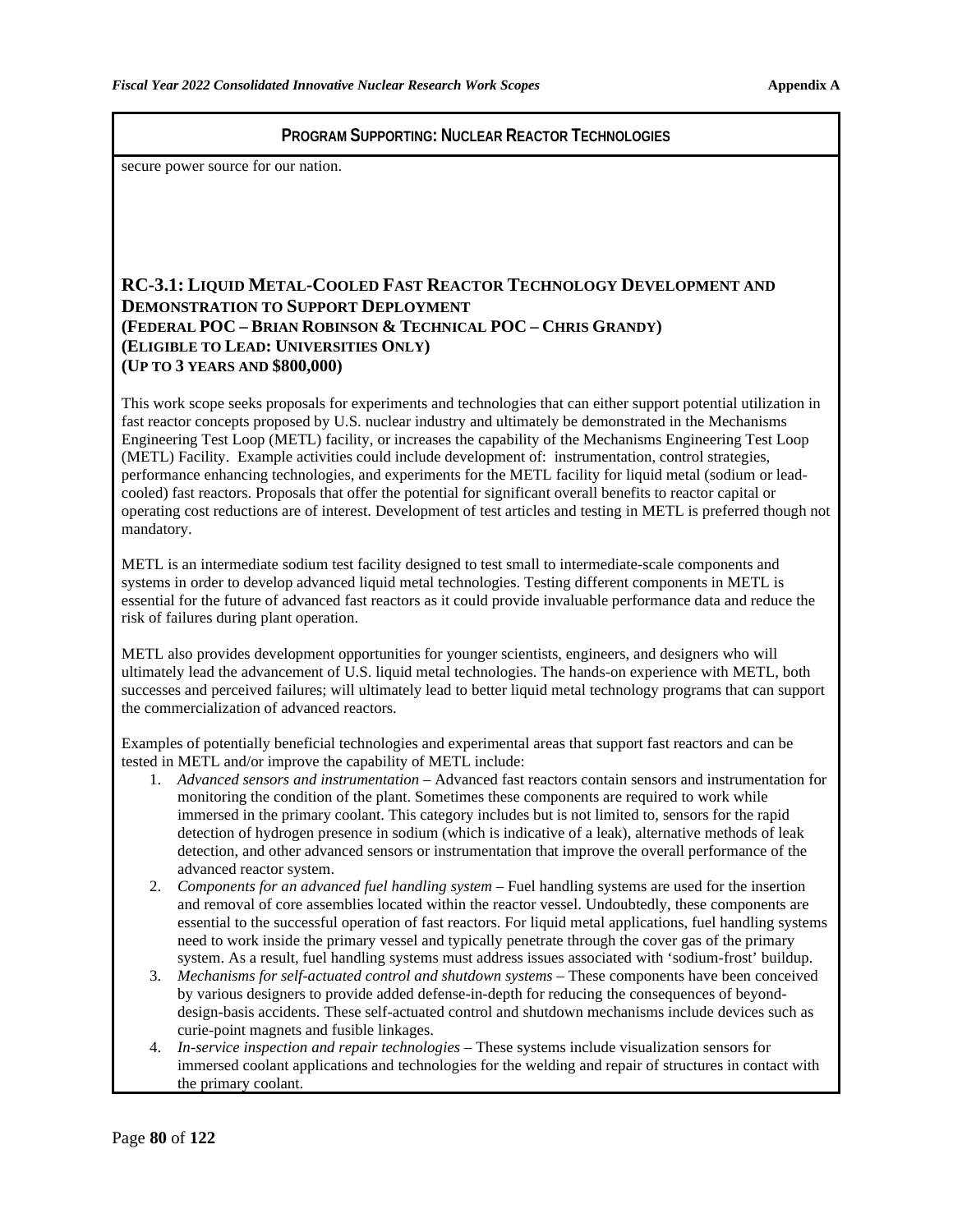- 5. *Health Monitoring of METL systems and components* Development of sensors and prognostic techniques for deployment that can monitor and quantify materials degradation in liquid metal-cooled fast reactor primary systems. Of interest are technologies that are able to detect degradation early, can survive in typical liquid metal-cooled fast reactor environments over extended periods of time, and can be embedded in/on structural materials to enable structural health monitoring (e.g., nondestructive examination techniques, remote or automated inspection techniques including visualization in optically opaque coolants). Consideration should be given to deployment issues that may arise, such as powering the sensor and data exfiltration needs.
- 6. *Development of test articles for testing in the Mechanisms Engineering Test Laboratory (METL) sodium loop facility* - The test articles should consider demonstration of innovative fast reactor sub-components (sensors, seals, mechanisms, etc.) or validation of key fast reactor behaviors (e.g., thermal striping) under prototypic or near prototypic conditions.
- 7. *Performance improvement technologies for METL –* Technologies for improving the performance of liquid metal test loops potentially include rugged high temperature resistance heating systems, improved insulation technology, improved sodium leak detection and identification technologies, vessel support technologies that reduce heat losses, improved clamp on flow meters, thermal monitoring, etc.
- 8. *Human Machine Interface Technology –* Technologies for improving the ability of operators to understand what is happening inside the sodium environment. One example would be the ability to provide a refueling system operator to see in-vessel refueling in a virtual environment during in-vessel refueling.

The proposals should also discuss how the technologies developed will ultimately benefit the advanced reactor industry or provide additional capability for the METL facility.

See the following web site for more information on METL: <https://www.anl.gov/nse/mechanisms-engineering-test-loop-facility>

#### **RC-3.2: EXPERIMENTAL VALIDATION OF FAST REACTOR FUEL FAILURE MODES (FEDERAL POC – BRIAN ROBINSON & TECHNICAL POC – TANJU SOFU) (ELIGIBLE TO LEAD: UNIVERSITIES ONLY) (UP TO 3 YEARS AND \$800,000)**

The objective of this call is to solicit proposals for university-led experiments to test the impact of cladding failure in fast reactor fuel assemblies for validation of fuel damage propagation models. The idea is to find out, under the prototypical accident conditions (with both full and reduced flow), what happens when the cladding fails and accumulated fission gas is released into the coolant channel. This subject was studied in 1970s for normal operation conditions in Sodium-cooled Fast Reactors [J.B. van Erp *et. al.*, *Nuclear Engineering and Design*, **31**, 128-150 (1974)]. However, it has not been studied yet for accident conditions or for Lead-cooled Fast Reactors. Moreover, new generation of higher quality data sets is needed to further develop and validate the new, more mechanistic physical models [A. Karahan *et.al.*, *Trans. Amer. Nucl. Soc.*, **123**, 627-630, November 16-19, 2020].

The proposed tests should aim to assess the depth of gas jet penetration, including its impact in the immediate and neighboring coolant channels in terms of potential flow stagnation or reversal. The behavior in both subsonic and sonic jet flow conditions should be studied since typically fission gas jet is initially sonic flow. The impact of degraded heat transfer conditions due to fission gas jet impingement on neighboring fuel pins is also of high interest. Understanding of the fission gas jet penetration and impingement is important for assessment of stochastic fuel damage propagation potential during the postulated accidents including the key phenomena and factors that may increase that potential.

Transient overpower scenarios (where the fuel pin linear heat rate can be significantly higher compared to the nominal conditions) and loss of flow scenarios (where the coolant flow rate can be reduced to natural circulation levels) are of special interest. It is desired (but not required) to have an axial length and coolant channel pressure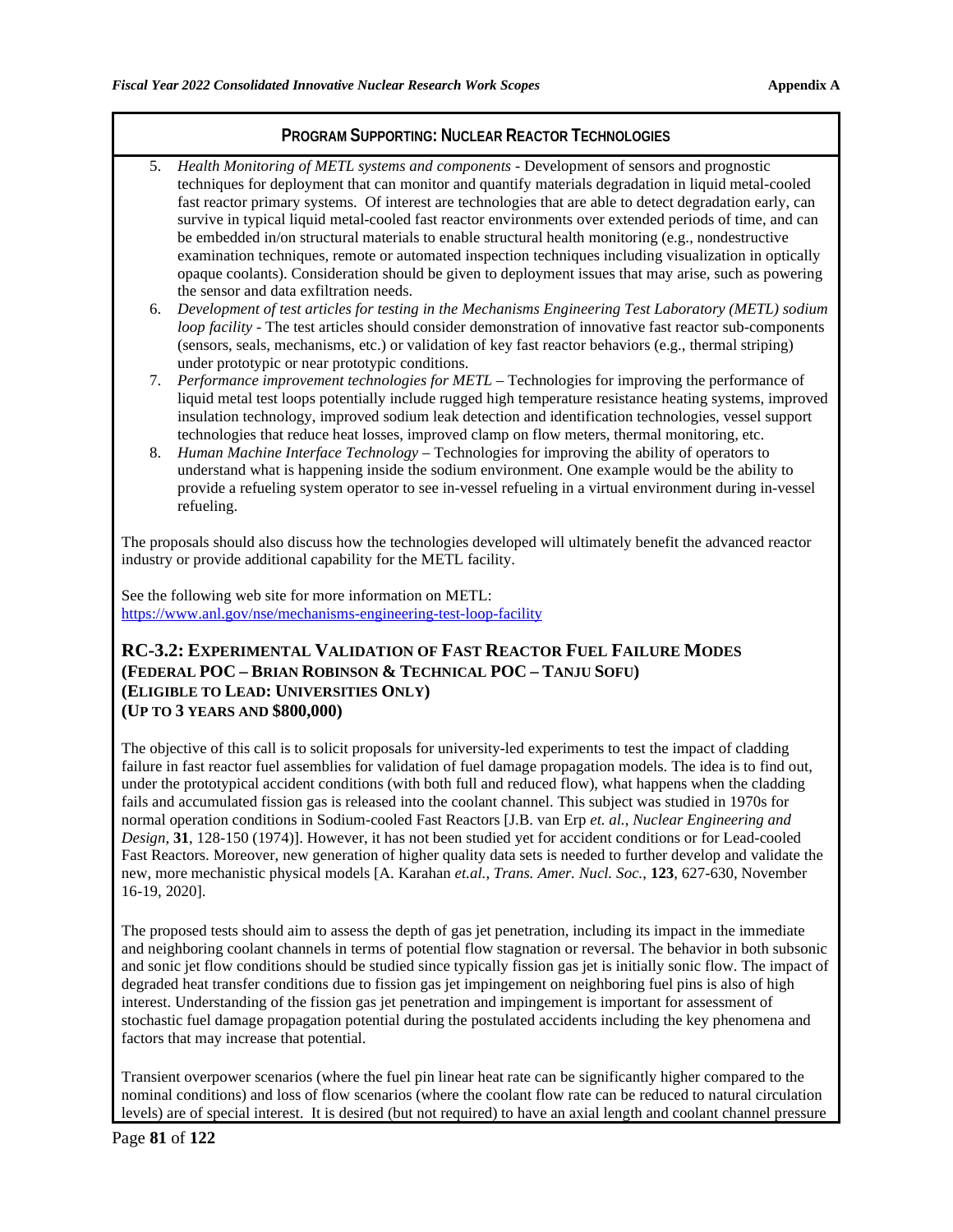distribution that is comparable to the typical fast reactor conditions and to study the solid fuel particles or molten fuel droplets entrained by the fission gas and deposited to the coolant channel and neighbor clad surface. Experiments with the liquid metal coolants (sodium and lead) would be desirable but other surrogate coolants (even water) will be acceptable if appropriate scalability of the tested configurations for the liquid-metal coolants is demonstrated.

### **RC-4: HIGH TEMPERATURE REACTOR PEBBLE FUEL TESTING DEVELOPMENT (FEDERAL POC – DYLAN PREVOST & TECHNICAL POC – WILL WINDES) (ELIGIBLE TO LEAD: UNIVERSITIES ONLY) (UP TO 3 YEARS AND \$700,000)**

The microstructure and material properties of fuel pebbles from pebble bed high-temperature reactor designs are unique; a graphite and carbonized resin matrix material holding the fuel particles and a thin unfueled shell of matrix material providing structural strength and protection from degradation. While several standardized tests are available for structural nuclear graphite there are no approved test standards available for the pebbles even though they serve many similar functions in protecting the fuel particles (i.e., structural strength, oxidation resistance, molten salt protection, wear resistance, etc.). A comprehensive test methodology, incorporating "best practices" for testing these unique materials must be developed and verified. This would include consideration of past and present pebble testing practices, modeling to validate the consistency of the proposed test methods, and experimental verification of the testing method. This work scope is applicable to all advanced reactors relying on TRISO fuel in pebble form.

Specific areas of research contained within this proposal call include:

- a) Literature review to determine past and current testing practices in mechanical testing, chemical attack (oxidation), abrasion/erosion (dust entrained He gas and molten salt), and wear (static and rolling friction).
- b) A modest modeling effort to verify the optimal test practices for test methods.
- c) A testing program to validate the various testing methods.

The end product from this effort will be a series of test protocols in mechanical, chemical, and wear testing of fuel pebbles. The focus is to eventually produce internationally approved test standards based upon the data and best practices developed from this research and development activity.

### **RC-5: MATERIALS RESEARCH PATHWAY: CHARACTERIZATION AND MODELING OF THE HIGH FLUENCE EFFECT AND THERMAL AGING ON REACTOR PRESSURE VESSEL STEELS (FEDERAL POC – SUE LESICA & TECHNICAL POC – TOM ROSSEEL) (ELIGIBLE TO LEAD: UNIVERSITIES ONLY) (UP TO 3 YEARS AND \$800,000)**

Reactor pressure vessel (RPV) steels undergo significant changes in microstructure and associated mechanical properties, especially fracture toughness, when exposed to neutron irradiation and elevated temperatures; these changes represent a serious safety concern for light-water reactor life-extension. The changes are a complex function of the combination of the irradiation conditions and the alloy composition and processing path. Due to the long-periods associated with life-extension, a rigorous quantitative understanding and prediction of RPV behavior is still an open challenge. For example, the U.S. NRC Regulatory Guide 1.99 rev.2 for predicting the radiation embrittlement of RPV steels is shown to underpredict the transition temperature shift for RPV steels after high fluence irradiation under certain conditions. Moreover, recent research [1] has demonstrated that current models (EONY and ASTM E900) also underpredict ΔT in the US RPV fleet at high fluence.

Therefore, proposals are sought to perform in-depth characterization and modeling of the effect of high fluence and thermal aging on RPV steels to improve new reduced order models. This may include characterization and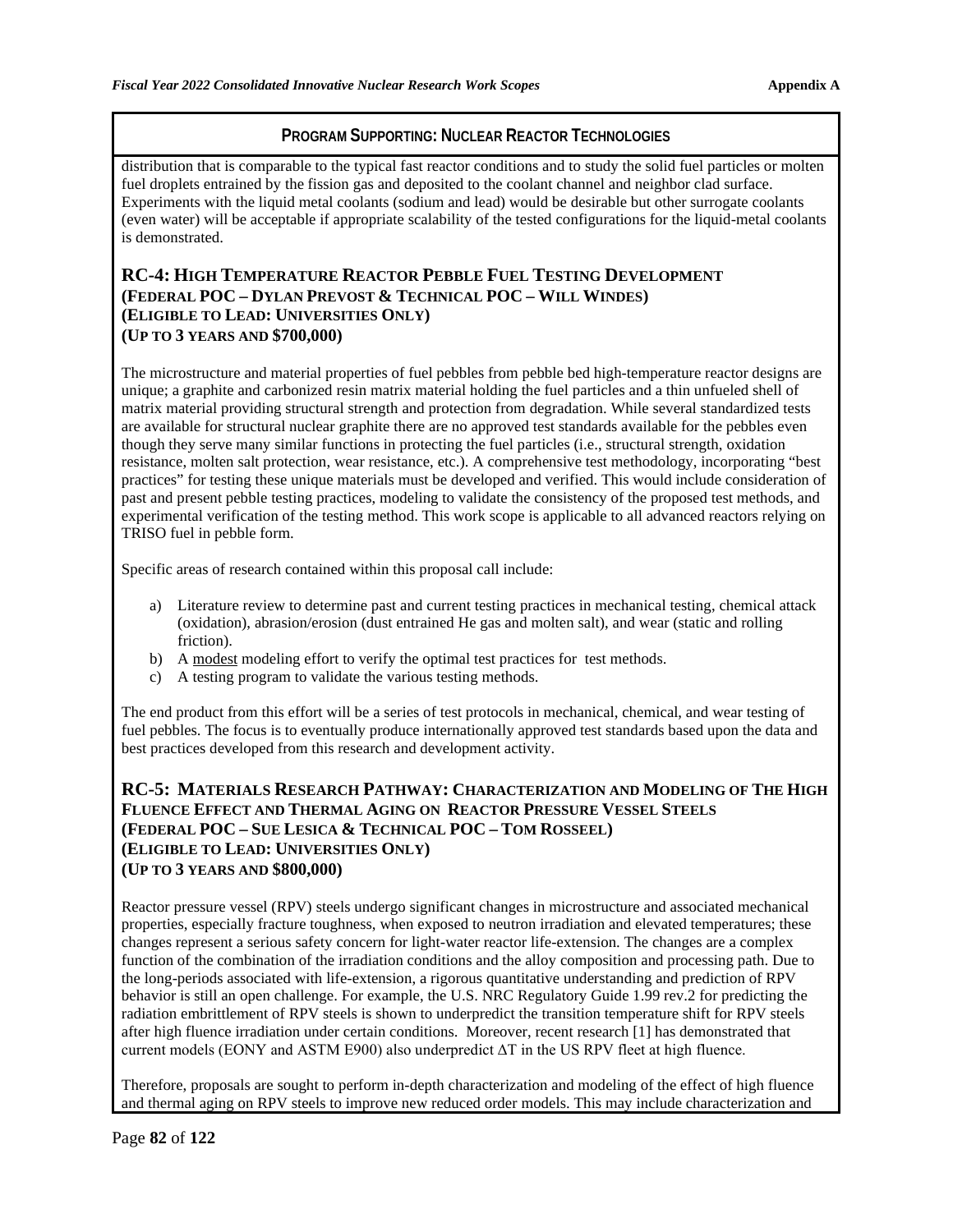modeling of microstructure and mechanical properties, including precipitate type, formation mechanisms and evolution, alterations in dislocation density and structure, both increases in yield stress and the ductile to brittle transition temperature, and couplings between these phenomena. Approaches that integrate novel characterization methods, advanced physical and data-centric modeling approaches, and rigorous validation are of particular interest. Proposals should include the effects of irradiation, such as the fluence and flux effects, potential for thermal aging at long term exposure, and generation of models that could support life-extension licensing. Collaboration with industrial partners, national laboratories, or the NSUF materials library for accessing RPV steels at different irradiation conditions is also encouraged.

#### References:

[1] G. R. Odette, T. Yamamoto, T. J. Williams, R. K. Nanstad and C. A. English, The History and Status of Reactor Pressure Vessel Steel Ductile to Brittle Transition Shift Prediction Models, J. Nucl. Mater. , 525, 1 December 2019, 151863.

## **RC-6: ADVANCED SMALL MODULAR REACTOR R&D (FEDERAL POC – REBECCA ONUSCHAK & TECHNICAL POC – DAN INGERSOLL) (ELIGIBLE TO LEAD: UNIVERSITIES ONLY) (UP TO 3 YEARS AND \$800,000)**

The DOE's Advanced Small Modular Reactor (SMR) Research and Development (R&D) Program supports technology development efforts for domestic SMR designs that can provide safe, affordable and resilient power generation options to meet the nation's economic, energy security and environmental goals. SMRs are nuclear power plants that are smaller in size (approximately 50 to 300 megawatts electric) than current generation base load plants (typically greater than 1,000 megawatts electric). These smaller, compact designs consist of major components and modules that can be factory-fabricated and transported to a nuclear power site by truck, rail, or barge. The Department is currently working with industry, the national laboratories and academia to advance the development, certification, licensing, and siting of domestic SMR designs, and to reduce technical, economic, and regulatory barriers to their deployment. DOE's work is primarily focused on domestic deployment of SMRs. This solicitation under the NEUP is seeking applications that can develop technologies to support the accelerated development and deployment of domestic SMR designs, improve operational efficiencies, and facilitate or enable diverse application of SMRs to additional energy markets.

This work scope seeks applications that propose to develop technologies, capabilities and methodologies specific to SMR characteristics and environments that would help to improve their deployment, operations, and overall utility in meeting domestic and international market needs. Applications can support a broad range of SMR technologies (i.e., light-water, gas, liquid-metal and molten-salt cooled designs), and should offer specific safety, safeguards, operational, and economic efficiency improvements for this class of reactor designs. Applicants should focus on areas that address the niche characteristics of SMRs, such as the simplified designs, operational flexibility, multi-unit deployment, potential for fleet-level deployment, potential for added design robustness and resiliency, and other key aspects. Examples of technology development areas where applications are sought include, but are not limited to, the following:

- *Design advancements*: Technologies that enable innovative design solutions that can function in specific SMR environments, such as:
	- o compact components for primary and secondary systems
	- o primary system penetration technologies
	- o fail-safe valve technologies
	- o robust on-line sensors, instrumentation and monitoring systems
	- technologies that enhance design resilience
- *Operational advancements*: Technologies that improve the efficiency (reduce cost, schedules, and/or staffing requirements) for SMR operations, such as:
	- o remote inspection technologies
	- o on-line maintenance technologies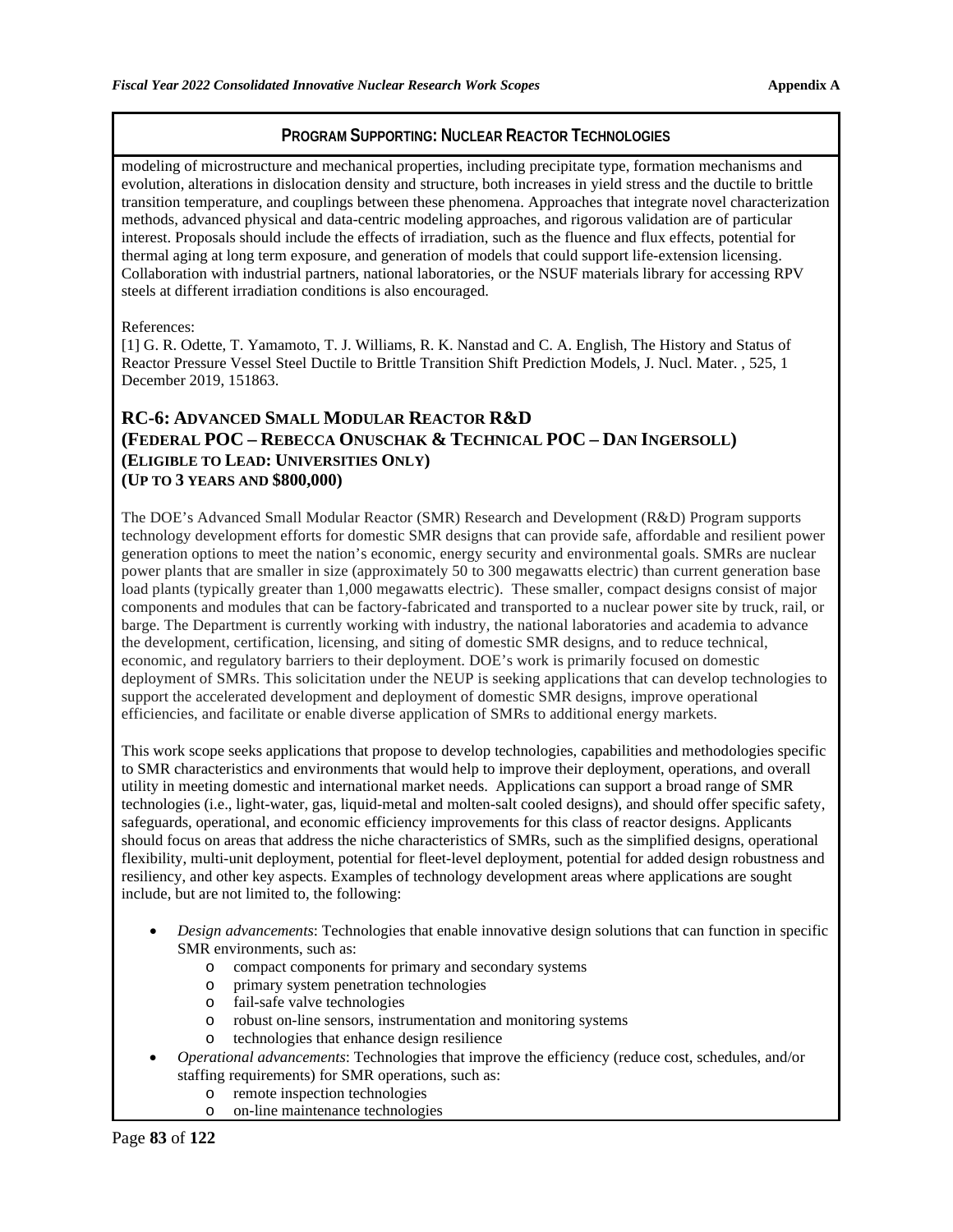- o diagnostic and prognostic instrumentation systems
- o remote manipulation technologies for maintenance and refueling
- autonomous operation capabilities

For investigators applying to this work scope, incremental funding is potentially available through participation in the Department of Energy's interactions with the Organization for Economic Cooperation and Development (OECD) Nuclear Energy Agency (NEA) Nuclear Education, Skills and Technology (NEST) program. NEST ties together university research projects across multiple countries to provide students a fuller professional experience as they pursue their degree. NEST funds are provided to allow travel for students to interact with colleagues in other NEST countries in accordance with NEST program rules. Applications submitted to this work-scope do not require NEST participation. Access to NEST funds do require investigators to agree to participate in NEST. Investigators must clearly indicate in their application if they are willing to join as a NEST project or not.

NOTE: Anticipated budget requirements for NEST participation must not be included in an application submitted to this work scope. NEST funding received by successful applicants will not be included or tracked as part of the overall project budget and not subject to inclusion in project financial reporting. Additionally, participation in NEST will not be a factor considered in the review of applications.

Specifically not of interest are microreactor applications or technologies, and concepts that benefit nuclear reactors broadly without addressing features or benefits specific to SMRs, either for a specific reactor concept or as a class.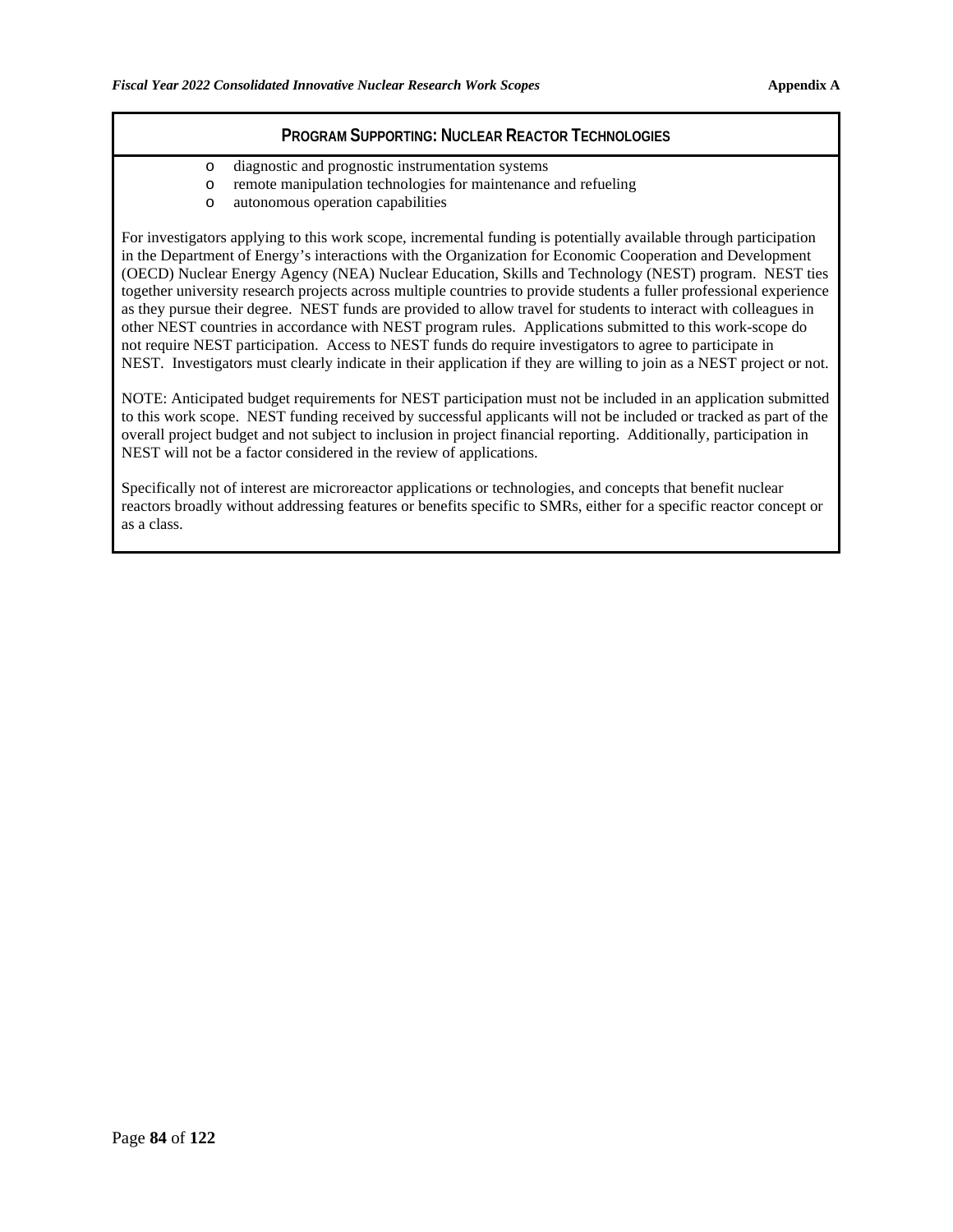**PROGRAM SUPPORTING: NUCLEAR ENERGY ADVANCED MODELING AND SIMULATION (NEAMS)**

#### **NEAMS-1: IMPROVEMENT OF LOW-ORDER TRANSPORT METHODS (FEDERAL POC – DAVE HENDERSON & TECHNICAL POC – MATT JESSEE) (ELIGIBLE TO LEAD: UNIVERSITIES ONLY) (UP TO 3 YEARS AND \$600,000)**

Computationally efficient low order transport models such as those based on diffusion theory or SPN methods are important to advanced transient reactor multiphysics simulation. Such simulations are characterized by tight coupling between neutronics, thermal-hydraulics, structural and fuel performance codes and seek to resolve the local power behavior within a reactor. Modeling of feedback effects within the context of multigroup nuclear cross section data provided as input to reactor simulation codes, such as the NEAMS Griffin code, are therefore critical to the accurate prediction of transient local power that are important to operational and safety limits. Past approaches such as the use of spectral homogenization factors, designed to preserve reaction rates and discontinuity factors, designed to preserve surface neutron currents, have been used as part of low order transport models to assure consistency between cross section homogenized and continuous energy heterogeneous transport solutions (i.e. Monte Carlo simulation results).

Applications under this scope should focus on the development of low order transport methods to replicate Monte Carlo results applicable over a wide range feedback mechanisms including, but not limited to, changes in fuel temperature, coolant density, control material configurations, and structural geometry. Of particular interest is the effect and modeling of isotopic depletion history on the creation of multigroup cross section libraries applicable to advanced reactor multiphysics simulation analysis. Applications should provide detailed discussion of the methods and model proposed including the process for generation of nuclear cross section data applicable to a wide range of feedback mechanisms and depletion histories, and the application of the method and benchmark against continuous energy Monte Carlo depletion. Applicants should demonstrate knowledge of previously awarded work in related areas, such as multigroup cross section generation methods.

Note: This call is focused on methods for improvement of low order transport method itself in the framework of multiphysics simulation. This is in contrast to the previous call that focused specifically on multigroup cross section generation methodologies applied to existing methods.

### **NEAMS-2: AUTOMATED OPTIMIZATION FOR REACTOR CORE DESIGN (FEDERAL POC – DAVE HENDERSON & TECHNICAL POC – FANDE KONG) (ELIGIBLE TO LEAD: UNIVERSITIES ONLY) (UP TO 2 YEARS AND \$400,000)**

Reactor core design involves the simultaneous optimization of multiple design parameters, including coolant flow rate, power, fuel loading patterns, burnable poison placement, material selection, and control mechanisms. These parameters must be balanced to create a reactor that is efficient, safe, and cost-effective. Large numbers of parameters and multiple interacting and competing effects can lead to costly, prolonged design times with many design/test iterations. High-fidelity modeling and simulation provides an opportunity to reduce design time through fast, accurate, actionable feedback during design iterations. However, there are still limits to the number of iterations and design ideas a core design team can consider.

Robust automated optimization for reactor designs would offer an opportunity to accelerate the design, manufacture, licensing and operation of nuclear reactors. Robust design would enable integrated workflows to allow for more rapid design iterations that focus on both the economic, safety, and performance aspects of the system. Such automation would be informed by the product cycle, resulting in reduced development time and cost, as well as incorporate safety by design that would accelerate licensing.

Applications are sought for methods development in robust, automated optimization of reactor designs that integrate multiphysics simulation capabilities with engineering design processes for development of safe, efficiently manufacturable nuclear reactors. Application areas of interest include: control rod/blade/drum shape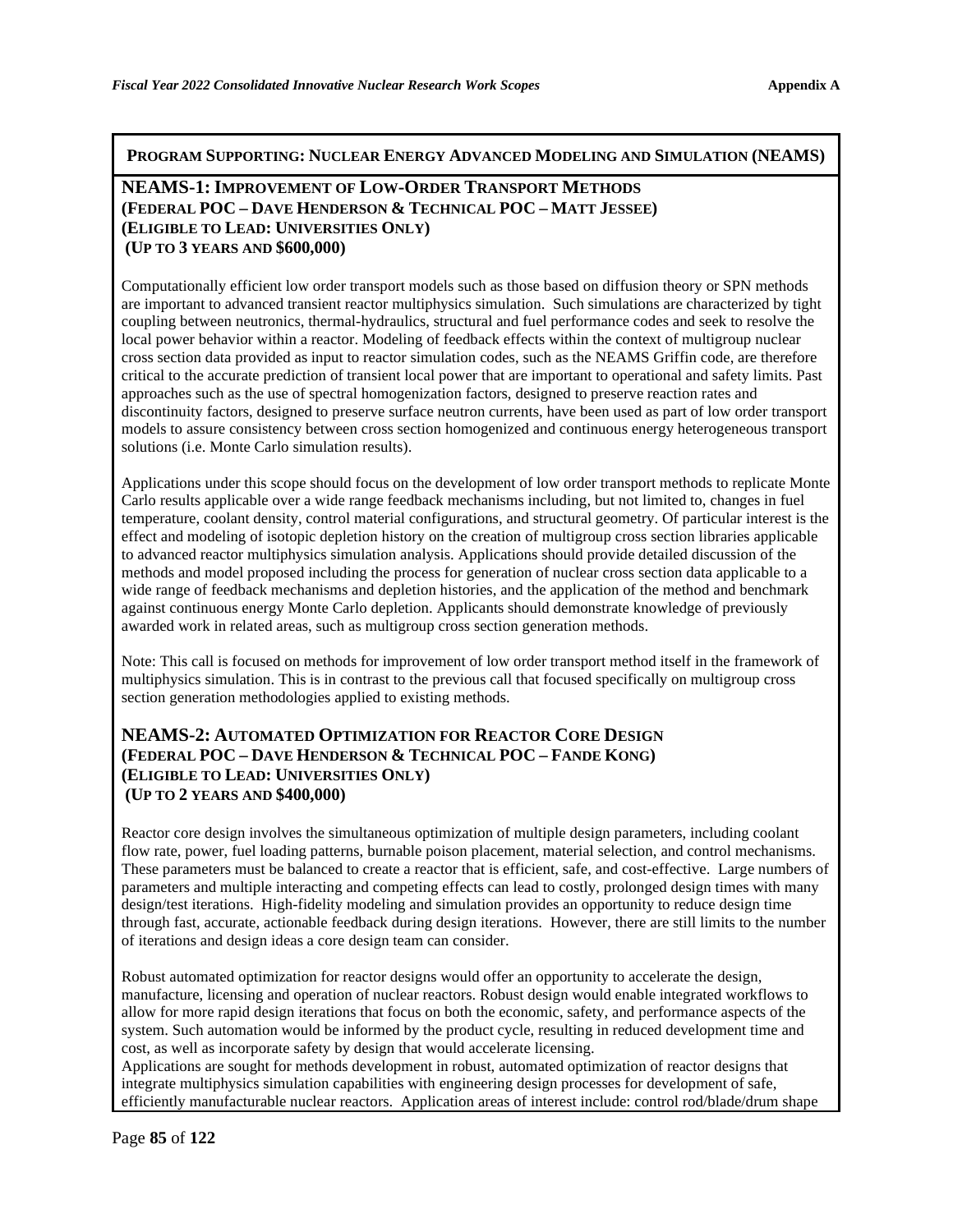#### **PROGRAM SUPPORTING: NUCLEAR ENERGY ADVANCED MODELING AND SIMULATION (NEAMS)**

and operation, fuel shape, coolant channel shape, and core configuration. Use of existing NEAMS tools is preferred, such as BISON, Griffin, SAM, Pronghorn, Nek5000, and Grizzly. It is suggested that the proposed work builds on existing capabilities within MOOSE, such as automatic differentiation, displaced mesh, stochastic tools, and inverse solvers. The final goal of the study is to enable an automated optimization platform for MOOSE-based codes to better address nuclear energy design challenges.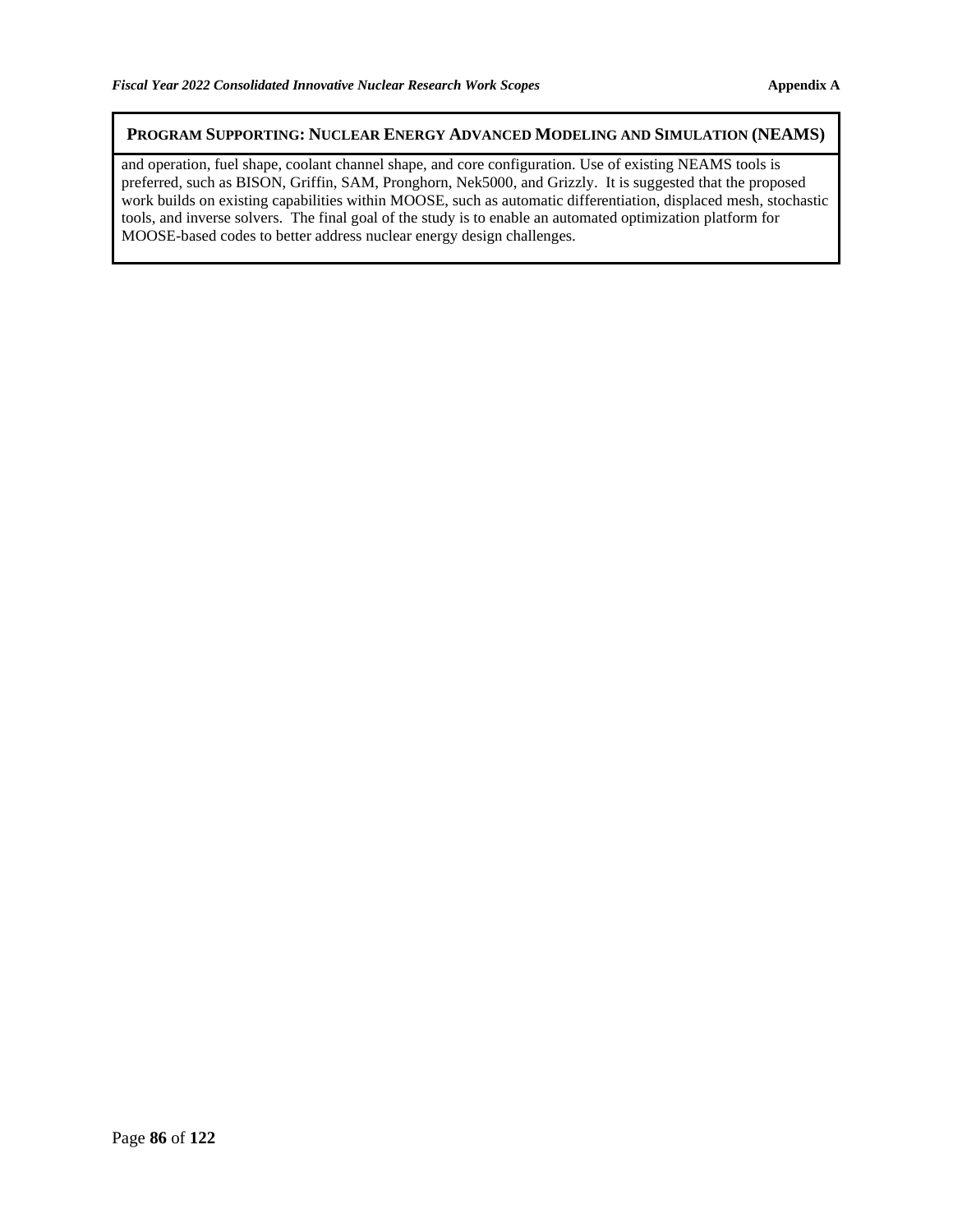#### **CT-1: CROSSCUTTING RESEARCH-CYBER SECURITY RESEARCH (FEDERAL POC** – **REBECCA ONUSCHAK & TECHNICAL POC** – **LON DAWSON) (ELIGIBLE TO LEAD: UNIVERSITIES ONLY) (UP TO 3 YEARS AND \$800,000)**

The DOE-NE Cyber Security program seeks to perform R&D in technologies that support and enable digital solutions for the U.S. nuclear sector. The Cyber Security program focuses on risk management tools and technologies to manage cyber risk related to digital assets; secure architectures for instrumentation and control (I&C) solutions; supply chain risk management solutions; and cyber security modeling and simulation tool development.

The U.S. nuclear industry is developing many advanced reactor concepts including small modular reactors, micro reactors, and advanced alternatives to light water reactors. Many of these technologies will require different secure I&C solutions to enable their intended missions. Proposals are sought for research and development to enable secure communication solutions for future reactor technologies, specific to safety- and security-related sensors and/or controls. Areas of interest include cybersecurity research that enables advanced reactor control concepts including the potential for remote reactor operations. Compelling proposals should include aspects of:

- 1. Secure communications for control and monitoring systems to enable remote and autonomous operations;
- 2. Secure communications to support expanded use of data for operational decision making.

Specifically not of interest are general-purpose attack scenario models or intrusion detection tools for plant operations.

### **CT-2: INTEGRATED ENERGY SYSTEMS (FEDERAL POC** – **JASON MARCINKOSKI & TECHNICAL POC** – **SHANNON BRAGG-SITTON) (ELIGIBLE TO LEAD: UNIVERSITIES ONLY) (UP TO 3 YEARS AND \$800,000)**

A nuclear-renewable-fossil integrated energy system would leverage multiple energy resources, producing both thermal and electrical energy with zero or low-emission, to flexibly and reliably meet electrical grid demand, while also supporting the heat and electricity demands of other coupled energy users. Coupled non-grid energy users may utilize multiple feedstocks to support industrial processes and water purification, or to produce energy carriers (e.g., hydrogen) that will be utilized for mobility and other downstream processes.

Various IES configurations are currently being evaluated for their economic benefit and technical feasibility within various geographic regions as key options to reduce the emission of  $CO<sub>2</sub>$  and other greenhouse gases across all energy use sectors. Work scopes of interest for FY22 applications focus on the use of advanced (nonwater cooled) reactors in IES, which may be coupled with renewable generation resources or with fossil-based generation with carbon capture. To date, large studies have been performed to assess the viability of direct thermal coupling between current LWR plants and several heat processes, with several of these studies progressing to demonstration at existing fleet nuclear plants. Emerging advanced reactor designs offer new opportunities for non-electric processes that would take advantage of the different heat profiles and secondary side ramp rates available for these advanced designs.

IES performance optimization requires efficient integration of energy users with candidate advanced reactors, utilizing all energy types as needed. Recognizing that many processes could benefit from the high-quality heat, reliable electricity, and dispatchability provided by nuclear systems, energy use processes should be prioritized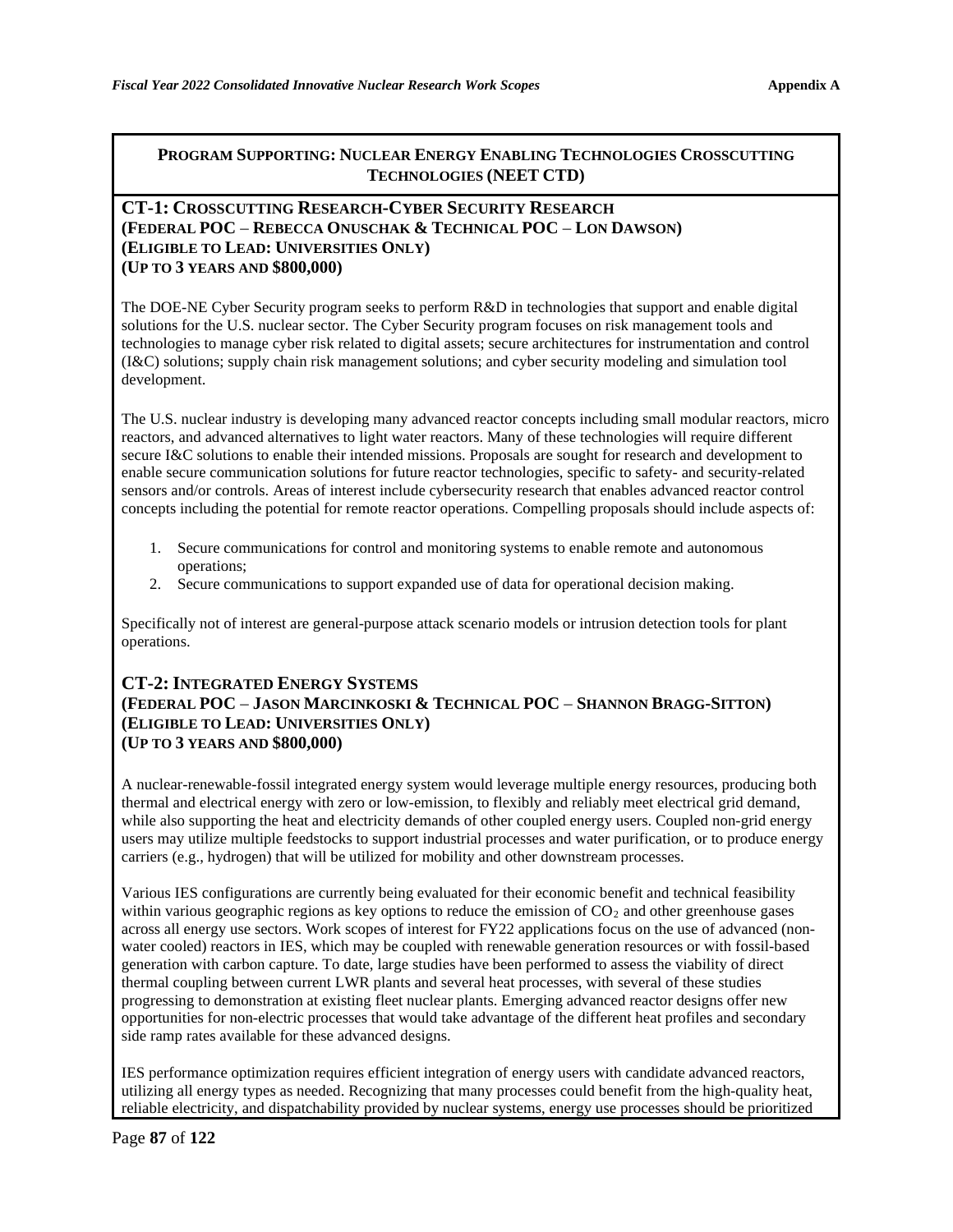based on technical and economic feasibility for coupling with advanced reactors. Some processes may also benefit from use of the radiation produced as a result of nuclear system options. Aspects of interest for investigation include:

- o Process design (energy user) as it pertains to nuclear system integration (e.g., potential for radiation-assisted processes, modification of the process design to better match the nuclear system)
- o Direct utilization of decay heat (e.g., from used fuel assemblies) to support production of consumer products, where processes may include direct production of commodities or production of "tailored" isotopes that could be employed in small-scale or portable systems for specialized applications.

Each area of interest proposed should include Nuclear plant-process interface design (e.g., advanced heat exchangers, design of intermediate loops, impact to balance of plant operation, control systems, utilization of rejected "waste" heat) for prioritized coupled energy use processes.

#### **CT-3: ADVANCED MATERIALS AND MANUFACTURING TECHNOLOGIES (AMMT)**

## **CT-3.1: MULTI-MATERIAL SYSTEMS (FEDERAL POC** – **DIRK CAIRNS-GALLIMORE & TECHNICAL POC** – **ISABELLA VAN ROOYEN) (ELIGIBLE TO LEAD: UNIVERSITIES ONLY) (UP TO 2 YEARS AND \$500,000)**

With the demand of new advanced reactor technologies economics under diverse and extreme environments, the application envelope of material and product systems are drastically expanded from the current qualified material portfolio and manufacturing processes. Specifically, flexibility in material systems for multiple reactor systems, which no single material can satisfy comprehensively, resulting in either long development processes, or multiple material systems to be developed.

Multiple cladding and coating technologies have been proposed and evaluated for specific reactor systems to overcome economic and performance challenges. To enhance economics and robustness of designs by minimizing mechanical transitions or weldments of dissimilar materials, gradient structures are an engineering methodology to minimize the complexity and number of manufacturing and assembly operations. Furthermore, functional graded materials are considered for multiple surface functions for specific benefits as environmental and thermal protection (e.g., increased corrosion resistance, wear resistance, thermal resistance).

For this call, an integrated approach is sought for an agnostic gradient material verification methodology in terms of interface and residual stress requirements. Proposals will be required to validate these approaches with dissimilar metallic materials, composite materials and metallic-ceramic material systems fabricated by at least two advanced manufacturing processes for comparative purposes. All proposals need to include a substantive gap-analysis on earlier research and current standards, modeling and simulation activities, the use of digital twins, accelerated testing and characterization for proof of concepts. Proposals should include a detailed justification for the material and manufacturing process choices that will be used for the proof of concept research.

This research is aiming to aid the deployment of advanced reactor technology in the foreseeing future; therefore, industry partnership is required.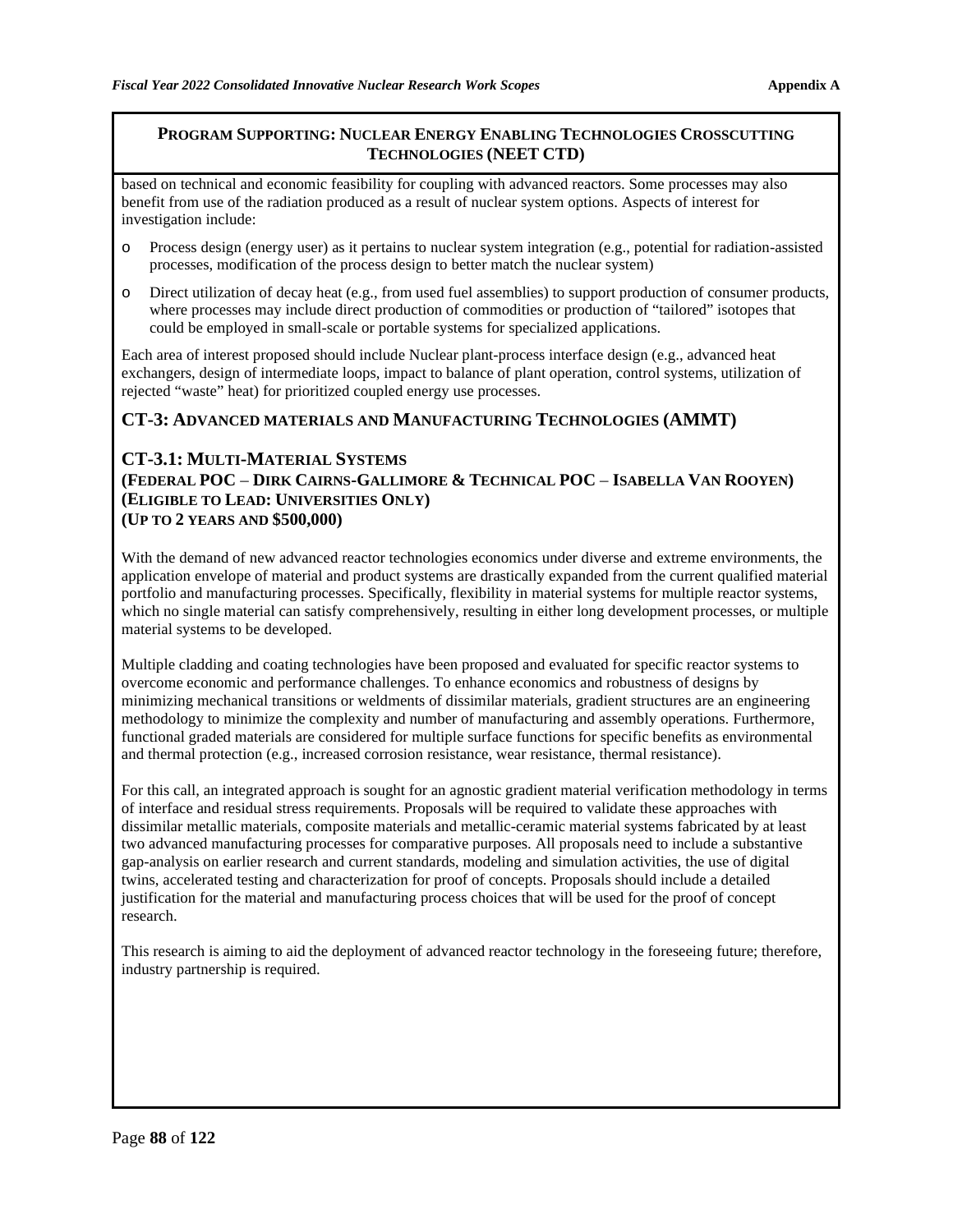#### **CT-3.2: ADVANCED CREEP MECHANISMS (FEDERAL POC** – **DIRK CAIRNS-GALLIMORE & TECHNICAL POC** – **ROBERT ROACH) (ELIGIBLE TO LEAD: UNIVERSITIES ONLY) (UP TO 2 YEARS AND \$500,000)**

Deployment of advanced reactor concepts requires materials that can withstand extreme environments involving radiation, high temperatures, and non-aqueous corrosion. Innovative materials design, manufacture, and testing is required to accelerate the development and qualification of materials that meet these criteria. For this call, a new approach to the nuclear material design cycle is desired with a focus on transformational materials design, advanced additive manufacturing, and accelerated materials testing. We request proposals to develop novel approaches to assess time-dependent phenomena relevant to reactor licensing and operation on a reduced timeline such that the accelerated test results will correlate to the results of non-accelerated testing with high fidelity.

One of the traditional and significant challenges facing fission reactor materials is creep, and creep is selected as the case study for this proposal call. Today, material selection and long-term creep surveillance are the most common solutions to manage the challenge of creep, but this approach is impractical for the timely deployment of new materials. Material designs and manufacturing involving the incorporation of functional small-scale material structures provides an exceptional opportunity to develop a flexible methodology for clarifying creep mechanisms under specific conditions, such as irradiation or in a corrosive environment. These functional smallscale material structures can range from lattice structures to unique metamaterials. This call specifically encourages the submission of proposals using advanced additive manufacturing to build functional small-scale structures and graded features with *in-situ* mechanical testing and *in-situ* or *ex-situ* microscopy to understand fundamental creep deformation mechanisms of a given metallic structural material. Proposals that include modeling, simulation, and/or machine learning to overcome the traditional surface-to-bulk constraints limiting sample specimen sizes and to interpret experimental data are highly encouraged. Methods developed by proposals, e.g., characterization techniques, should be ones that can be deployed in irradiation environments such as hot cells. Proposals for this call should aim to develop a framework for accelerated assessment of timedependent behaviors that can be extended to multiple material systems.

#### **CT-3.3: HIGH THROUGHPUT TESTING FOR ADVANCED MANUFACTURED MATERIALS (FEDERAL POC** – **DIRK CAIRNS-GALLIMORE & TECHNICAL POC** – **BEN BETZLER) (ELIGIBLE TO LEAD: UNIVERSITIES ONLY) (UP TO 2 YEARS AND \$500,000)**

Additive manufacturing techniques can yield large amounts of location-specific in situ data that are stored in a digital thread for a given part or component. A corresponding manufacturing digital platform uses artificial intelligence techniques to establish links between characteristics within these digital threads and postmanufacturing testing datasets. It is critically important that these testing datasets be tracked to specific locations in the additively manufactured components. The artificial intelligence techniques employed benefit from large high-quality data sets that can be used for training and validation. Generating testing data for a variety of material properties is critical for developing and demonstrating a digital platform informed approach to component certification.

This call focuses on the development and application of novel high throughput thermophysical or mechanical property testing techniques that can yield spatial data with at least 1 mm resolution for additive manufactured builds. Proposals should include detailed description of the proposed measurement technique(s) and the methods to store and track spatially resolved data. The choice of material and additive manufacturing process should be appropriately justified. Description of a quality assurance program needs to be presented in the application to ensure useful data is generated throughout the project.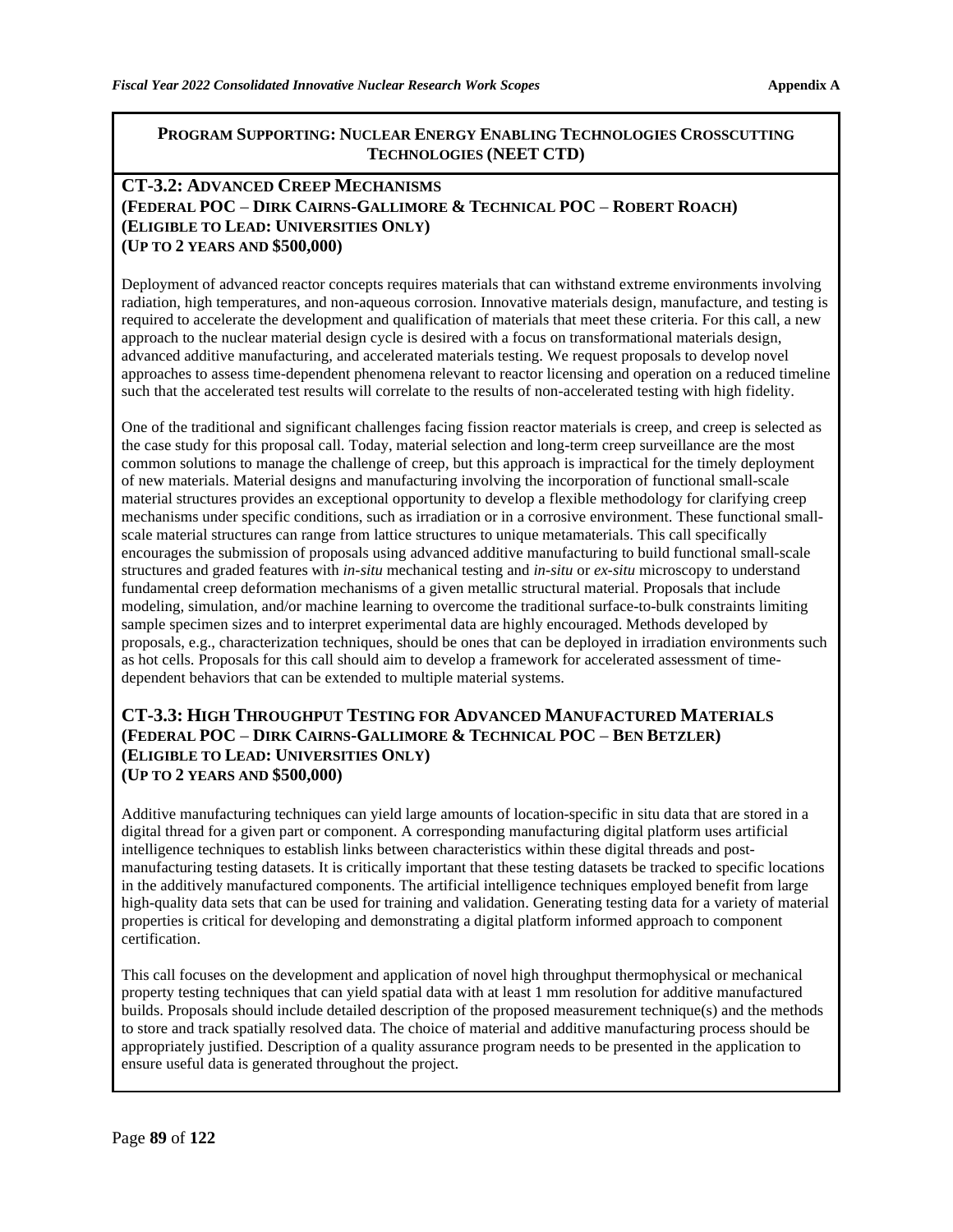## **CT-4: ADVANCED AND SMALL MODULAR REACTOR MATERIALS ACCOUNTANCY AND PHYSICAL PROTECTION (FEDERAL POC** – **ALISON HAHN & TECHNICAL POC** – **BEN CIPITI) (ELIGIBLE TO LEAD: UNIVERSITIES ONLY) (UP TO 2 YEARS AND \$400,000)**

Advanced nuclear reactors, small modular reactors, and microreactors are pushing the boundaries on the integration of safeguards and security with safety and cybersecurity. The move toward smaller plant designs, compact and modular construction, and potentially remote operations raise new challenges in safeguards and security and also present new opportunities for Safeguards, Security, and Safety by Design (3SBD). New approaches for 3SBD are needed, focused on domestic material control and accounting (MC&A) and physical protection system (PPS) requirements for construction in the U.S. Increasingly, the tie to safety systems will be important for full PPS analysis. Proposals should focus on regulatory requirements with attention to new rulemaking activities that support advanced reactor licensing.

Proposals that focus on sodium fast reactors, pebble bed reactors, and microreactors will be given higher priority. Proposals focused on international safeguards and security requirements will not be considered for this area.

### **CT-5: ADVANCED SENSORS AND INSTRUMENTATION FEDERAL POC** – **DANIEL NICHOLS & TECHNICAL POC** – **PATTRICK CALDERONI) (ELIGIBLE TO LEAD: UNIVERSITIES ONLY) (UP TO 3 YEARS AND \$800,000)**

The Advanced Sensors and Instrumentation (ASI) program seeks applications to develop dynamic measurement systems for structural health monitoring of advanced reactors. Advanced reactors of interest are those defined in section A.2.2 Reactor Concepts Research, Development and Demonstration (RC RD&D) Program and related items in Appendix A. The proposal should demonstrate an adequate level of knowledge of the targeted application.

In alignment with the crosscutting nature of ASI activities, the proposal should seek to develop technologies that are applicable to multiple reactor concepts and can operate in a broad range of conditions. Proposals can target one or more plant systems and components, including the reactor core, the reactor vessel and other in-vessel components, primary and secondary cooling circuits in order to define the range of expected operating conditions, including temperature, pressure, radiation field and limitations in terms of material compatibility. The proposal should clearly identify the application, the target operating range and the criteria that will be used to assess the proposed technology feasibility. The potential impact of the technology should be discussed in relation to its benefit in terms of reduction of operating and maintenance cost or increased functionality/efficiency.

The outcome of the proposed work should be the feasibility demonstration in laboratory settings (i.e., demonstration in a neutron environment is not required) of a complete measurement system, including and not limited to sensing elements, hardware and software tools for interrogation, data acquisition system and data analytics. The use of technologies leading to high data throughput and the integration of advanced tools for data analysis compatibility with integration in real time control systems is highly encouraged.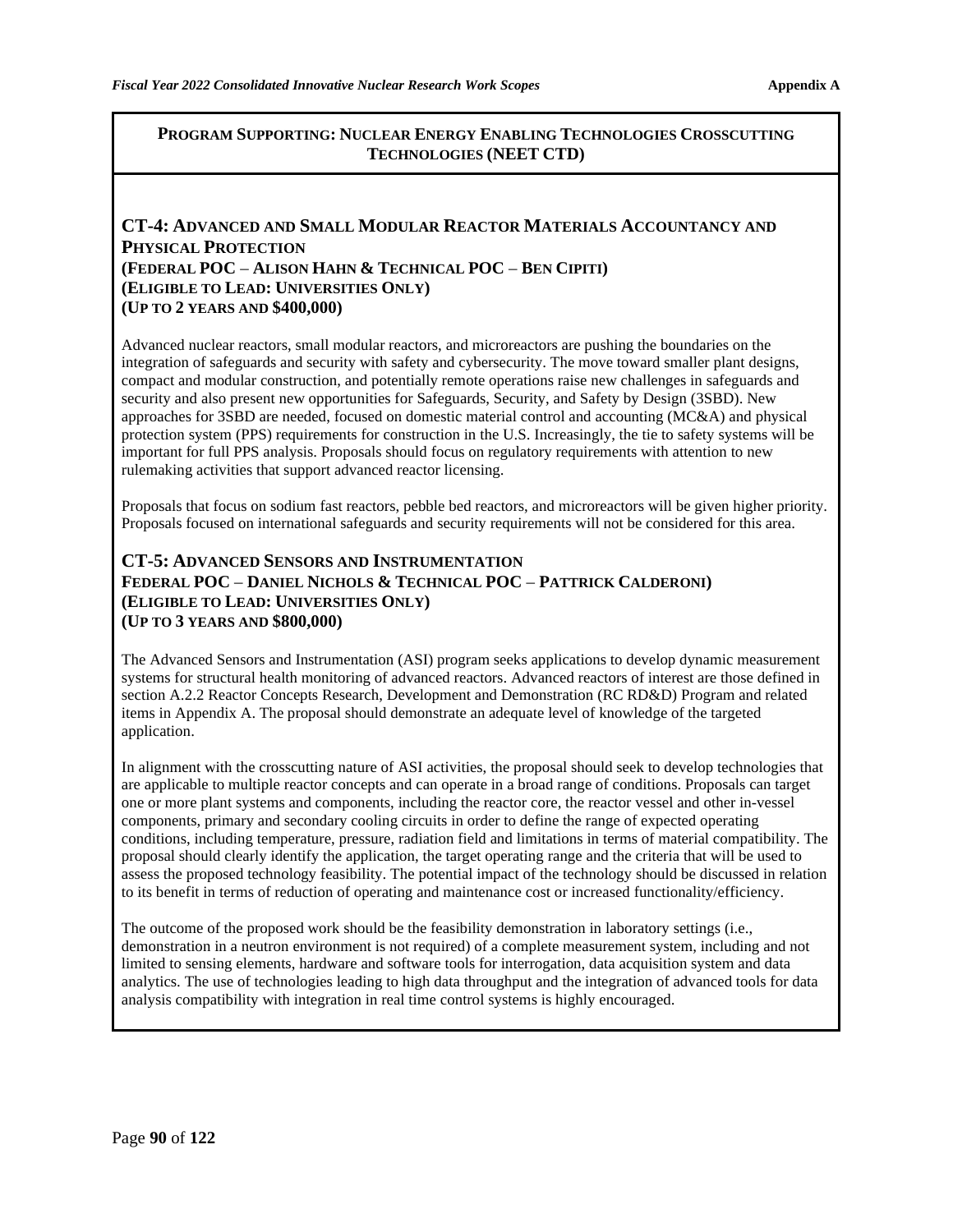#### **MISSION SUPPORTING: NUCLEAR ENERGY**

### **MS-NE-1: INTEGRAL BENCHMARK EVALUATIONS (FEDERAL POC** – **DAVE HENDERSON & TECHNICAL POC** – **MARGARET MARSHALL) (ELIGIBLE TO LEAD: UNIVERSITIES ONLY) (UP TO 3 YEARS AND \$400,000)**

The International Reactor Physics Experiment Evaluation Project (IRPhEP) and International Criticality Safety Benchmark Evaluation Project (ICSBEP) are recognized world-class programs that have provided quality assured (peer-reviewed) integral benchmark specifications for thousands of experiments. The Project produces two annually updated Organization for Economic Co-operation and Development (OECD) Nuclear Energy Agency (NEA) Handbooks that are among the most frequently quoted references in the nuclear industry. Applications are sought, within the scope of these two projects, to provide complete benchmark evaluations of existing experimental data that would be included in IRPhEP and ICSBEP handbooks, and would support current and future R&D activities. Applicants should demonstrate knowledge of existing work through awards (NE, SC, and others) and other DOE-funded work.

The IRPhEP and ICSBEP Handbooks are the collaborative efforts of nearly 500 scientists from 24 countries to compile new and legacy experimental data generated worldwide. Without careful data evaluation, peer review, and formal documentation, legacy data are in jeopardy of being lost and reproducing those experiments would incur an enormous and unnecessary cost. The handbooks are used worldwide by specialists in reactor safety and design, criticality safety, nuclear data, and analytical methods development to perform necessary validations of computational models. Proposed benchmark evaluations should be of existing experimental data. Measurements of interest include critical, subcritical, buckling, spectral characteristics, reactivity effects, reactivity coefficients, kinetics, reaction-rate and power distributions, and other miscellaneous types of neutron and gamma transport measurements. A growing area of interest includes evaluation of transient and/or multiphysics benchmark experiment data for light water reactor systems, such as PWRs and BWRs.

All evaluations must be completed according to the requirements, including peer review, in the IRPhEP and the ICSBEP. DOE currently invests tens of millions of dollars each year to develop the next generation of nuclear engineering modeling & simulation tools. These tools need ad-hoc evaluated and quality-assured experimental data for validation purposes and, consequently, benchmark evaluations in support of DOE programs such as, but not limited to, TREAT, LWRS, FCT, ART, and NE's Advanced Modeling and Simulation Program (which combines application of computational capabilities from the NEAMS ToolKit and the VERA suite developed by the Energy Innovation Hub for Reactor M&S) are of particular interest to this call. Proposals must clearly identify and demonstrate the importance of the proposed work to deployment or operation of a reactor (e.g. letter of support or impact from industry). Proposals should demonstrate knowledge of existing benchmark handbook validation content similar to their proposed work and clearly identify gaps in existing data that the proposed work will address.

### **MS-NE-2: NUCLEAR DATA NEEDS FOR NUCLEAR ENERGY APPLICATIONS (FEDERAL POC – DAVE HENDERSON & TECHNICAL POC – MATT JESSEE) (ELIGIBLE TO LEAD: UNIVERSITIES ONLY) (UP TO 3 YEARS AND \$400,000)**

The Evaluated Nuclear Data File (ENDF) maintained by the National Nuclear Data Program (NNDC) at Brookhaven National Laboratory (BNL) provides the most reliable and commonly used nuclear data for nuclear energy applications. However, a close and critical examination of the existing nuclear data often finds that it is inadequate for current and emerging applications.

Proposals are sought that address nuclear data needs in NE mission areas, provided that these needs are clearly demonstrated to be a limiting factor in nuclear fuel and reactor design, analysis, safety, and licensing calculations. Use of sensitivity and uncertainty analysis methods in proposed efforts is encouraged to demonstrate these needs.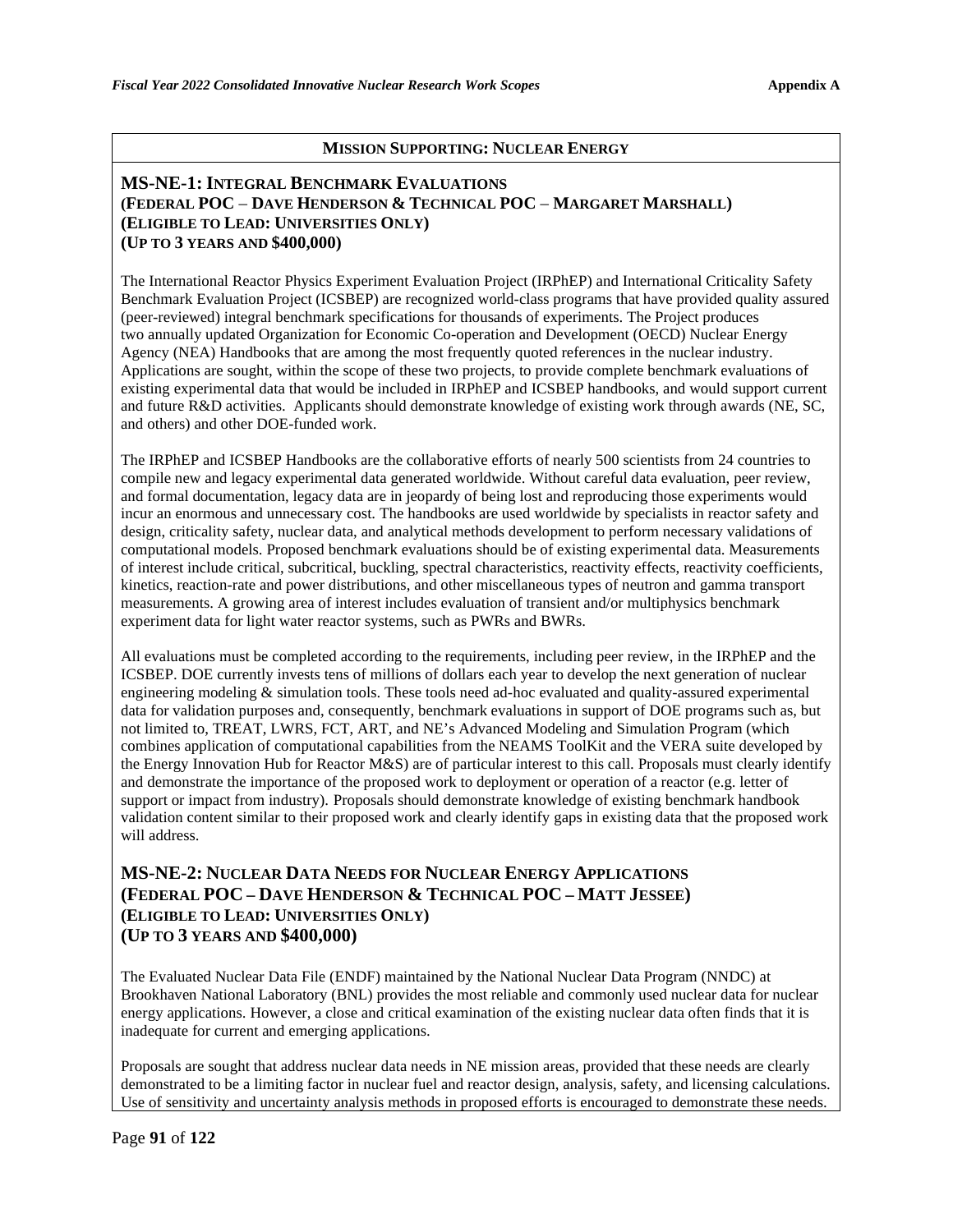#### **MISSION SUPPORTING: NUCLEAR ENERGY**

Many nuclear data needs for NE may be found in the NEA Nuclear Data High Priority Request List (HPRL) (https://www.oecd-nea.org/dbdata/hprl/, which includes a broad spectrum of needs encompassing light water reactors (LWRs) as well as sodium fast reactors. Other emerging needs not yet listed on the HPRL include continued investigations of thermal scattering data in high-temperature graphite, thermal scattering data for fluorine-based molten salt reactors, and chlorine reactions for fast spectrum molten salt reactors. Additional nuclear data needs that meet documented needs for industry and DOE-NE missions are also encouraged especially as aligned with the Gateway for Accelerated Innovation in Nuclear (GAIN), Nuclear Energy Advanced Modeling and Simulation (NEAMS), Advanced Reactor Technologies (ART), Fuel Cycle Research and Development (FCR&D), Transient Test Reactor (TREAT), Light Water Reactor Sustainability (LWRS) and others.

Proposals are sought that provide relevant improvements in nuclear data that address one or more stated needs by developing and demonstrating the enhancements through the entire nuclear data pipeline, from 1) new nuclear data measurements; 2) evaluation in the appropriate format (e.g. ENDF); 3) inclusion of nuclear data covariances; 4) processing into usable forms for application codes; 5) confirmation of improved predictions and uncertainties through application studies and validation; and 6) deployment through the National Nuclear Data Center at BNL for inclusion by external users in quality-assured design, analysis, safety, and licensing calculations. Proposals must clearly identify and demonstrate the importance of the proposed work to deployment or operation of a reactor (e.g. letter of support or impact from industry) and collaborations with industry are specifically encouraged for this reason. Applicants should demonstrate knowledge of existing work through awards (NE, SC, and others) and other DOE-funded work.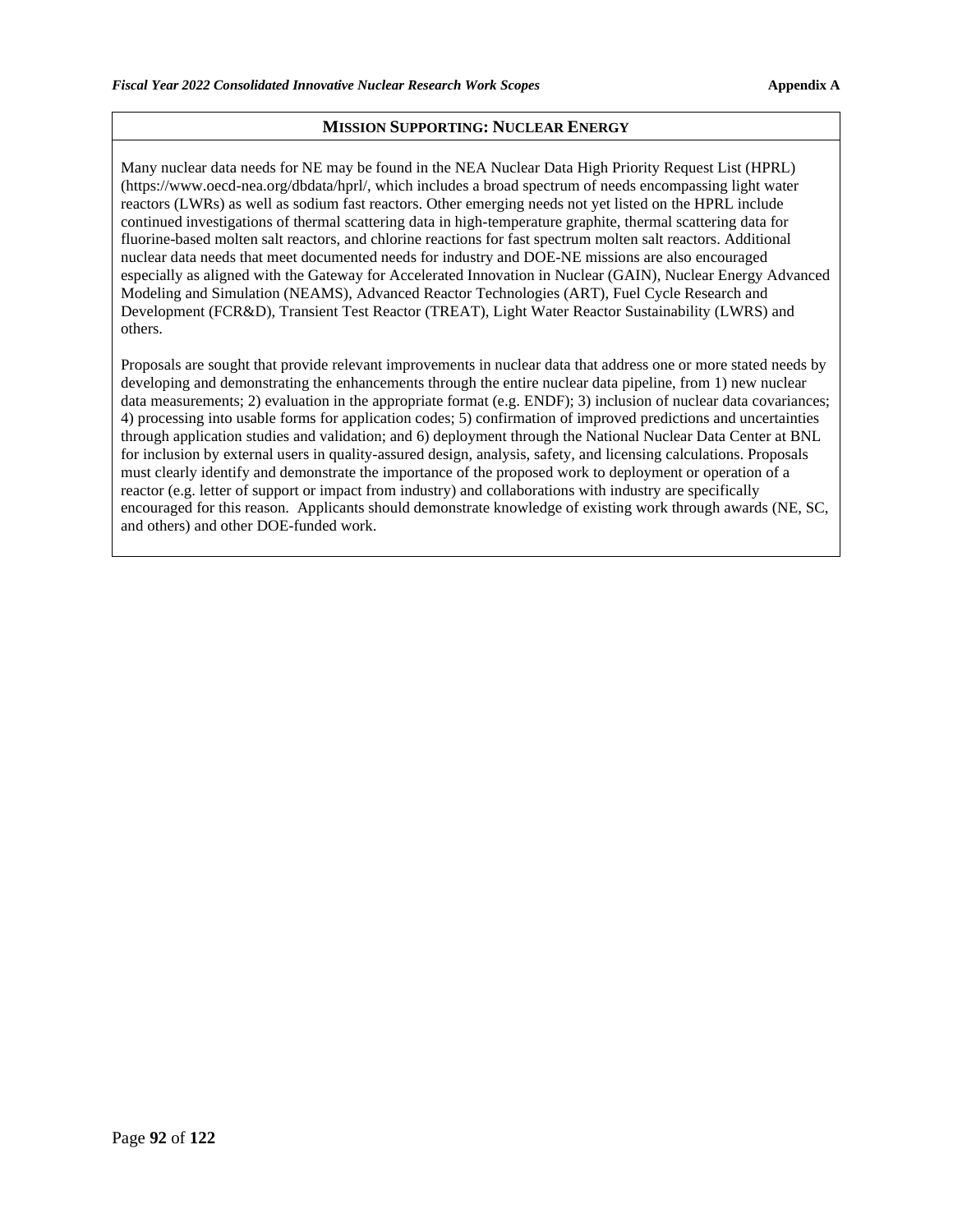#### **PROGRAM SUPPORTING: NUCLEAR SCIENCE USER FACILITIES (NSUF-1)**

### **NUCLEAR ENERGY-RELATED R&D SUPPORTED BY NUCLEAR SCIENCE USER FACILITIES CAPABILITIES**

These work scopes solicit applications for nuclear energy related research projects focused on the topical areas described below. It is intended that these focused topical areas will change with each future CINR FOA. In this CINR FOA, for the first time, NSUF will provide up to \$800,000 in direct funding to the university PIs over the course of the projects to support their research directly associated with the proposed irradiation and/or post irradiation examinations including compilation and interpretation of results in addition to the access to NSUF capabilities. All applications submitted under these work scopes will be projects coupling funding with NSUF access. Projects requiring "NSUF access only" (see NSUF-2 below) or "funding only" must be submitted under other appropriate work scopes. Applications submitted under these work scopes must support the Department of Energy Office of Nuclear Energy mission. Capabilities available through the NSUF can be found on the website at NSUF.inl.gov.

The Office of Nuclear Energy (NE) supports the Department of Energy's HPC4 Materials (High Performance Computing for Materials) initiative to accelerate "…industry discovery, design, and development of materials for severe environments by enabling access to computational capabilities and expertise in the DOE laboratories." NE's high-performance computing capabilities include Sawtooth, Lemhi, and Falcon at the Idaho National Laboratory. More information on NSUF computational resources can be found a[t hpc.inl.gov.](https://hpc.inl.gov/) NE is seeking applications for the development of innovative materials or material concepts for the extreme operating and accident environments expected in advanced reactor and fuel cycle technologies using the high-performance computing capabilities at the INL.

Experiments with x-ray synchrotron radiation may be proposed in applicable work scopes below. The NSUF has access to beam time at the X-ray Powder Diffraction beamline at NSLS-II.

**NOTE:** Access to NSUF capabilities will require agreement and final signature to the User Agreement (copy provided in Part IX, Appendix E).**The terms and conditions of the User Agreement are non-negotiable, and failure to accept the terms and conditions of the User Agreement will terminate processing and review of the NSUF-1 and NSUF-2 applications.** In order to ensure compliance throughout the application review process, applicants must indicate in the Letter of Intent (LOI) and full application submission that the User Agreement has been read, understood, and the terms and conditions are accepted. Further, submission of a pre-application and a full application indicates the applicant will comply with and agree to the terms and conditions of the User Agreement. Upon award of an NSUF supported project, the User Agreement must be signed before activities will begin on the project. Failure to sign the non-negotiable User Agreement within 30 days of receipt of the User Agreement may result in cancellation of an awarded project.

**NSUF-1: CORE AND STRUCTURAL MATERIALS AND NUCLEAR FUEL BEHAVIOR AND ADVANCED NUCLEAR FUEL DEVELOPMENT (FEDERAL POC – TANSEL SELEKLER & TECHNICAL POC – RORY KENNEDY) (R&D FUNDED THROUGH NSUF) (ELIGIBLE TO LEAD: UNIVERSITIES ONLY) (UP TO 7 YEARS, \$800,000) (NSUF READINESS REQUIREMENTS APPLY)**

This element is focused on fundamental understanding of irradiation effects in core and structural materials and the behavior of nuclear fuels (including cladding) in reactor and research into advanced nuclear fuels and improving the performance of current fuels. For the core and structural materials aspect of the work scope, areas of interest include material aging and degradation mechanisms (e.g. fatigue, embrittlement, void swelling, fracture toughness, IASCC processes and mitigation, and corrosion), testing alternate and/or radiation resistant materials for application in current and future fission reactors, and materials from alternate or advanced manufacturing techniques (including welding and joining). For the nuclear fuels aspect of the work scope, areas of interest include the physics and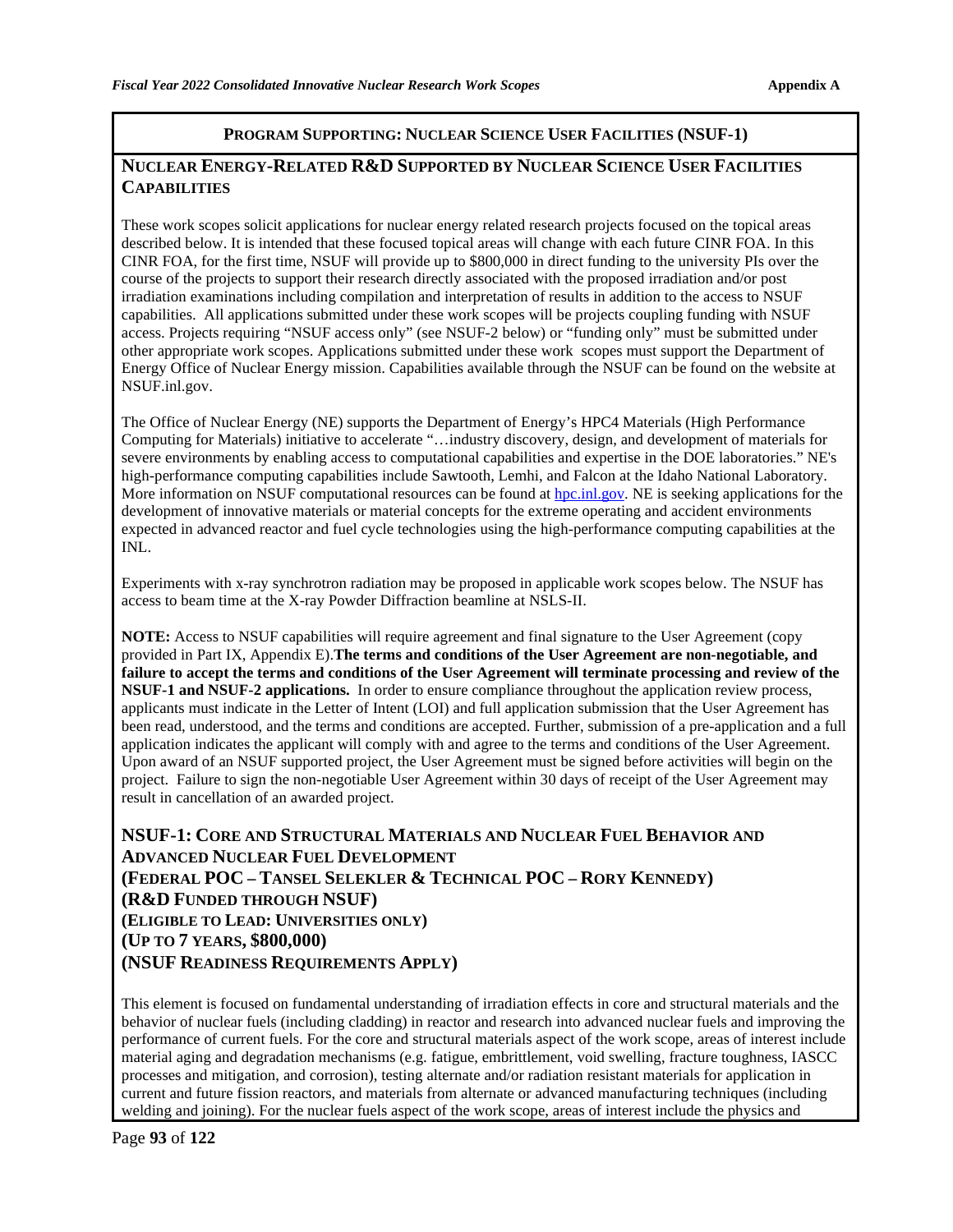#### **PROGRAM SUPPORTING: NUCLEAR SCIENCE USER FACILITIES (NSUF-1)**

chemistry of nuclear fuels, irradiation and thermal effects on microstructure development and the effects on, for example, thermophysical and thermomechanical properties as well as chemical interactions. Proposed projects may involve research in the areas of fuels and materials irradiation performance and combined effects of irradiation and environment on fuels and materials. Programs of work on common place conventionally and additively manufactured materials such as 304 SS and 316 SS, 718 Inconel, uncoated Zirconium alloys, and SiC and SiC-SiC composites that have been the target of previous NSUF awards are not requested. Advanced fuel types extend to fast spectrum transmutation systems, coated particle fuels for high-temperature reactor systems, robust fuels for light water reactors including accident tolerant fuels, and fuel for small modular, micro-, and other advanced reactor concept. Activities should be aimed at irradiation experiments (neutron steady state or transient, ion, and gamma) and post irradiation examination that investigate fundamental aspects of fuel performance such as radiation damage, amorphization, fuel restructuring, species diffusion and migration, and fission product behavior. Separate effects testing focused on validation of specific modeling and simulation issues is encouraged. Proposals that advocate duplicating previous or on-going NSUF supported irradiation studies will not be considered. A complete list of NSUF awards made under CINR funding opportunities can be found under the R&D flag on the website [NEUP.inl.gov.](https://gcc01.safelinks.protection.outlook.com/?url=https%3A%2F%2Fneup.inl.gov%2FSitePages%2FHome.aspx&data=02%7C01%7Clindy.bean%40inl.gov%7C596ee49b5d1440f91ff608d82cf1de8d%7C4cf464b7869a42368da2a98566485554%7C0%7C0%7C637308764611552664&sdata=qVNH6wvzlvPanBfmfQfQ1QxW1rjKC3Zi4yFP4iHDQhI%3D&reserved=0) Projects whose relevancy is based solely or primarily on fusion energy needs will not be considered. Applications coupling experimental methods with modeling and simulation are highly encouraged.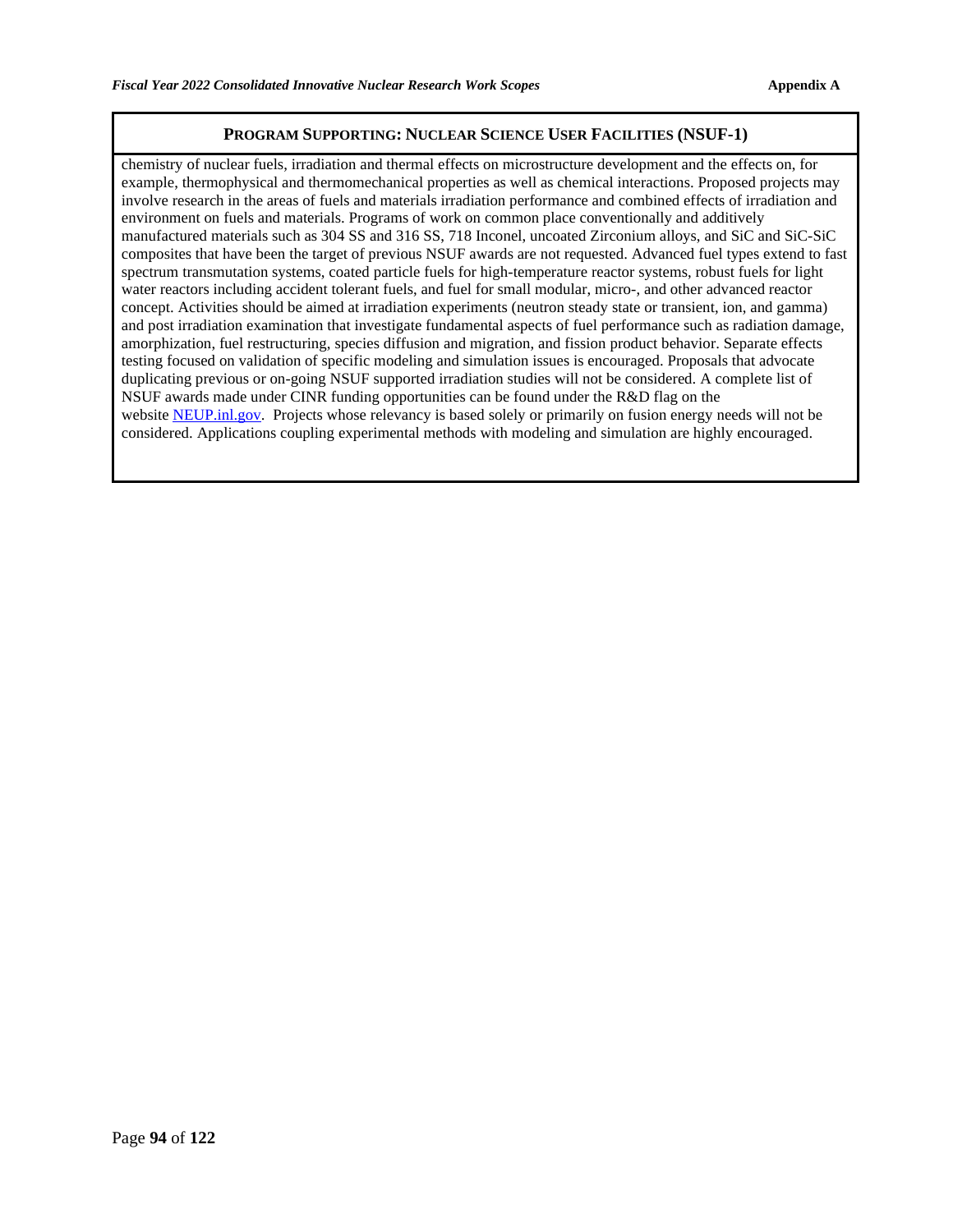**Appendix B: Work Scopes for U.S. University-, National Laboratory-, or Industry-led Nuclear Science User Facilities (NSUF) Projects**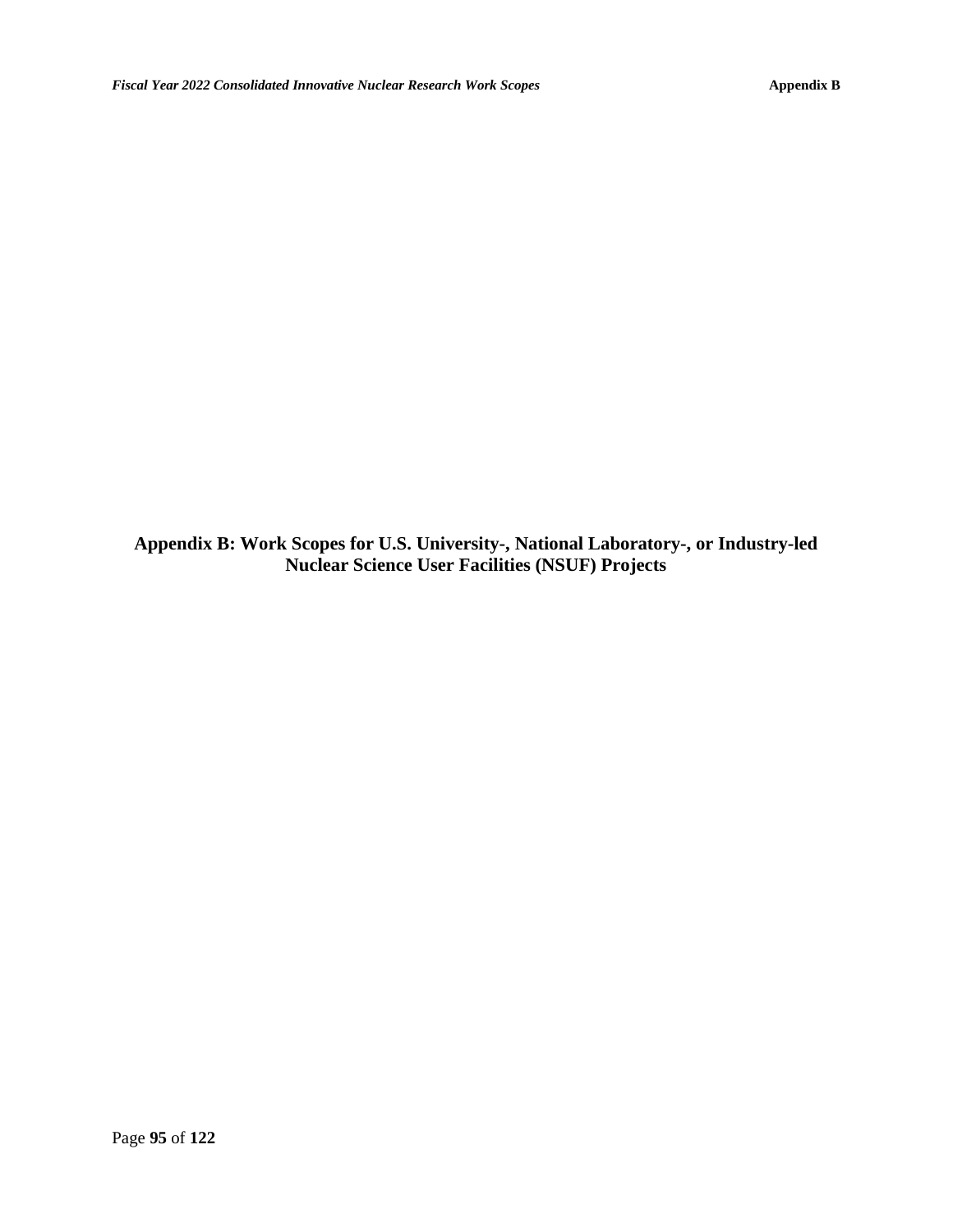## **NUCLEAR SCIENCE USER FACILITIES (NSUF-2)**

## **NSUF-2: NUCLEAR SCIENCE USER FACILITIES ACCESS ONLY (FEDERAL POC** – **TANSEL SELEKLER & TECHNICAL POC** – **RORY KENNEDY) (ELIGIBLE TO LEAD: UNIVERSITY, NATIONAL LABORATORY, OR INDUSTRY)**

Applicants interested in utilizing Nuclear Science User Facilities (NSUF) capabilities only should submit "access only" applications under these work scopes. Applications must support the Department of Energy Office of Nuclear Energy's mission. Capabilities available through the NSUF can be found on the website at [NSUF.inl.gov.](https://nsuf.inl.gov/)

The Office of Nuclear Energy (NE) supports the Department of Energy's HPC4 Materials (High Performance Computing for Materials) initiative to accelerate "…industry discovery, design, and development of materials for severe environments by enabling access to computational capabilities and expertise in the DOE laboratories." NE's high-performance computing capabilities include Sawtooth, Lemhi, and Falcon at Idaho National Laboratory. More information on computational resources available through the NSUF can be found at [NSUF.inl.gov.](https://nsuf.inl.gov/) NE is seeking applications for the development of innovative materials or material concepts for the extreme operating environments expected in advanced reactor and fuel cycle technologies using the high-performance computing capabilities at the INL.

Experiments with x-ray synchrotron radiation may be proposed in applicable work scopes below. The NSUF has access to beam time at the X-ray Powder Diffraction beamline at NSLS-II.

**NOTE:** Access to NSUF capabilities will require agreement and final signature to the User Agreement (copy provided in Part IX, Appendix E).**The terms and conditions of the User Agreement are non-negotiable, and failure to accept the terms and conditions of the User Agreement will terminate processing and review of the NSUF-1 and NSUF-2 applications.** In order to ensure compliance throughout the application review process, applicants must indicate in the Letter of Intent (LOI) and full application submission that the User Agreement has been read, understood, and the terms and conditions are accepted. Further, submission of a pre-application and a full application indicates the applicant will comply with and agree to the terms and conditions of the User Agreement. Upon award of an NSUF supported project, the User Agreement must be signed before activities will begin on the project. Failure to sign the non-negotiable User Agreement within 30 days of receipt of the User Agreement may result in cancellation of an awarded project.

## **NSUF-2.1: CORE AND STRUCTURAL MATERIALS AND NUCLEAR FUEL BEHAVIOR AND ADVANCED NUCLEAR FUEL DEVELOPMENT (ELIGIBLE TO LEAD: UNIVERSITY, NATIONAL LABORATORY, OR INDUSTRY) (UP TO 7 YEARS) (NSUF READINESS REQUIREMENTS APPLY)**

This element is focused on fundamental understanding of irradiation effects in core and structural materials and the behavior of nuclear fuels (including cladding) in reactor and research into advanced nuclear fuels and improving the performance of current fuels. For the core and structural materials aspect of the work scope, areas of interest include material aging and degradation mechanisms (e.g. fatigue, embrittlement, void swelling, fracture toughness, IASCC processes and mitigation, and corrosion), testing alternate and/or radiation resistant materials for application in current and future fission reactors, and materials from alternate or advanced manufacturing techniques (including welding and joining). For the nuclear fuels aspect of the work scope, areas of interest include the physics and chemistry of nuclear fuels, irradiation and thermal effects on microstructure development and the effects on, for example, thermophysical and thermomechanical properties as well as chemical interactions. Proposed projects may involve research in the areas of fuels and materials irradiation performance and combined effects of irradiation and environment on fuels and materials. Programs of work on common place conventionally and additively manufactured materials such as 304 SS and 316 SS, 718 Inconel, uncoated Zirconium alloys, and SiC and SiC-SiC composites that have been the target of previous NSUF awards are not requested. Advanced fuel types extend to fast spectrum transmutation systems, coated particle fuels for high-temperature reactor systems, robust fuels for light water reactors including accident tolerant fuels, and fuel for small modular, micro-, and other advanced reactor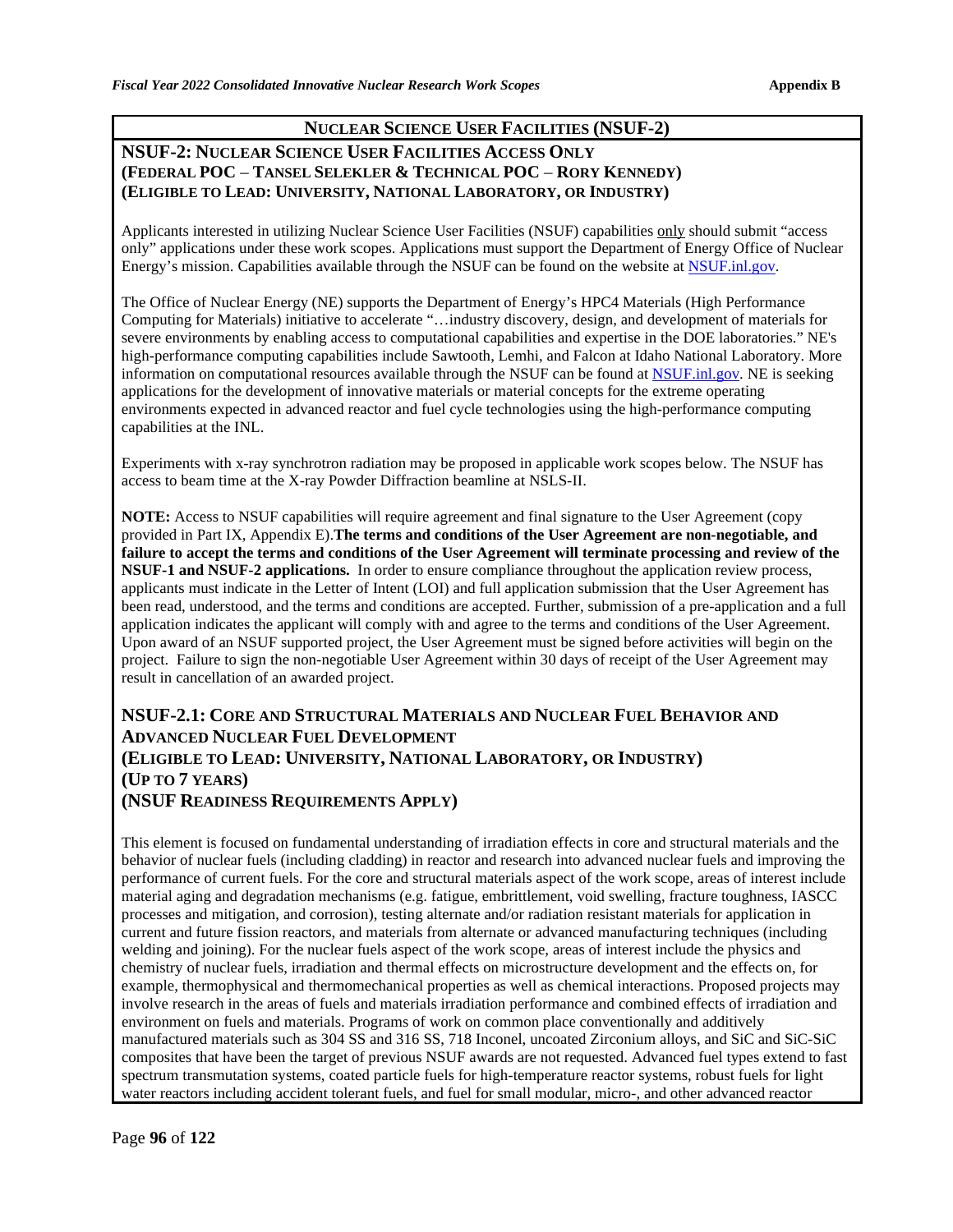## **NUCLEAR SCIENCE USER FACILITIES (NSUF-2)**

concept. Activities should be aimed at irradiation experiments (neutron steady state or transient, ion, and gamma) and post irradiation examination that investigate fundamental aspects of fuel performance such as radiation damage, amorphization, fuel restructuring, species diffusion and migration, and fission product behavior. Separate effects testing focused on validation of specific modeling and simulation issues is encouraged. Proposals that advocate duplicating previous or on-going NSUF supported irradiation studies will not be considered. A complete list of NSUF awards made under CINR funding opportunities can be found under the R&D flag on the website [NEUP.inl.gov.](https://gcc01.safelinks.protection.outlook.com/?url=https%3A%2F%2Fneup.inl.gov%2FSitePages%2FHome.aspx&data=02%7C01%7Clindy.bean%40inl.gov%7C596ee49b5d1440f91ff608d82cf1de8d%7C4cf464b7869a42368da2a98566485554%7C0%7C0%7C637308764611552664&sdata=qVNH6wvzlvPanBfmfQfQ1QxW1rjKC3Zi4yFP4iHDQhI%3D&reserved=0) Projects whose relevancy is based solely or primarily on fusion energy needs will not be considered. Applications coupling experimental methods with modeling and simulation are highly encouraged.

## **NSUF-2.2: HIGH PERFORMANCE COMPUTING AT IDAHO NATIONAL LABORATORY (LIMITED TO 3 YEARS) (ELIGIBLE TO LEAD: UNIVERSITY, NATIONAL LABORATORY, AND INDUSTRY) (NSUF READINESS REQUIREMENTS APPLY)**

The Nuclear Science User Facilities (NSUF) High-Performance Computing (HPC) resources offered through **Idaho National Laboratory** provide scientific computing capabilities to support advanced modeling and simulation. Applications may address a wide range of research activities, including performance of materials in harsh environments (including the effects of irradiation and high temperatures), performance of existing light water and advanced nuclear reactors, and multiscale multiphysics analysis of nuclear fuel performance.

Current HPC capabilities include:

- **Sawtooth**: INL's newest supercomputer operates with a LINPACK rating of 5.6 petaflops and is ranked #37 on the November 2019 TOP500 list. The HPE SGI 8600 system comprises 99,792 cores with 403 TB of memory. The system also includes dedicated GPU capability.
- Lemhi: A Dell 6420-based system operating on an OmniPath fat tree network. It contains 20,160 cores and 94 total terabytes of memory. Lemhi is rated at 1 petaflop and ranked #427 on the November 2018 [TOP500](https://www.top500.org/site/47650) list.
- **Falcon:** A SGI ICE-X distributed memory system comprised of 34,992 cores, with each node containing dual Xeon E5-2695 v4 processors. It is rated at 1.1 petaflops and includes 121 TB of memory.

HPC support includes access to INL HPC systems, assistance with system login and running code, basic HPC training, and software support and expertise as requested. Software includes an assortment of tools in the areas of: Computer Aided Engineering, Chemistry, Code Development, Data Manipulation, Math, MPI, Neutronics and Transport, Numerical Libraries, Programming, and Visualization. Access to HPC resources through this FOA does not provide licenses to software. INL MOOSE-based tools are available subject to license approval. Use of DOEdeveloped software from the NEAMS programs is encouraged.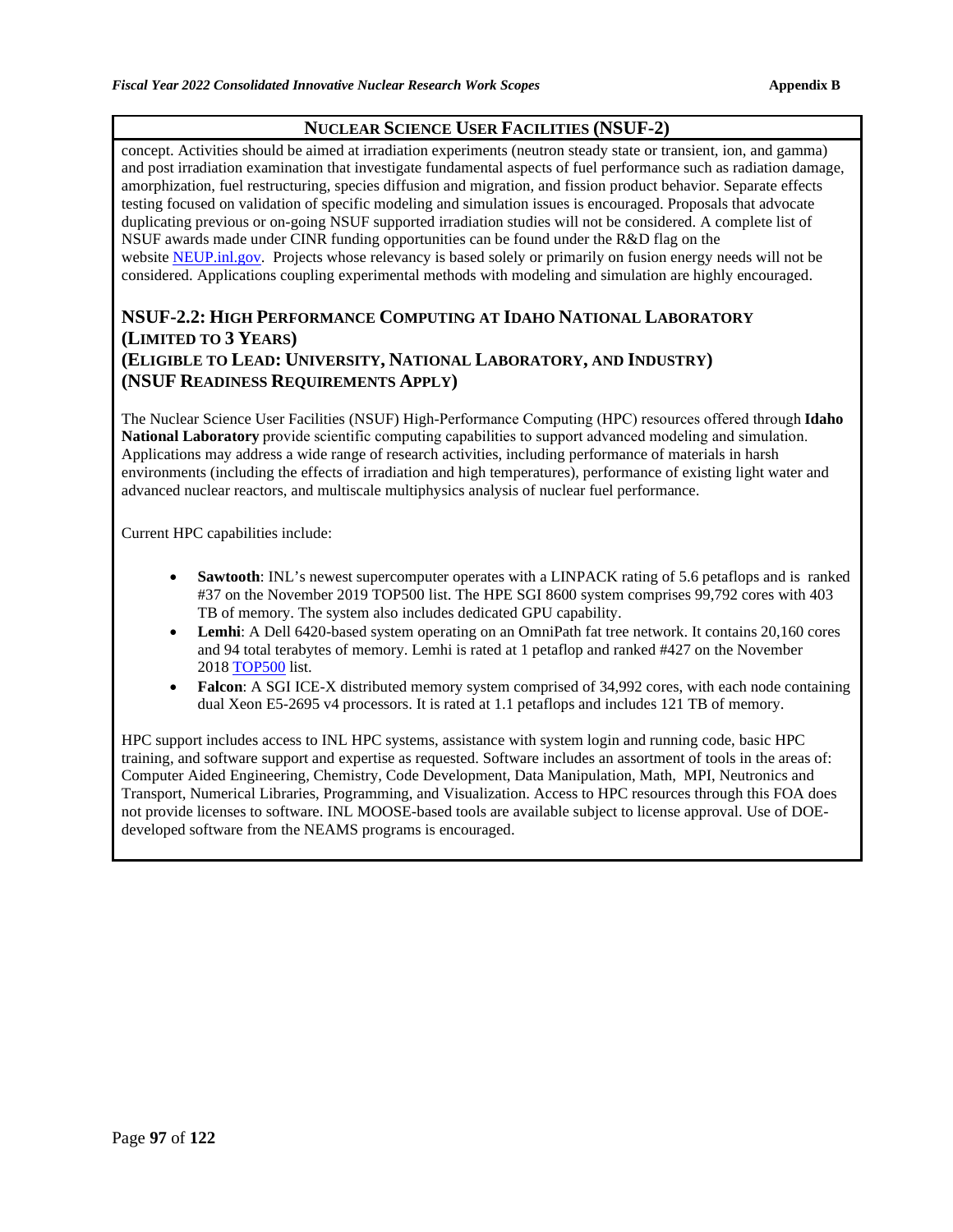**Appendix C: Work Scopes for U.S. University-led Integrated Research Project (IRP) R&D**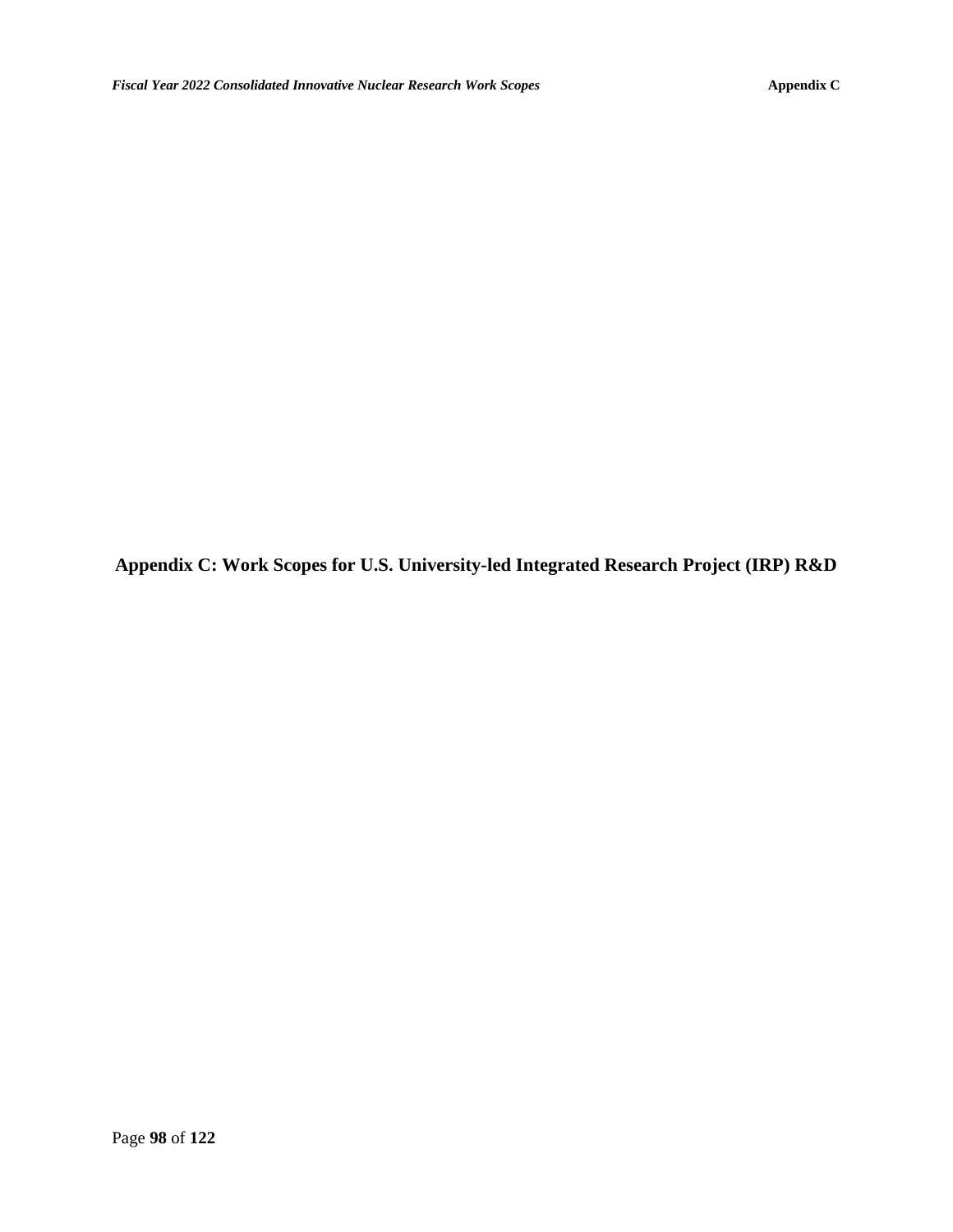### **PROGRAM DIRECTED: FUEL CYCLE TECHNOLOGIES**

### **IRP-FC-1: ATF CLADDING TESTS IN THE MITR PRESSURIZED WATER LOOP (FEDERAL POC – FRANK GOLDNER & TECHNICAL POC – NICK WOOLSTENHULME) (ELIGIBLE TO LEAD: UNIVERSITIES ONLY) (UP TO 4 YEARS AND \$5,000,000)**

Proposals are sought to study the behavior of Accident Tolerant Fuel (ATF) claddings in a prototypic LWR irradiation coolant loop environment. A variety of cladding concepts, including coated cladding, FeCrAl, and SiC, are being developed under DOE's ATF program to enhance overall fuel performance during both steady state and transient conditions. This is primarily accomplished by design modifications that mitigate degradation mechanisms that are active under irradiation (i.e. corrosion, hydrogen pickup, cladding creep, effects of coating defects, etc.). Investigation of these behaviors requires subjecting cladding materials to prototypic thermal, hydraulic, chemical, and nuclear environments. Proposals should identify experimental and analytical research studies to explore a relevant research topic in this area. Through Directed University R&D from the AFC program, the integrated research project team will have access to a pressurized water loop installed in the MIT Reactor associated irradiation test design and engineering support, and limited PIE (constrained by the duration of the project). This loop can be operated in modes that represent desired conditions for BWR and/or PWR environments and provides the opportunity for utilizing novel in-situ instruments. The in-pile studies should be complemented by out-of-pile experiments as well as modeling and simulation activities. It is also highly encouraged to demonstrate relevance to the industrial ATF programs.

### **PROGRAM DIRECTED: NUCLEAR REACTOR TECHNOLOGIES**

**IRP-RC-1: DEVELOPMENT OF ENABLING FABRICATION TECHNOLOGY FOR COMPACT HEAT EXCHANGERS FOR ADVANCED REACTORS (FEDERAL POC – SUE LESICA & TECHNICAL POC – SAM SHAM) (ELIGIBLE TO LEAD: UNIVERSITIES ONLY) (UP TO 3 YEARS AND \$4,000,000)**

Compact heat exchangers (CHXs) offer the potential for significant improvement in efficiency and reduction in cost for advanced reactors systems. Their use is appropriate with all coolants currently being investigated for such systems by advanced reactor developers (gas, liquid metals  $\&$  molten salt) as well as for both supercritical  $CO<sub>2</sub>$  for advanced energy conversion systems and even water for small modular or large integrated PWRs.

Microchannel CHXs fabricated by the diffusion bonding of multiple layers of etched stainless steel sheets, e.g., 316L, have been successfully commercialized for applications in petrochemical processing and other applications. Efforts to apply this technology to fabrication of nuclear components for operations at 750°C or above from high temperature alloys have proven to be challenging. Specifically, the properties critical for high temperature reactor operations such as creep and cyclic properties of multi-layer stacks of diffusion bonded Alloy 800H or Alloy 617 produced to date have been significantly degraded compared to their wrought counterparts and failure tends to occur at the bond-lines with limited ductility.

Proposals are sought for an integrated research project (IRP) that will determine the scientific basis of process/property relationships for successful diffusion bonding of high temperature alloys that are qualified or being qualified for nuclear construction in Section III Division 5 of the ASME Boiler and Pressure Vessel Code. Improvement of creep, fatigue, and creep-fatigue properties to near-wrought values is one goal of the IRP. Along with demonstration of improved properties, it is desired that a predictive capability be developed that will dramatically decrease the iterative development of processing pathways for additional high temperature alloys of interest.

Currently, tensile properties and microstructural characterization of diffusion-bonded interfaces are used to judge success of diffusion bonding process development. These characteristics have not generally been shown to predict the long-term creep and cyclic properties that are critical to success of bonding for the extended high-temperature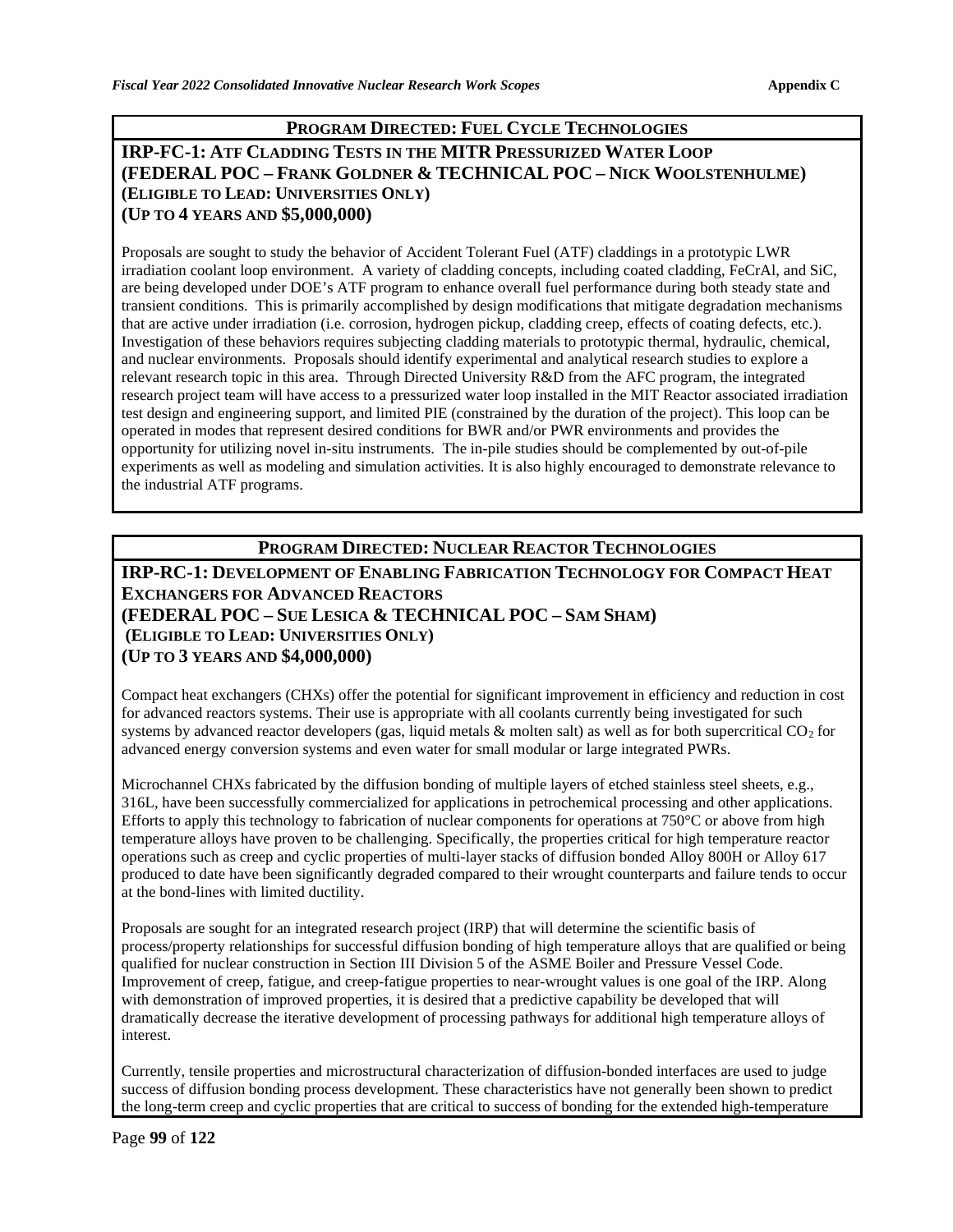#### **PROGRAM DIRECTED: NUCLEAR REACTOR TECHNOLOGIES**

operation of nuclear components. A final goal of this IRP is to develop acceptance criteria for diffusion bonding processes that adequately reflect the performance metrics for nuclear applications for incorporation in nuclear codes and standards.

Validation of the acceptance criteria will need to be demonstrated by the testing of a diffusion-bonded structural component under creep and cyclic loading. The test article will need to be fabricated using the optimized diffusion bonding process developed as part of the IRP and incorporate microchannels typical of a CHX, but it can be a simplified component for testing, if desired. The results of the testing will be to provide evidence of the improved bonding technique and the appropriateness of the acceptance criteria.

Establishing an IRP to investigate the issues described above would significantly augment the existing ART programmatic content and address a recognized need in a very useful manner. The university community has well established strengths that directly address the topics identified (structure-properties relations, characterization, materials joining, process modeling, high temperature material behaviors, mechanical properties testing, etc.) and, in conjunction with industry and Federally Funded Research and Development Centers (FFRDCs), could form a powerful team that could make a great deal of progress towards resolving these issues in a three-year period.

### **IRP-RC-2: HIGH TEMPERATURE REACTOR GRAPHITE CORE WASTE PROCESSING (FEDERAL POC – DIANA LI & TECHNICAL POC – WILL WINDES) (ELIGIBLE TO LEAD: UNIVERSITIES ONLY) (UP TO 3 YEARS AND \$3,000,000)**

Issues surrounding waste disposal of TRISO fuel and core structural graphite are of importance for both past as well as new High Temperature Reactor (HTR) designs. As part of the license application for these new designs the applicant must consider the potential waste generated and all disposal options. Due to the relatively low power density for graphite core HTR designs one of the main issues is waste minimization or volume reduction of the large amount of graphite core components. This includes both fueled components (prismatic fuel elements and pebbles) and unfueled, structural graphite components which constitute ~80% of the solid core volume in either design. Secondly, the physical form and robust nature of the fuel form (either large prismatic blocks or fuel pebbles) requires special handling and storage considerations different from traditional LWR fuel waste practices. Third, molten salt HTR designs have the added complexity of dealing with the molten salt effects. Research and development in the specific areas of graphite handling, core decommissioning, waste storage, waste minimization, and core disposal for all graphite-core HTR designs are of interest.

This research will explore the options available for graphite-based waste reduction and disposal. Areas of interest for this proposal include:

- a) Previous waste research and regulatory rules: Emphasis on the technical (engineering) aspects of waste reduction, fuel recovery, consolidation, and disposal will be primary but the regulatory issues surrounding carbon waste must be considered as well. It may be that regulatory issues may drive the waste technology in specific directions and this should be considered during development of these waste technologies. Considerable effort and success has previously been achieved both domestically and internationally in these specific waste areas. Extensive progress was achieved in previous DOE waste programs for the Fort St. Vrain and Peach Bottom graphite core reactors (INL's Graphite Fuel and Spent Nuclear Fuel programs in the late 1980s and 1990s). These domestic technologies should be investigated thoroughly. Additionally, graphite core designs are the primary nuclear reactor designs for many countries (the U.K., specifically) and they have made considerable progress in all areas of waste management. Specifically, waste reduction technology, carbon capture, and core dismantling for the Magnox and AGR designs should be carefully researched for potential solutions to the current graphite waste issues. Finally, it is expected that international technologies and regulatory practices will be considered within this scope due to their considerable experience in graphite and carbon waste.
- b) Waste reduction of the graphite components: The obvious method for waste volume reduction for graphite components is oxidizing the solid carbon material. While graphite readily oxidizes under high temperature (>600C) and flowing oxygen conditions it is not a trivial exercise, especially for the amount of graphite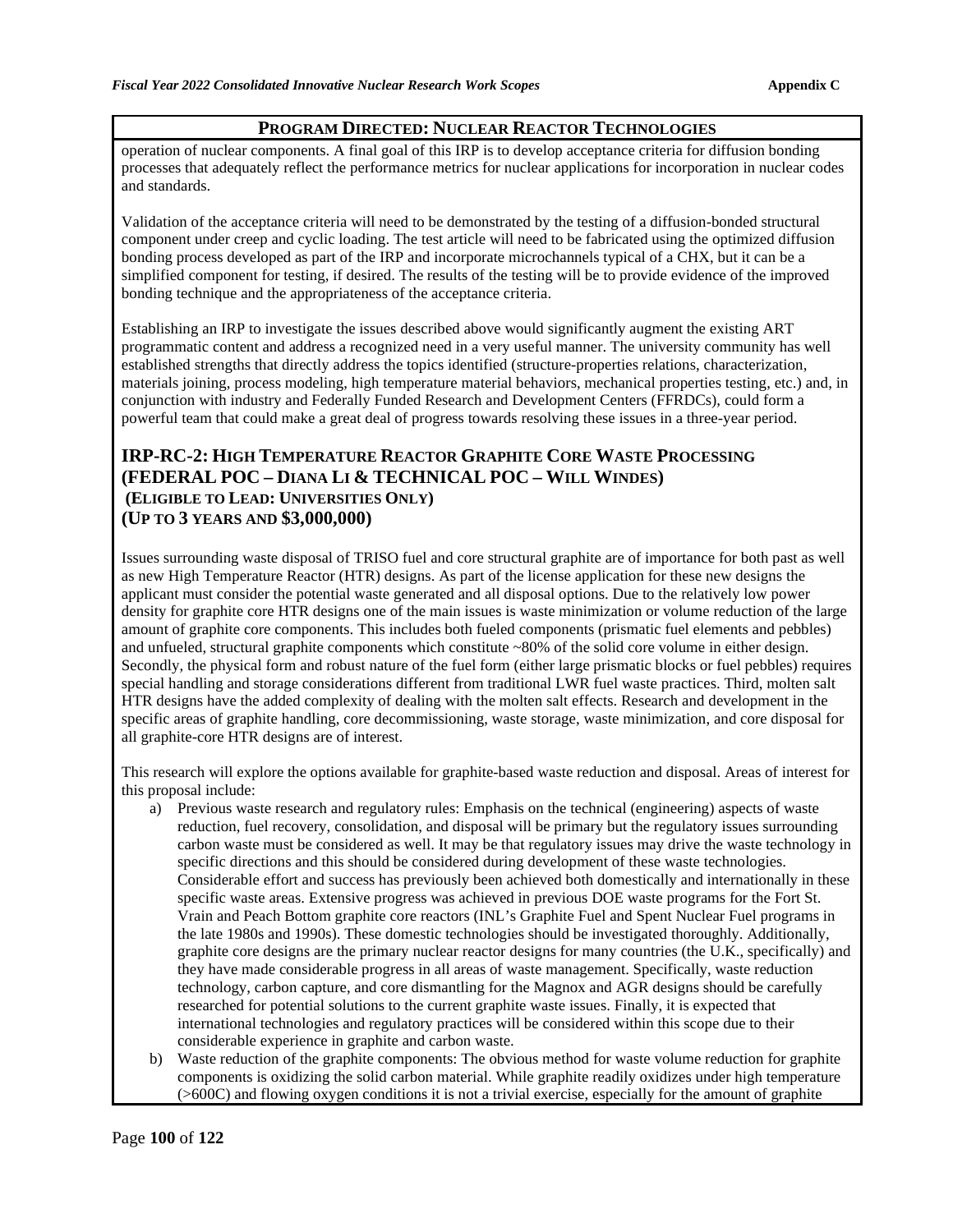#### **PROGRAM DIRECTED: NUCLEAR REACTOR TECHNOLOGIES**

waste anticipated and already in storage. Full scale (large) furnaces capable of handling and oxidizing large irradiated components, the capture of activated impurities after oxidation, and eventually the capture of the carbon itself to reduce the carbon footprint from the process make this an engineering challenge. The treatment of fueled components may require completely different technologies than the unfueled components.

c) Molten salt contamination issues: Designs using molten salt coolant will make waste storage and minimization technologies even more challenging. This is specifically true if the design uses fueled molten salt coolant. The technical and regulatory issues surrounding molten salt contaminated graphite components will require special attention (mixed waste storage and treatment).

The end product from this research effort will be regulatory informed methods for handling irradiated graphite and waste volume reduction methods addressing the fundamental issues of processing large components, and activated material capture.

## **IRP-RC-3: DEVELOPING THE TECHNICAL BASIS AND RISK ASSESSMENT TOOLS FOR FLEXIBLE PLANT OPERATION (FEDERAL POC – JASON MARCINKOSKI & BILL WALSH & TECHNICAL POC – RICHARD BOARDMAN & SVETLANA LAWRENCE) (ELIGIBLE TO LEAD: UNIVERSITIES ONLY) (UP TO 5 YEARS AND \$4,000,000)**

With the buildup of variable power generation in the United States many nuclear power plants are considering more flexible approaches to plant operations where thermal and electrical power are dispatched to non-grid applications that are physically connected to the nuclear power plant. Flexible plant operation and generation will employ technologies new to the commercial nuclear power industry, requiring new operating concepts and supporting technologies to continue to achieve safe and reliable operations. Control interfaces that combine current analog data and control systems with modern digital data and controls systems may be needed. Extension of legacy probabilistic risk assessment tools that provide perspective on everything from configuration control, maintenance, and interaction of the systems, requires revision of plant simulators. Specifically, the capabilities of the plant simulators should be extended to include real-time analysis of multi-hazards in order to support licensee assessment of operating conditions, conduct operator training, and pursue any necessary license amendments Flexible operation of nuclear power plants may increase the wear on critical unit operations, necessitating increased health monitoring and preventative maintenance. Additionally, intelligent design of the instruments, data transmission and process and control signals must incorporate cyber security. This new paradigm may involve continuous communication with the grid balancing authority in order to dynamically apportion energy between the electricity grid and storage or a second user of the thermal energy or electrical power. The IEEE 2030 standards development approach recognizes the interactive nature of power plant interconnections with the grid including communications and information technologies that establish a smart grid.

The Light Water Reactor Sustainability Program Pathways for Flexible Plant Operations and Generation, Plant Modernization, and Risk-Informed Systems Analysis are soliciting research projects that accelerate the development of control systems, data collection, processing and system diagnostics, and computational tools that enable existing LWR power plants to be efficiently and safely integrated with process applications and that allow nuclear power plants to provide ancillary services to the grid. Potential work scopes may include:

- (1) Controls systems that are capable of rapidly apportioning thermal and electrical power to support electricity grids technical services while optimizing plant revenue through energy arbitrage. In particular, aspects of interest for research and development include:
	- o Design and testing of new operator task panels with human factors that ensure reliable human performance and efficient hybrid operations.
	- o Development of IEEE-2030 standards and protocol for grid-to-plant data links that enable nuclear plant operators to directly communicate with regional transmission and balancing authorities, thus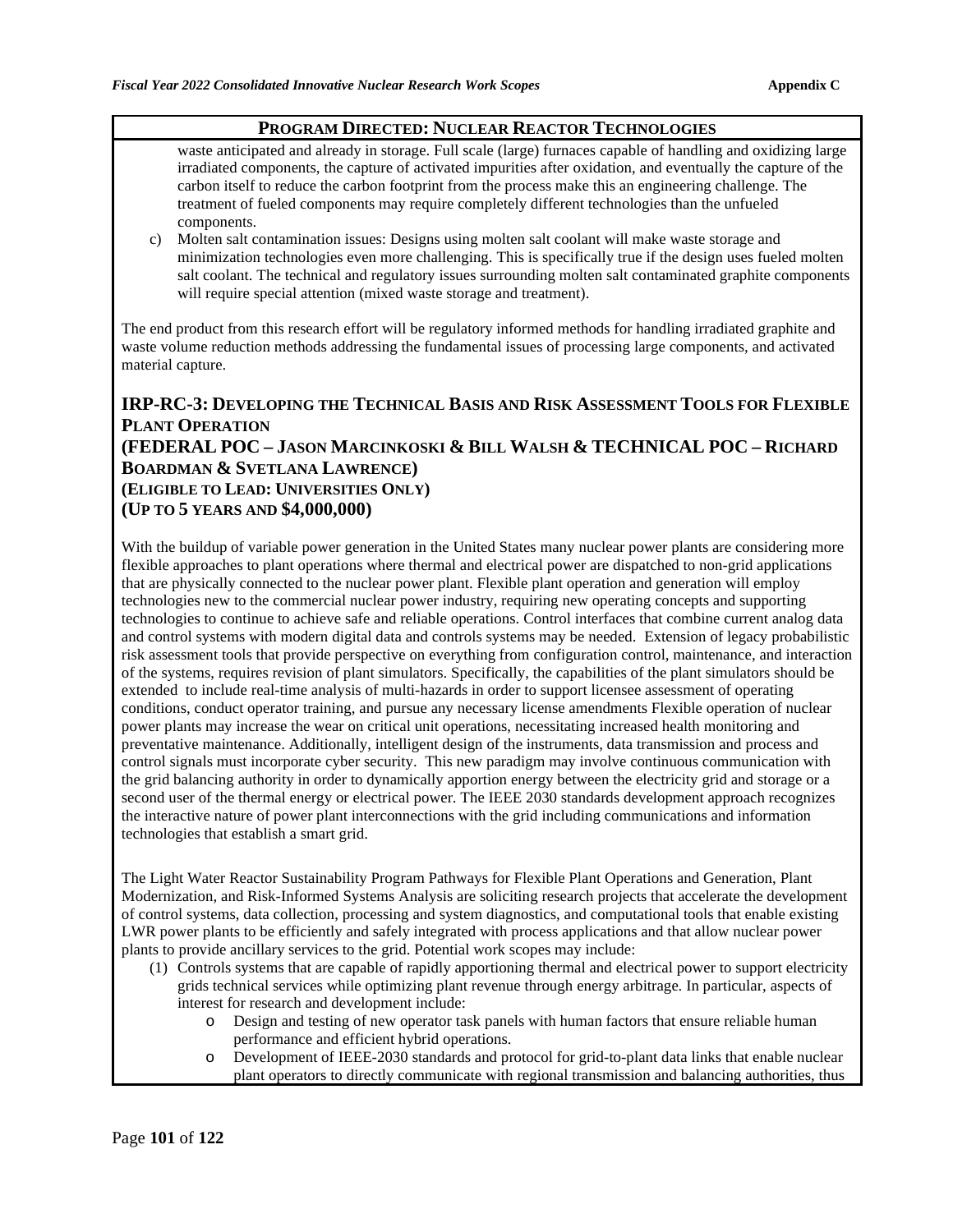| PROGRAM DIRECTED: NUCLEAR REACTOR TECHNOLOGIES |                                                                                                                                                                                                                                                                                                                                                                                                                                                                                                                                                                                                                                                                                                                                                                                                                                                                                                                                                                                                                                                                                                                                                                                           |  |  |
|------------------------------------------------|-------------------------------------------------------------------------------------------------------------------------------------------------------------------------------------------------------------------------------------------------------------------------------------------------------------------------------------------------------------------------------------------------------------------------------------------------------------------------------------------------------------------------------------------------------------------------------------------------------------------------------------------------------------------------------------------------------------------------------------------------------------------------------------------------------------------------------------------------------------------------------------------------------------------------------------------------------------------------------------------------------------------------------------------------------------------------------------------------------------------------------------------------------------------------------------------|--|--|
|                                                | allowing the nuclear plant to participate in capacity markets by providing spinning or non-spinning<br>reserves or frequency regulation.                                                                                                                                                                                                                                                                                                                                                                                                                                                                                                                                                                                                                                                                                                                                                                                                                                                                                                                                                                                                                                                  |  |  |
|                                                | (2) General or plant specific LWR simulators or other computational tools that can be used to help design, test,<br>and optimize dynamic thermal energy extraction and delivery and electricity dispatch. Activities that<br>consider the following operation scenarios are sought:<br>Full-scope simulators that can be used to optimize thermal energy extraction within the operating<br>$\circ$<br>basis of the nuclear plant license.<br>Reduced order models of the integrated systems that can be used to accelerate the development of<br>O<br>human factors.<br>Computational models that are tied to actual physical unit operations that represent new energy<br>$\circ$<br>delivery components that can credibly support probabilistic risk assessments (PRAs) addressing<br>the risks of potential upsets in operating conditions and loss of load situations that are introduced<br>by specific integrated plant designs and hybrid operation conditions.                                                                                                                                                                                                                   |  |  |
|                                                | (3) Extension of legacy probabilistic tools to include new initiating events introduced by new grid-to-plant<br>process controls and plant-to-hybrid process controls coupling. Activities that consider the following<br>operation scenarios are sought:<br>Hybrid plants that flexibly apportion power to the grid and thermal energy and power to a<br>$\circ$<br>hydrogen production plant<br>Hybrid operations that store thermal energy for power arbitrage on the grid-where power<br>O<br>dynamics of power transmission are included in potential loss of load events<br>Modes of heat rejection relevant to rapid transients in the new heat extraction and delivery system;<br>$\circ$<br>for example, failure of control values, sudden disruption in the heat transport line to the external<br>thermal energy application, or a rapid change is heat demand by the external application                                                                                                                                                                                                                                                                                     |  |  |
|                                                | (4) Development and demonstration of operating concepts using smart valve flow controllers, smart<br>instrumentation, data links, and data analytics for hybrid plant operations. Activities that consider the<br>following operation scenarios are sought:<br>Approaches that combine conventional analog instruments and controls with modern digital<br>$\circ$<br>instruments and controls for rapid thermal and electrical power dispatch to an external user<br>Design and testing of smart valves and valve alignments in thermal flow loops with multiple<br>$\circ$<br>parallel outputs/inputs for plants that serve multiple processes for systems that enable rapid<br>thermal extraction and dispatch based on operator-supervised automatic control systems<br>Data management and analytics that enable operators to track system state conditions and that can<br>O<br>be used to automatically adjust process conditions with human cognition and supervision<br>Instrumentation and data analytics that perform component health monitoring<br>$\circ$<br>Approaches that provide inherent cyber security and systems reliability based on total state<br>O<br>awareness |  |  |

## **PROGRAM DIRECTED: NUCLEAR ENERGY ADVANCED MODELING AND SIMULATION IRP-NEAMS-1: COMBINED EXPERIMENTAL-MODELING ASSESSMENTS OF IMPURITIES/FISSION PRODUCTS IN MOLTEN SALTS AND FUNDAMENTAL CORROSION MECHANISMS OF RELEVANT STRUCTURAL ALLOYS (FEDERAL POC – BRIAN ROBINSON & TECHNICAL POC – CHRIS STANEK) (ELIGIBLE TO LEAD: UNIVERSITIES ONLY) (UP TO 3 YEARS AND \$3,000,000)**

During operation of a Molten Salt Reactor (MSR) impurities are present in the salt and furthermore fission products are formed thus affecting the thermophysical properties, corrosion kinetics of structural materials, as well as reactor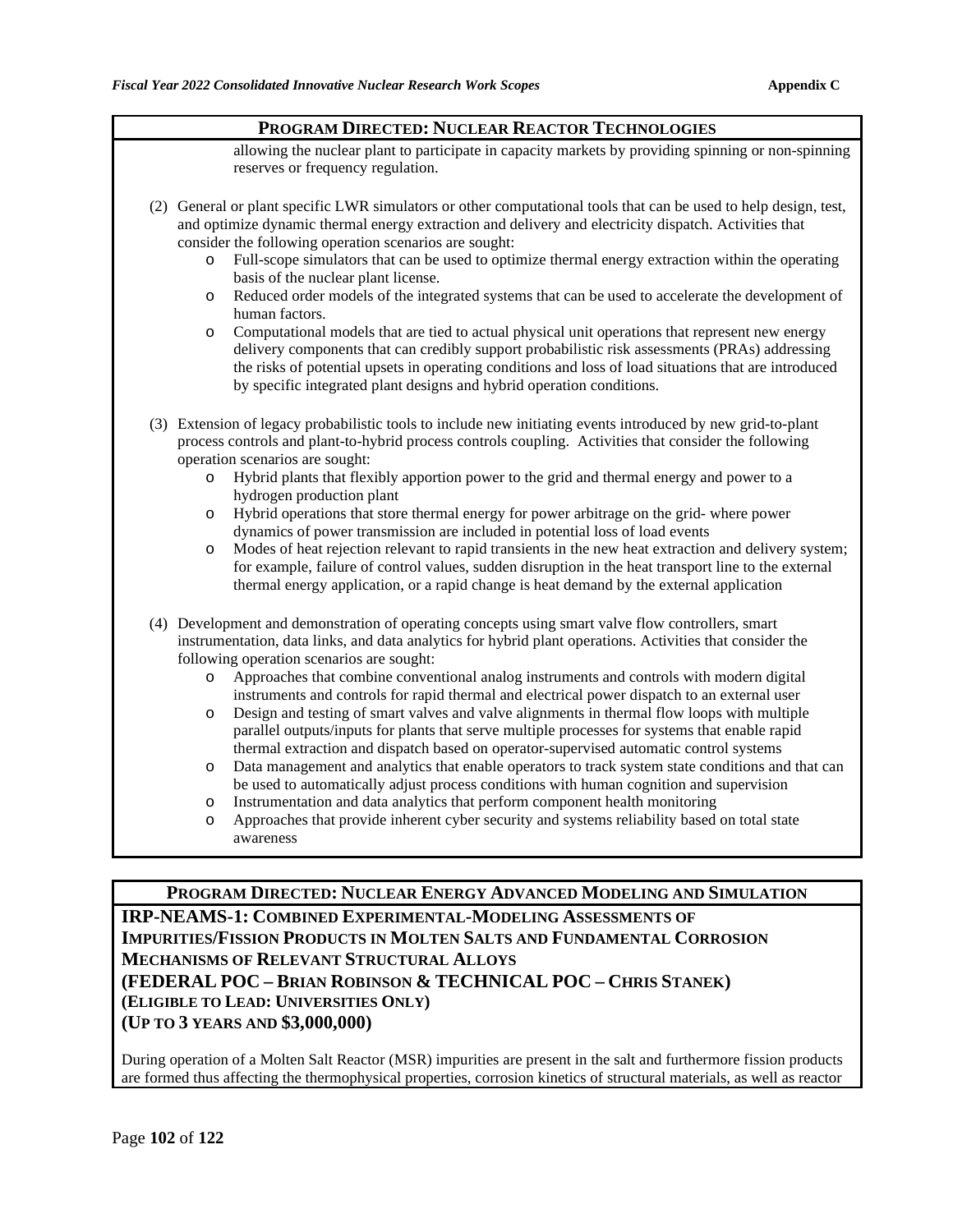#### **PROGRAM DIRECTED: NUCLEAR ENERGY ADVANCED MODELING AND SIMULATION**

operations. Proposal are sought to study the impact of halide salt impurities on reactor performance based on experimental and computational methods.

There are several specific topics of interest. First, proposals are sought that address the impact of low impurity concentration on burnup calculations. Specific examples include the impact of low concentrations of impurities on temperature, spectrum and cross-section uncertainties, and reactor operation. Experiments aimed at the identification of specific isotopes are expected be a useful complement to the modeling research. A second topic of interest is salt property alteration with impurity concentrations to ultimately provide recommendations for the allowable concentrations for oxygen, hydroxide, etc. to ensure sound MSR operation, with a focus on heat transfer and containment corrosion. For example, oxide/hydroxide impurities accelerate corrosion rates of halide salt melts in contact with stainless steel and nickel-based alloys. These recommendations generated through the R&D performed should include allowable impurity concentration of the fresh salt melt as well as allowable impurity/fission product concentration during MSR operation.

Vital to the development of impurity limits and guidelines is a better understanding of corrosion mechanisms of austenitic stainless steels, ferritic/martensitic stainless steel, and nickel-based alloys in fluoride and chloride salt melts at 650° C to 750° C. It is currently believed that the corrosion of stainless steel and nickel-based alloys in contact with halide salt melts is derived by the leaching of chromium from the alloy matrix and the formation of stable chromium fluoride or chromium chlorides at the salt-containment interface. The depletion of chromium may weaken the steel structure to further enhance corrosion rates. Overall, corrosion rates of stainless steel and nickelbased alloys could be, as a simplified approach, derived by chromium-self diffusion from the alloy matrices to the surface and the ultimate formation of stable chromium halides. However, overall chromium self-diffusion is a result of matrix and grain-boundary diffusion and their specific ratio is dependent on temperature as well as on microstructure (e.g., phases, precipitates, grain sizes, texture, defects). The proposal should therefore address these and any additional factors to derive an approach for modeling chromium diffusion, and subsequently corrosion of austenitic stainless steels (e.g., Alloy 316H and Alloy 709), ferritic/martensitic stainless steels (e.g., HT9, T91) and nickel-based alloys (e.g., Hastelloy N and Haynes 244). This research will provide a fundamental theoretical and experimental basis for enhancing the current knowledge on corrosion of austenitic stainless steels (fcc) vs. ferritic/martensitic stainless steel (bcc), vs. the more expensive nickel-based alloys in contact with halide salt melts at temperatures applicable to MSR operation.

Proposals are sought that employ integrated experiments and modeling/simulation to address the above problems. Proposals should rely on NEAMS software or at a minimum provide a clear path for model developed in to NEAMS codes.

Since this research is aimed at the deployment of MSR technology, industry partnership is required.

### **PROGRAM DIRECTED: MISSION SUPPORTING (MS)**

**IRP-MS-1: NUCLEAR ENERGY WORKFORCE PIPELINE GAP ANALYSIS (FEDERAL POC – JENNA PAYNE & TECHNICAL POC – JESSICA DIXON) (ELIGIBLE TO LEAD: UNIVERSITIES ONLY)**

**(COLLABORATION REQUIREMENT: MINORITY SERVING INSTITUTIONS (MSIS), HISTORICALLY BLACK COLLEGES AND UNIVERSITIES (HBCUS) AND/OR TRIBAL COLLEGES AND UNIVERSITIES (TCUS))**

#### **(UP TO 3 YEARS AND \$3,000,000)**

#### **Background**

The nuclear energy industry is broad and is anticipated to change rapidly because of the emergence of micro- and advanced reactor concepts. DOE-NE anticipates that some of these concepts will be demonstrated by the end of the decade. The existing disconnect between the availability of and growing demand for skilled workers presents a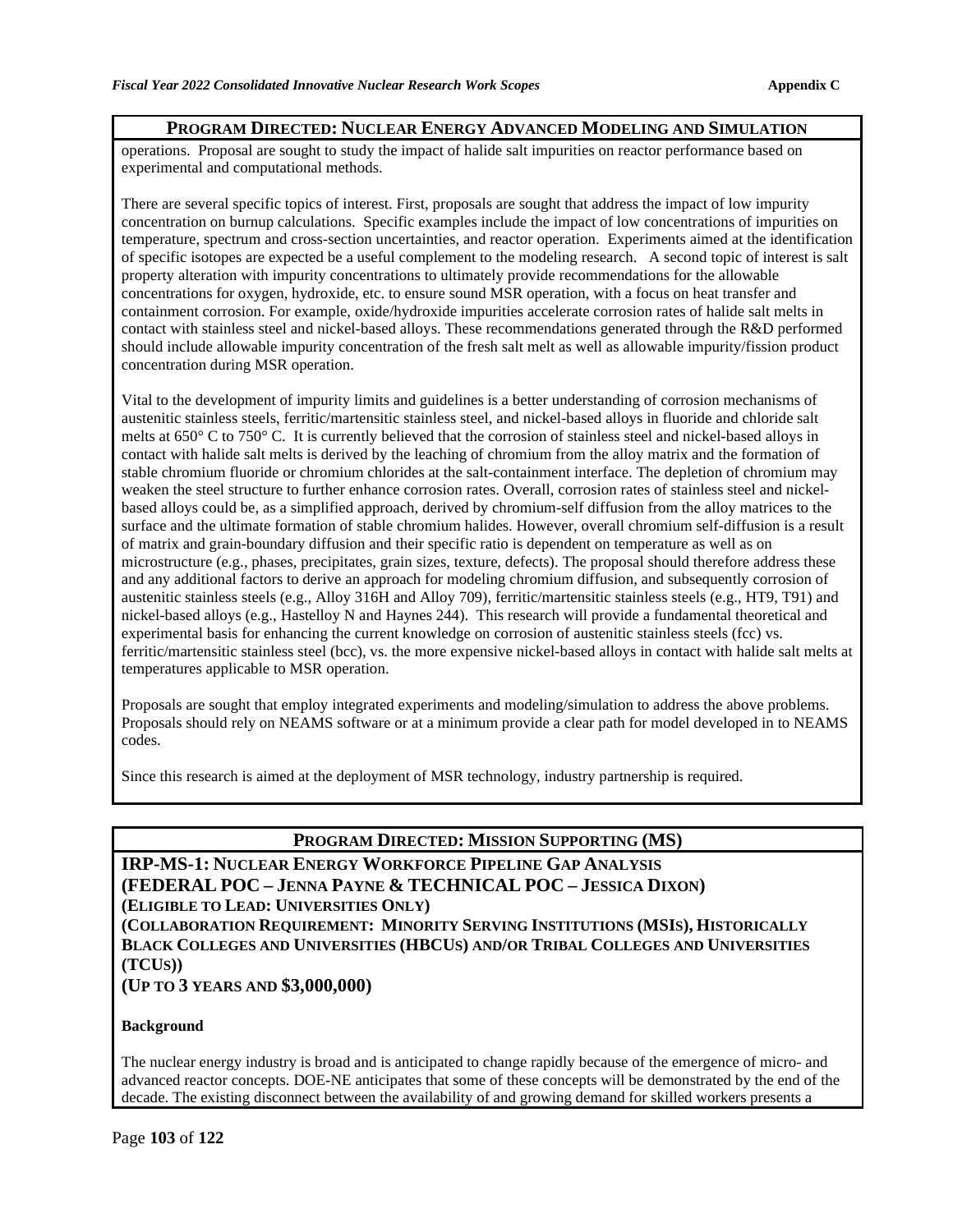#### **PROGRAM DIRECTED: MISSION SUPPORTING (MS)**

critical opportunity for our nation to educate, train, and retain more scientists and engineers to establish economic leadership and maintain global competitiveness.

A comprehensive understanding of the nuclear energy workforce landscape is needed to address workforce needs in the existing light water reactor fleet, and to develop, construct, operate, and maintain advanced reactors as their design fully matures. A reliable source of technicians, operators, and engineers will help ensure continued safe and reliable operation of the nuclear powered electrical generating stations in the years to come. A workforce pipeline that is inclusive of the existing light water reactor fleet, advanced reactor development, advanced reactor construction, operation, and maintenance, and other aspects of the nuclear fuel cycle will be critical to training the next generation of nuclear energy professionals.

#### **IRP Goals and Objectives**

Applications are sought to identify existing and future gaps in the nuclear energy workforce. This gap analysis should explore all aspects of the U.S. nuclear fuel cycle and should be inclusive of labor pools associated with uranium supply, enrichment and fuel fabrication, fission reactors, recycling, interim storage, and final disposal.

Applications would provide DOE-NE with a comprehensive nuclear energy workforce development plan to address identified gaps, challenges, needed resources, and opportunities to create these pipelines.

Successful teams will be made up of not only nuclear energy experts, but also those from social science disciplines, including sociology, political science, psychology, economics, education and business and management.

#### **IRP-MS-2: CONSENT-BASED SITING**

### **(FEDERAL POC – ALISA TRUNZO & TECHNICAL POC – ROB HOWARD) (ELIGIBLE TO LEAD: UNIVERSITIES ONLY)**

**(COLLABORATION REQUIREMENT: MINORITY SERVING INSTITUTIONS (MSIS), HISTORICALLY BLACK COLLEGES AND UNIVERSITIES (HBCUS) AND/OR TRIBAL COLLEGES AND UNIVERSITIES (TCUS))**

**(UP TO 3 YEARS AND \$3,000,000)**

#### **Background:**

The Department of Energy is developing a phased, adaptive, and consent-based approach to siting and implementing a comprehensive integrated waste management and disposal system for spent nuclear fuel (SNF) and high-level radioactive waste (HLW). A consent-based siting process must put people and communities first, promote community well-being, build in environmental justice and equity, ensure fair treatment, and reduce barriers to meaningful participation. The Department will initially focus on consent-based siting of one or more consolidated interim storage facilities.

The Department's draft consent-based siting process design principles include, among other things:

• *Environmental Justice –* The process will pursue fair treatment and meaningful involvement of all people regardless of race, color, national origin, or income. The process will also embrace environmental justice principles, and comply with federal requirements and guidance on these issues.

• *Informed Participation* – Consent is not meaningful unless it is informed. This means sharing information and resources to communities as needed to enable effective participation and provide for informed decision-making.

• *Equal Treatment and Full Consideration of Impacts* – The siting process will be conducted in a manner that is considerate of parties who are or may reasonably be affected, identifies and shares information about potential impacts, and makes explicit the role of fairness and equity considerations in its decision-making.

#### **Potential Integrated Research Project Scope of Work:**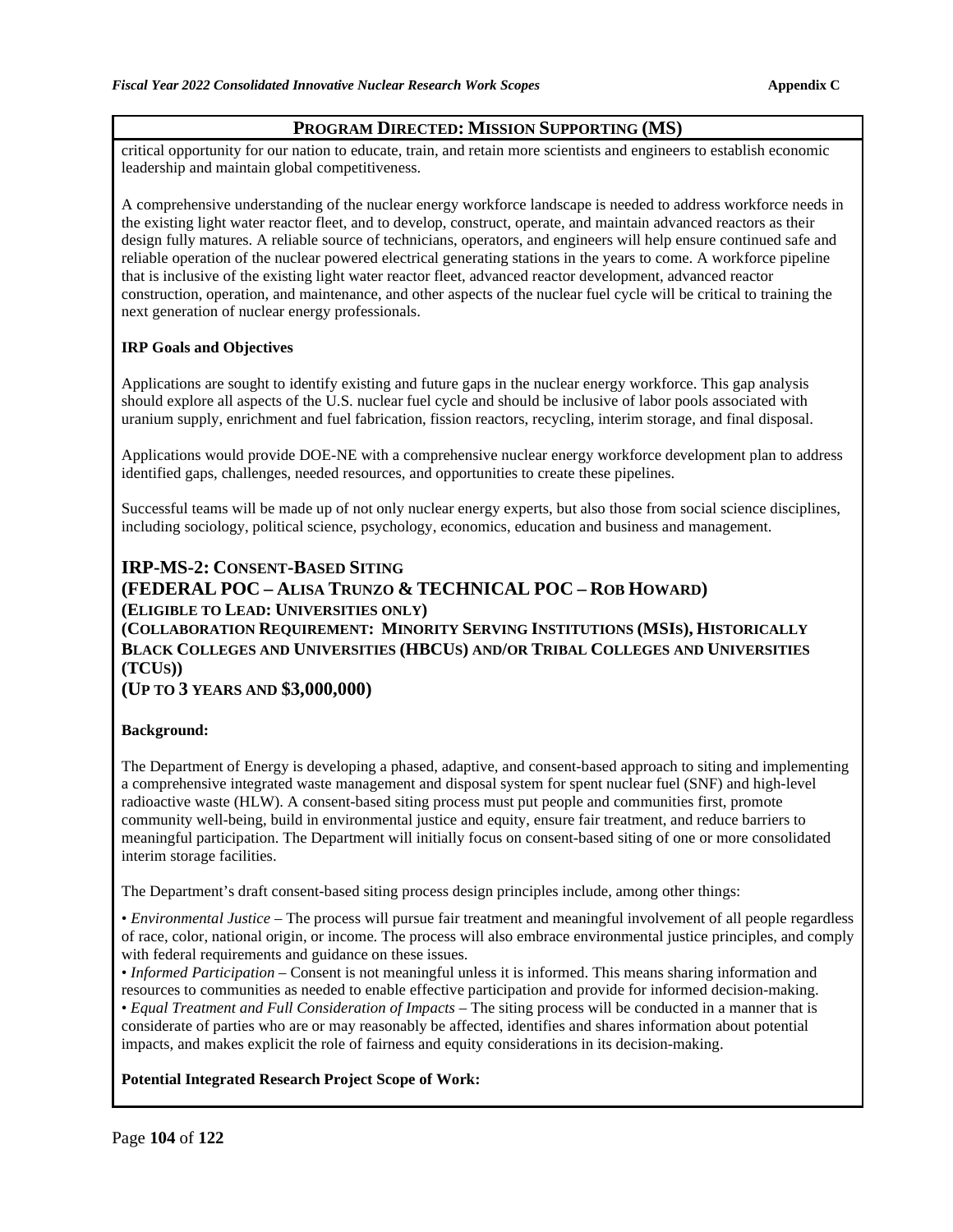### **PROGRAM DIRECTED: MISSION SUPPORTING (MS)**

Provide scholarly research to support the Department of Energy in integrating principles of environmental justice and equity into the consent-based siting process and the waste management system as a whole; ensuring that the implementation of consent-based siting processes offer fair treatment and meaningful involvement; and removing barriers to meaningful participation for groups and communities who have not historically been well-represented in these conversations. The research should include:

- Developing programmatic goals and metrics to evaluate success with incorporating environmental justice values into the consent-based siting program
- Identifying practices and approaches to ensure environmental paternalism is avoided in the cooperation and consultation process
- Identifying ways that sensitivities of environmental justice communities are readily recognized and addressed
- Identifying and analyzing successful and unsuccessful cases of consent-based siting, including suggestions for corrective actions and improvements

In addition to scholarly research, provide the Department of Energy with support in facilitating actual engagement with communities. This includes planning and preparation for engagement by identifying effective ways to collaborate and facilitate mutual learning on issues that may impact community well-being, as well as being available to communities as resources to assist in articulating and advocating for community well-being.

Successful teams will be made up of not only nuclear energy experts, but also those from social science disciplines, including sociology, political science, psychology, economics, education and business and management, and other relevant fields.

<https://www.energy.gov/sites/prod/files/2016/12/f34/Summary%20of%20Public%20Input%20Report%20FINAL.pdf>

[https://www.energy.gov/sites/prod/files/2017/01/f34/Draft%20Consent-](https://www.energy.gov/sites/prod/files/2017/01/f34/Draft%20Consent-Based%20Siting%20Process%20and%20Siting%20Considerations.pdf)[Based%20Siting%20Process%20and%20Siting%20Considerations.pdf](https://www.energy.gov/sites/prod/files/2017/01/f34/Draft%20Consent-Based%20Siting%20Process%20and%20Siting%20Considerations.pdf)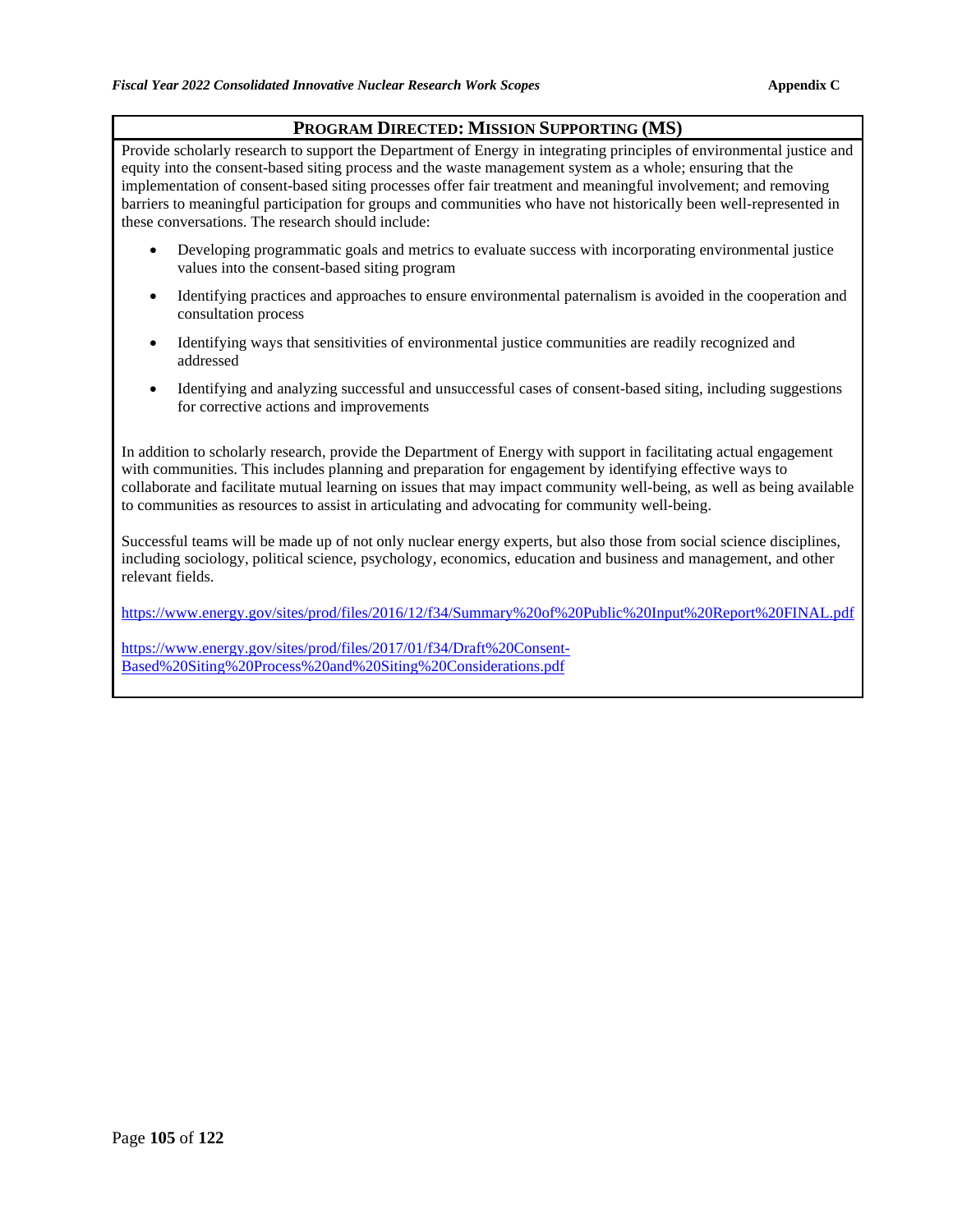**Appendix D: Accessing Nuclear Science User Facilities**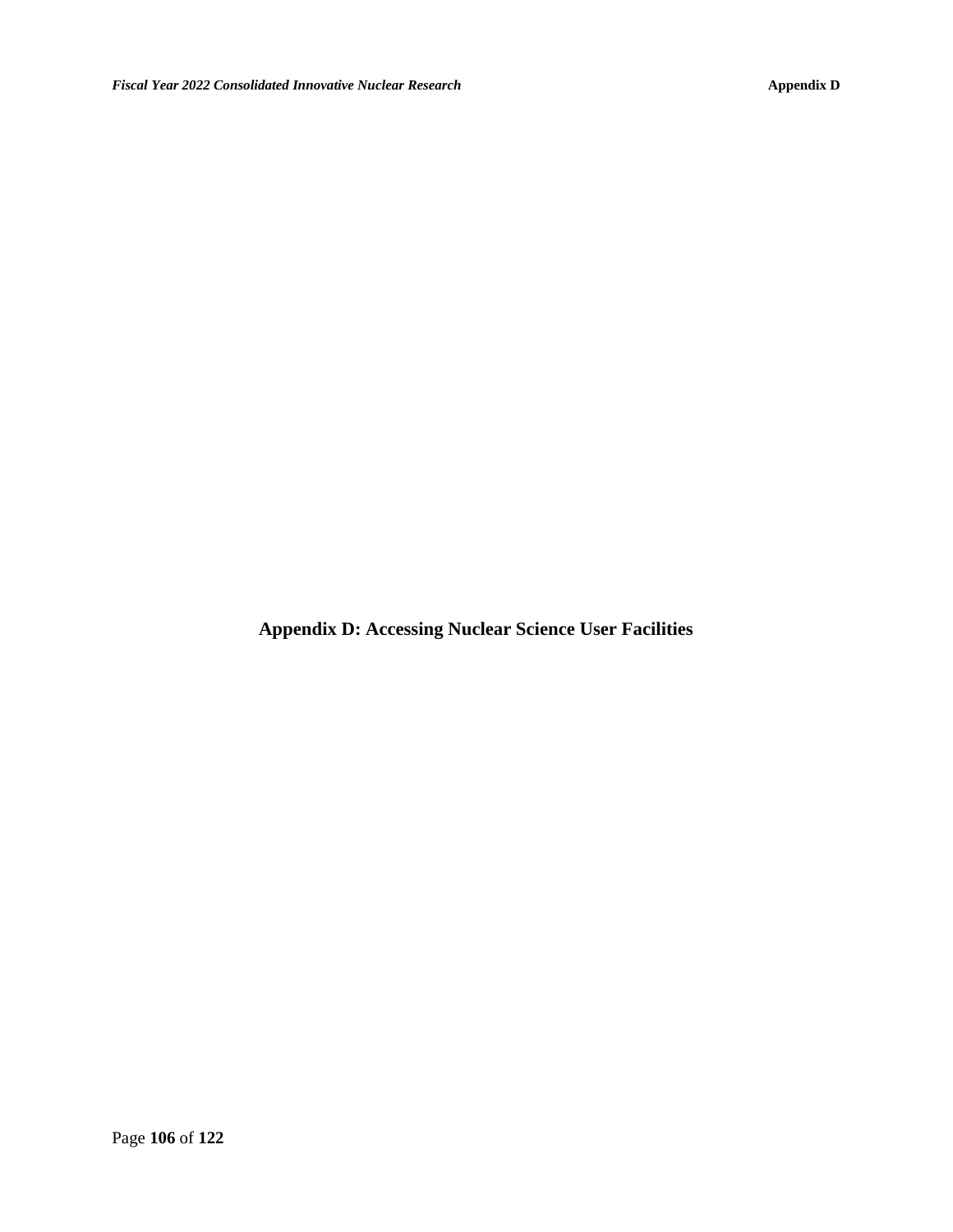As previously described in this document, the NSUF provides access, at no cost to the user, to DOE, University, and Industry facilities. Access to these facilities includes the support of the technical staff at each facility to ensure that the applicant is able to successfully complete their research. Requesting NSUF access funding is more complex than requesting R&D funding through this FOA. Figure D-1 depicts the process for requesting NSUF access from the perspective of the Lead Applicant. Note that NSUF Rapid Turnaround Experiments (RTEs) are not part of this FOA, for information on RTEs see [NSUF.inl.gov/.](https://nsuf.inl.gov/) A list of NSUF work scopes can be found on the work scope index on Table 1.

Unlike the other work scopes in this FOA, the applicant will not be able to provide cost information without the involvement of the NSUF facilities and staff. The effort to develop a firm cost estimate requires effort on the applicant's part, as well as the NSUF facilities and staff and must be started at the earliest possible date in order to have the information available for inclusion in the full application. In order to get this process started, the applicant may need to contact the NSUF Program Office to identify the NSUF technical lead(s), (points of contact for NSUF partner institutions are the Technical Leads listed on [NSUF.inl.gov/](http://nsuf.inl.gov/)Page/Partners. INL Technical Leads are assigned by the NSUF Program Office). The applicant is required to submit a NSUF Letter of Intent and pre-application to apply for the FOA. The applicant will work with the NSUF Technical Lead(s) to prepare the LOI and pre-application. If invited to submit a full application, the applicant and NSUF Technical Lead(s) will work together to develop the application and define the scope of the application and estimate the cost.

For all applications, the NSUF Technical Lead(s) will work with the applicant to define the scope in the form of a Statement of Work (SOW). A Preliminary SOW will be submitted as a "post submission document" in the pre-application. If invited to submit a full application, a Final SOW will be submitted prior to the full application as a "post submission document" attachment in the pre-application. At a minimum, the SOW will include the following (as applicable):

- Facilities and equipment required to conduct the experiment,
- Specific requirements for specimen acquisition (e.g., material location, material condition, and fabrication or preparation requirements),
- Specific requirements for irradiation or beam-time (e.g., neutron or beam energy spectrum, target temperature, flux and fluence [or burn-up/dpa] for each specimen, in-pile instrumentation, etc.) including a detailed test matrix; and,
- Specific requirements for post-irradiation examination (PIE) of each specimen (e.g., visual examination, dimensional examinations, tensile testing, radiography, microscopy, etc.) including a detailed test matrix.

The Preliminary and Final SOW [\(Statement of Work Template\)](https://neup.inl.gov/SiteAssets/General%20Documents/Full_App_Documents/SOW%20Template%20FY22%20R8.docx) will be utilized by the NSUF facility technical staff to develop an execution plan and cost.. Execution Plan details may be included in the final SOW at the discretion of the NSUF Technical Lead and typically addresses the following elements (as applicable):

- Concept for the irradiation device including fabrication and assembly plans;
- Irradiation position and duration;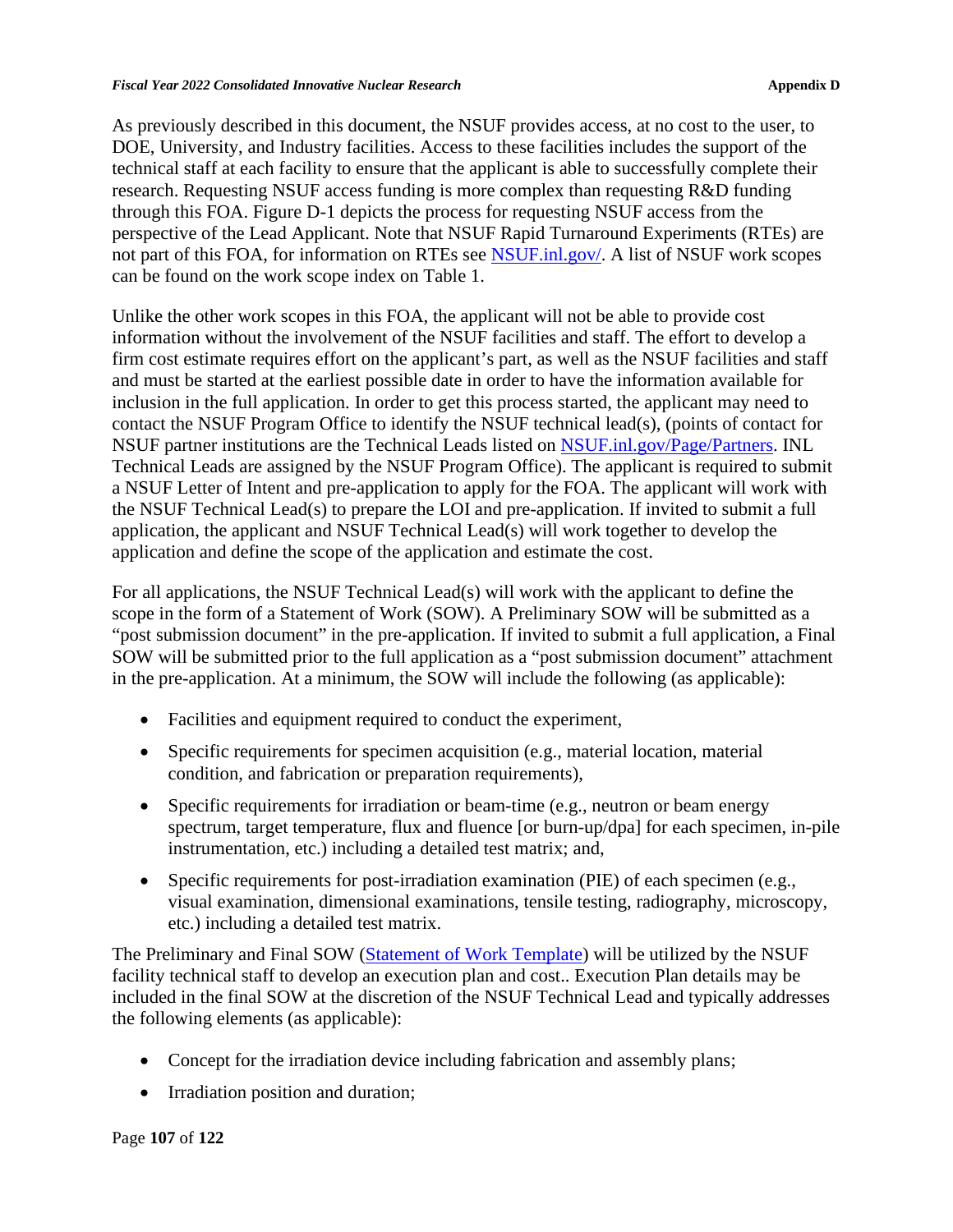- Experiment shipping;
- Disassembling and cataloging the experiment;
- Specimen preparation and shipping;
- Specimen examination details;
- Waste disposal; and,
- Resource loaded schedule.

After award announcement, several steps will be required prior to initiation of work. The successful applicant's institution will be required to sign a Non-Proprietary User Agreement with Battelle Energy Alliance. Appendix D contains the standard User Agreement. **The User Agreement is not negotiable.** The SOW will be an appendix in the User Agreement in order to bind the PI to the SOW and to define the NSUF policies applicable to the scope of work. A subcontract(s) or work authorization(s), with a total value equal to the previously developed cost estimate, will be placed with NSUF institutions performing the work defined in the SOW and experiment execution plan.

#### NSUF Quality Assurance Requirements

Irradiation of materials in test reactors requires additional rigor and quality assurance requirements beyond those described in other sections of this FOA. Specific requirements will depend on the reactor license, the irradiation vehicle design, and specimen constituents. NSUF Technical leads will assist the PI in understanding the specific requirements early in the process.

### Budget Development for NSUF Applications

Applicants need to ensure that the following cost elements are covered within the R&D budget for NSUF-1 work scopes in this FOA or via another fund source for NSUF-2 work scopes:

- Travel costs to NSUF facilities for facility access training, technical meetings, examinations, experiment loading, etc.;
- Applicant salary support;
- Graduate student support;
- Post-doctoral or other researcher support; and,
- Materials and supplies support at the PI's work location.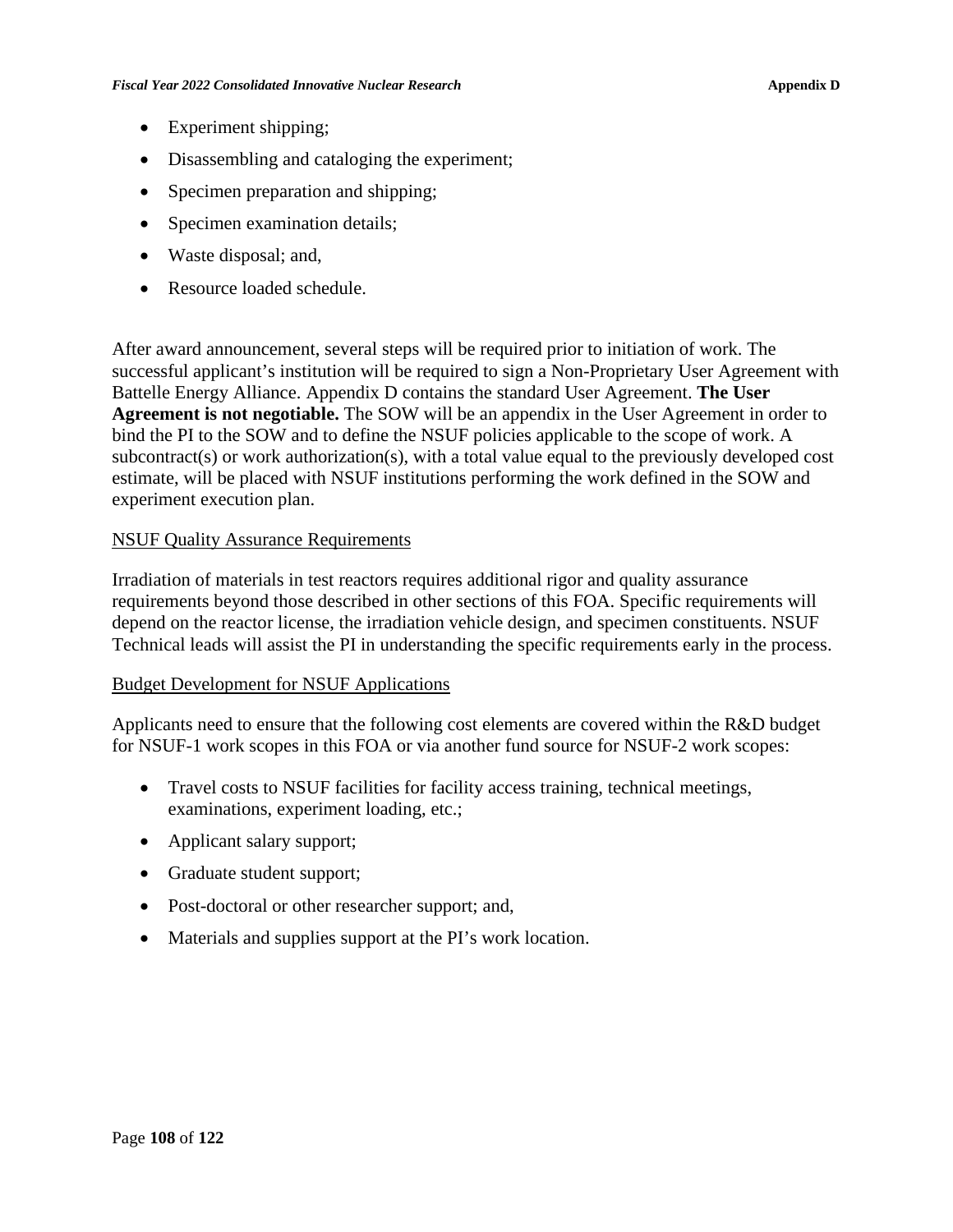#### *Fiscal Year 2022 Consolidated Innovative Nuclear Research* **Appendix D**

• Figure D-1. Process for NSUF applications.

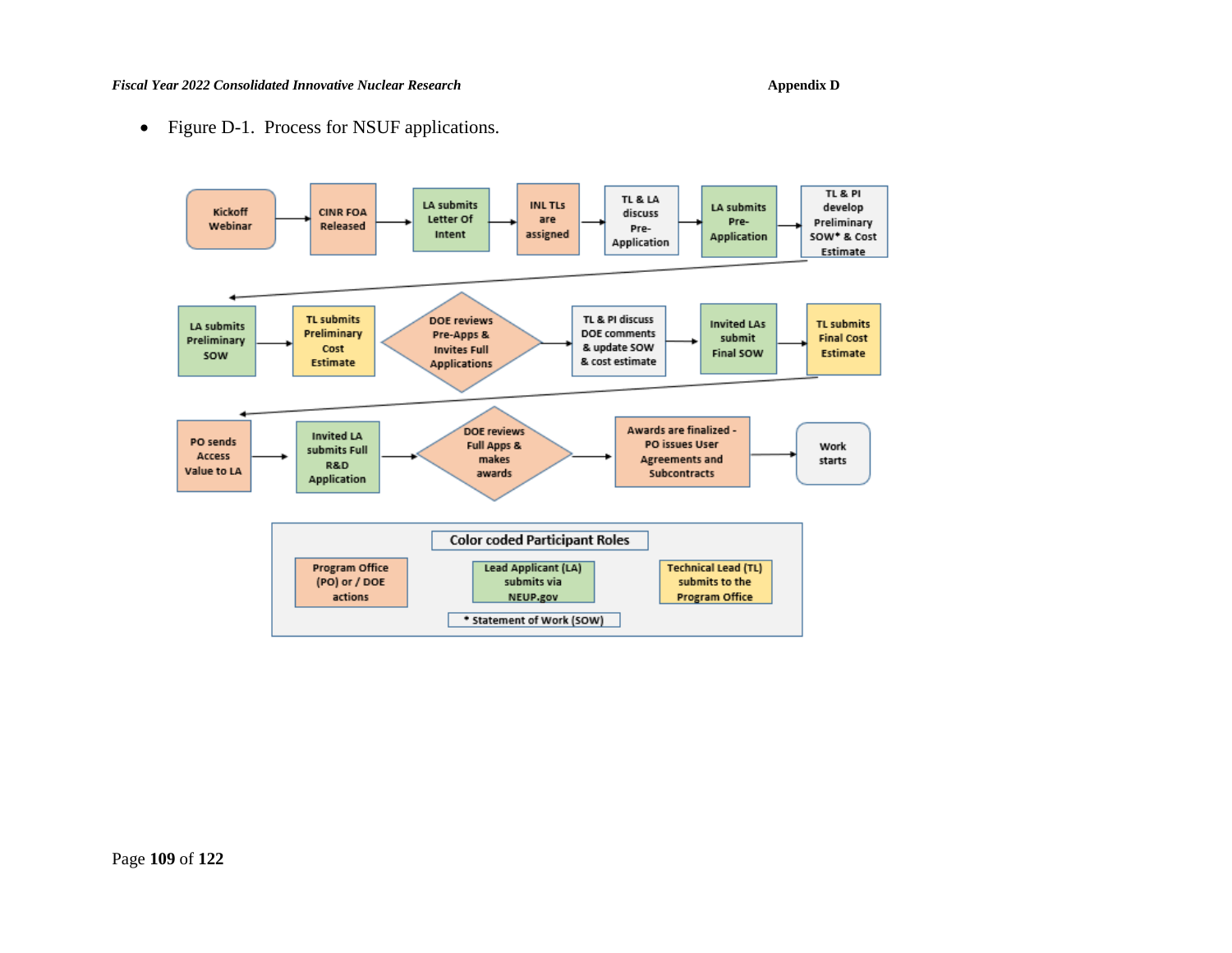**Appendix E: Draft Nuclear Science User Facilities User Agreement**

**NOTE:** Access to NSUF capabilities will require agreement and final signature to the User Agreement (copy provided in Part IX, Appendix D).**The terms and conditions of the User Agreement are non-negotiable, and failure to accept the terms and conditions of the User Agreement will terminate processing and review of the NSUF applications.** In order to ensure compliance throughout the application review process, applicants must indicate in the LOI and full application submission that the User Agreement has been read, understood, and the terms and conditions are accepted. Further, submission of a pre- application and a full application indicates the applicant will comply with and agree to the terms and conditions of the User Agreement. Upon award of an NSUF supported project, the User Agreement must be signed before activities will begin on the project.

Failure to sign the non-negotiable User Agreement within 30 days of receipt of the User Agreement may result in cancellation of an awarded project.

Page **110** of **122**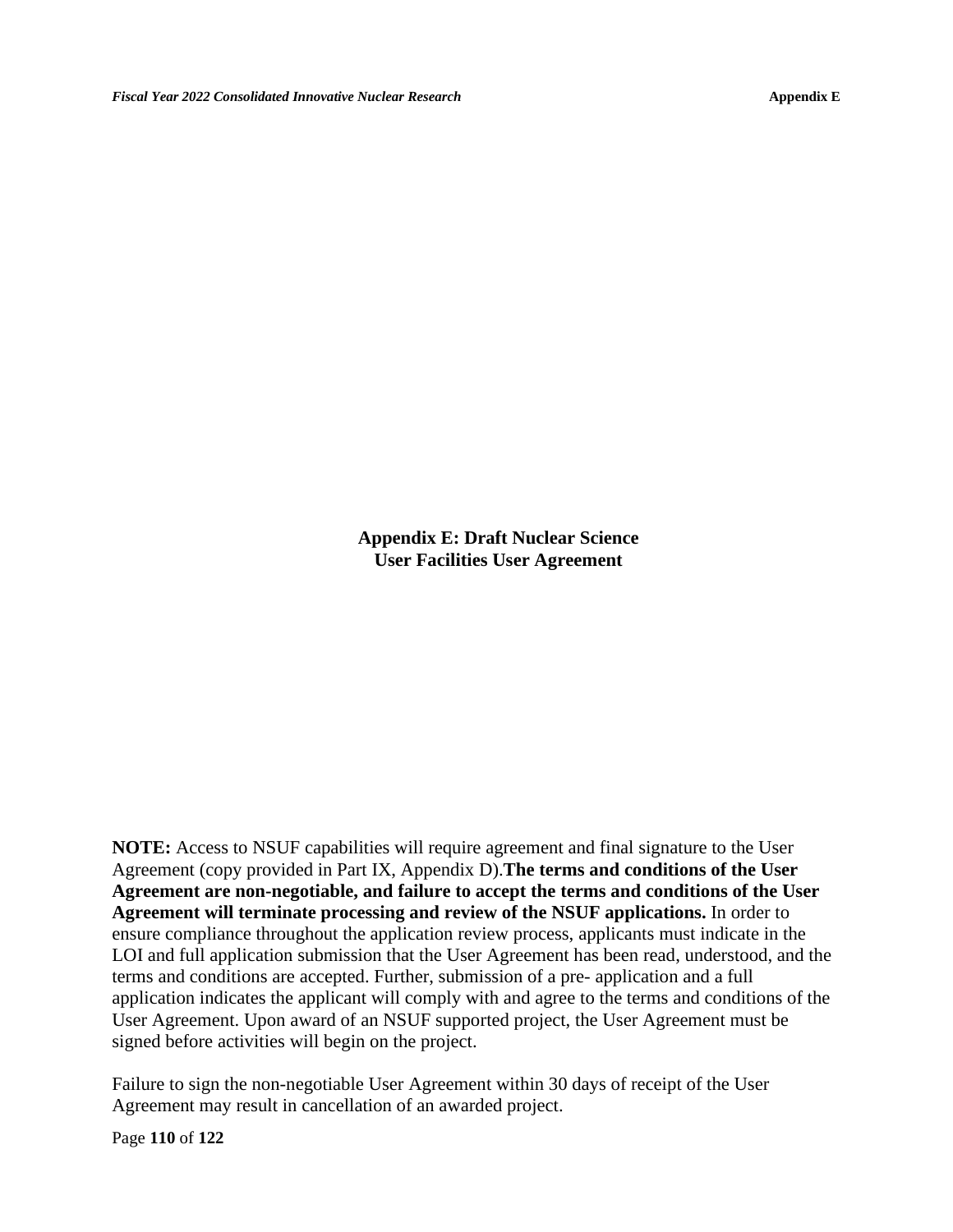**NOTE:** For Public Institutions residing in the State of Colorado, a version of the User Agreement, compliant with Colorado statute, is available. Contact the NSUF program office for more information.

#### **Non-Proprietary User Agreement**

User Facility Agreement No. xxxxx BETWEEN

### BATTELLE ENERGY ALLIANCE, LLC

(" CONTRACTOR")

Operator of The Idaho National Laboratory (hereinafter "Laboratory") under U.S. Department of Energy (DOE) Contract No. DE-AC07-05ID14517

#### AND

### XXXXXXXXXXXXXXXXXX

### ("USER")

### (Collectively, "the Parties")

The obligations of the above-identified DOE Contractor may be transferred to and shall apply to any successor in interest to said Contractor continuing the operation of the DOE Non-Proprietary User Facility involved in this User Agreement.

### **ARTICLE I. FACILITIES AND SCOPE OF WORK**

Subject to the terms and conditions of this Agreement, CONTRACTOR will make available to employees, consultants and representatives of USER (hereinafter called "Participants") certain Laboratory Non-Proprietary User facilities, which may include equipment, services, information and other material, with or without Laboratory scientist collaboration, for purposes as described in the attached Scope of Work and in accordance with the attached Funding Statement, both of which are incorporated by this reference and are made a part of this Agreement. Amendments to the attached Scope of Work and Funding Statement may be submitted by USER for identifying facilities and purposes during the term of this Agreement (see Article II). Such amendments will be considered to be part of this Agreement upon written acceptance by CONTRACTOR. The attached Scope of Work sets forth a specific project, including deliverables, to be performed pursuant to this

Page **111** of **122**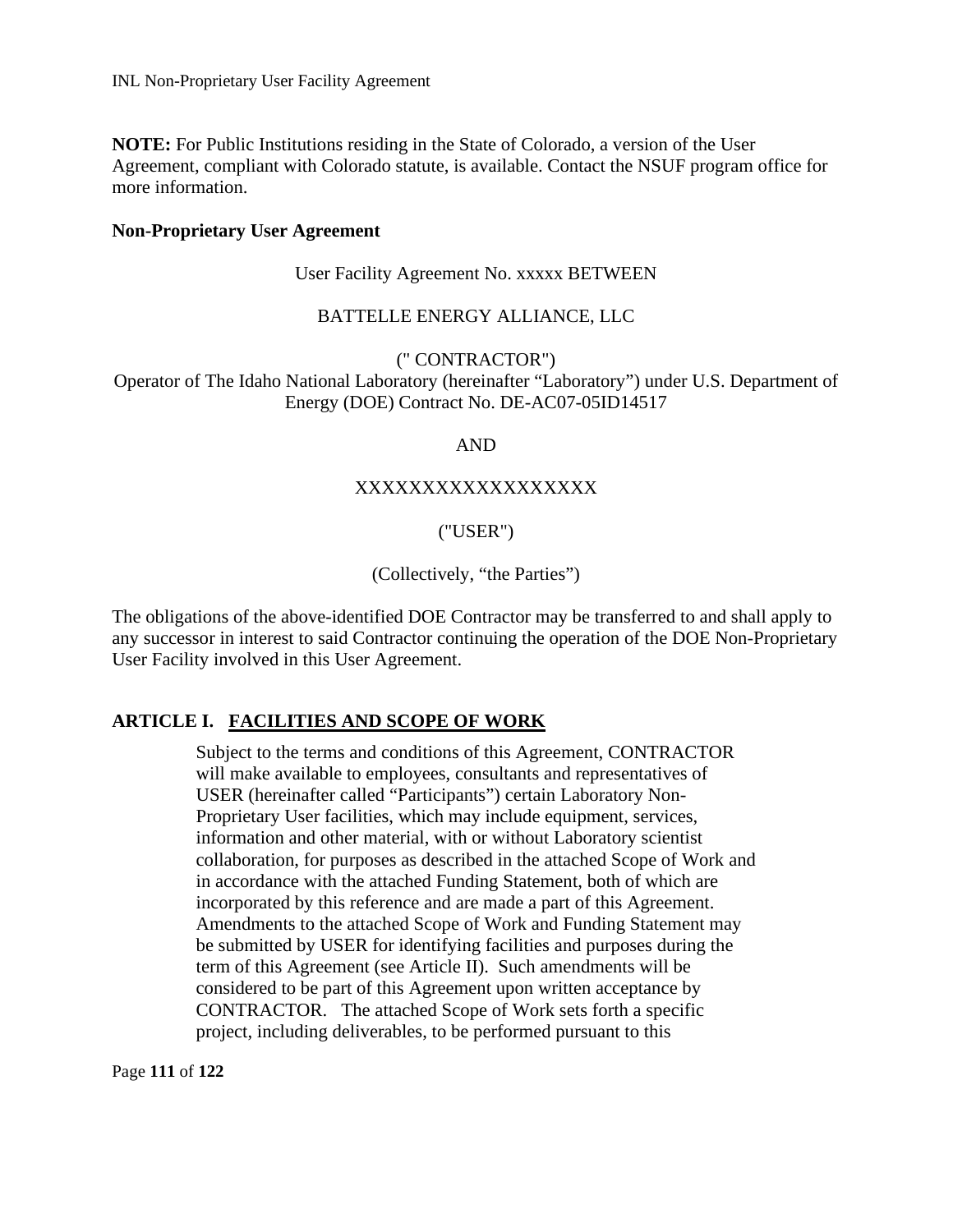Agreement. The Scope of Work and abstracts thereof, shall not be considered proprietary information and shall be publicly releasable. The Parties agree that an initial abstract of the work to be performed shall be deliverable under this Agreement.

# **ARTICLE II.TERM OF THE AGREEMENT**

This Agreement shall have a term of X years from the effective date. The term of this Agreement shall be effective as of the date on which it is signed by the last of the Parties.

# **ARTICLE III: COST**

Each Party will bear its own costs and expenses associated with this Agreement unless otherwise agreed to by the Parties or as may otherwise be agreed to by the User and DOE.

# **ARTICLE IV: ADMISSION REQUIREMENTS**

USERs and Participants are subject to the administrative and technical supervision and control of CONTRACTOR; and will comply with all applicable rules of CONTRACTOR and DOE with regard to admission to and use of the User facility, including safety, operating and health-physics procedures, environment protection, access to information, hours of work, and conduct. Participants shall execute any and all documents required by CONTRACTOR acknowledging and agreeing to comply with such applicable rules of CONTRACTOR. Participants will not be considered employees of CONTRACTOR for any purpose.

# **ARTICLE V: PROPERTY AND MATERIALS\*\*\***

USER may be permitted by Contractor to furnish equipment, tooling, test apparatus, or materials necessary to assist in the performance of its experiment(s) at the USER facility. Such items shall remain the property of USER, except as otherwise provided in this Article. Unless the Parties otherwise agree, all such property furnished by USER or equipment and test apparatus provided by USER will be removed by USER within sixty (60) days of termination or expiration of this Agreement or will be disposed of as directed by USER at User's expense. Any equipment that becomes integrated into the facility shall be the property of the Government. USER acknowledges that any material supplied by USER may be damaged, consumed or lost. USER will return facilities and equipment utilized in their original condition except for normal wear and tear.

CONTRACTOR shall have no responsibility for USER's property in CONTRACTOR's possession other than loss or damage caused by willful misconduct or gross negligence of CONTRACTOR or its employees.

Personal property produced or acquired during the course of this Agreement shall be disposed of as directed by the owner at the owner's expense.

Page **112** of **122**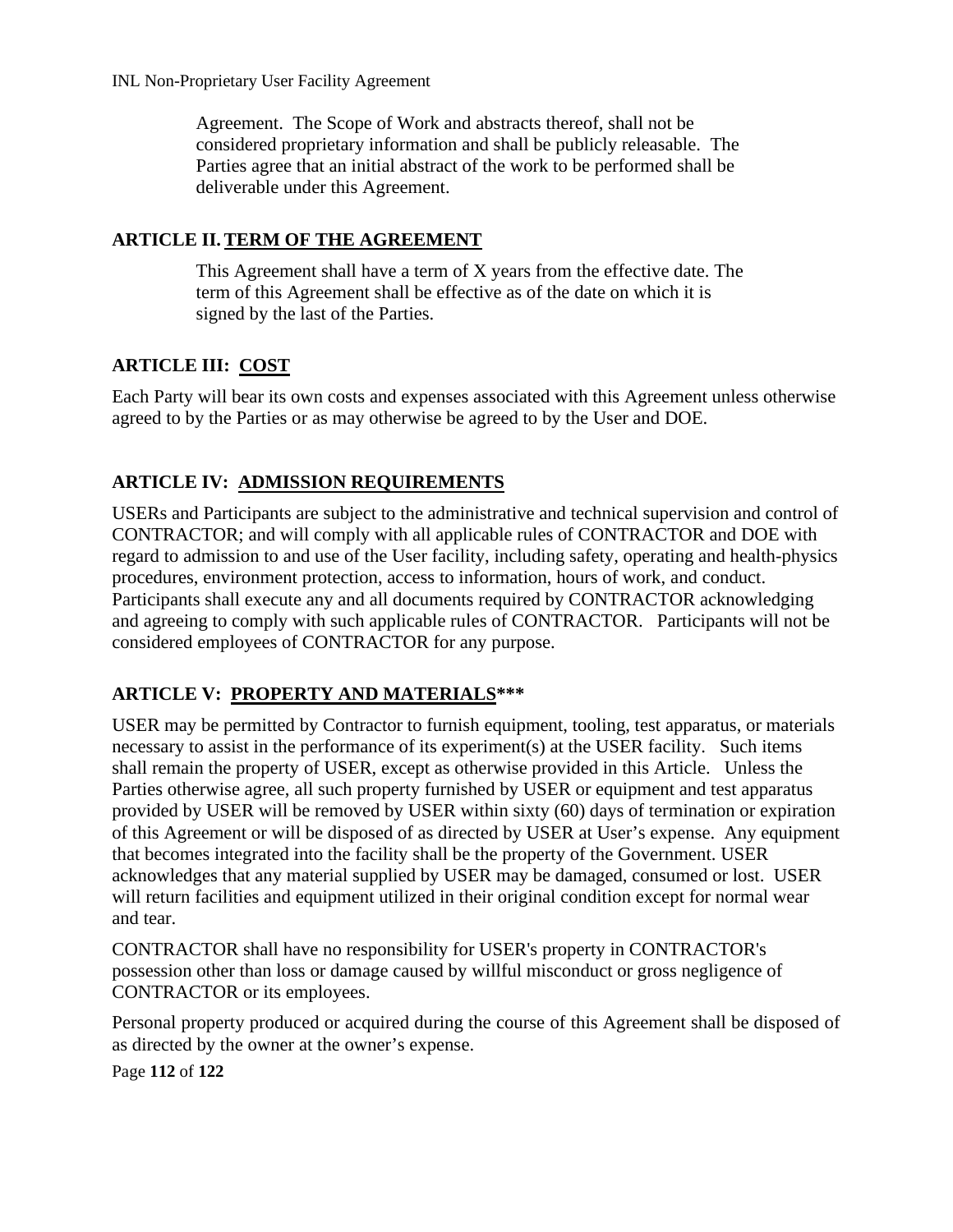USER represents that it owns and has full authority to transfer ownership and title to any materials it supplies for the purpose of irradiation under this Agreement and that said materials are free of any liens, claims of ownership, or other liabilities. Transfer of materials for irradiation and/or examination under this Agreement, shall constitute a transfer of title of said materials from User to DOE upon delivery of the materials at the Nuclear Science User Facility (NSUF) unless otherwise specified.

After the material has been irradiated, transferred to an examination facility and extracted from the encapsulation and/or holders, the USER will be notified by the CONTRACTOR that the irradiated material is available for examination. The USER will have exclusive research rights to the irradiated material for a period of three (3) years from the date of notification. After the three (3) years, DOE and CONTRACTOR have full discretion to make the irradiated material available to the general research community, maintain possession, transfer possession, or dispose of the irradiated material. DOE may transfer title to the material at its discretion.

# **ARTICLE VI: SCHEDULING\*\*\***

USER understands that CONTRACTOR will have sole responsibility and discretion for allocating and scheduling usage of the User Facilities and equipment needed for or involved under this Agreement.

# **ARTICLE VII: INDEMNITY AND LIABILITY\*\*\***

- **A. Personnel Relationships -** USER shall be responsible for the acts or omissions of Participants.
- **B. Product Liability** To the extent permitted by US and US State law, if USER utilizes the work derived from this Agreement in the making, using, or selling of a product, process or service, then USER hereby agrees to hold harmless and indemnify CONTRACTOR and the United States Government, their officers, agents and employees from any and all liability, claims, damages, costs and expenses, including attorney fees, for injury to or death of persons, or damage to or destruction of property, as a result of or arising out of such utilization of the work by or on behalf of USER, its assignees or licensees.
- **C. General Indemnity**  To the extent permitted by US and US State law, USER hereby agrees to indemnify and hold harmless CONTRACTOR and the United States Government, their officers, agents and employees from any and all liability, claims, damages, costs and expenses, including attorney fees, for injury to or death of persons, or damage to or destruction of property, to the extent such liability, claims, or damages is caused by or contributed to the negligence or intentional misconduct of USER or its employees or representatives during the performance of the work under this Agreement.
- *D. Patent and Copyright Indemnity—Limited - To the extent permitted by US and US State law, USER shall fully indemnify the Government and CONTRACTOR and their officers, agents, and employees for infringement of any United States patent or copyright arising out of any acts*

Page **113** of **122**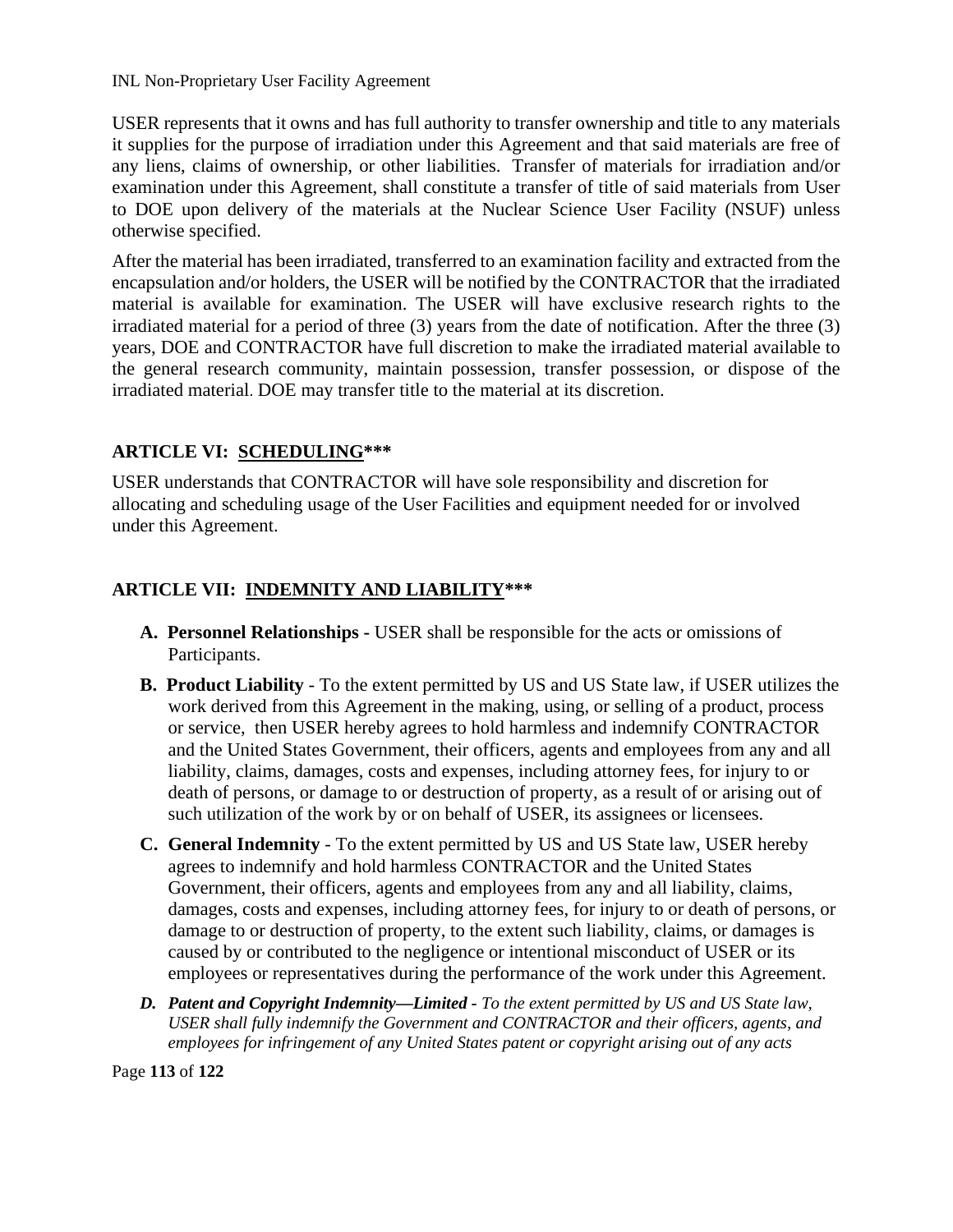*required or directed or performed by USER under the Agreement to the extent such acts are not normally performed at the facility.* 

**E.** The liability and indemnity provisions in paragraphs B, C and D above shall not apply unless USER shall have been informed as soon as practicable by CONTRACTOR or the Government of the suit or action alleging such infringement, and such indemnity shall not apply to a claimed infringement that is settled without the consent of USER unless required by a court of competent jurisdiction.

# **F. General Disclaimer -**

THE GOVERNMENT AND CONTRACTOR MAKE NO EXPRESS OR IMPLIED WARRANTY AS TO THE CONDITIONS OF THE USER FACILITY FURNISHED HEREUNDER. IN ADDITION, THE GOVERNMENT, CONTRACTOR AND USER MAKE NO EXPRESS OR IMPLIED WARRANTY AS TO THE RESEARCH OR ANY INTELLECTUAL PROPERTY, GENERATED INFORMATION, OR PRODUCT MADE OR DEVELOPED UNDER THIS AGREEMENT, OR THE OWNERSHIP, MERCHANTABILITY, OR FITNESS FOR A PARTICULAR PURPOSE OF THE RESEARCH OR RESULTING PRODUCT; THAT THE GOODS, SERVICES, MATERIALS, PRODUCTS, PROCESSES, INFORMATION, OR DATA TO BE FURNISHED HEREUNDER WILL ACCOMPLISH INTENDED RESULTS OR ARE SAFE FOR ANY PURPOSE INCLUDING THE INTENDED PURPOSE; OR THAT ANY OF THE ABOVE WILL NOT INTERFERE WITH PRIVATELY OWNED

RIGHTS OF OTHERS. THE GOVERNMENT, CONTRACTOR AND/OR USER SHALL NOT BE LIABLE FOR SPECIAL, CONSEQUENTIAL, OR INCIDENTAL DAMAGES ATTRIBUTED TO USE OF SUCH FACILITIES, RESEARCH OR RESULTING PRODUCT, INTELLECTUAL PROPERTY, GENERATED INFORMATION, OR PRODUCT MADE OR DELIVERED UNDER THIS AGREEMENT.

### **ARTICLE VIII: PATENT RIGHTS\*\*\***

### **A. Definitions**

- **1.** "Subject Invention" means any invention or discovery conceived or first actually reduced to practice in the course of or under this Agreement.
- **2.** "USER Invention" means any Subject Invention of USER.
- **3.** "CONTRACTOR Invention" means any Subject Invention of CONTRACTOR.
- **4.** "Patent Counsel" means the DOE Counsel for Intellectual Property assisting the DOE Contracting activity.

## **B. Subject Inventions**

Page **114** of **122** CONTRACTOR and USER agree to disclose their Subject Inventions, which includes any inventions of their Participants, to each other, concurrent with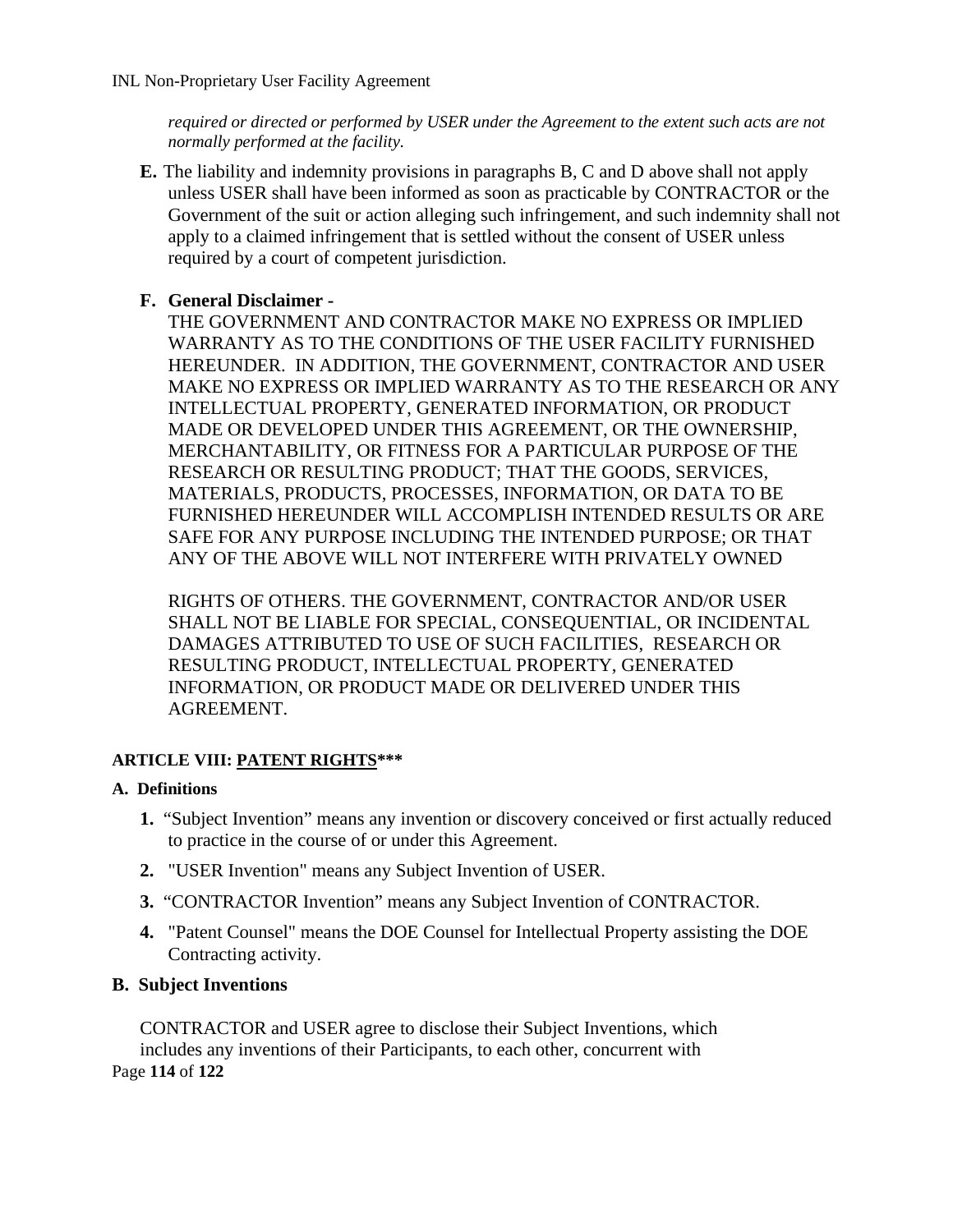reporting such Subject Inventions to DOE.

# **C. CONTRACTOR's Rights**

Except as provided below in the case of joint inventions, CONTRACTOR Inventions will be governed by the provisions of CONTRACTOR'S Prime Contract for operation of the User facility.

# **D. USER's Rights**

Subject to the provisions herein, USER may elect title to any USER Invention and in any resulting patent secured by USER within one year of reporting the subject invention to DOE. The USER shall file a US patent application within a reasonable period of time. Where appropriate, the filing of patent applications by USER is subject to DOE security regulations and requirements.

### **E. Joint Inventions**

For Subject Inventions conceived or first actually reduced to practice under this Agreement that are joint Subject Inventions made by CONTRACTOR and USER, each Party shall have the option to elect and retain title to its undivided rights in such joint Subject Inventions.

### **F. Rights of Government**

- **1.** USER agrees to timely assign to the Government, if requested, the entire right, title, and interest in any country to each USER Invention where USER:
	- **a.** Does not elect to retain such rights; or
	- **b.** Fails to timely have a patent application filed in that country on the USER Invention or decides not to continue prosecution or not to pay the maintenance fees covering the Invention; or
	- **c.** At any time, no longer desires to retain title.
	- **2.** USER shall provide the Government a copy of any application filed by USER promptly after such application is filed, including its serial number and filing date.
	- **3.** USER hereby grants to the Government a nonexclusive, nontransferable, irrevocable, paid-up license to practice or have practiced for or on behalf of the United States the USER Invention made under said project throughout the world.
	- **4.** USER acknowledges that the DOE has certain March-in Rights to any USER Inventions elected by the USER in accordance with  $48$  C.F.R. 27.304-1(g) and that the USER is subject to the requirements with respect to preference for U.S. industry pursuant to 35 U.S.C. § 204 to any USER Inventions elected by the USER.

Page **115** of **122**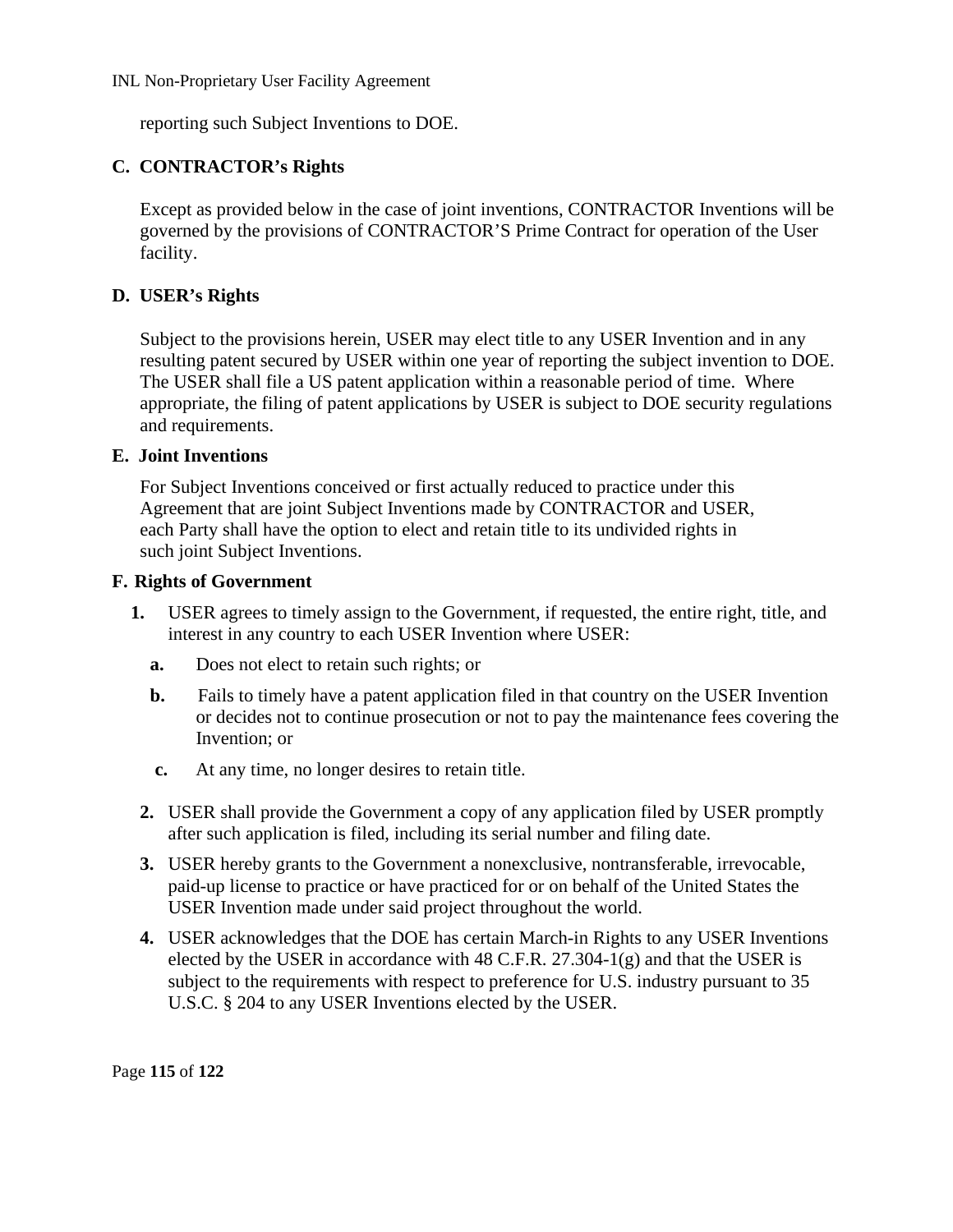- **5.** The USER agrees to include, within the specification of any U.S. patent applications and any patent issuing thereon covering a USER Invention, the following statement: "The Government has rights in this invention pursuant to a USER Agreement (specify number) between (USER name) and (CONTRACTOR Name), which manages and operates (name of Laboratory) for the US Department of Energy."
- **6.** USER agrees to submit on request periodic reports to DOE no more frequently than annually on the utilization of USER Inventions or on efforts to obtain such utilization that are being made by USER or its licensees or assignees.
- **7.** Facilities License: USER agrees to and does hereby grant to the Government a nonexclusive, nontransferable, irrevocable, paid-up license in and to any inventions or discoveries, regardless of when conceived or actually reduced to practice or acquired by USER, which are incorporated in the User Facility as a result of this Agreement to such an extent that the facility is not restored to the condition existing prior to the Agreement (1) to practice or to have practiced by or for the Government at the facility, and (2) to transfer such licenses with the transfer of that facility. The acceptance or exercise by the Government of the aforesaid rights and license shall not prevent the Government at any time from contesting the enforceability, validity or scope of, or title to, any rights or patents herein licensed.

### **G.Invention Report and Election**

USER shall furnish the Patent Counsel a written report concerning each USER Invention within six months after conception or first actual reduction to practice, whichever occurs first. If USER wished to elect title to the Invention, a notice should be submitted with the report or within one year of such date of reporting.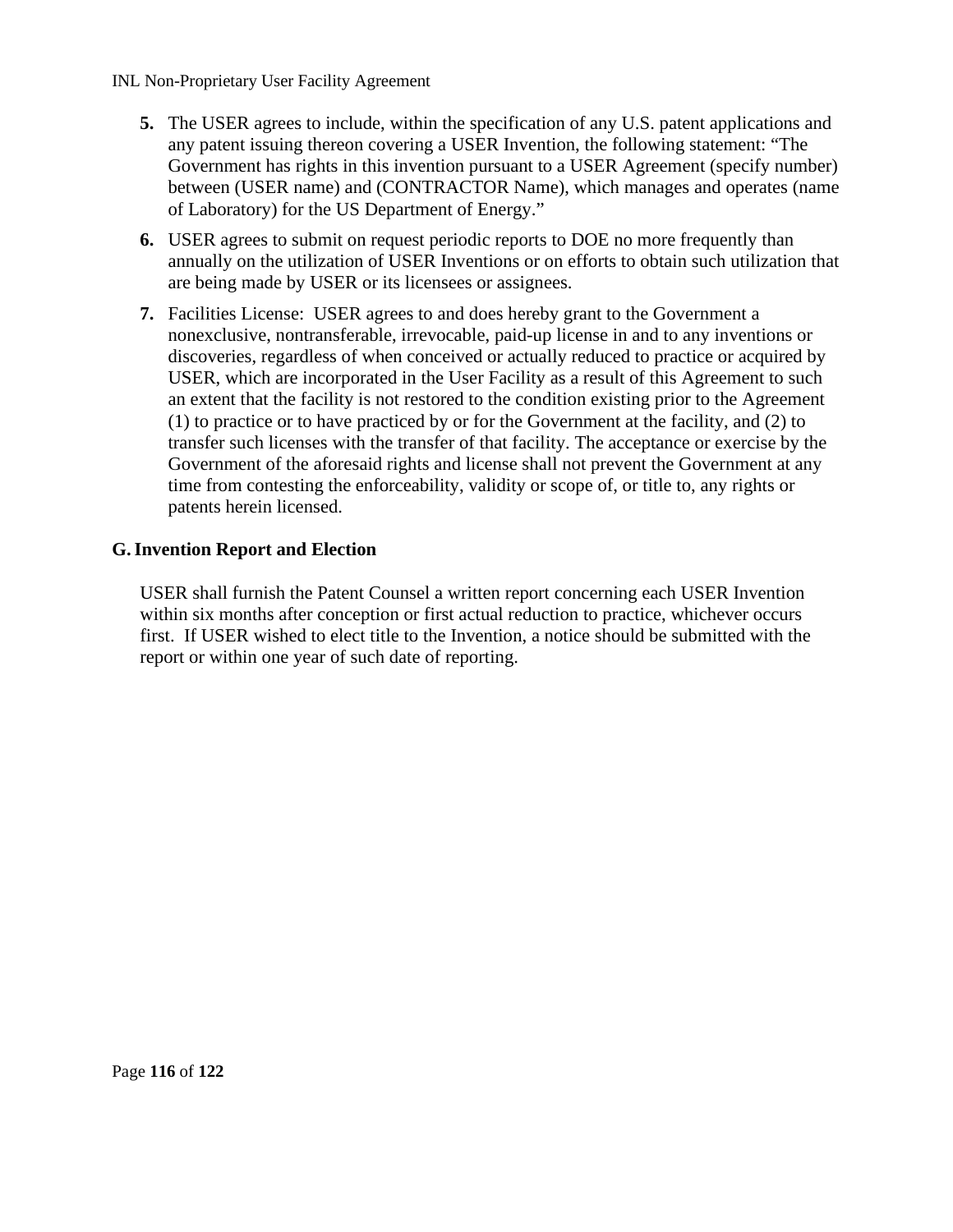# **ARTICLE IX: RIGHTS IN TECHNICAL DATA\*\*\***

## **A. Definitions:**

- **1.** "Technical Data" means recorded information regardless of form or characteristic, of a scientific or technical nature. Technical Data as used herein does not include financial reports, costs analyses, and other information incidental to Agreement administration.
- **2.** "Proprietary Data" means Technical Data which embody trade secrets developed at private expense, outside of this agreement, such as design procedures or techniques, chemical composition of materials, or manufacturing methods, processes, or treatments, including minor modifications thereof, provided that such data:
	- **a.** Are not generally known or available from other sources without obligation concerning their confidentiality.
	- **b.** Have not been made available by the owner to others without obligation concerning their confidentiality
	- **c.** Are not already available to the CONTRACTOR or the Government without obligation concerning their confidentiality.
	- **d.** Are marked as "Proprietary Data."
- **3.** "Unlimited Rights" means right to use, duplicate, or disclose Technical Data, in whole or in part, in any manner and for any purpose whatsoever, and to permit others to do so.

## **B. Allocation of Rights**

- **1.** The Government shall have Unlimited Rights in Technical Data first produced or specifically used in the performance of this Agreement except as otherwise provided in this Agreement.
- **2.** USER shall have the right to use for its private purposes, subject to patent, security or other provisions of this Agreement, Technical Data it first produces in the performance of this Agreement provided the data delivery requirements of this Agreement have been met as of the date of the private use of such data; and Technical Data first produced by CONTRACTOR, if any, under this Agreement. USER agrees that to the extent it receives or is given access to Proprietary Data or other technical, business or financial data in the form of recorded information from DOE or a DOE contractor or subcontractor, USER shall treat such data in accordance with any restrictive legend contained thereon, unless use is specifically authorized by prior written approval of the Contracting Officer.

# **C. Deliverables**

**1.** USER agrees to furnish to DOE or CONTRACTOR those data, if any, which are (a) specified to be delivered in Appendices, (b) essential to the performance of work by CONTRACTOR personnel or (c) necessary for the health and safety of such personnel in the performance of the work. Any data furnished to DOE or CONTRACTOR shall be deemed to have been delivered

Page **117** of **122**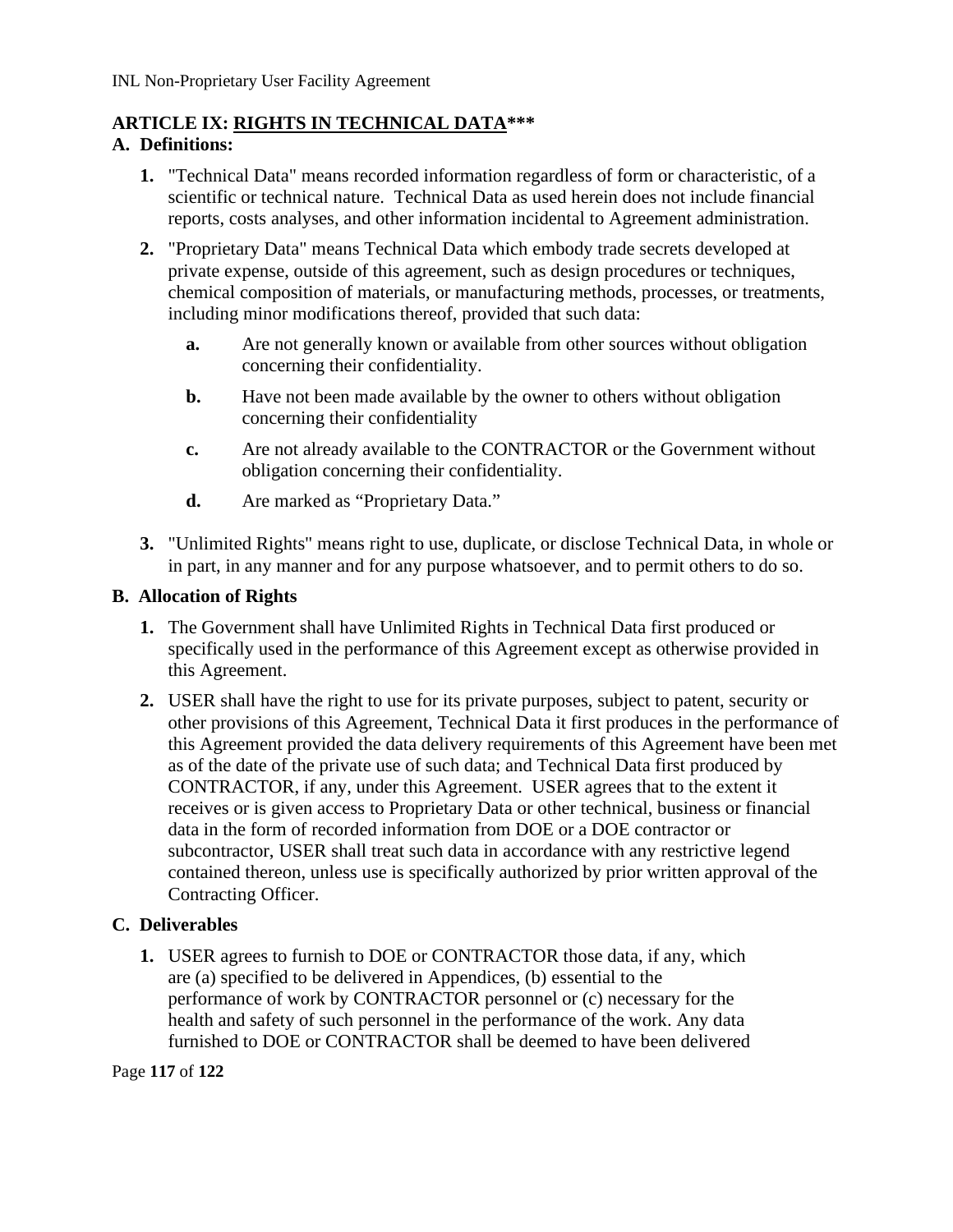with unlimited rights unless marked as "Proprietary Data" of USER.

**2.** Upon completion or termination of the project, USER agrees to deliver to DOE and CONTRACTOR a nonproprietary report describing the work performed under this Agreement.

### **D. Legal Notice**

The following legal notice shall be affixed to each report or publication resulting from this Agreement which may be distributed by USER:

### DISCLAIMER NOTICE

This document was prepared by as a result of the use of facilities provided through the U.S. Department of Energy (DOE) Nuclear Science User Facilities program, which is managed by Battelle Energy Alliance, LLC, acting under Contract No.DE-AC-07-05ID14517. Neither Battelle Energy Alliance, LLC, DOE, the U.S. Government, nor any government contractors, nor other persons and facilities performing work under this Agreement or acting on behalf of any of the above: (a) make any warranty or representation, express or implied, with respect to the information contained in this document; or (b) assume any liabilities with respect to the use of, or damages resulting from the use of any information contained in the document.

### **E. Copyrighted Material**

**1.** USER agrees to, and does hereby grant to the Government, and to its officers, agents, servants and employees acting within the scope of their duties:

**a.** A royalty-free, nonexclusive, irrevocable license to reproduce, translate, publish, use, and dispose of and to authorize others so to do, all copyrightable material first produced or composed in the performance of this Agreement by USER, its employees or any individual or concern specifically employed or assigned to originate and prepare such material; and

**b.** A license as aforesaid under any and all copyrighted or copyrightable works not first produced or composed by USER in the performance of this Agreement but which are incorporated in the material furnished or delivered under the Agreement, provided that such license shall be only to the extent USER now has, or prior to completion or final settlement of the Agreement may acquire, the right to grant such license without becoming liable to pay compensation to others solely because of such grant.

**2.** USER agrees that it will not knowingly include any copyrightable material furnished or delivered under this Agreement without a license as provided for in subparagraph 1(b) hereof, or without the consent of the copyright owner, unless it obtains specific written approval of the Contracting Officer for the inclusion of such copyrighted materials.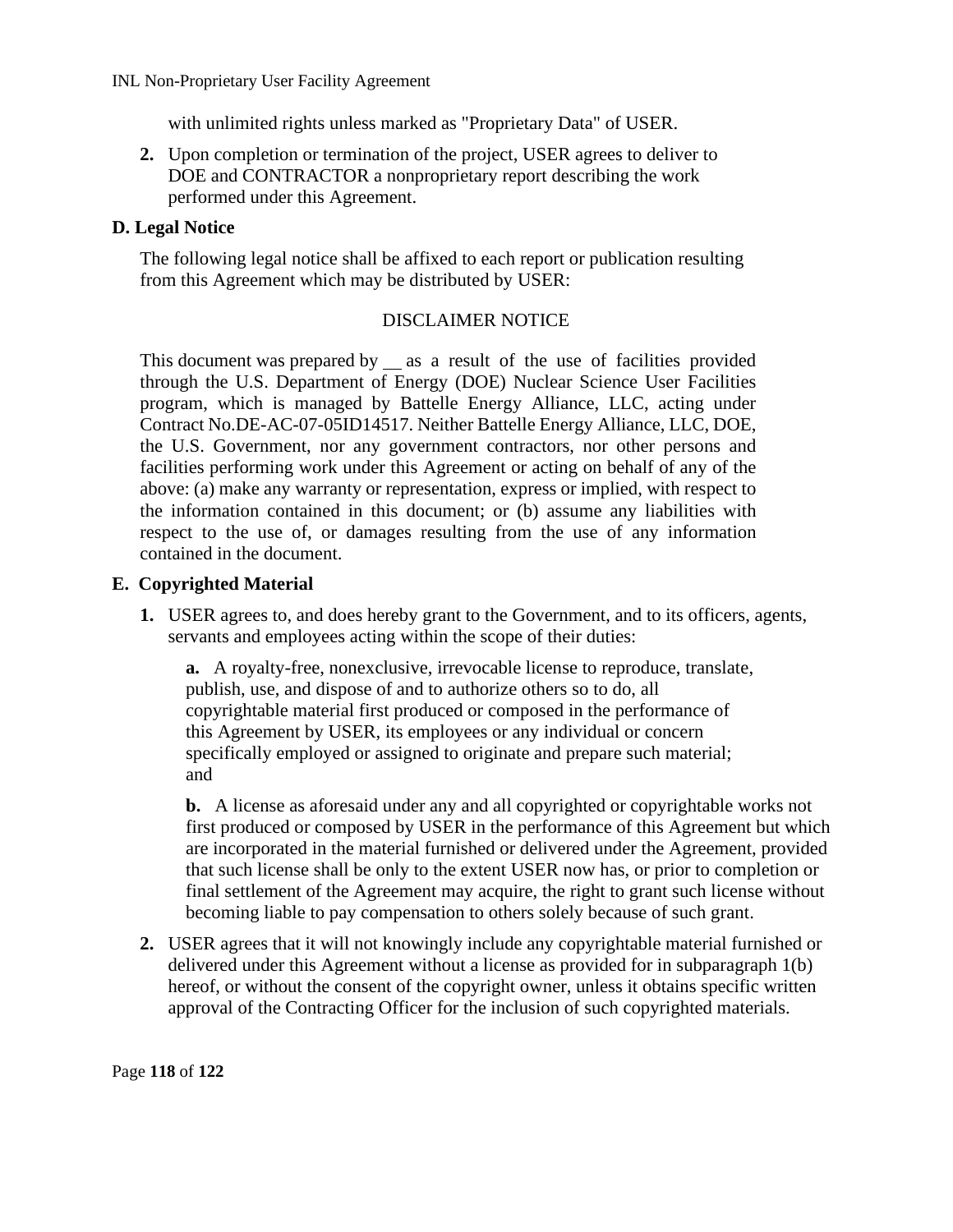# **F. Disclosure of Proprietary Data**

In the absence of a properly executed and effective non disclosure agreement between USER and CONTRACTOR, the USER shall not bring Proprietary Data into the USER facility except at USER's own risk and any such data, regardless how it is marked, shall be deemed Technical Data and shall be treated according to this article of this Agreement.

# **ARTICLE X: LABORATORY SITE ACCESS, SAFETY AND HEALTH\*\*\***

As a precondition to using CONTRACTOR facilities, Participants must complete all CONTRACTOR Site Access documents and requirements. USER and participant shall take all reasonable precautions in activities carried out under this Agreement to protect the safety and health of others and to protect the environment. Participants must comply with all applicable safety, health, access to information, security and environmental regulations and the requirements of the Department and CONTRACTOR, including the specific requirements of the User Facility covered by this Agreement. In the event that USER or Participant fails to comply with said regulations and requirements, CONTRACTOR may, without prejudice to any other legal or contractual rights, issue and order stopping all or any part of USER's activities at the User Facility.

# **Article XI: PERSONNEL RELATIONSHIPS\*\*\***

Participants will remain employees or representatives of the USER at all times during their participation in the work under this Agreement, and shall not be considered employees of CONTRACTOR or DOE for any purpose. Participants shall be subject to the administrative and technical supervision and control of CONTRACTOR during and in connection with the Participant's activities under this Agreement.

## **ARTICLE XII: EXPORT CONTROLS**\*\*\*

USER acknowledges that the export of goods or Technical Data may require some form of export control license from the U.S. Government and that failure to obtain such export control license may result in criminal liability under the laws of the United States.

# **ARTICLE XIII: PUBLICATIONS**\*\*\*

- **A.** USER and CONTRACTOR will provide each other copies of articles of any publication of information generated pursuant to this Agreement for review and comment fourteen (14) days prior to publication.
- **B.** USER will not use the name of CONTRACTOR or the United States Government or their employees in any promotional activity, such as advertisements, with reference to any product or service resulting from this Agreement, without prior written approval of the Government and CONTRACTOR.

## **ARTICLE XIV: DISPUTES**\*\*\*

The parties will attempt to jointly resolve all disputes arising under this agreement. If the parties are unable to jointly resolve a dispute within a reasonable period of time, either party may

Page **119** of **122**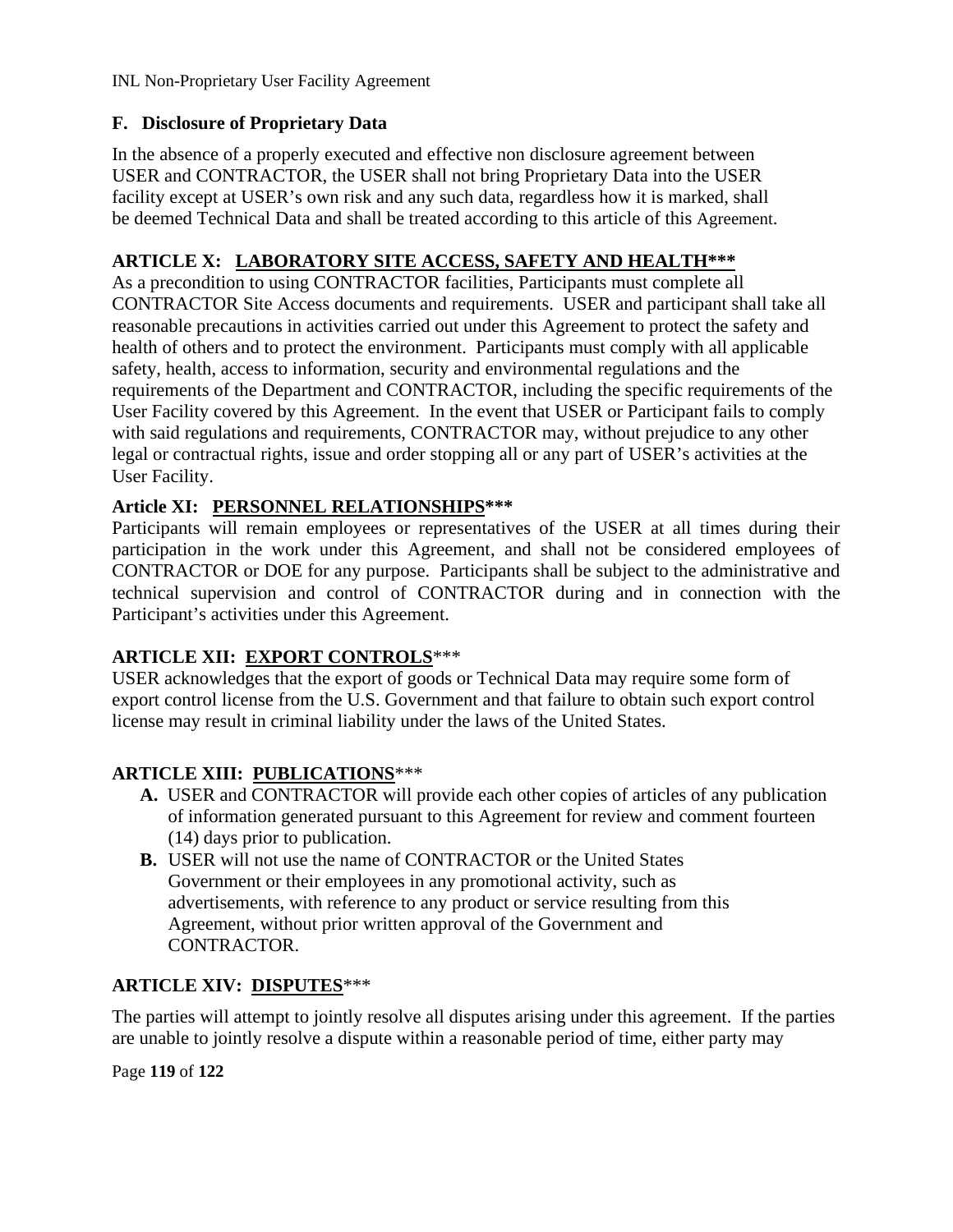contact the laboratory's Technology Transfer Ombudsman (TTO) to provide assistance. The TTO may work directly to resolve the dispute or, upon mutual agreement of the parties, contact a third party neutral mediator to assist the parties in coming to a resolution. The costs of the mediator's services will be shared equally by the parties. In the event that an agreement is not reached with the aid of the ombudsman or mediator, the parties may agree to have the dispute addressed by neutral evaluation. The decision rendered by the neutral evaluator shall be nonbinding on the parties, and any costs incurred there from shall be divided equally between the parties. Upon mutual agreement, the parties may request a final decision by the DOE Contracting Officer. Absent resolution, either party may seek relief in a court of competent jurisdiction.

# **ARTICLE XV: CONFLICT OF TERMS\*\*\***

This Agreement constitutes the primary document which governs the work described in the attached Appendices. In the event of any conflict between the terms of this document and any other document issued by either Party, the terms of this document shall prevail.

# **ARTICLE XVI: TERMINATION\*\*\***

Either Party may terminate this Agreement for any reason at any time by giving not less than thirty (30) days prior written notice to the other Party. Notice will be deemed made as of the day of receipt. The obligations of any clause of this Agreement, which by their nature extend beyond its termination, shall remain in full force and effect until fulfilled.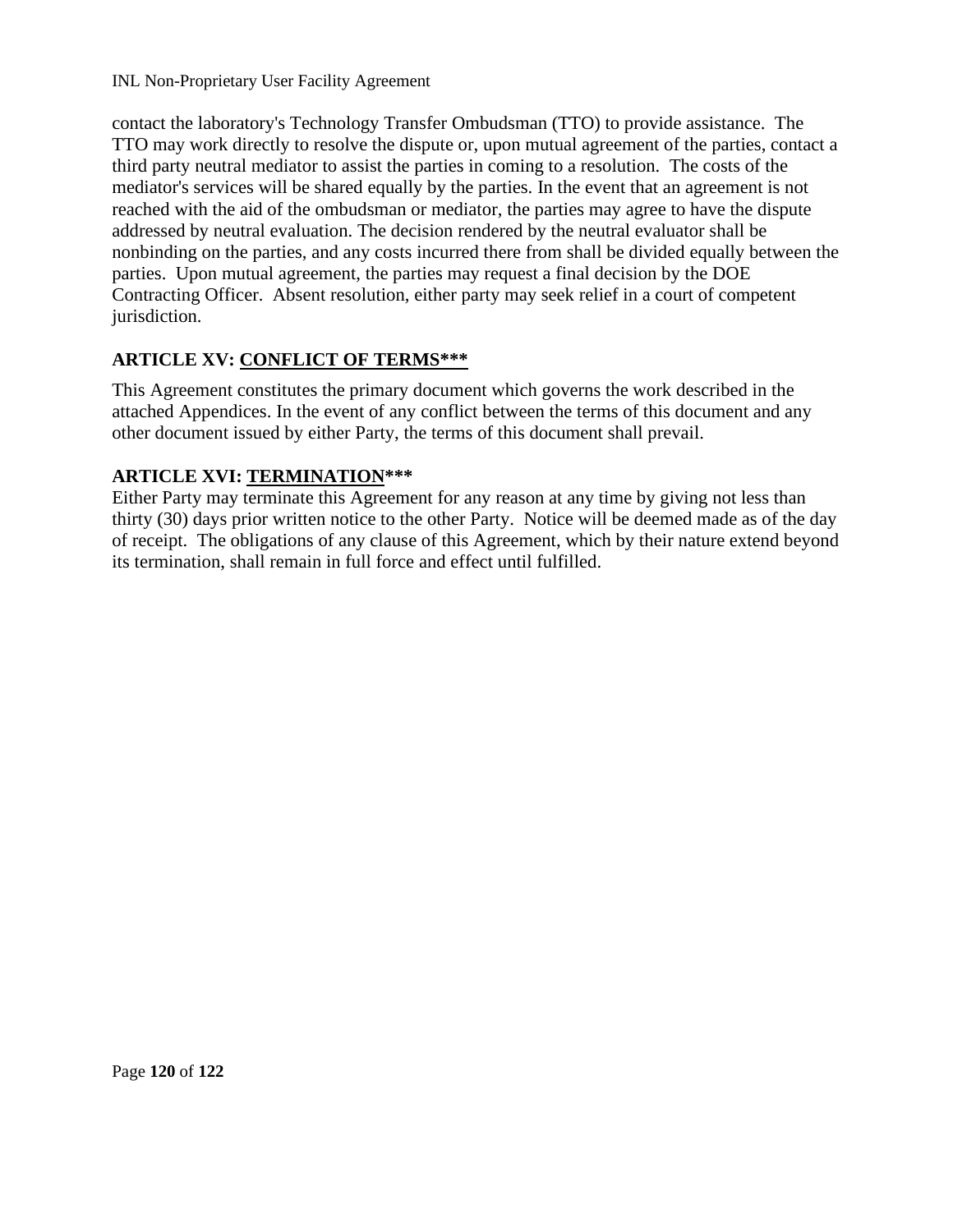# **BATTELLE ENERGY ALLIANCE, LLC (CONTRACTOR):**

| BY:               |                                                  |
|-------------------|--------------------------------------------------|
|                   | <b>Signature</b>                                 |
| <b>NAME:</b>      |                                                  |
|                   | <b>Printed</b>                                   |
|                   |                                                  |
| <b>TITLE:</b>     | Deputy Laboratory Director, Science & Technology |
| DATE:             |                                                  |
|                   |                                                  |
|                   |                                                  |
|                   | <b>User's Formal Name (USER):</b>                |
| BY:               |                                                  |
|                   | <b>Signature</b>                                 |
| <b>NAME:</b>      |                                                  |
|                   | <b>Printed</b>                                   |
| <b>TITLE:</b>     |                                                  |
| DATE:             |                                                  |
| <b>ADDRESS:</b>   |                                                  |
| <b>TELEPHONE:</b> |                                                  |